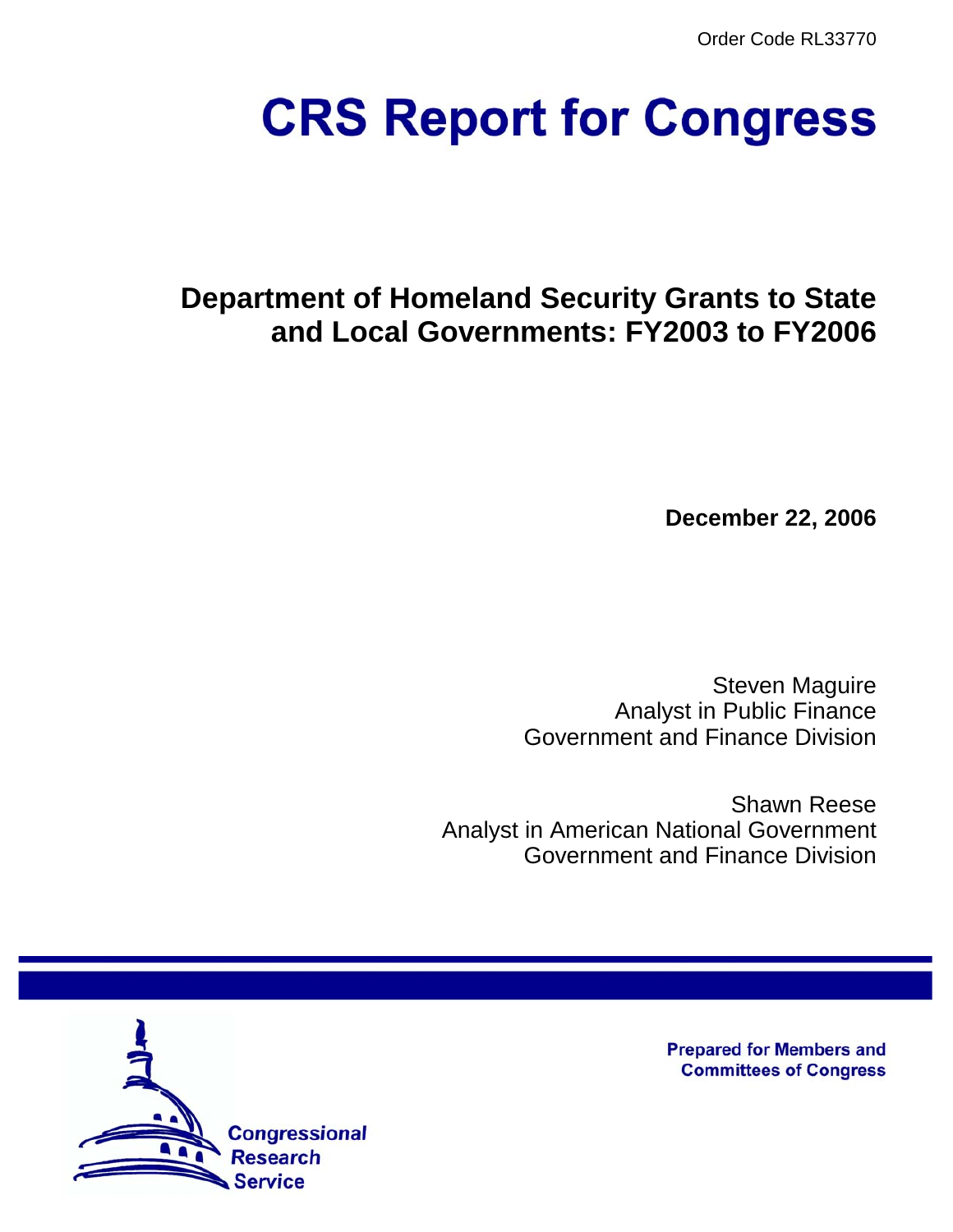# Department of Homeland Security Grants to State and Local Governments: FY2003 to FY2006

### **Summary**

This report analyzes federal grants to state and local governments that are administered by the Department of Homeland Security (DHS). These grants, which are allocated primarily at the discretion of DHS, are intended to enhance homeland security.

This report summarizes seven DHS grant programs — the State Homeland Security Grant Program (SHSGP), the Urban Area Security Initiative (UASI), the Law Enforcement Terrorism Prevention Program (LETPP), the Emergency Management Performance Grant Program (EMPG), the Metropolitan Medical Response System (MMRS), the Citizen Corps Program (CCP), and the Critical Infrastructure Protection Program (CIP — funded only in FY2003). These seven DHS programs were chosen for analysis because the allocations were made to state and local governments, not to private individuals or entities. These seven programs accounted for \$1.85 billion in FY2006.

The report also provides a state-by-state analysis of state and local spending on public safety more generally. The homeland security grants described in this report are likely included in the public safety categories of spending as reported by the states and tabulated by the U.S. Census Bureau. The federal grants identified in this report are a relatively small portion of overall public safety spending, ranging from 0.48% in Virginia to a maximum of 5.6% in North Dakota.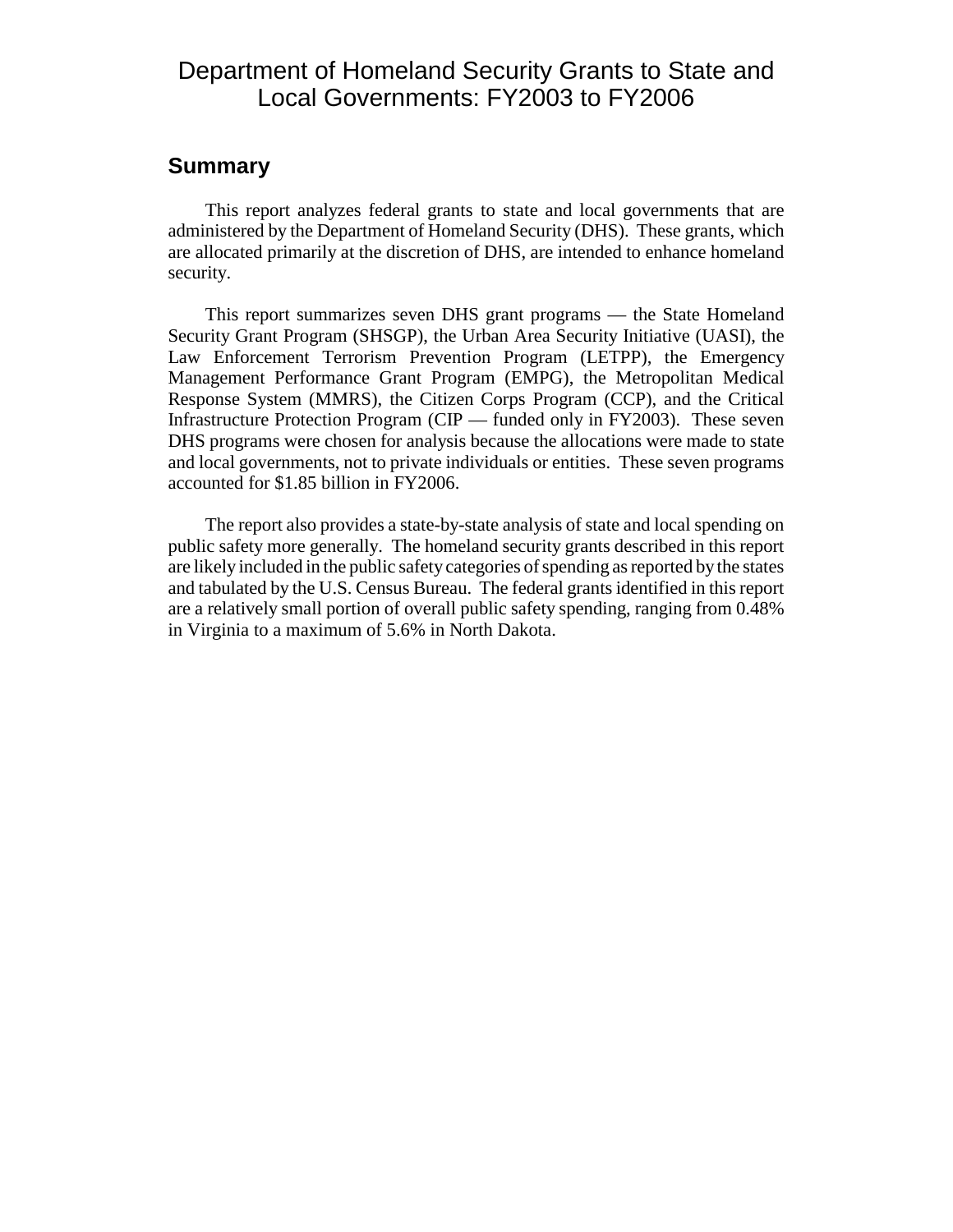# **Contents**

| Law Enforcement Terrorism Prevention Program 5                   |
|------------------------------------------------------------------|
|                                                                  |
|                                                                  |
|                                                                  |
|                                                                  |
|                                                                  |
|                                                                  |
|                                                                  |
|                                                                  |
| Federal Goals and State and Local Spending                       |
|                                                                  |
|                                                                  |
| Implications for Homeland Security Grant Program Allocations  16 |
|                                                                  |
|                                                                  |

# **List of Tables**

| Table 1. DHS Homeland Security Grants: Funding for FY2006 3               |  |
|---------------------------------------------------------------------------|--|
| Table 2. FY2003-FY2006 Homeland Security Grant Allocation Methods  12     |  |
| Table 3. State and Local Spending on Public Safety, Selected Measures  18 |  |
| Table A. State Allocations of Office of Grants and Training Homeland      |  |
|                                                                           |  |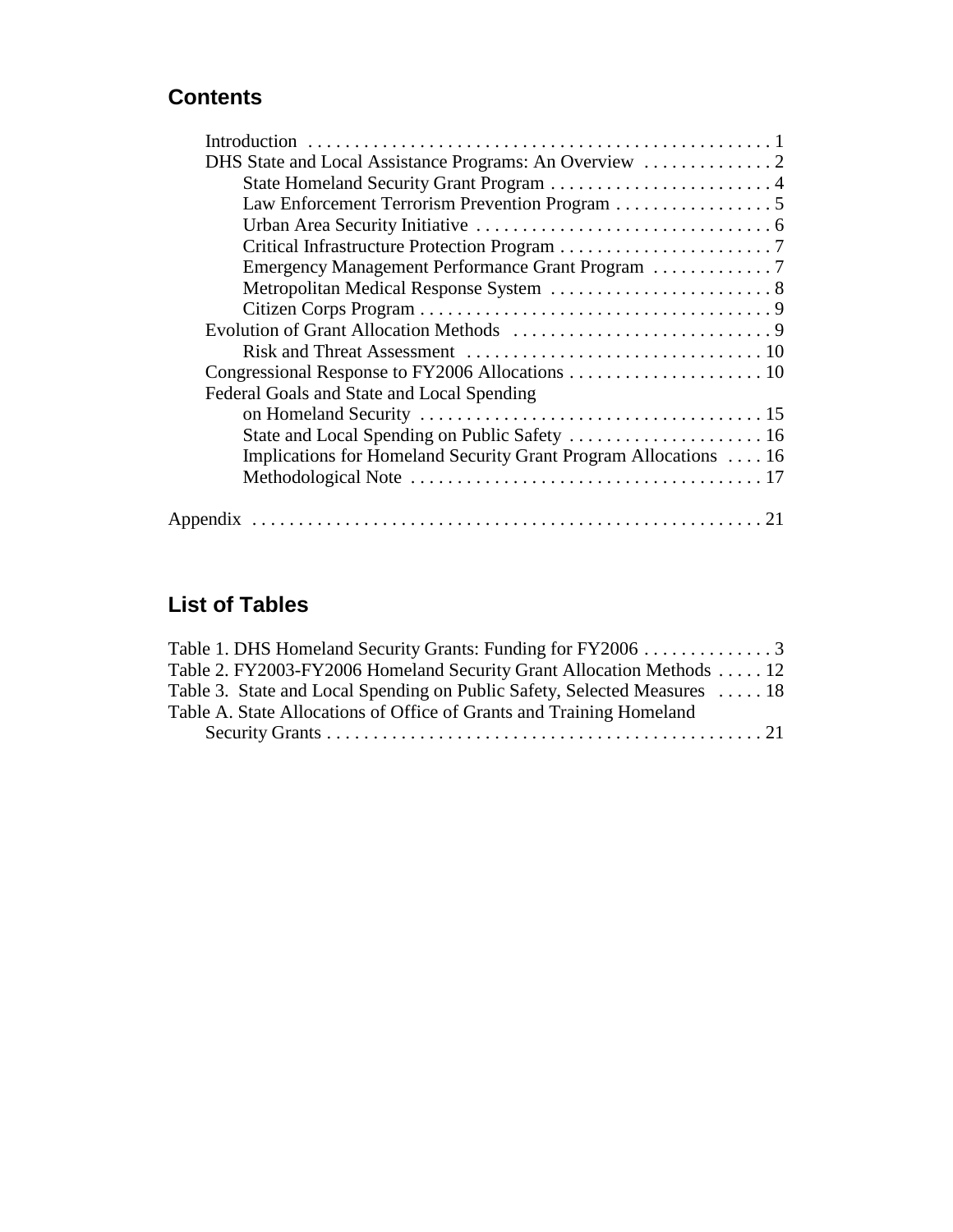# Department of Homeland Security Grants to State and Local Governments: FY2003 to FY2006

### **Introduction**

This report summarizes seven programs that make homeland security grants to states and selected local governments, and it analyzes the distribution of those grants from FY2003 through FY2006. The seven grant programs, which are identified below, are administered by the U.S. Department of Homeland Security (DHS) and are designed to help elected state and local general-purpose governments enhance their homeland security capabilities.

The report does not include all federal assistance programs with homeland security or public safety components. It does not include such programs as Community Oriented Policing Services and Justice Assistance Grants. 1 Nor does it include discretionary grants intended for such critical infrastructure sectors as ports, rail and intercity bus systems, trucking, and buffer zone protection; these grants are not allocated to elected, general-purpose state and local governments, but to private, non-governmental, or special-purpose governmental organizations. Finally, the report does not cover the Firefighter Grant Program because its grants are made not to general-purpose governments, but directly to individual fire departments, be they municipal or volunteer, and because the grant allocation method is different.<sup>2</sup>

The discussion that follows first summarizes the seven programs — their intent, eligible recipients, and eligible activities — and then reviews the evolution of the methods DHS has used to allocate funds in those programs. Finally, the report examines how important the grants are in overall public safety spending by the state and local governments that receive the grants. The rough estimates resulting from this CRS analysis suggest that the DHS homeland security grants are relatively small when compared to the level of recent state public safety expenditures. The ratio of grant amounts to total state public safety spending averages  $1.39\%$ ,<sup>3</sup> and ranges from

<sup>&</sup>lt;sup>1</sup> Community Oriented Policing Services and Justice Assistance Grants, within the Department of Justice, provide funding for numerous public safety activities that may not be considered as part of homeland security.

<sup>2</sup> For more on the Firefighter Grant Program, see CRS Report RS21302, *Assistance to Firefighters Program*, by Len Kruger. The appropriation for the program for FY2007 was \$662 million. For information on the distribution of grants among the states, see CRS Report RL32341, *Assistance to Firefighters Program: Distribution of Fire Grant Funding*, by Len Kruger.

 $3$  Among the states (i.e., excluding the District of Columbia), the mean is 1.39%; the median (continued...)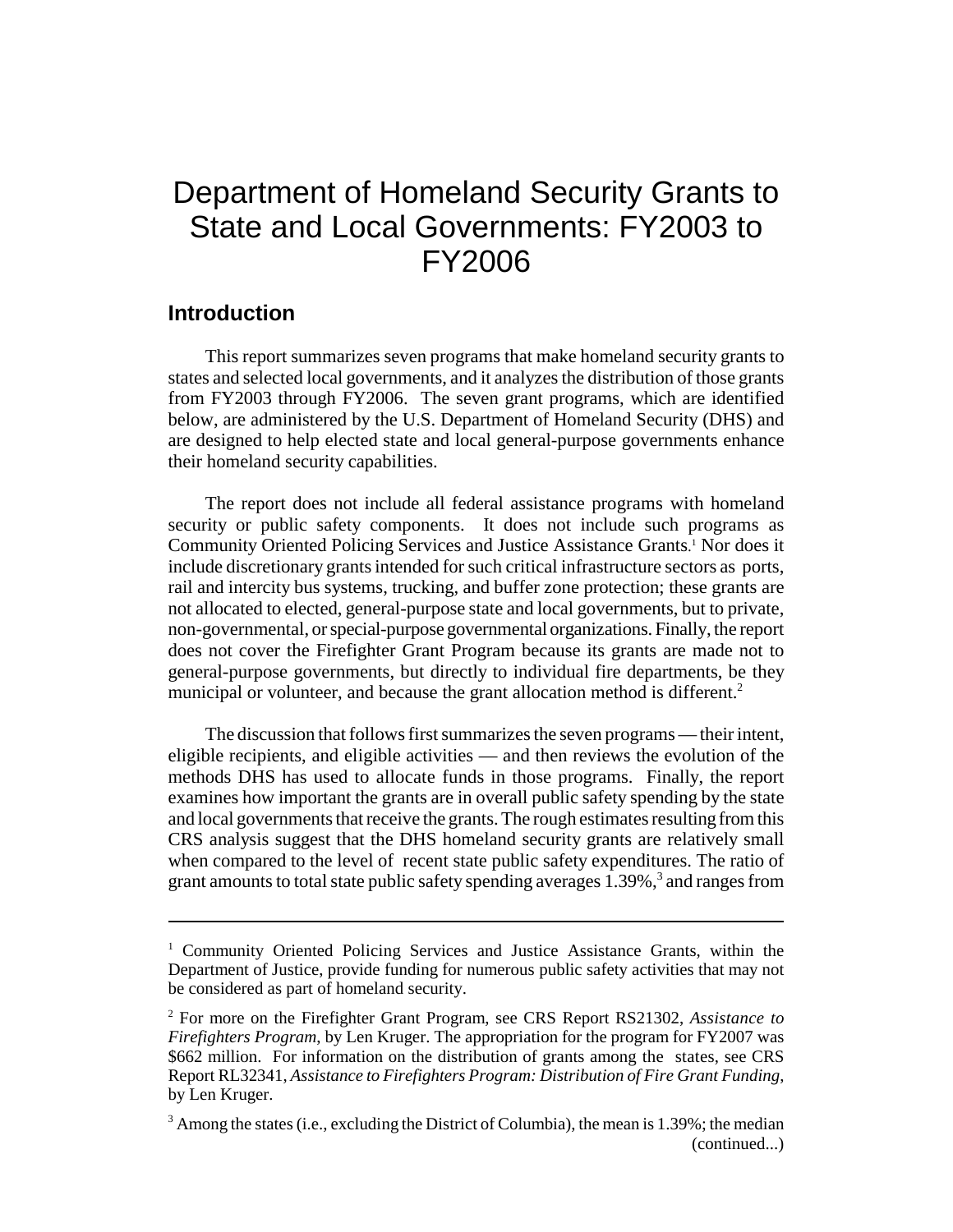approximately 0.5% in Virginia to approximately 5.6% in North Dakota.<sup>4</sup> The ratio is less than 1% in 23 states, less than 2% in 41 states, and less than 3% in 46 states.

### **DHS State and Local Assistance Programs: An Overview**

 Before the September 11, 2001, terrorist attacks and the subsequent creation of DHS, state and local governments were eligible for three grants pertinent to homeland security: the State Domestic Preparedness Program (SDPP) administered by the Department of Justice (DOJ) through the Office for Domestic Preparedness (ODP),<sup>5</sup> the Emergency Management Performance Grant (EMPG) Program administered by the Federal Emergency Management Agency (FEMA), and the Metropolitan Medical Response System (MMRS) administered by the Department of Health and Human Services (HHS). These three grant programs were subsequently augmented with the funding of four more homeland security grant programs. To date, the seven programs are

- State Homeland Security Grant Program (SHSGP) formerly called the State Domestic Preparedness Program (SDPP),<sup>6</sup>
- Emergency Management Performance Grant Program (EMPG),<sup>7</sup>
- Metropolitan Medical Response System (MMRS), $8$
- Law Enforcement Terrorism Prevention Program (LETPP),<sup>9</sup>
- Urban Area Security Initiative  $(UASI)$ ,<sup>10</sup>
- Critical Infrastructure Protection Program  $(CIP)$ ,<sup>11</sup> and
- $\bullet$  Citizen Corps Program (CCP).<sup>12</sup>

<sup>5</sup> The Office for Domestic Preparedness was transferred to DHS in FY2003 (P.L. 107-296), and renamed the Office of Grants and Training, within DHS, in FY2006.

<sup>6</sup> The State Domestic Preparedness Program was renamed and transferred to DHS in FY2003 (P.L. 107-296). Funded at the time of transfer through appropriations for FY2003 (P.L. 108-7 and P.L. 108-11).

<sup>7</sup> Transferred to DHS in FY2003 (P.L. 107-296). Funded at the time of transfer through appropriations for FY2003 (P.L. 108-7 and P.L. 108-11).

8 Transferred to DHS in FY2003 (P.L. 107-296).

<sup>9</sup> Funded at the time of transfer through DHS appropriations for FY2004 (P.L. 108-90).

<sup>10</sup> Funded at the time of transfer through appropriations for FY2003 (P.L. 108-7 and P.L. 108-11).

<sup>11</sup> Funded only in FY2003 through appropriations for that year (P.L. 108-7 and P.L. 108-11).

 $12$  Funded at the time of transfer through appropriations for FY2003 (P.L. 108-7 and P.L. 108-11).

 $3$  (...continued)

is 1.0%.

<sup>&</sup>lt;sup>4</sup> The District of Columbia, with grants representing 6.74% of total public safety spending, is greater than North Dakota, but is a special case because it is not a state and is home to the federal government.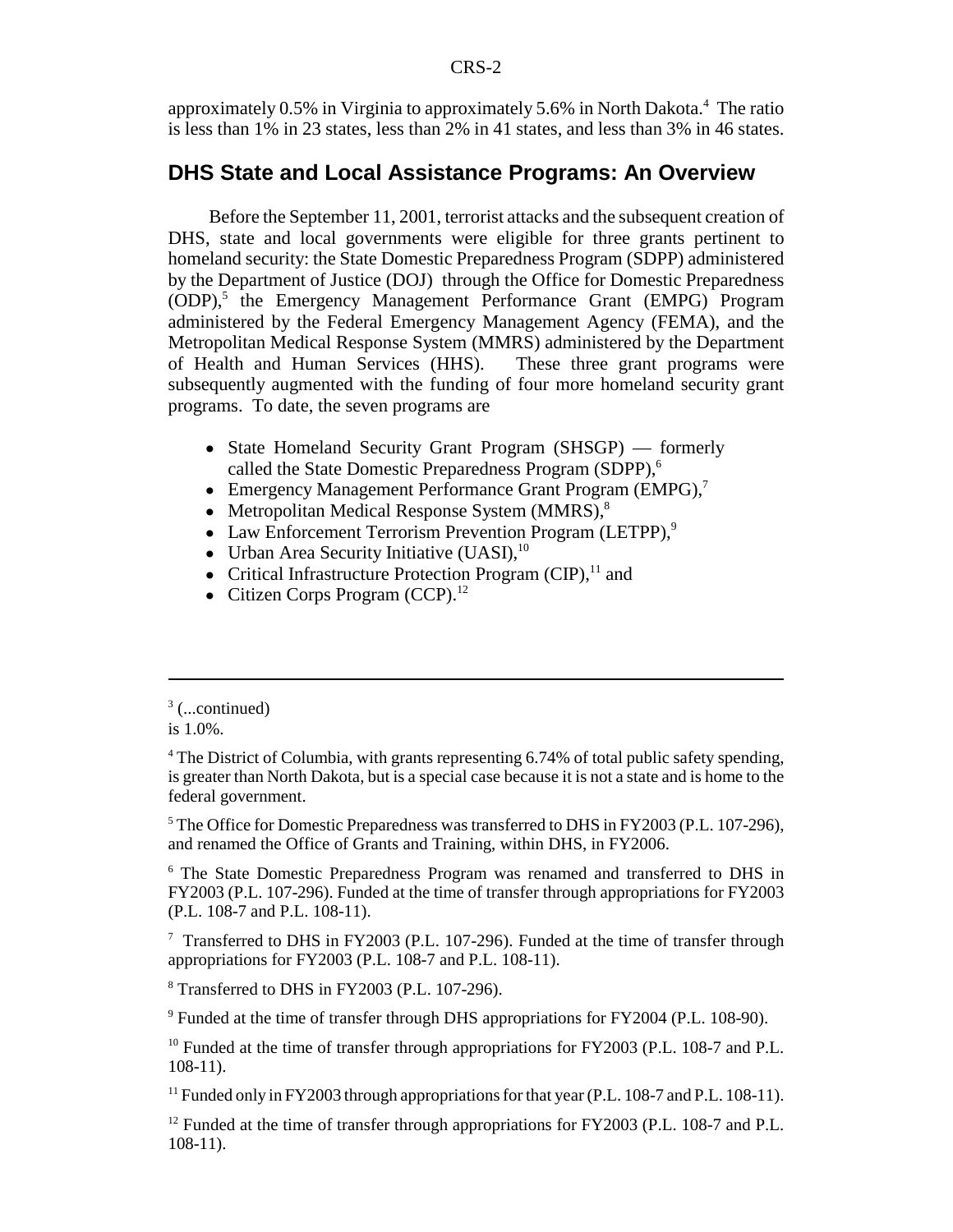States; the District of Columbia; U.S. insular areas; and certain high-risk, high-threat urban areas are eligible for one or more of these programs.<sup>13</sup> Funding for the seven programs for FY2006 is shown in **Table 1**, below.

| Amount<br>(\$millions) | <b>Share of</b><br>Total |
|------------------------|--------------------------|
| \$711                  | 38.4%                    |
| \$528                  | 28.5%                    |
| \$384                  | 20.8%                    |
| \$179                  | 9.7%                     |
| \$29                   | 1.6%                     |
| \$19                   | 1.0%                     |
| \$0                    | $0.0\%$                  |
| \$1,850                | 100.0%                   |
|                        | <b>FY2006 Funding</b>    |

## **Table 1. DHS Homeland Security Grants: Funding for FY200614**

**Source:** P.L. 109-90 (FY2006 DHS Appropriations).

Funds for five of the seven programs — SHSGP, LETPP, CIP, EMPG, and CCP — are appropriated and allocated among the states in accord with the provisions of the USA PATRIOT Act, which says that states are to use the grants

 in conjunction with units of local government, to enhance the capability of State and local jurisdictions to prepare for and respond to terrorist acts including events of terrorism involving weapons of mass destruction and biological, nuclear, radiological, incendiary, chemical, and explosive devices.15

The act also says, "Grants under this section may be used to purchase needed equipment and to provide training and technical assistance to State and local first responders."16

The act goes on to authorize appropriations for FY2002 through FY2007 and sets a minimum allocation to states and territories:

Each State shall be allocated in each fiscal year under this section not less than 0.75 percent of the total amount appropriated in the fiscal year for grants pursuant to this section, except that the United States Virgin Islands,

<sup>&</sup>lt;sup>13</sup> Only metropolitan medical systems, however, are eligible for MMRS grants.

<sup>&</sup>lt;sup>14</sup> Congress appropriated the FY2007 amounts for these programs in P.L. 109-295, but DHS has yet to allocate funds to states, urban areas, and U.S. insular areas. When DHS announces these allocations, this report will be updated.

 $15$  P.L. 107-56, Sec. 1014(a).

 $16$  P.L. 107-56, Sec. 1014 (b).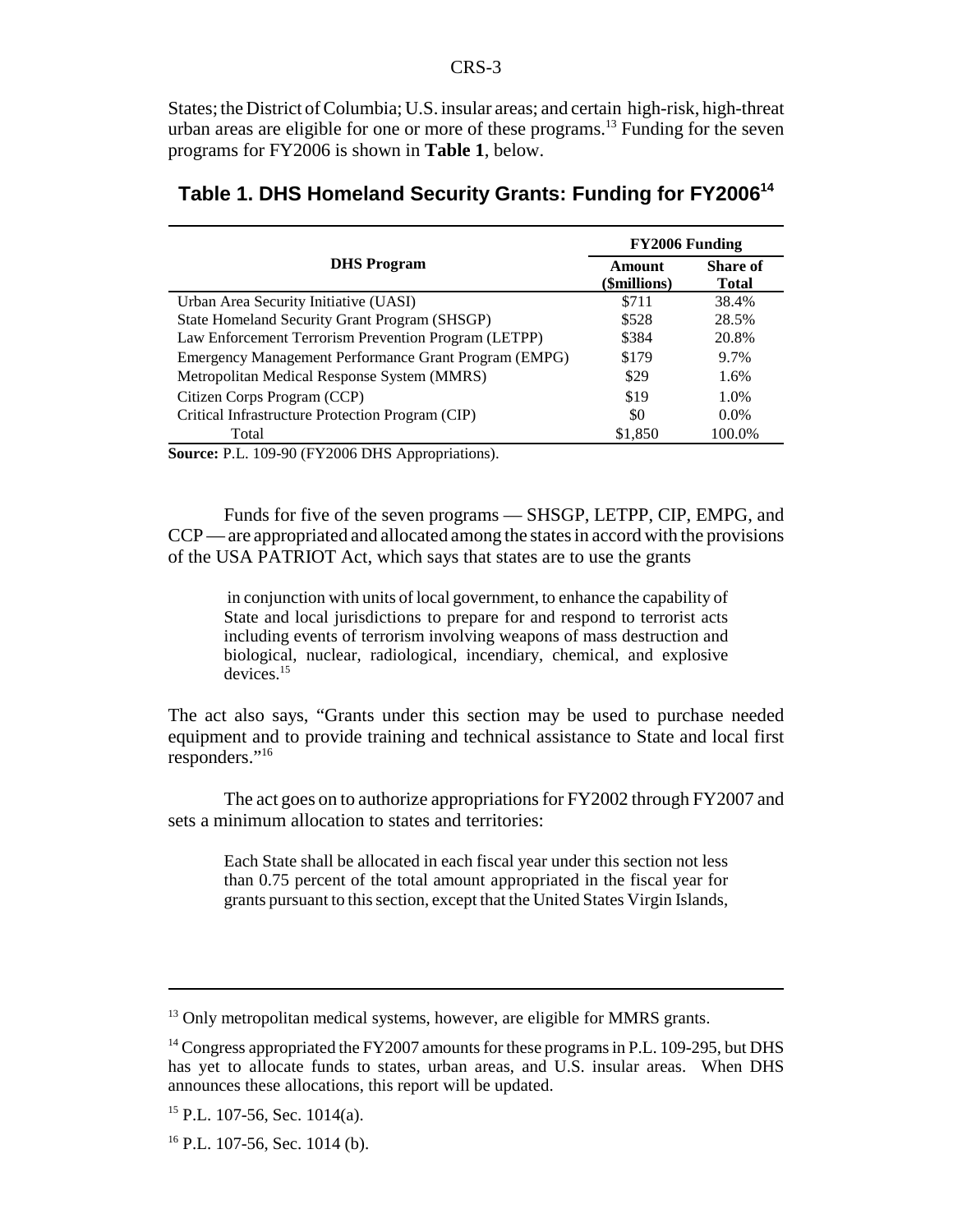America Samoa, Guam, and the Northern Mariana Islands each shall be allocated 0.25 percent.<sup>17</sup>

The other two programs — UASI and MMRS — provide grants allocated to certain urban areas and metropolitan medical systems entirely at the discretion of DHS. The only constraint on departmental administrative discretion is the budget authority appropriated for the programs for each fiscal year.

Over the years, the DHS method of allocating discretionary grant amounts has changed. **Table 2** traces the grant allocation method for each of the programs for each fiscal year since FY2003. **Table A** in the appendix presents the funding for each program for FY2003 through FY2006, by state. **Table A** also presents the per capita amounts for each state and the growth rate over the four-year period. A description of the programs and their objectives follows below.

Within DHS, the Office of Grants and Training (G&T) administers these homeland security assistance grants for state and local governments. The grants help such state and local entities as law enforcement agencies, fire departments, emergency medical services, hospitals, and emergency managers prepare for, prevent, mitigate, and respond to manmade or natural disasters.

Although DHS appropriations for FY2007 have been passed and signed by the President (P.L. 109-295), as of this writing, DHS had not made the FY2007 allocations. Accordingly, the most recent information on program allocations is for FY2006. That amount for each program is shown in italics below. This report will be updated when DHS announces the FY2007 allocations.

**State Homeland Security Grant Program.** *(\$528 million for FY2006)* SHSGP provides assistance to state and local entities to prepare for terrorist attacks involving weapons of mass destruction (WMD). It authorizes purchase of specialized equipment to enhance state and local agencies' capability in preventing and responding to WMD incidents and other terrorist incidents, and provides funds for protecting critical infrastructure of national importance. This program provides funds for designing, developing, conducting, and evaluating terrorism response exercises; developing and conducting counter-terrorism training programs; and updating and implementing each state's Homeland Security Strategy (SHSS).<sup>18</sup>

Funds from this program may also be used to plan, design, develop, conduct, and evaluate exercises that train first responders, and to assess the readiness of state and local jurisdictions to prevent and respond to terrorist attacks. Exercises must be threat- and performance-based, in accordance with G&T's Homeland Security Exercise and Evaluation Program (HSEEP) manuals.<sup>19</sup> Allowable training costs include establishment of new training programs within existing training academies,

 $17$  P.L. 107-56, Sec. 1014(c).

<sup>18</sup> U.S. Department of Homeland Security, Office of Grants and Training, *Fiscal Year 2006 Homeland Security Grant Program: Program Guidance and Application Kit* (Washington: 2005), p. 2.

 $19$  Ibid.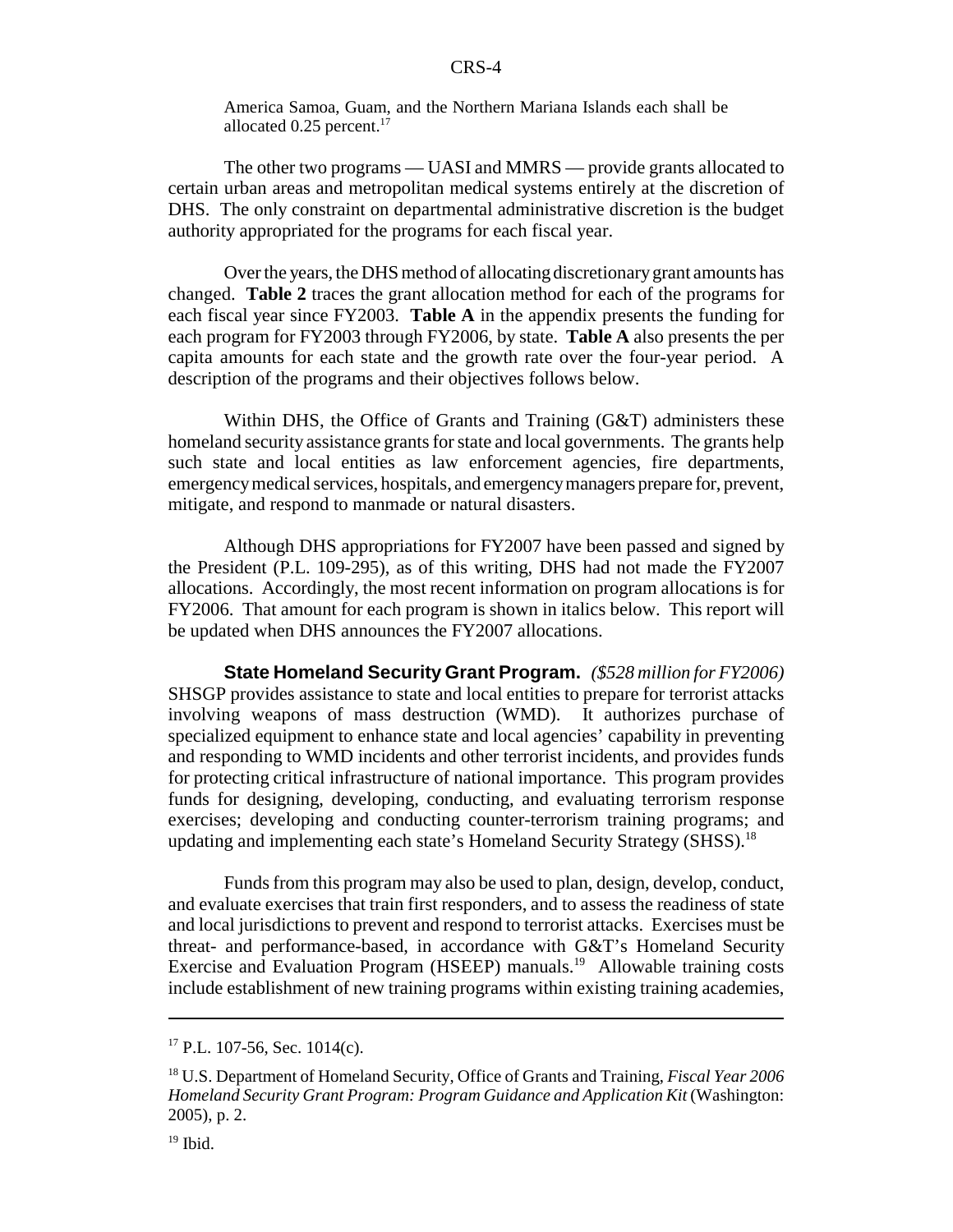universities, and junior colleges. $20$  In accordance with their approved homeland security plans, states must allocate 80% of the grant funds to localities. There is no state or local matching fund requirement for this program.

States are the only authorized applicants, with the following state and local entities eligible to receive and use funding:

- emergency management agencies or offices,
- homeland security agencies or offices,
- fire departments,
- law enforcement agencies,
- emergency medical services,
- hazardous material-handling personnel,
- public works agencies,
- public health agencies,
- ! governmental administrative agencies or offices, and
- $\bullet$  public safety communication agencies or offices.<sup>21</sup>

This program represented 28.5% of federal grants to state and local governments for public safety analyzed here for  $FY2006<sup>22</sup>$  Since FY2003, however, SHSGP allocations have declined 74.4%, due to the reduction in appropriations for the program. In FY2003, just over \$2 billion was distributed, or roughly \$7.18 per capita. In FY2006, the per capita spending was \$1.78. The total spending under the SHSGP over the FY2003 to FY2006 period has been \$5.34 billion, or over half of the total amount provided through these seven grant programs.

**Law Enforcement Terrorism Prevention Program.** *(\$384 million for FY2006)* In FY2004 DHS appropriations, Congress directed DHS to establish a local law enforcement terrorism prevention program for states and localities.<sup>23</sup> LETPP provides funds to support activities to establish and enhance state and local law enforcement efforts to prevent and respond to terrorist attacks. In accordance with their approved homeland security plans, states must allocate 80% of the grant funds to localities.

Authorized program activities include the following:

- information sharing to preempt terrorist attacks,
- target hardening to reduce vulnerability of identified high value targets,
- recognition of potential or actual threats, and
- interdiction of terrorists and terrorist cells.

 $20$  Ibid., p. 3.

 $21$  Ibid., p. 2.

 $22$  The percentage is based on the total spending in the seven programs analyzed in this report.

<sup>&</sup>lt;sup>23</sup> P.L. 108-90, Title III.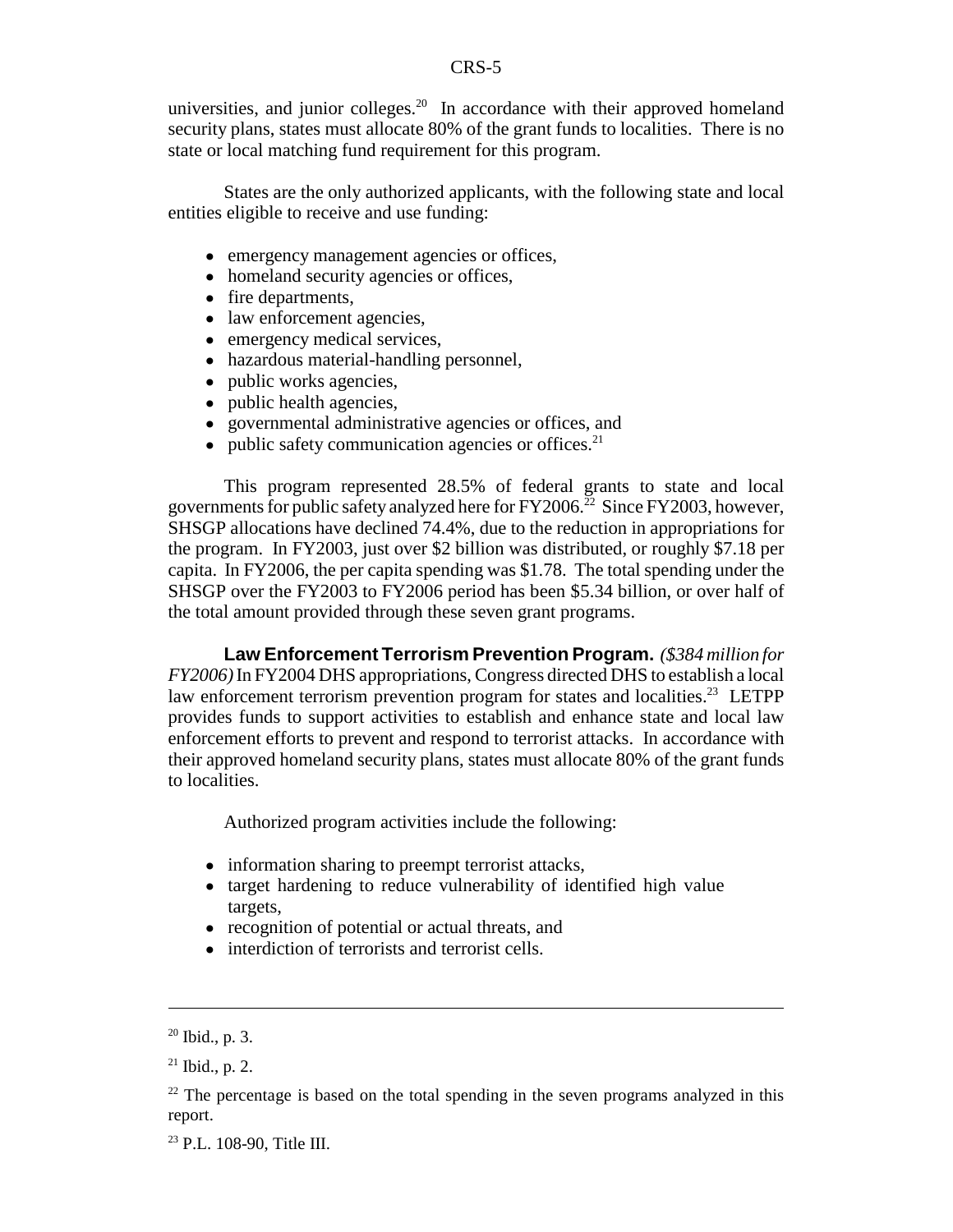Approved costs for the program include, but are not limited to, personnel costs (overtime as approved by the state administering agency), equipment, computer systems, and related expenses.<sup>24</sup> State and local law enforcement entities are eligible to receive funding from this program. There is no matching requirement for this program.

This program represented almost 20.8% of federal assistance to state and local governments through the programs analyzed here for FY2006. Since FY2004, the first year of the program, LETPP allocations have declined 23.2%. In FY2004, \$500 million was distributed, or roughly \$1.72 per capita. In FY2006, the per capita spending was \$1.30. Over the FY2003 to FY2006 window, \$1.27 billion has been allocated through this program.

**Urban Area Security Initiative.** *(\$711 million for FY2006)* UASI is a discretionary program that provides funding to high-risk, high-threat urban areas (including counties and mutual aid partners), to prepare for, prevent, and respond to terrorist incidents.

The identified high-risk, high-threat urban areas are authorized to use funds to purchase specialized WMD equipment, plan and execute exercises, pay first responder overtime costs associated with heightened Homeland Security Advisory System threat levels, and train first responders. Additionally, funds from this program can be used for port and mass transit security, radiological defense systems, pilot projects, and technical assistance.<sup>25</sup>

The DHS Secretary determines which urban areas are to receive funding, and the following local entities are eligible to receive funding:

- emergency management agencies or offices,
- homeland security agencies or offices,
- fire departments,
- law enforcement agencies,
- emergency medical services.
- hazardous material-handling personnel,
- public works agencies,
- public health agencies,
- ! governmental administrative agencies or offices, and
- $\bullet$  public safety communication agencies or offices.<sup>26</sup>

In FY2003, the UASI program distributed \$596 billion, or \$2.07 per capita, to 29 metropolitan areas. Unlike the first two programs, UASI grants increased over 19% from FY2003 to FY2006. Nationally, per capita spending increased to \$2.40, but because more metropolitan areas were included in the eligible list of recipients

<sup>&</sup>lt;sup>24</sup> S.Rept. 108-86 to accompany P.L. 108-334.

<sup>25</sup> U.S. Department of Homeland Security, Office of Grants and Training, *Fiscal Year 2006 Homeland Security Grant Program: Program Guidance and Application Kit*, p. 2.

 $26$  Ibid.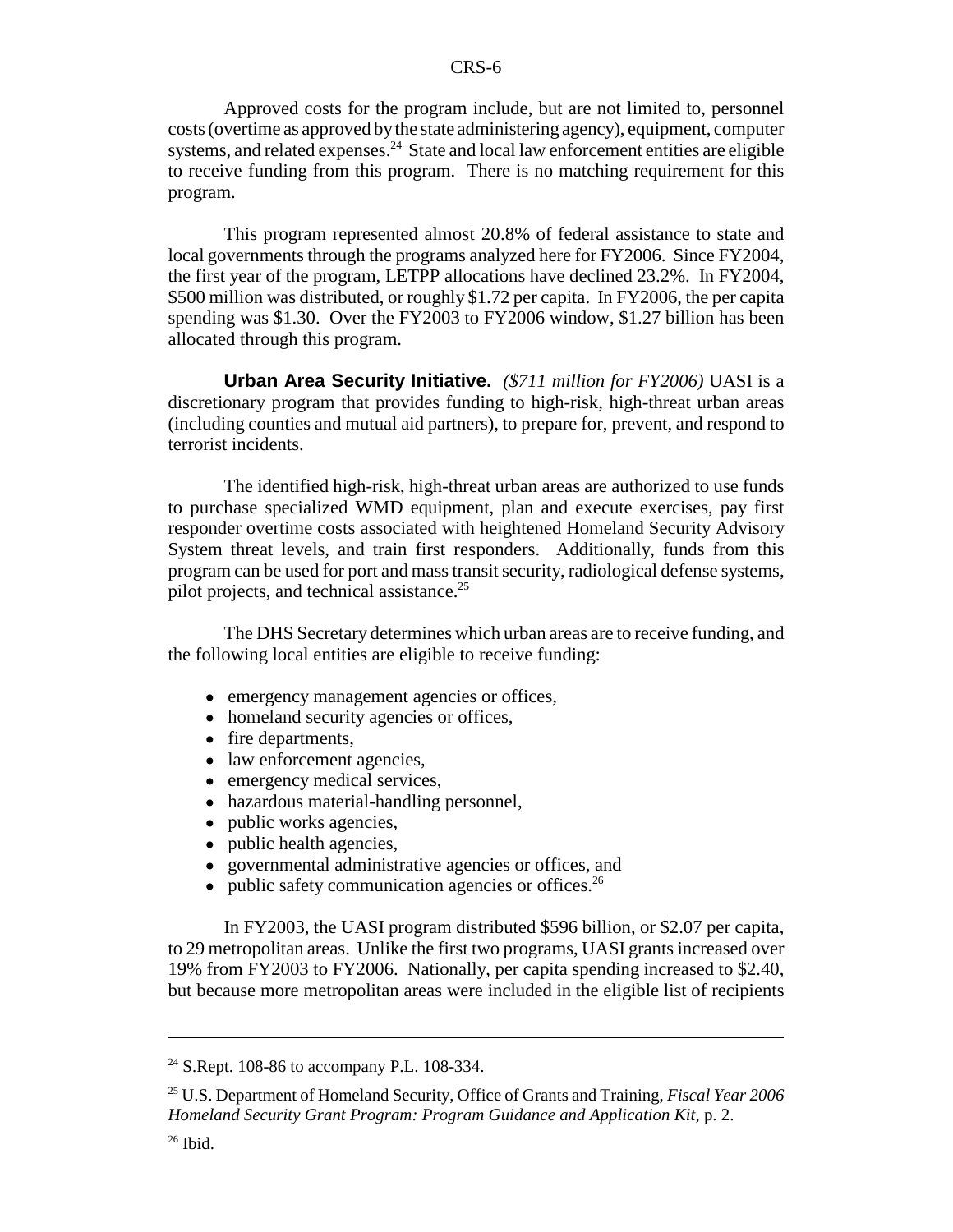in FY2006 (46 metropolitan areas), many individual metropolitan areas actually realized a decline in per capita allocations. In addition, the FY2006 amount was roughly \$139 million less than the FY2005 allocations. Nevertheless, over the FY2003 to FY2006 budget window, over \$2.8 billion has been distributed through the UASI program. This amount represents about 27% of the total aid distributed through these programs.

**Critical Infrastructure Protection Program.***(Program expired)* As part of the FY2003 SHSGP, funding was provided to pay for costs associated with increased security measures at critical infrastructure sites during the invasion of Iraq (March 17, 2003, to April 16, 2003) and future periods of heightened threat. States and localities were to consider critical infrastructure to include any system or asset an attack on which would result in catastrophic loss of life or catastrophic economic loss. States and localities were to consider some of the following types of infrastructure:

- public water systems,
- data storage and processing facilities,
- chemical facilities,
- major power generation facilities,
- rail and highway bridges,
- natural gas transmission pipelines,
- petroleum handling facilities, and
- $\bullet$  mass transit subway systems.<sup>27</sup>

CIP was funded with a total of \$200 million in FY2003. The base amount for each state, the District of Columbia, and Puerto Rico was 0.75%, and U.S. insular areas received a base of 0.25%. DHS, given the discretion to allocate the remainder, used the jurisdiction's portion of the U.S. population as the basis for allocation. The CIP program was in place for FY2003 only and represented 6.5% of total grants to state and local governments in that year.

**Emergency Management Performance Grant Program.** *(\$179 million for FY2006)* EMPG is designed to assist in the development, maintenance, and improvement of state and local emergency management capabilities. It provides support to state and local governments to achieve measurable results in key functional areas of emergency management.<sup>28</sup> The distribution of funds from states to localities is at the discretion of each state's EMPG administering agency, typically the state emergency management agency or office. The state matching requirement for the program is 50%.

EMPG funds are used for emergency management personnel costs, travel, training, supplies, and other routine expenditures for emergency management

<sup>27</sup> U.S. Department of Homeland Security, Office for Domestic Preparedness, *Fiscal Year 2003 State Homeland Security Grant Program: Program Guidance and Application Kit, Part II* (Washington: 2003), Annex A.

<sup>28</sup> U.S. Department of Homeland Security, Office of Grants and Training, *Fiscal Year 2006 Homeland Security Grant Program: Program Guidance and Application Kit*, p. 2.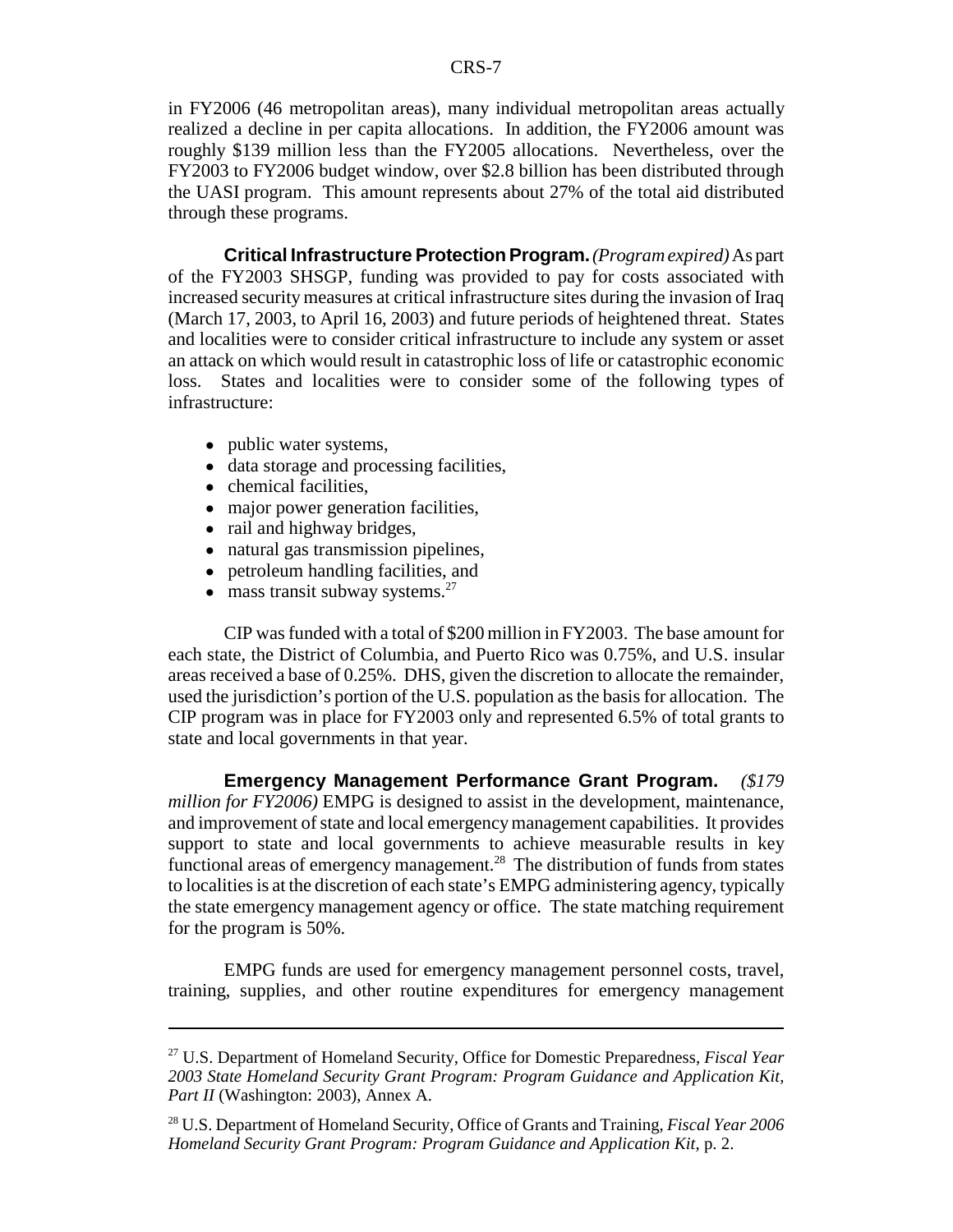activities. Funds for the program may also be used for consequence management preparedness projects and programs that develop and improve the capabilities of states and localities to prepare for, respond to, and recover from terrorist incidents.<sup>29</sup>

States may use the funds provided through EMPG to structure their individual emergency management programs based on identified needs and priorities for strengthening emergency management capabilities. States may also use EMPG funds to develop intrastate emergency management systems that encourage partnership building among government, business, and volunteer and community organizations.<sup>30</sup>

In FY2006, EMPG grants accounted for 9.7% of total DHS grants to state and local governments, approximately \$0.61 per capita. In FY2003, EMPG grants totaled \$165 million, or \$0.57 per capita. From FY2003 to FY2006, EMPG grants increased 8.7%, and \$692 million has been allocated.

**Metropolitan Medical Response System.** *(\$29 million for FY2006)* The MMRS program assists DHS-selected jurisdictions with funding to develop plans and training, and conduct exercises related to terrorist attacks. Funding is intended to enhance jurisdictions' capability in responding to WMD mass casualty events. Additionally, the program is used to prepare identified jurisdictions for mass casualty incidents involving hazardous materials, epidemic disease outbreaks, or natural disasters. The program intends to promote coordination among first responders, medical treatment resources, public health officials, emergency management offices, volunteer organizations, and other local entities to reduce the catastrophic effects of a terrorist attack. Program funding is awarded in three categories:

- Capability Focus: Prepares localities to respond to WMD threats;
- Sustainment Focus: Provides funding for planning, training, and equipment needed to maintain a locality's capability to respond to human health needs in the event of a mass casualty incident; and
- Special Project Focus: Provides funding for innovative solutions to local issues and publicizes their applicability to localities across the nation.31

In FY2006, the MMRS allocation was 31.9% less than the allocation in FY2003 of \$42.29 million. The FY2006 amount was just 1.6% of the total amount of grants awarded to state and local governments. On a per capita basis, the allocation has dropped from  $$0.15$  to  $$0.10<sup>32</sup>$ 

 $29$  Ibid.

<sup>30</sup> Ibid.

<sup>&</sup>lt;sup>31</sup> U.S. Department of Homeland Security, Federal Emergency Management Agency, "MMRS Fact Sheet," available at [http://mmrs.fema.gov/main/events/mmrsfactsheet.aspx].

<sup>32</sup> For additional information on the MMRS, see CRS Report RL31719, *An Overview of the U.S. Public Health System in the Context of Emergency Preparedness*, by Sarah A. Lister.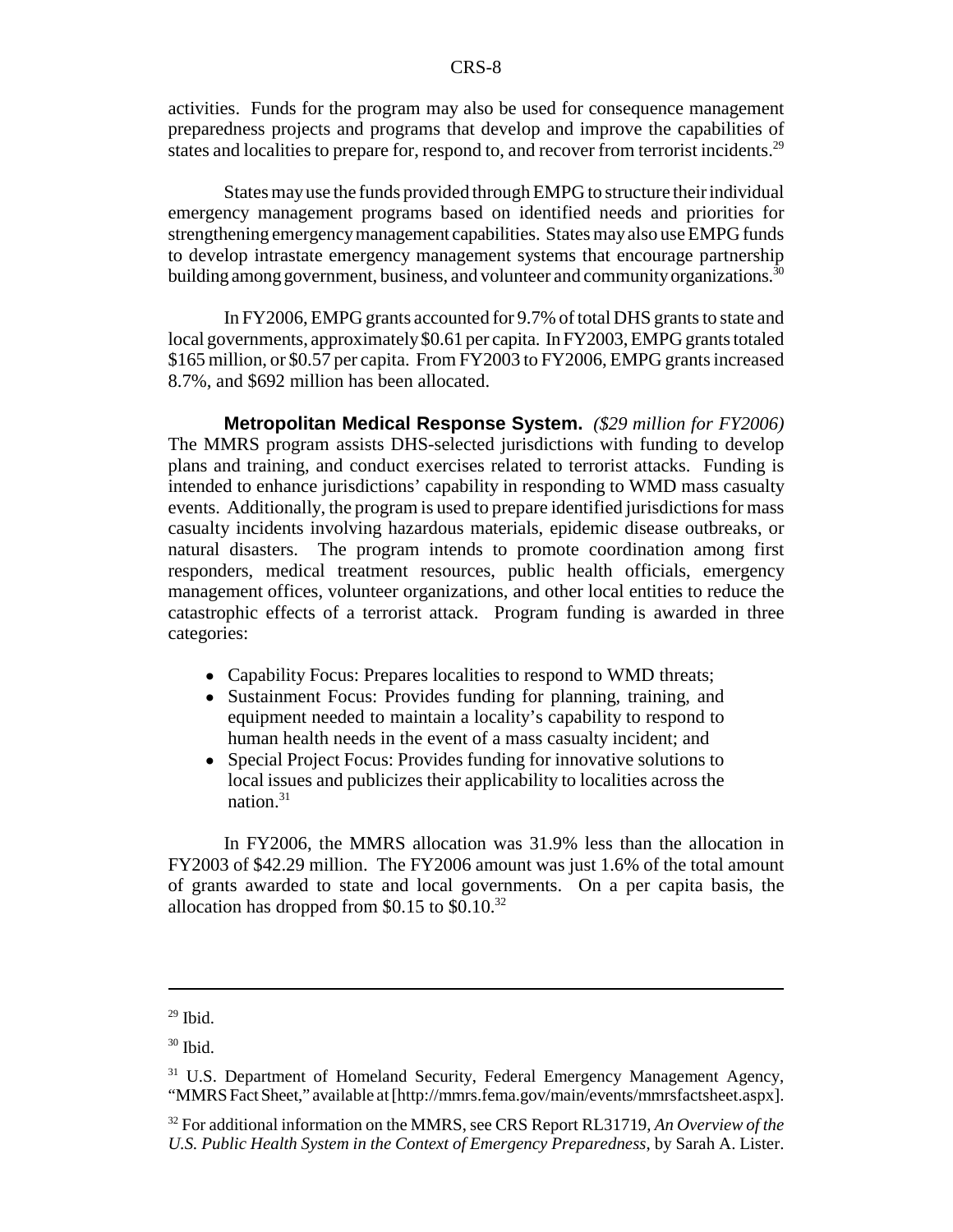**Citizen Corps Program.** *(\$19 million for FY2006)* On January 29, 2002, President Bush issued an executive order establishing the USA Freedom Corps.<sup>33</sup> The USA Freedom Corps' mission is to increase opportunities for citizens to participate in their communities by expanding and enhancing public service. Within the USA Freedom Corps, the Citizen Corps Program was created to coordinate volunteer organizations with the mission to make local communities safe and prepared to respond to any emergency situation. Community Emergency Response Teams (CERT) is the only program that the Citizen Corps administers that funds volunteer first responders.<sup>34</sup>

CERT trains citizens to be prepared to respond to emergency situations in their own local communities. CERTs are groups of volunteers within communities who are trained by professional first responders to assist in the event of a manmade or natural disaster. CERT volunteers give support to first responders, provide immediate assistance to victims, and organize spontaneous volunteers at a disaster site. The program authorizes the funding to provide training to CERT volunteers.

This is the smallest of the seven programs analyzed here. In FY2003, \$18.8 million was dedicated to the Citizen Corps Program, or approximately 0.6% of all grants in that year. In FY2006, the Citizen Corps Program was allocated 1.0% of the total grants awarded, and the FY2006 CCP allocation was 2.2% more than in FY2003.

### **Evolution of Grant Allocation Methods**

Congress gave DHS a considerable degree of discretion to allocate homeland security grants among eligible states and urban areas. As noted in **Table 2**, the only constraints on that discretion are

- the total amounts appropriated for any given fiscal year;
- instructions in the USA PATRIOT Act setting minimum grant amounts ( applicable to the SHSGP, LETPP, CIP, EMPG, and CCP programs); and
- an appropriations act (P.L. 108-334, Title III) instruction for FY2005 directing DHS to allocate the remainder for SHSGP, LETPP, EMPG, and CCP as it had done in FY2004 (i.e., in direct proportion to state population).

Within those constraints, the DHS method for allocating SHSGP, LETPP, EMPG, and CCP funds remaining after state and territorial minimums are met has evolved to reflect the department's calculations of risk, need, and the homeland security capacities of grant recipients. **Table 2** traces the annual steps in this evolution.

<sup>33</sup> U.S. President Bush, "Establishing the USA Freedom Corps," Executive Order 13254, *Federal Register*, vol. 67, Feb. 1, 2002, Sec. 1, p. 4869.

<sup>&</sup>lt;sup>34</sup> Besides CERT, the other Citizen Corps Programs include Volunteers in Police Service, Enhanced Neighborhood Watch, and Medical Response Corps.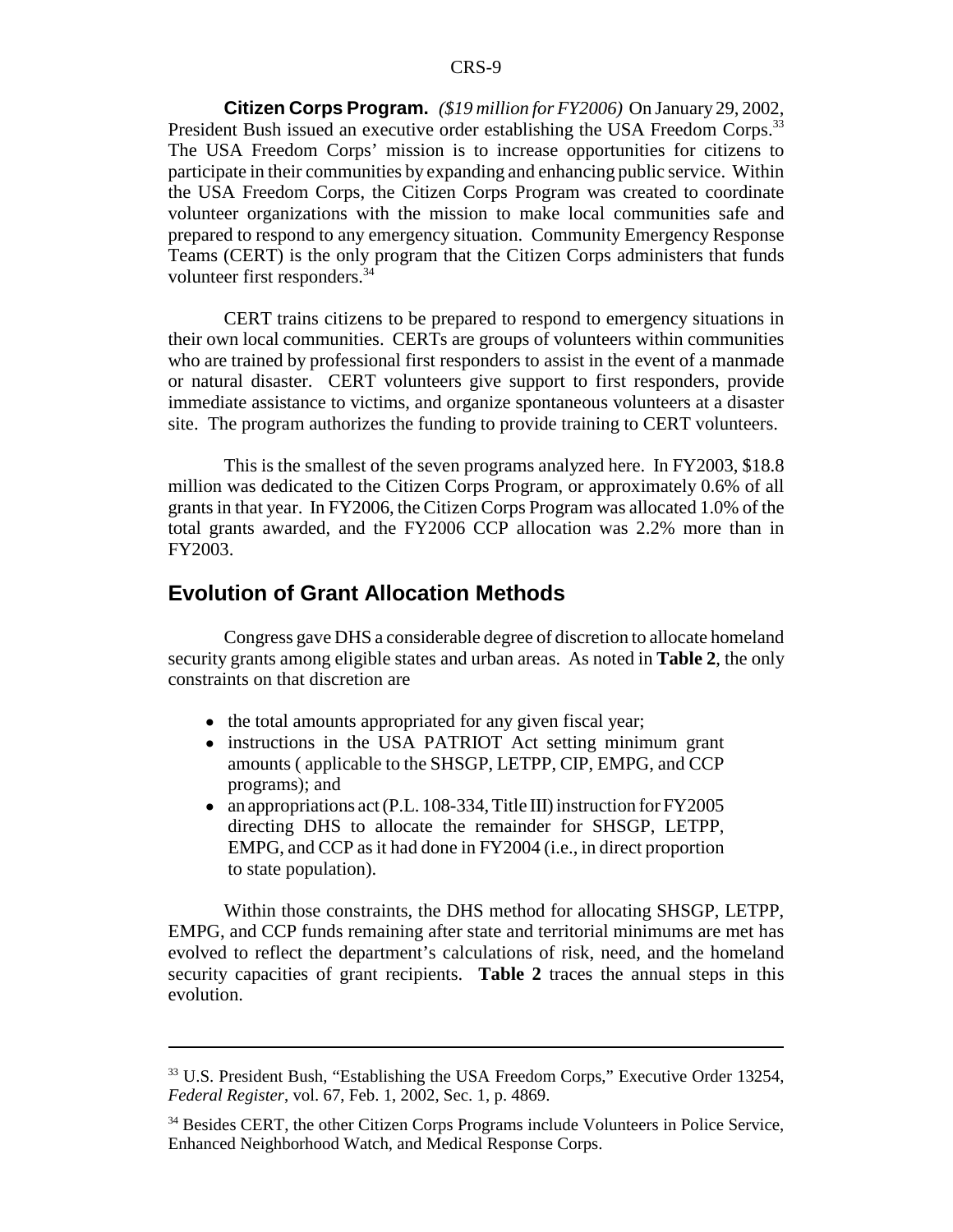In FY2003, the first year of the grant programs, DHS chose to allocate the remainder for SHSGP, CIP, EMPG, and CCP in proportion to the state's population. In FY2004, the department used the same method for all those programs except CIP, which was not funded after FY2003. In FY2005, the appropriations act for that year directed DHS once again to allocate the remainder in proportion to population. In FY2006, however, for SHSGP and LETPP, DHS decided to evaluate and score homeland security grant applications on the basis of *risk* and the expected *effectiveness* of the applicant's proposed solutions to identified homeland security *needs*. DHS allocated two-thirds of the remainder using its risk and threat assessments and scoring system. It allocated one-third of the remainder based on how well the state's application demonstrated state capacity to effectively use federal homeland security assistance.

From FY2003 through FY2006, DHS has allocated UASI grants at its own discretion. From FY2003 through FY2005, the allocations of UASI grants were based on risk and threat assessments. In FY2006, DHS chose to allocate two-thirds of each UASI grant based on risk and threat assessments and one-third based on how well applications demonstrated the ability to effectively use federal homeland security assistance (see **Table 2**).

As with grants to states, DHS reasoned that using the effectiveness component rewards "the significant efforts undertaken by applicants in presenting effective solutions."<sup>35</sup>

**Risk and Threat Assessment.** According to DHS, the degree of risk is determined (or measured) using three variables: threat, consequences, and vulnerability.36 DHS further evaluates the risk associated with specific *assets* and *geographic attributes* using these variables. Shopping malls and airports are examples of *assets,* and gross domestic product (GDP) and ratio of law enforcement to population are examples of *geographic attributes*. DHS adds the score for asset risk to the score for geographic attribute risk to arrive at *total risk*. DHS describes the two risk measures as complementary, though asset risk and geographic attribute risk arguably overlap. For example, the GDP of a location (a "geographic attribute") and the number and value of assets are likely highly correlated. Thus, adding the two risk measures would tend to overvalue *total* risk.

### **Congressional Response to FY2006 Allocations**

DHS was criticized after the most recent allocation announcement, in part because most jurisdictions received considerably less than in past years. In addition, a new factor, effectiveness of proposed spending, was considered in this round (FY2006) of allocations. Less effective proposals, as determined by a peer review process, received less than they would have otherwise. What is unclear to many is whether there exists a risk threshold where effectiveness would be irrelevant. For example, if a jurisdiction submitted an ineffective plan for protecting a high risk

<sup>35</sup> FY2006 HSGP Fact Sheet, *Allocation Methodology*.

<sup>&</sup>lt;sup>36</sup> Tracy Henke, DHS, Assistant Secretary for Grants and Training, Press Release, May 31, 2006.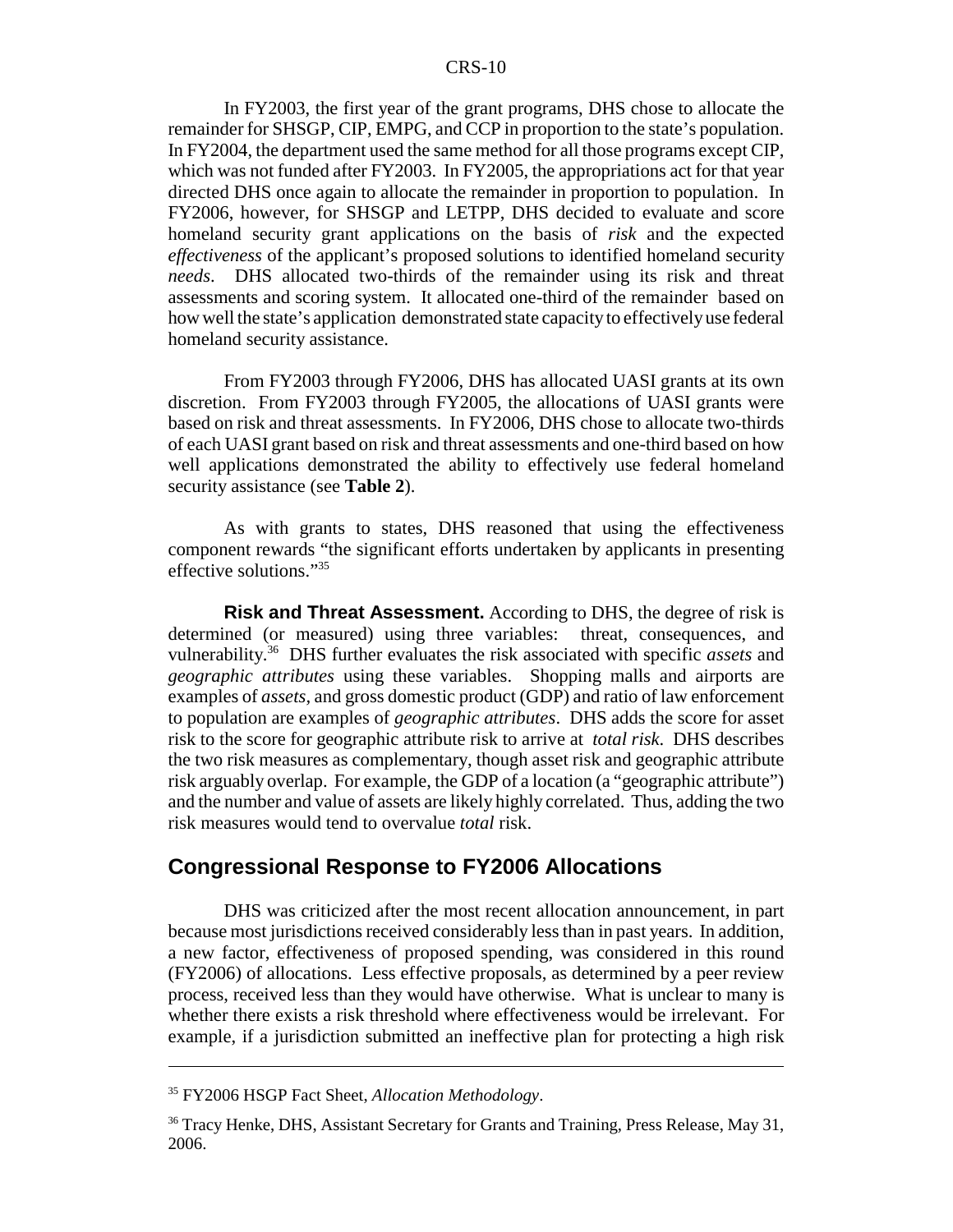target, should the federal government fully fund an alternative mitigation strategy based on peer recommendations?

DHS was also criticized for not providing enough guidance to the state and local governments applying for grants. For more on DHS's allocation methods and issues, see CRS Report RL33583, *Homeland Security Grants: Evolution of Program Guidance and Grant Allocation Methods*, by Shawn Reese.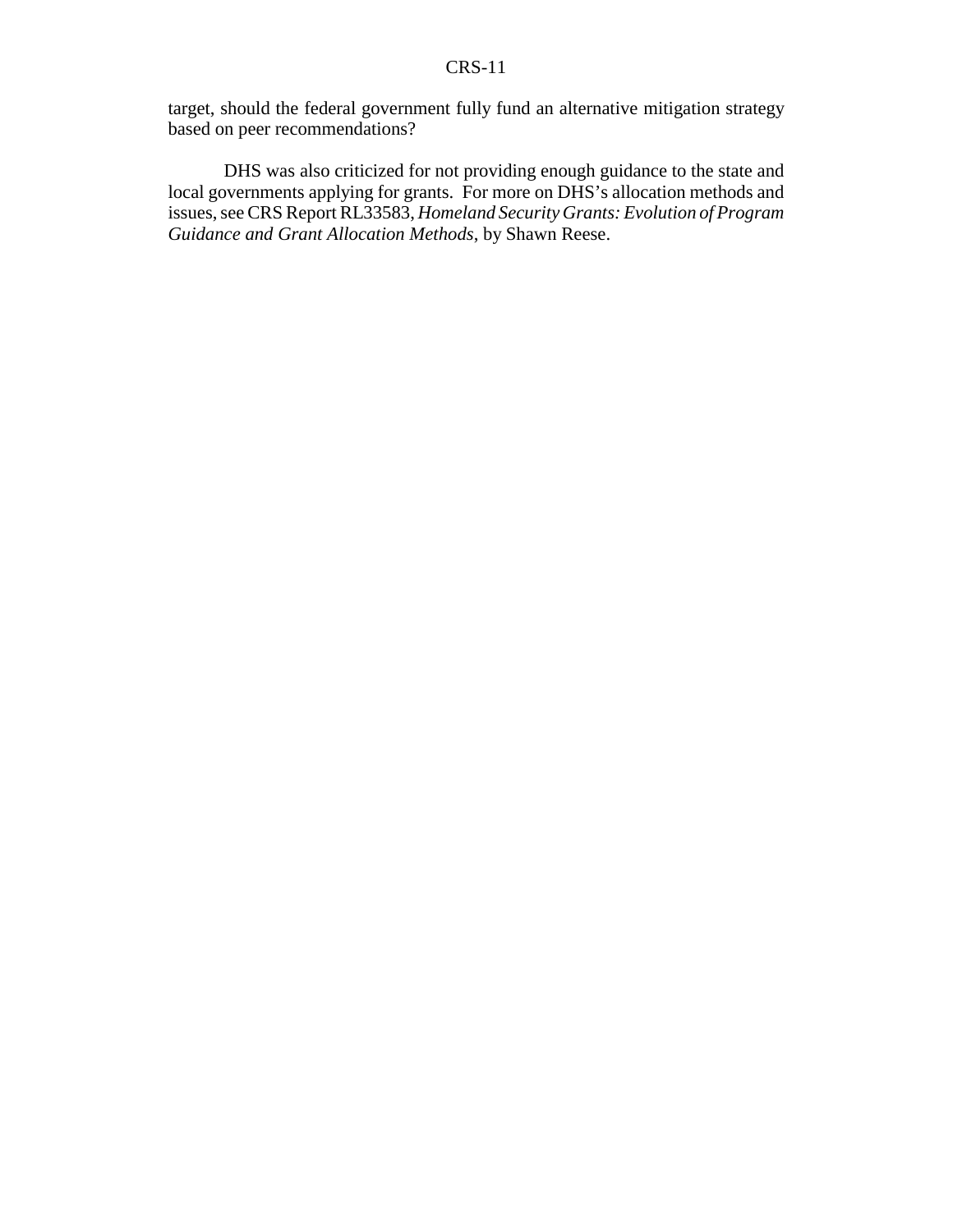# **Table 2. FY2003-FY2006 Homeland Security Grant Allocation Methods**

| Program      | <b>FY2003</b>                                                                                                                                                                                                                                | <b>FY2004</b>                                                                                                                                                                                                                                 | <b>FY2005</b>                                                                                                                                                                         | FY2006*                                                                                                                                                                                                                                                                             |
|--------------|----------------------------------------------------------------------------------------------------------------------------------------------------------------------------------------------------------------------------------------------|-----------------------------------------------------------------------------------------------------------------------------------------------------------------------------------------------------------------------------------------------|---------------------------------------------------------------------------------------------------------------------------------------------------------------------------------------|-------------------------------------------------------------------------------------------------------------------------------------------------------------------------------------------------------------------------------------------------------------------------------------|
| <b>SHSGP</b> | <b>Guaranteed Amount</b><br>Each state, DC, and Puerto Rico<br>guaranteed 0.75% of total<br>appropriations. [P.L. 107-56, Sec.<br>10141                                                                                                      | <b>Guaranteed Amount</b><br>Each state, DC, and Puerto Rico<br>guaranteed 0.75% of total<br>appropriations. [P.L. 107-56, Sec.<br>10141                                                                                                       | <b>Guaranteed Amount</b><br>Each state, DC, and Puerto Rico<br>guaranteed 0.75% of total<br>appropriations. [P.L. 107-56, Sec.<br>10141                                               | <b>Guaranteed Amount</b><br>Each state, DC, and Puerto Rico<br>guaranteed 0.75% of total<br>appropriations. [P.L. 107-56, Sec.<br>10141                                                                                                                                             |
|              | <b>Remainder of Appropriations</b><br>Remainder of total appropriations at<br>the discretion of DHS. [P.L. 108-7,<br>P.L. 108-111                                                                                                            | <b>Remainder of Appropriations</b><br>Remainder of total appropriations at<br>the discretion of DHS. [P.L. 108-90,<br>Title III                                                                                                               | <b>Remainder of Appropriations</b><br>Congress required DHS to<br>allocate the remainder of total<br>appropriations in the same<br>manner as in FY2004. [P.L. 108-                    | <b>Remainder of Appropriations</b><br>Remainder of total appropriations at<br>the discretion of DHS. [P.L. 109-<br>90, Title III                                                                                                                                                    |
|              | <b>DHS</b> Implementation<br>DHS chose to allocate the remainder<br>of total SHSGP appropriations in<br>direct proportion to the state's<br>percentage of the nation's population.<br>[FY2003 SHSGP Program Guidance<br>and Application Kit] | <b>DHS</b> Implementation<br>DHS chose to allocate the remainder<br>of total SHSGP appropriations in<br>direct proportion to the state's<br>percentage of the nation's population.<br>[FY2004 SHSGP Program Guidance<br>and Application Kit]  | $334$ , Title III]                                                                                                                                                                    | <b>DHS</b> Implementation<br>DHS chose to allocate the<br>remainder of total SHSGP<br>appropriations based on risk and the<br>effectiveness of the state's proposed<br>solutions to identified homeland<br>security needs. [FY2006 HSGP<br>Program Guidance and Application<br>Kit] |
| <b>LETPP</b> | <b>NA</b>                                                                                                                                                                                                                                    | <b>Guaranteed Amount</b><br>Each state, DC, and Puerto Rico<br>guaranteed 0.75% of total<br>appropriations. [P.L. 107-56, Sec.<br>1014]                                                                                                       | <b>Guaranteed Amount</b><br>Each state, DC, and Puerto Rico<br>guaranteed 0.75% of total<br>appropriations. [P.L. 107-56, Sec.<br>1014]                                               | <b>Guaranteed Amount</b><br>Each state, DC, and Puerto Rico<br>guaranteed 0.75% of total<br>appropriations. [P.L. 107-56, Sec.<br>10141                                                                                                                                             |
|              |                                                                                                                                                                                                                                              | <b>Remainder of Appropriations</b><br>Remainder of total appropriations at<br>the discretion of DHS. [P.L. 108-90,<br>Title III]                                                                                                              | <b>Remainder of Appropriations</b><br>Congress required DHS to<br>allocate the remainder of total<br>appropriations in the same<br>manner as in FY2004. [P.L. 108-<br>334, Title III] | <b>Remainder of Appropriations</b><br>Remainder of total appropriations at<br>the discretion of DHS. [P.L. 109-<br>90, Title III                                                                                                                                                    |
|              |                                                                                                                                                                                                                                              | <b>DHS</b> Implementation<br>DHS chose to allocate the remainder<br>of total LETPP appropriations in direct<br>proportion to the state's percentage of<br>the nation's population. [FY2004]<br>SHSGP Program Guidance and<br>Application Kit] |                                                                                                                                                                                       | <b>DHS</b> Implementation<br>DHS chose to allocate the<br>remainder of total LETPP<br>appropriations based on risk and the<br>effectiveness of the state's proposed<br>solution to identified homeland<br>security needs. [FY2006 HSGP<br>Program Guidance and Application<br>Kit]  |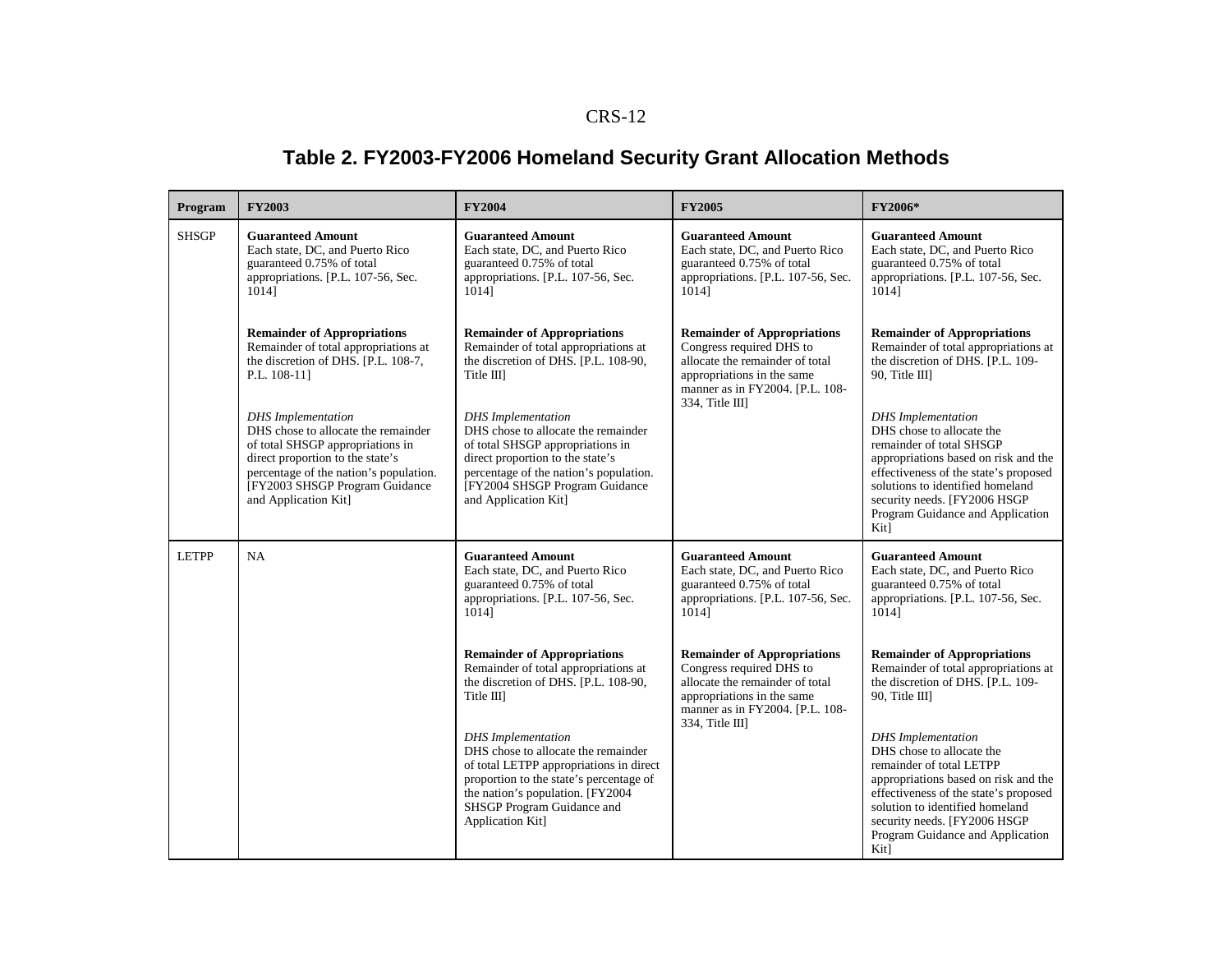| Program     | <b>FY2003</b>                                                                                                                                                                                                                                                                                                                                                                                                         | <b>FY2004</b>                                                                                                                                                                                                                                                                                                                                                                                                         | <b>FY2005</b>                                                                                                                                                                                                                                                                                                                                                                                                              | <b>FY2006*</b>                                                                                                                                                                                                                    |
|-------------|-----------------------------------------------------------------------------------------------------------------------------------------------------------------------------------------------------------------------------------------------------------------------------------------------------------------------------------------------------------------------------------------------------------------------|-----------------------------------------------------------------------------------------------------------------------------------------------------------------------------------------------------------------------------------------------------------------------------------------------------------------------------------------------------------------------------------------------------------------------|----------------------------------------------------------------------------------------------------------------------------------------------------------------------------------------------------------------------------------------------------------------------------------------------------------------------------------------------------------------------------------------------------------------------------|-----------------------------------------------------------------------------------------------------------------------------------------------------------------------------------------------------------------------------------|
| <b>UASI</b> | <b>Guaranteed Amount</b><br>NA.                                                                                                                                                                                                                                                                                                                                                                                       | <b>Guaranteed Amount</b><br><b>NA</b>                                                                                                                                                                                                                                                                                                                                                                                 | <b>Guaranteed Amount</b><br>NA.                                                                                                                                                                                                                                                                                                                                                                                            | <b>Guaranteed Amount</b><br><b>NA</b>                                                                                                                                                                                             |
|             | <b>Remainder of Appropriations</b><br>Allocation of total appropriations at<br>the discretion of DHS. [P.L. 108-7,<br>P.L. 108-11]                                                                                                                                                                                                                                                                                    | <b>Remainder of Appropriations</b><br>Allocation of total appropriations at<br>the discretion of DHS. [P.L. 108-90,<br>Title III                                                                                                                                                                                                                                                                                      | <b>Remainder of Appropriations</b><br>Allocation of total appropriations<br>at the discretion of DHS. [P.L.<br>108-334, Title III]                                                                                                                                                                                                                                                                                         | <b>Remainder of Appropriations</b><br>Allocation of total appropriations at<br>the discretion of DHS. [P.L. 109-<br>90, Title III                                                                                                 |
|             | <b>DHS</b> Implementation<br>DHS allocated UASI funds based on<br>the following indicators of risk:<br>credible threat, presence of critical<br>infrastructure, vulnerability,<br>population, population density, law<br>enforcement investigative and<br>enforcement activity, and the existence<br>of formal mutual aid agreements<br>among jurisdictions. [FY2003 UASI<br>Program Guidance and Application<br>Kit] | <b>DHS</b> Implementation<br>DHS allocated UASI funds based on<br>the following indicators of risk:<br>credible threat, presence of critical<br>infrastructure, vulnerability,<br>population, population density, law<br>enforcement investigative and<br>enforcement activity, and the existence<br>of formal mutual aid agreements<br>among jurisdictions. [FY2004 UASI<br>Program Guidance and Application<br>Kit] | <b>DHS</b> Implementation<br>DHS allocated UASI funds based<br>on the following indicators of<br>risk: credible threat, presence of<br>critical infrastructure,<br>vulnerability, population,<br>population density, law<br>enforcement investigative and<br>enforcement activity, and the<br>existence of formal mutual aid<br>agreements among<br>jurisdictions.[FY2005 UASI<br>Program Guidance and<br>Application Kit] | <b>DHS</b> Implementation<br>DHS allocated UASI funds based<br>on risk and effectiveness of urban<br>area's proposed solutions to<br>identified homeland security needs.<br>[FY2006 HSGP Program Guidance<br>and Application Kit] |
| CIP         | <b>Guaranteed Amount</b><br>Each state, DC, and Puerto Rico<br>guaranteed 0.75% of total<br>appropriations. [P.L. 107-56, Sec.<br>10141                                                                                                                                                                                                                                                                               | <b>NA</b>                                                                                                                                                                                                                                                                                                                                                                                                             | <b>NA</b>                                                                                                                                                                                                                                                                                                                                                                                                                  | NA                                                                                                                                                                                                                                |
|             | <b>Remainder of Appropriations</b><br>Remainder of total appropriations at<br>the discretion of DHS. [P.L. 108-7,<br>P.L. 108-11]                                                                                                                                                                                                                                                                                     |                                                                                                                                                                                                                                                                                                                                                                                                                       |                                                                                                                                                                                                                                                                                                                                                                                                                            |                                                                                                                                                                                                                                   |
|             | <b>DHS</b> Implementation<br>DHS chose to allocate the remainder<br>of total CIP appropriations in direct<br>proportion to the state's percentage of<br>the nation's population. [FY2003]<br>SHSGP Program Guidance and<br>Application Kit]                                                                                                                                                                           |                                                                                                                                                                                                                                                                                                                                                                                                                       |                                                                                                                                                                                                                                                                                                                                                                                                                            |                                                                                                                                                                                                                                   |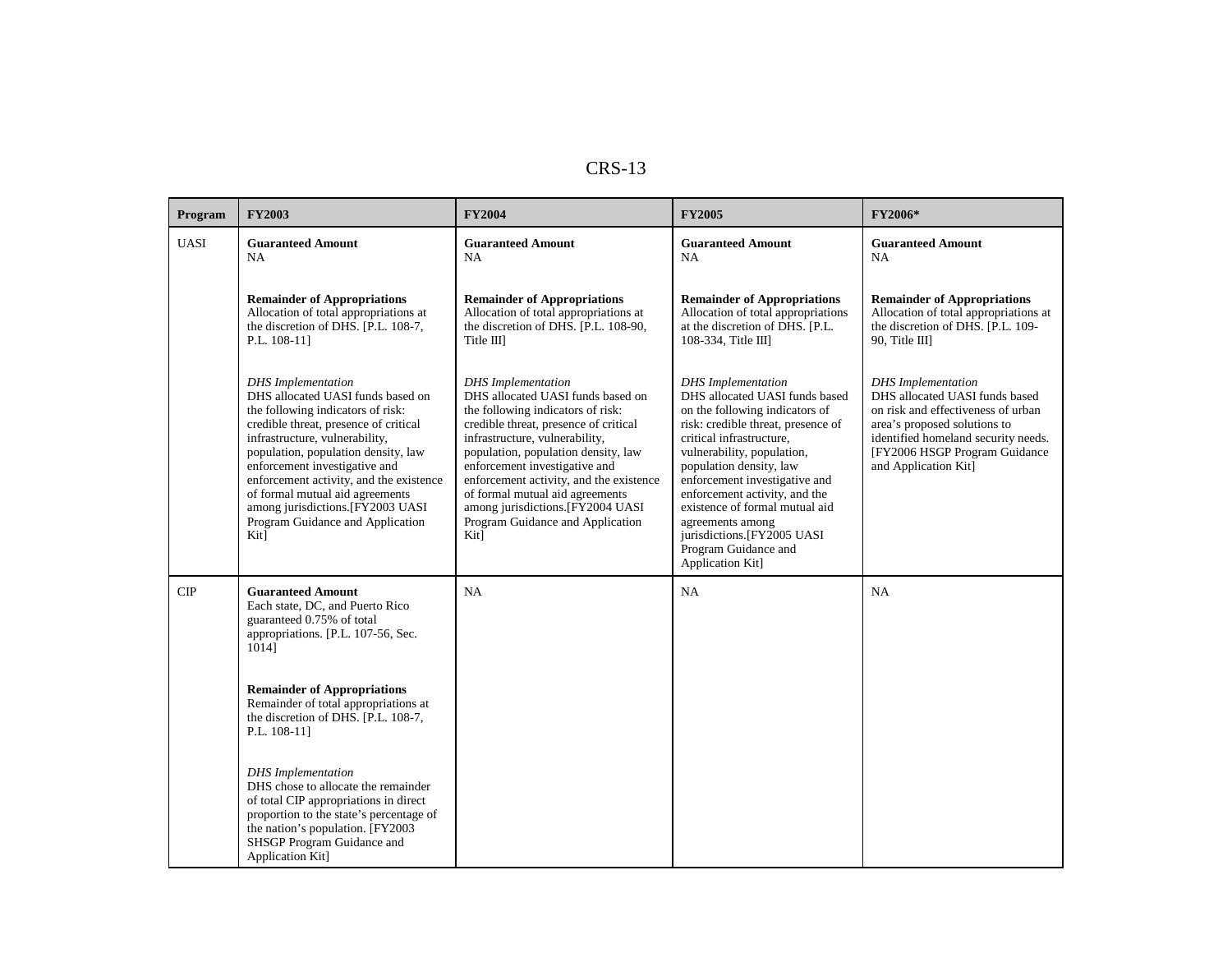| Program     | <b>FY2003</b>                                                                                                                                                                                                                               | <b>FY2004</b>                                                                                                                                                                                                                               | <b>FY2005</b>                                                                                                                                                                            | FY2006*                                                                                                                                                                                                                                        |
|-------------|---------------------------------------------------------------------------------------------------------------------------------------------------------------------------------------------------------------------------------------------|---------------------------------------------------------------------------------------------------------------------------------------------------------------------------------------------------------------------------------------------|------------------------------------------------------------------------------------------------------------------------------------------------------------------------------------------|------------------------------------------------------------------------------------------------------------------------------------------------------------------------------------------------------------------------------------------------|
| <b>EMPG</b> | <b>Guaranteed Amount</b><br>Each state, DC, and Puerto Rico<br>guaranteed 0.75% of total<br>appropriations. [P.L. 107-56, Sec.<br>10141                                                                                                     | <b>Guaranteed Amount</b><br>Each state, DC, and Puerto Rico<br>guaranteed 0.75% of total<br>appropriations. [P.L. 107-56, Sec.<br>10141                                                                                                     | <b>Guaranteed Amount</b><br>Each state, DC, and Puerto Rico<br>guaranteed 0.75% of total<br>appropriations. [P.L. 107-56, Sec.<br>10141                                                  | <b>Guaranteed Amount</b><br>Each state, DC, and Puerto Rico<br>guaranteed 0.75% of total<br>appropriations. [P.L. 107-56, Sec.<br>1014]                                                                                                        |
|             | <b>Remainder of Appropriations</b><br>Remainder of total appropriations at<br>the discretion of DHS. [P.L. 108-7,<br>P.L. 108-11]                                                                                                           | <b>Remainder of Appropriations</b><br>Remainder of total appropriations at<br>the discretion of DHS. [P.L. 108-90,<br>Title III                                                                                                             | <b>Remainder of Appropriations</b><br>Congress required DHS to<br>allocate the remainder of total<br>appropriations in the same<br>manner as in FY2004. [P.L. 108-<br>$334$ , Title III] | <b>Remainder of Appropriations</b><br>Remainder of total appropriations at<br>the discretion of DHS. [P.L. 109-<br>90, Title III                                                                                                               |
|             | <b>DHS</b> Implementation<br>DHS chose to allocate the remainder<br>of total EMPG appropriations in direct<br>proportion to the state's percentage of<br>the nation's population. [FY2003<br>SHSGP Program Guidance and<br>Application Kit] | <b>DHS</b> Implementation<br>DHS chose to allocate the remainder<br>of total EMPG appropriations in direct<br>proportion to the state's percentage of<br>the nation's population. [FY2004<br>SHSGP Program Guidance and<br>Application Kit] |                                                                                                                                                                                          | <b>DHS</b> Implementation<br>DHS chose to allocate the<br>remainder of total EMPG<br>appropriations in direct proportion<br>to the state's percentage of the<br>nation's population. [FY2006]<br>HSGP Program Guidance and<br>Application Kit] |
| <b>CCP</b>  | <b>Guaranteed Amount</b><br>Each state, DC, and Puerto Rico<br>guaranteed 0.75% of total<br>appropriations. [P.L. 107-56, Sec.<br>10141                                                                                                     | <b>Guaranteed Amount</b><br>Each state, DC, and Puerto Rico<br>guaranteed 0.75% of total<br>appropriations. [P.L. 107-56, Sec.<br>1014]                                                                                                     | <b>Guaranteed Amount</b><br>Each state, DC, and Puerto Rico<br>guaranteed 0.75% of total<br>appropriations. [P.L. 107-56, Sec.<br>1014]                                                  | <b>Guaranteed Amount</b><br>Each state, DC, and Puerto Rico<br>guaranteed 0.75% of total<br>appropriations. [P.L. 107-56, Sec.<br>1014]                                                                                                        |
|             | <b>Remainder of Appropriations</b><br>Remainder of total appropriations at<br>the discretion of DHS. [P.L. 108-7,<br>P.L. 108-111                                                                                                           | <b>Remainder of Appropriations</b><br>Remainder of total appropriations at<br>the discretion of DHS. [P.L. 108-90,<br>Title III                                                                                                             | <b>Remainder of Appropriations</b><br>Congress required DHS to<br>allocate the remainder of total<br>appropriations in the same<br>manner as in FY2004. [P.L. 108-<br>334, Title III]    | <b>Remainder of Appropriations</b><br>Remainder of total appropriations at<br>the discretion of DHS. [P.L. 109-<br>90, Title III                                                                                                               |
|             | <b>DHS</b> Implementation<br>DHS chose to allocate the remainder<br>of total CCP appropriations in direct<br>proportion to the state's percentage of<br>the nation's population. [FY2003]<br>SHSGP Program Guidance and<br>Application Kit] | <b>DHS</b> Implementation<br>DHS chose to allocate the remainder<br>of total CCP appropriations in direct<br>proportion to the state's percentage of<br>the nation's population. [FY2004<br>SHSGP Program Guidance and<br>Application Kit]  |                                                                                                                                                                                          | <b>DHS</b> Implementation<br>DHS chose to allocate the<br>remainder of total CCP<br>appropriations in direct proportion<br>to the state's percentage of the<br>nation's population. [FY2006]<br>HSGP Program Guidance and<br>Application Kit]  |
| <b>MMRS</b> | <b>Guaranteed Amount</b><br>DHS determines what metropolitan<br>medical systems receive funding and<br>amount. [P.L. 108-7 and P.L. 108-11]                                                                                                 | <b>Guaranteed Amount</b><br>DHS determines what metropolitan<br>medical systems receive funding and<br>amount. [P.L. 108-90, Title III]                                                                                                     | <b>Guaranteed Amount</b><br>DHS determines what<br>metropolitan medical systems<br>receive funding and amount.<br>[P.L. 108-334, Title III]                                              | <b>Guaranteed Amount</b><br>DHS determines what metropolitan<br>medical systems receive funding<br>and amount. [P.L. 109-90, Title III]                                                                                                        |

\*In the FY2007 DHS appropriations act (P.L. 109-295), Congress does not alter the funding methods for these grant programs. DHS has yet to announce the allocation of FY2007 discretionary funds.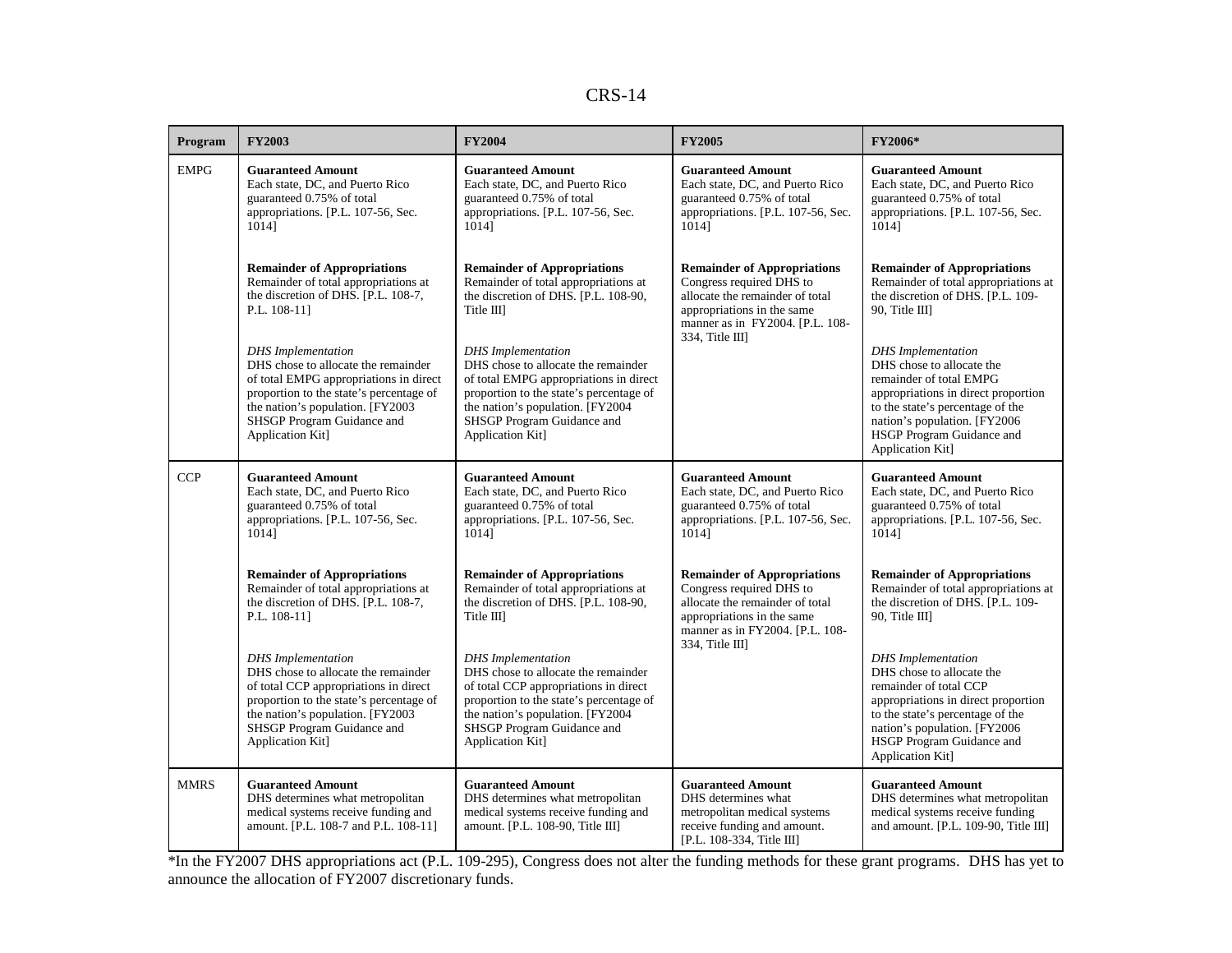### **Federal Goals and State and Local Spending on Homeland Security**

Domestic public safety has traditionally been the responsibility of state and local governments; and within each state, spending that generates the greatest benefit for the *state* is a state priority. For the federal government, however, spending that generates the greatest benefit for the *nation* is a priority; and the federal government's priorities for additional spending do not always align with state objectives. Under the rubric of homeland security following the attacks of September 11, 2001, the federal government increased its role in public safety. The various grants to state and local governments, including the seven programs that are examined in this report and that are now primarily administered by DHS, are manifestations of an elevated federal role.

After the attacks of 9/11, a homeland security presidential directive (HSPD-8) identified the need to implement a "national preparedness goal" that would

establish policies to strengthen the preparedness of the United States to prevent and respond to threatened or actual domestic terrorist attacks, major disasters, and other emergencies by requiring a national domestic all-hazards preparedness goal, establishing mechanisms for improved delivery of Federal preparedness assistance to State and local governments, and outlining actions to strengthen preparedness capabilities of Federal, State, and local entities.<sup>37</sup>

The definition for "Federal preparedness assistance" in HSPD-8 did suggest the notion that the federal aid is intended for preparedness spending whose benefit would be national in scope. The definition, however, was somewhat ambiguous because the catchall phrase "other emergencies" was included in it. Specifically, according to HSPD-8, federal preparedness assistance to state and local governments is intended "to prevent, prepare for, respond to, and recover from terrorist attacks, major disasters, and *other emergencies*" [emphasis added]. Throughout HSPD-8, preparing for and responding to terrorist attacks is the primary concern. Since HSPD-8 was promulgated, DHS has issued several drafts of the *National Preparedness Goal*. Throughout those drafts, government spending that enhances *national* preparedness has remained a guiding principle.<sup>38</sup>

In the American federal system, a variety of police, public health, emergency management, and other functions pertinent to homeland security are performed by state and local governments. Thus, to assess the importance of the seven federal homeland security grants relative to total public safety spending by state and local

 $37$  On December 17, 2003, the President issued Homeland Security Presidential Directive 8, *National Preparedness* (HSPD-8).

<sup>&</sup>lt;sup>38</sup> For more information on the national preparedness goal as related to federal homeland security grants to states and selected urban areas, see CRS Report RL33583, *Homeland Security Grants: Evolution of Program Guidance and Grant Allocation Methods*, by Shawn Reese.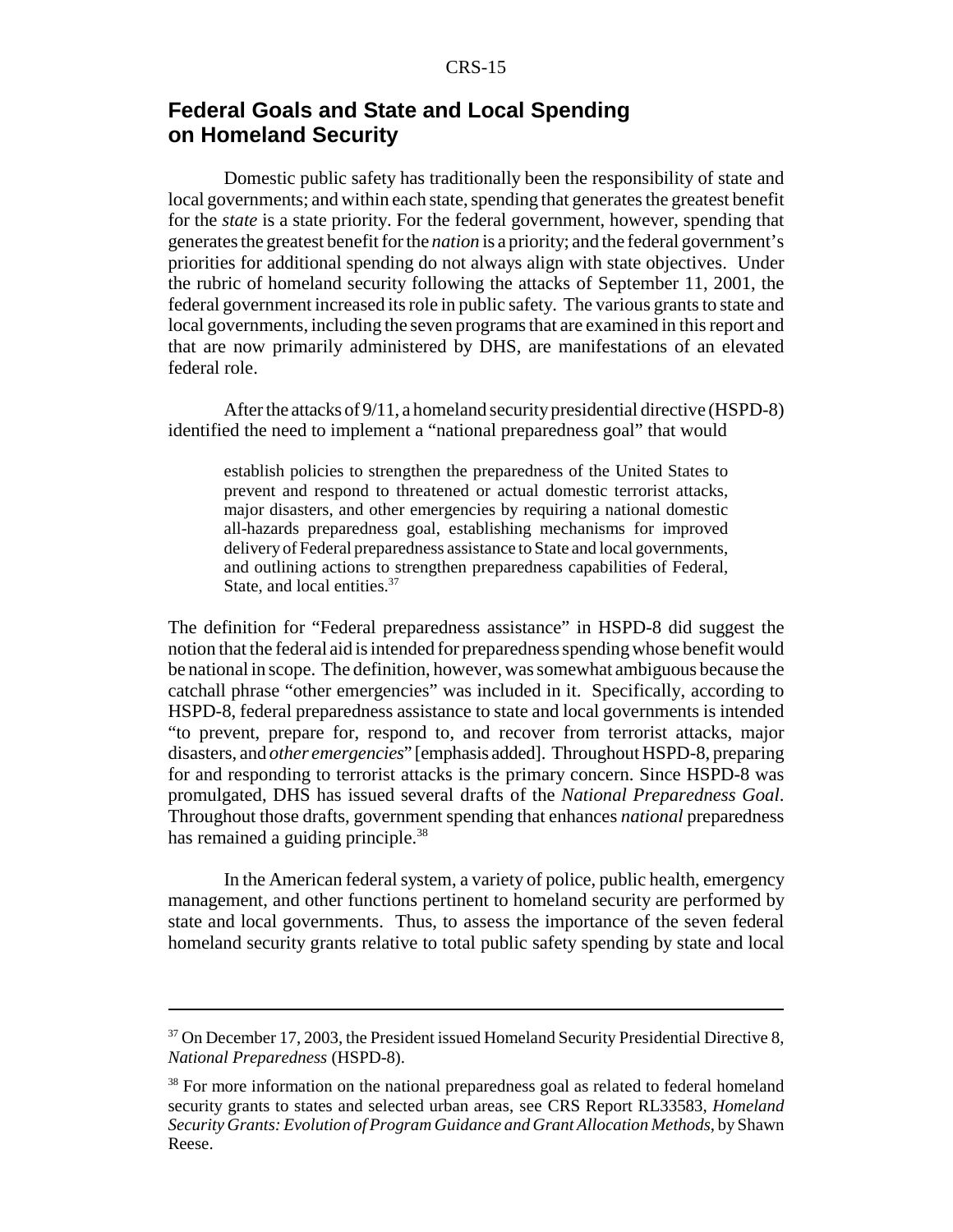grant recipients, we must measure how much state and local governments spend on public safety and how expenditures vary among states.<sup>39</sup>

**State and Local Spending on Public Safety.** Generally, spending on public safety is a strong indicator of a jurisdiction's provision of this government service.<sup>40</sup> The level of state and local spending on public safety varies considerably by state and could serve as a rough approximation of existing government supply (and thus public demand) for this service in the respective states. For example, in FY2004, total state and local spending on public safety in California was 1.86% of California's gross domestic product (GDP). In contrast, South Dakota dedicated 0.83% of its GDP to public safety spending (see **Table 3**, column 4).

Another means of measuring a state's provision of public safety is the spending on public safety relative to a national mean. In the United States, 1.39% of total U.S. GDP is devoted to public safety spending. Thus, if all states were equally invested in public safety, 1.39% of each state's GDP would be spent on fire, police, corrections, and protective inspections activities. Multiplying this percentage by GDP yields what a state would spend on public safety if it were spending the national average (or "par" value). If actual spending exceeds the estimated par value, then the state demands (and provides) relatively more public safety spending. Conversely, if a state is below the national average, then the citizens demand less public safety spending.

Using this method, each state can be scored in relation to par (see **Table 3**, column 5). Again, states over par spend relatively more on public safety, and those that are under par spend relatively less. **Table 3** presents the par calculation for each state based on FY2004 data provided by the U.S. Census Bureau. The top three states in relation to par are Florida (26.3% over par), California (25.3%), and Arizona (19.1%). The bottom three states are South Dakota (-67.2%), North Dakota (-63.5%), and New Hampshire (-51.7%).

**Implications for Homeland Security Grant Program Allocations.** One perspective on public safety spending is that it reflects the needs, not necessarily the desires, of state and local governments. For example, of the top 10 states in public safety spending as a share of state GDP, all but Nevada are international border states, have extensive coastline, or both (see **Table 3**). One could argue that the national benefit from state and local spending on border control and monitoring is readily apparent. State and local public safety spending for the protection of critical infrastructure also generates a national benefit. These assets include, but are not limited to seaports, chemical facilities, federal facilities, dams, public utilities, oil and natural gas refineries and pipelines, financial centers, and transportation assets. Federal grants could be relatively larger for those states that spend more on

 $39$  DHS allocates grants to states and urban areas based on risk and other factors; but, as far as CRS can determine, the department does not explicitly consider current state and local spending on public safety.

<sup>&</sup>lt;sup>40</sup> Another measure might be the actual output, like the number of police officers or fire houses. Still other measures might be the reduction in crime rates, or the number of crimes solved as a portion of total crimes committed.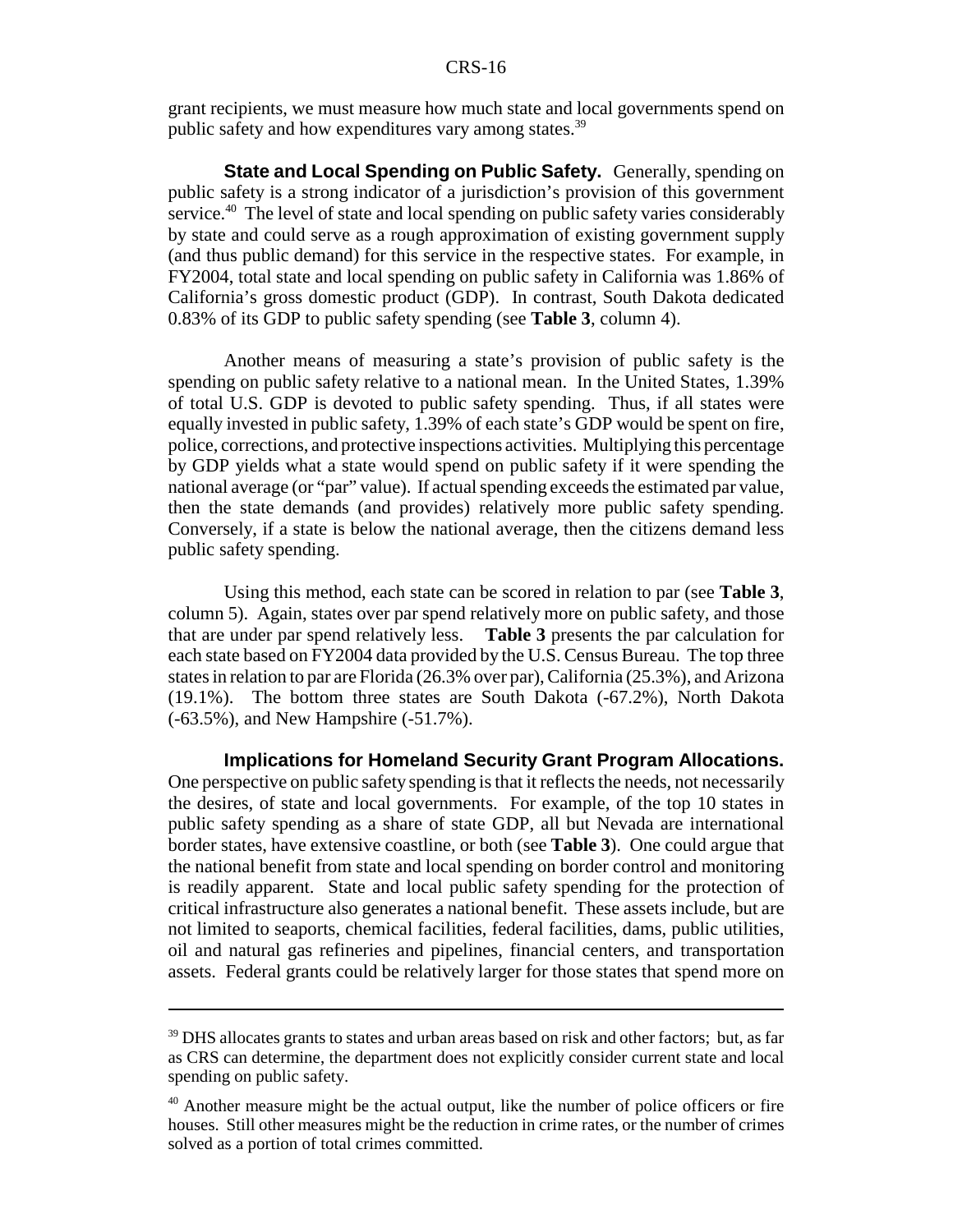activities that generate a measurable national benefit. The unpredictable nature of terrorism and terrorists' selection of targets, however, could lend credibility to the argument that states and localities without international borders or large concentrations of critical infrastructure assets may still need some level of federal homeland security assistance to ensure their preparedness and protection.

The extent to which the objectives behind the federal grant programs correspond with current state and local public safety spending objectives is critical. The additional federal funds for public safety spending will initially augment existing spending, but over time could begin to substitute for state and local own-source spending. This outcome would mean that the federal tax system, primarily federal income taxes, would substitute for state and local tax systems, typically property and sales taxes. The shift, however, would be relatively small, given that FY2006 public safety grants were about 1% of total state and local public safety spending in FY2004 (the latest available year for state and local public safety spending data).

**Methodological Note.** Data limitations are important to consider while reviewing the data presented in **Table 3**. First, **Table 3** reports data on Gross Domestic Product by state for the 2004 calendar year. More recent estimates are available, but the most recent state and local finance data are for fiscal year 2004. For most states, FY2004 ended on or near June 30, 2004. Thus, data on GDP by state for 2004 are the most appropriate to use for standardized comparison of states. Second, the last column in **Table 3** reports the FY2006 federal grants to states as shares of FY2004 state and local public safety spending. Ideally, data for state and local spending on public safety for FY2006 would be available, though the FY2004 data do allow for relatively robust comparisons among states. If FY2006 data were available, they would likely show that the FY2006 federal grants as shares of state and local public safety spending are less than reported in **Table 3**. The federal grants have declined, whereas state and local public safety spending has likely remained constant or increased in absolute terms since 2004.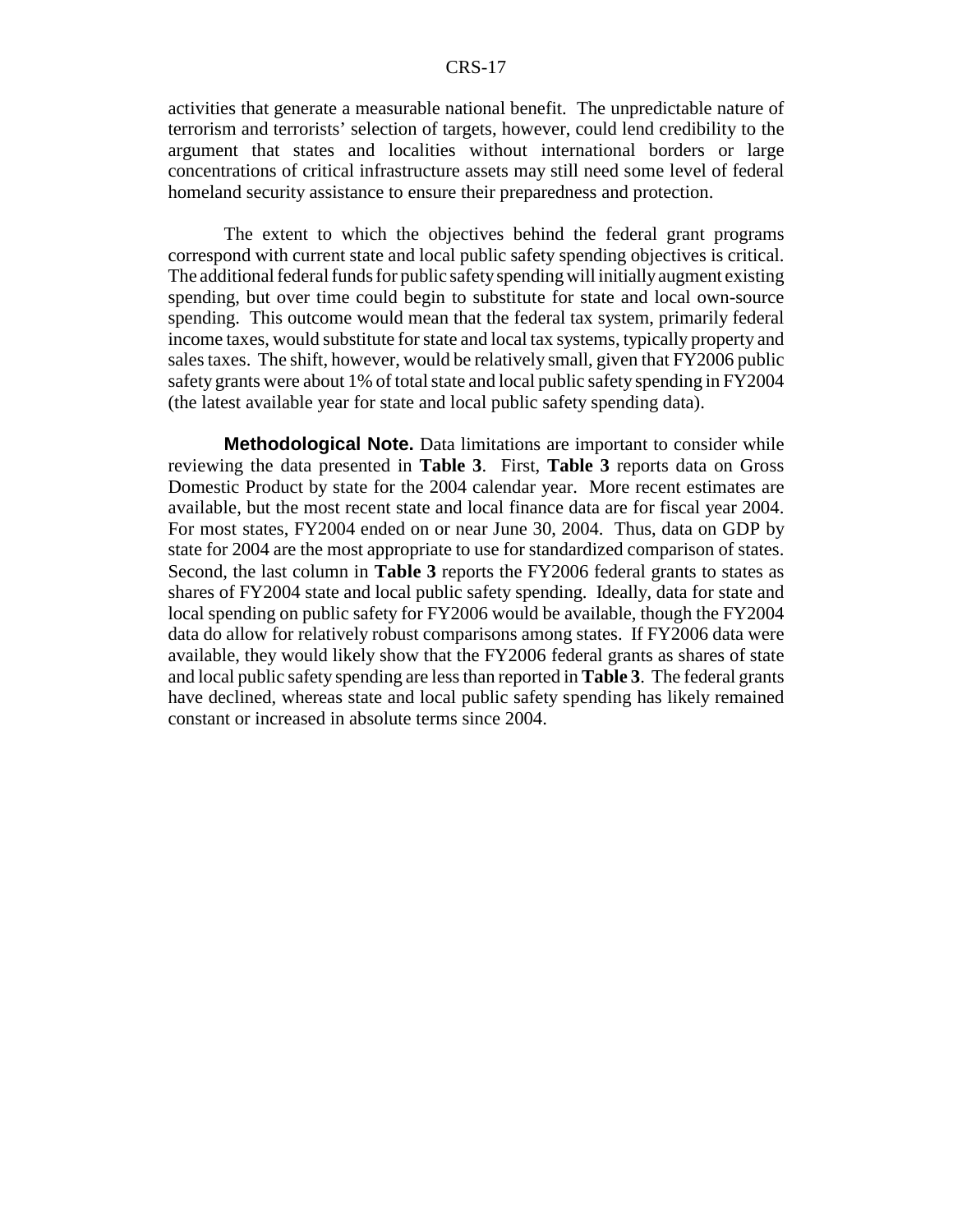# **Table 3. State and Local Spending on Public Safety, Selected Measures**

|              | <b>Total S&amp;L</b><br><b>Public Safety</b>        | 2004 State Gross<br><b>Domestic Product</b> | <b>S&amp;L Public</b><br><b>Safety</b> | Over/Under<br><b>Amount Relative</b>         | <b>Over/Under as</b><br>Percentage | <b>Total DHS Grants, FY2006</b> |                                                                        |  |
|--------------|-----------------------------------------------------|---------------------------------------------|----------------------------------------|----------------------------------------------|------------------------------------|---------------------------------|------------------------------------------------------------------------|--|
| <b>State</b> | <b>Expenditures</b><br><b>FY2004</b><br>(thousands) | (GDP)<br>(millions)                         | <b>Share of State</b><br><b>GDP</b>    | <b>Spending as</b><br>to National<br>Average |                                    | <b>Amount</b>                   | <b>Share of S&amp;L</b><br><b>Public Safety</b><br><b>Expenditures</b> |  |
| Alabama      | \$1,764,422                                         | \$141,366                                   | 1.25%                                  | (\$197,603)                                  | $-11.2%$                           | \$15,578,025                    | 0.9%                                                                   |  |
| Alaska       | \$490,536                                           | \$35,988                                    | 1.36%                                  | (\$8,943)                                    | $-1.8%$                            | \$8,294,137                     | 1.7%                                                                   |  |
| Arizona      | \$3,333,580                                         | \$194,246                                   | 1.72%                                  | \$637,632                                    | 19.1%                              | \$20,170,965                    | 0.6%                                                                   |  |
| Arkansas     | \$1,136,281                                         | \$82,712                                    | 1.37%                                  | (\$11,682)                                   | $-1.0\%$                           | \$8,342,875                     | 0.7%                                                                   |  |
| California   | \$28,208,145                                        | \$1,519,202                                 | 1.86%                                  | \$7,123,076                                  | 25.3%                              | \$231,950,605                   | 0.8%                                                                   |  |
| Colorado     | \$2,561,220                                         | \$201,392                                   | 1.27%                                  | $(\$233,908)$                                | $-9.1%$                            | \$21,079,809                    | 0.8%                                                                   |  |
| Connecticut  | \$1,905,816                                         | \$182,468                                   | 1.04%                                  | $(\$626,665)$                                | $-32.9%$                           | \$13,520,893                    | 0.7%                                                                   |  |
| Delaware     | \$484,160                                           | \$52,298                                    | 0.93%                                  | $(\$241,686)$                                | $-49.9%$                           | \$10,296,370                    | 2.1%                                                                   |  |
| D.C.         | \$801,682                                           | \$77,510                                    | 1.03%                                  | $(\$274,083)$                                | $-34.2%$                           | \$54,015,142                    | 6.7%                                                                   |  |
| Florida      | \$11,470,989                                        | \$609,372                                   | 1.88%                                  | \$3,013,489                                  | 26.3%                              | \$100,122,080                   | 0.9%                                                                   |  |
| Georgia      | \$4,426,127                                         | \$339,730                                   | 1.30%                                  | $(\$289,000)$                                | $-6.5\%$                           | \$44,406,375                    | 1.0%                                                                   |  |
| Hawaii       | \$572,420                                           | \$50,238                                    | 1.14%                                  | (\$124,835)                                  | $-21.8%$                           | \$12,935,242                    | 2.3%                                                                   |  |
| Idaho        | \$640,210                                           | \$43,509                                    | 1.47%                                  | \$36,347                                     | 5.7%                               | \$11,758,809                    | 1.8%                                                                   |  |
| Illinois     | \$7,064,410                                         | \$533,735                                   | 1.32%                                  | $(\$343,321)$                                | $-4.9\%$                           | \$90,405,480                    | 1.3%                                                                   |  |
| Indiana      | \$2,417,932                                         | \$229,449                                   | 1.05%                                  | $(\$766,600)$                                | $-31.7%$                           | \$21,129,053                    | 0.9%                                                                   |  |
| Iowa         | \$1,019,956                                         | \$110,210                                   | 0.93%                                  | $(\$509,653)$                                | $-50.0\%$                          | \$13,480,048                    | 1.3%                                                                   |  |
| Kansas       | \$1,230,507                                         | \$98,927                                    | 1.24%                                  | (\$142,505)                                  | $-11.6%$                           | \$14,273,884                    | 1.2%                                                                   |  |
| Kentucky     | \$1,624,188                                         | \$133,003                                   | 1.22%                                  | $(\$221,766)$                                | $-13.7%$                           | \$24,118,634                    | 1.5%                                                                   |  |
| Louisiana    | \$2,356,127                                         | \$160,186                                   | 1.47%                                  | \$132,899                                    | 5.6%                               | \$30,436,715                    | 1.3%                                                                   |  |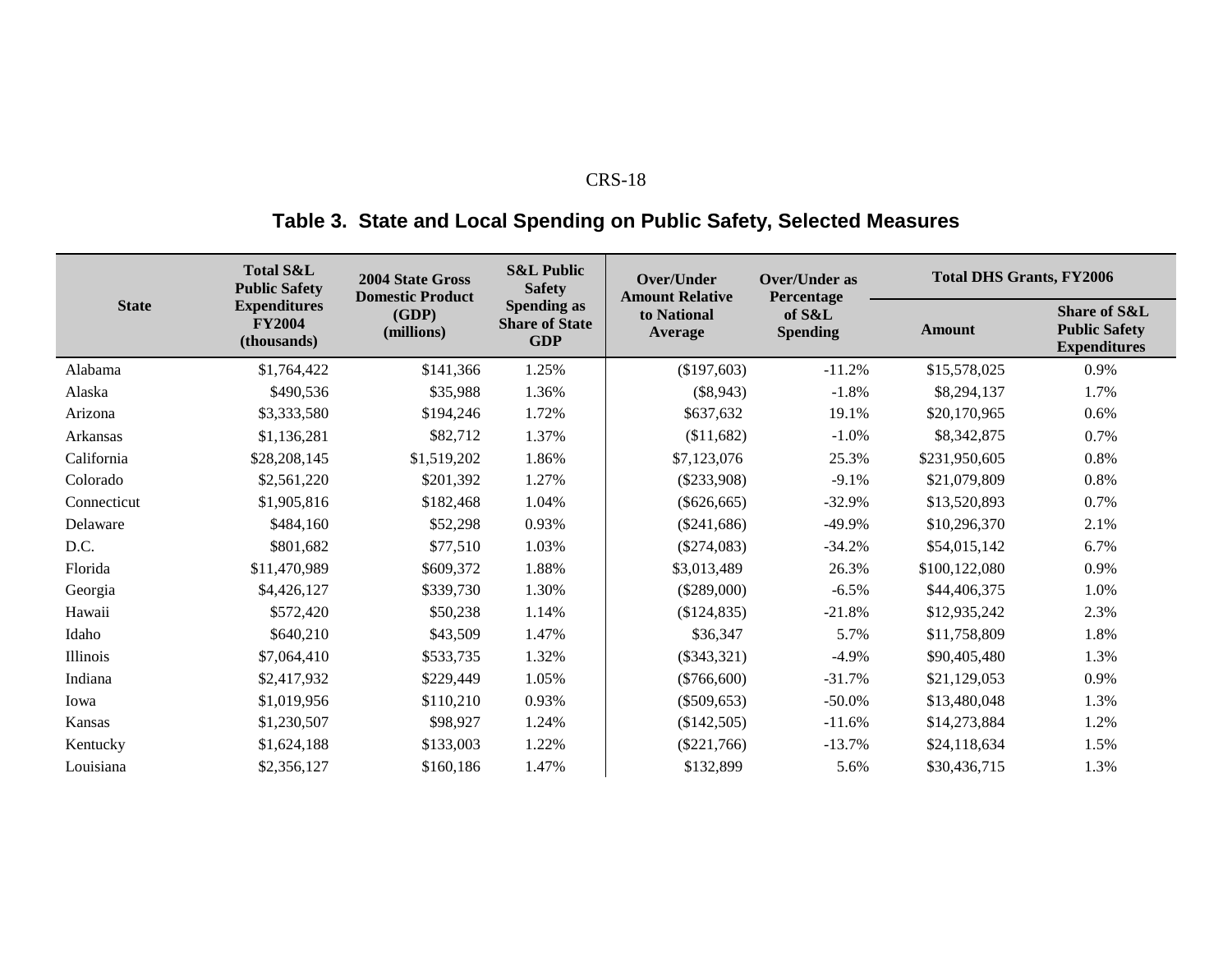| c<br>D.<br>0<br>-د، ۱۲ |
|------------------------|
|------------------------|

|                | <b>Total S&amp;L</b><br><b>Public Safety</b>        | <b>2004 State Gross</b><br><b>Domestic Product</b> | <b>S&amp;L Public</b><br><b>Safety</b>                    | Over/Under<br><b>Amount Relative</b> | <b>Over/Under as</b><br>Percentage | <b>Total DHS Grants, FY2006</b> |                                                             |  |
|----------------|-----------------------------------------------------|----------------------------------------------------|-----------------------------------------------------------|--------------------------------------|------------------------------------|---------------------------------|-------------------------------------------------------------|--|
| <b>State</b>   | <b>Expenditures</b><br><b>FY2004</b><br>(thousands) | (GDP)<br>(millions)                                | <b>Spending as</b><br><b>Share of State</b><br><b>GDP</b> | to National<br><b>Average</b>        | of S&L<br><b>Spending</b>          | <b>Amount</b>                   | Share of S&L<br><b>Public Safety</b><br><b>Expenditures</b> |  |
| Maine          | \$517,738                                           | \$43,258                                           | 1.20%                                                     | $(\$82,642)$                         | $-16.0%$                           | \$7,784,686                     | 1.5%                                                        |  |
| Maryland       | \$3,503,625                                         | \$230,698                                          | 1.52%                                                     | \$301,758                            | 8.6%                               | \$24,290,987                    | 0.7%                                                        |  |
| Massachusetts  | \$3,533,282                                         | \$312,700                                          | 1.13%                                                     | $(\$806,695)$                        | $-22.8%$                           | \$41,246,241                    | 1.2%                                                        |  |
| Michigan       | \$5,467,987                                         | \$366,601                                          | 1.49%                                                     | \$379,916                            | 6.9%                               | \$46,898,876                    | 0.9%                                                        |  |
| Minnesota      | \$2,345,018                                         | \$224,620                                          | 1.04%                                                     | $(\$772,493)$                        | $-32.9%$                           | \$13,395,399                    | 0.6%                                                        |  |
| Mississippi    | \$1,128,986                                         | \$77,107                                           | 1.46%                                                     | \$58,815                             | 5.2%                               | \$8,528,314                     | 0.8%                                                        |  |
| Missouri       | \$2,419,289                                         | \$205,847                                          | 1.18%                                                     | $(\$437,670)$                        | $-18.1%$                           | \$42,860,979                    | 1.8%                                                        |  |
| Montana        | \$356,288                                           | \$27,583                                           | 1.29%                                                     | $(\$26,538)$                         | $-7.4%$                            | \$7,929,901                     | 2.2%                                                        |  |
| Nebraska       | \$711,620                                           | \$67,989                                           | 1.05%                                                     | $(\$232,002)$                        | $-32.6%$                           | \$21,746,103                    | 3.1%                                                        |  |
| Nevada         | \$1,612,240                                         | \$99,143                                           | 1.63%                                                     | \$236,230                            | 14.7%                              | \$20,508,913                    | 1.3%                                                        |  |
| New Hampshire  | \$476,545                                           | \$52,084                                           | 0.92%                                                     | $(\$246,331)$                        | $-51.7%$                           | \$7,886,573                     | 1.7%                                                        |  |
| New Jersey     | \$5,181,668                                         | \$410,306                                          | 1.26%                                                     | $(\$512,986)$                        | $-9.9\%$                           | \$51,982,785                    | 1.0%                                                        |  |
| New Mexico     | \$990,473                                           | \$63,645                                           | 1.56%                                                     | \$107,141                            | 10.8%                              | \$8,270,273                     | 0.8%                                                        |  |
| New York       | \$14,557,355                                        | \$906,783                                          | 1.61%                                                     | \$1,972,075                          | 13.5%                              | \$183,673,552                   | 1.3%                                                        |  |
| North Carolina | \$3,457,217                                         | \$323,962                                          | 1.07%                                                     | (\$1,039,065)                        | $-30.1%$                           | \$30,483,786                    | 0.9%                                                        |  |
| North Dakota   | \$192,622                                           | \$22,692                                           | 0.85%                                                     | (\$122,321)                          | $-63.5%$                           | \$10,788,443                    | 5.6%                                                        |  |
| Ohio           | \$5,710,111                                         | \$425,173                                          | 1.34%                                                     | (\$190,883)                          | $-3.3%$                            | \$41,347,339                    | 0.7%                                                        |  |
| Oklahoma       | \$1,504,172                                         | \$111,838                                          | 1.35%                                                     | (\$48,032)                           | $-3.2%$                            | \$19,496,662                    | 1.3%                                                        |  |
| Oregon         | \$2,173,637                                         | \$134,615                                          | 1.61%                                                     | \$305,310                            | 14.0%                              | \$17,955,904                    | 0.8%                                                        |  |
| Pennsylvania   | \$5,591,577                                         | \$463,752                                          | 1.21%                                                     | $(\$844, 857)$                       | $-15.1%$                           | \$49,335,020                    | 0.9%                                                        |  |
| Rhode Island   | \$669,989                                           | \$41,844                                           | 1.60%                                                     | \$89,234                             | 13.3%                              | \$7,837,616                     | 1.2%                                                        |  |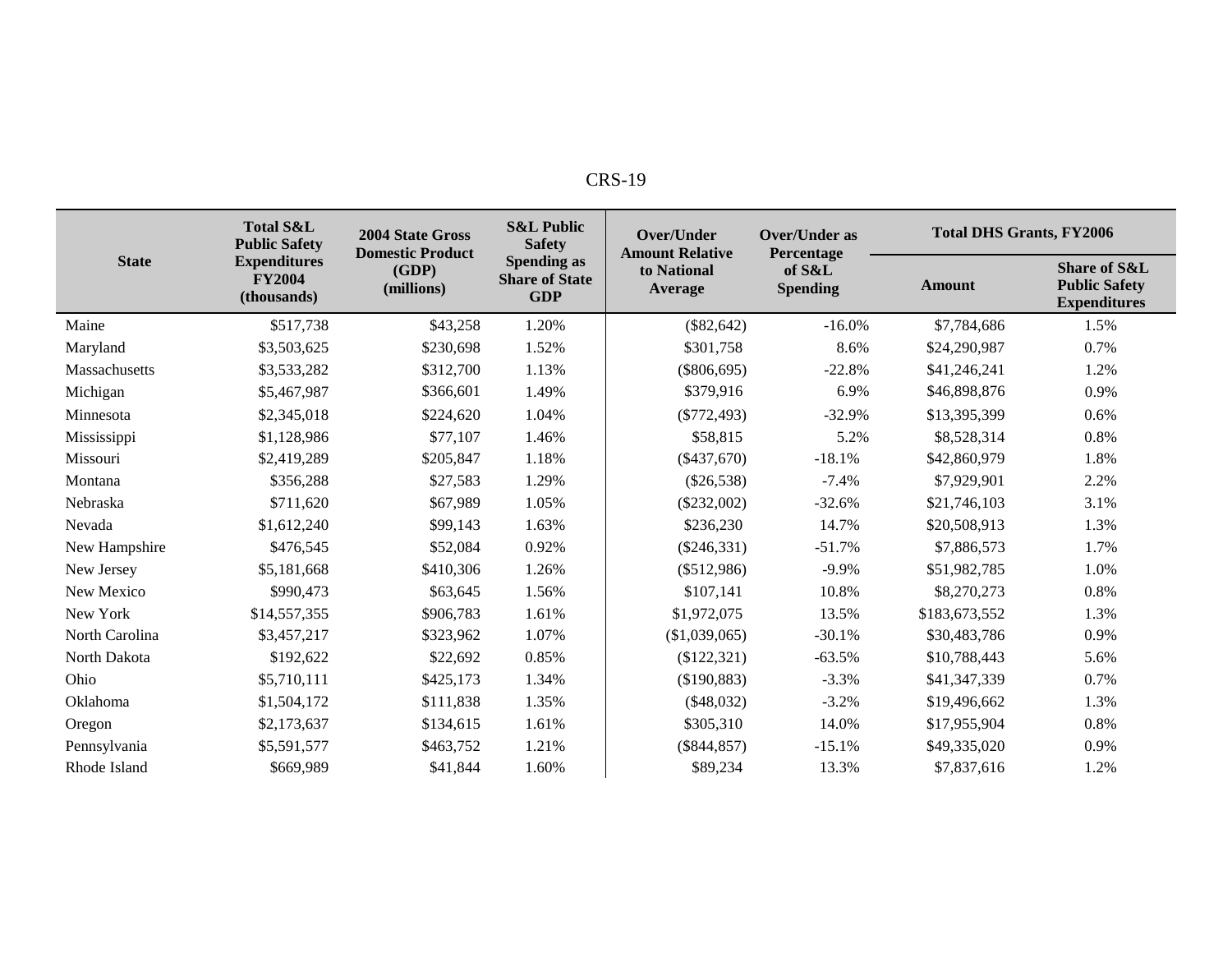| $CRS-20$ |
|----------|
|----------|

|                      | <b>Total S&amp;L</b><br><b>Public Safety</b>        | 2004 State Gross<br><b>Domestic Product</b> | <b>S&amp;L Public</b><br>Over/Under<br><b>Safety</b><br><b>Amount Relative</b><br><b>Spending as</b><br>to National<br><b>Share of State</b><br>Average<br><b>GDP</b> |                 | <b>Over/Under as</b><br>Percentage | <b>Total DHS Grants, FY2006</b> |                                                                        |  |
|----------------------|-----------------------------------------------------|---------------------------------------------|-----------------------------------------------------------------------------------------------------------------------------------------------------------------------|-----------------|------------------------------------|---------------------------------|------------------------------------------------------------------------|--|
| <b>State</b>         | <b>Expenditures</b><br><b>FY2004</b><br>(thousands) | (GDP)<br>(millions)                         |                                                                                                                                                                       |                 | of S&L<br><b>Spending</b>          | Amount                          | <b>Share of S&amp;L</b><br><b>Public Safety</b><br><b>Expenditures</b> |  |
| South Carolina       | \$1,601,653                                         | \$131,492                                   | 1.22%                                                                                                                                                                 | $(\$223,330)$   | $-13.9%$                           | \$14,679,434                    | 0.9%                                                                   |  |
| South Dakota         | \$246,481                                           | \$29,699                                    | 0.83%                                                                                                                                                                 | (\$165,713)     | $-67.2%$                           | \$7,733,780                     | 3.1%                                                                   |  |
| Tennessee            | \$2,197,748                                         | \$216,769                                   | 1.01%                                                                                                                                                                 | $(\$810,798)$   | $-36.9\%$                          | \$13,761,872                    | $0.6\%$                                                                |  |
| Texas                | \$10,088,160                                        | \$903,208                                   | 1.12%                                                                                                                                                                 | $(\$2,447,502)$ | $-24.3%$                           | \$89,880,352                    | 0.9%                                                                   |  |
| Utah                 | \$1,025,243                                         | \$82,546                                    | 1.24%                                                                                                                                                                 | (\$120,416)     | $-11.7%$                           | \$8,271,012                     | 0.8%                                                                   |  |
| Vermont              | \$228,978                                           | \$21,992                                    | 1.04%                                                                                                                                                                 | $(\$76,250)$    | $-33.3%$                           | \$10,907,921                    | 4.8%                                                                   |  |
| Virginia             | \$3,555,043                                         | \$327,032                                   | 1.09%                                                                                                                                                                 | $(\$983,848)$   | $-27.7%$                           | \$16,888,018                    | 0.5%                                                                   |  |
| Washington           | \$3,316,389                                         | \$253,085                                   | 1.31%                                                                                                                                                                 | (\$196,188)     | $-5.9\%$                           | \$32,221,988                    | 1.0%                                                                   |  |
| West Virginia        | \$498,085                                           | \$49,903                                    | 1.00%                                                                                                                                                                 | (\$194,521)     | $-39.1%$                           | \$13,293,669                    | 2.7%                                                                   |  |
| Wisconsin            | \$3,107,195                                         | \$207,739                                   | 1.50%                                                                                                                                                                 | \$223,977       | 7.2%                               | \$24,430,858                    | 0.8%                                                                   |  |
| Wyoming              | \$289,768                                           | \$24,092                                    | 1.20%                                                                                                                                                                 | $(\$44,606)$    | $-15.4%$                           | \$7,673,562                     | 2.6%                                                                   |  |
| <b>United States</b> | \$161,764,890                                       | \$11,655,338                                | .39%                                                                                                                                                                  | na              | na                                 | \$1,650,307,965                 | 1.0%                                                                   |  |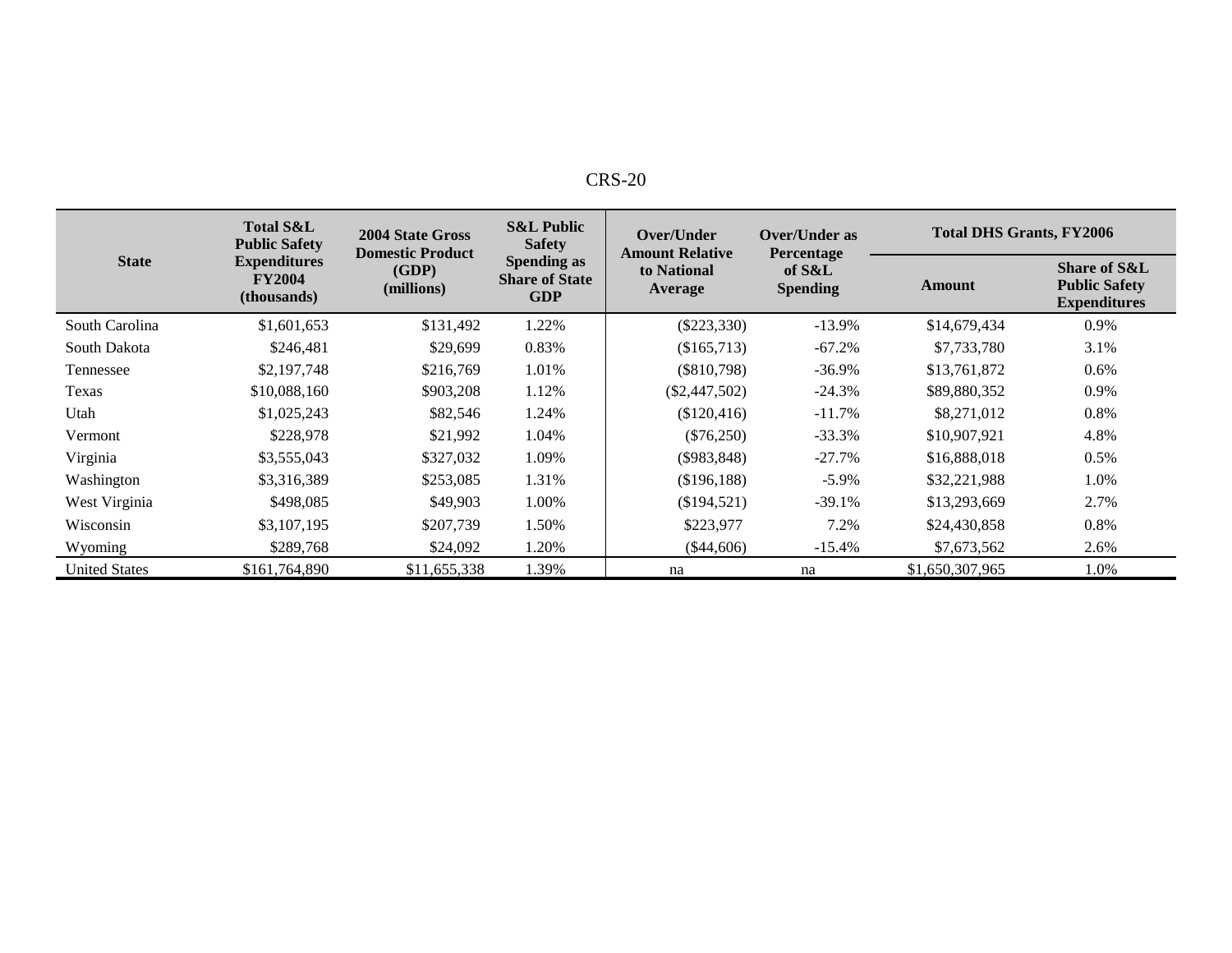# **Appendix**

### **Table A. State Allocations of Office of Grants and Training Homeland Security Grants**

(all amounts in millions except dollar per capita figures)

|                          | <b>Amount Allocated (in millions)</b>             |               |               |               |               |                                                                | Per Capita Amount |               |               |               |                                                         |
|--------------------------|---------------------------------------------------|---------------|---------------|---------------|---------------|----------------------------------------------------------------|-------------------|---------------|---------------|---------------|---------------------------------------------------------|
| <b>State and Program</b> | <b>FY2003 to</b><br><b>FY2006</b><br><b>Total</b> | <b>FY2003</b> | <b>FY2004</b> | <b>FY2005</b> | <b>FY2006</b> | <b>Percent</b><br>Change*<br><b>FY2003 to</b><br><b>FY2006</b> | <b>FY2003</b>     | <b>FY2004</b> | <b>FY2005</b> | <b>FY2006</b> | Percent<br>Change*<br><b>FY2003</b> to<br><b>FY2006</b> |
| Alabama                  |                                                   |               |               |               |               |                                                                |                   |               |               |               |                                                         |
| Population**             |                                                   |               |               |               |               |                                                                | 4,480,139         | 4,501,862     | 4,525,375     | 4,557,808     | 1.7%                                                    |
| <b>SHSGP</b>             | \$88.64                                           | \$34.51       | \$28.14       | \$17.69       | \$8.30        | $-75.9\%$                                                      | \$7.70            | \$6.25        | \$3.91        | \$1.82        | $-76.4%$                                                |
| <b>LETPP</b>             | \$20.81                                           | na            | \$8.35        | \$6.43        | \$6.03        | $-27.8%$                                                       | \$0.00            | \$1.85        | \$1.42        | \$1.32        | $-28.7%$                                                |
| <b>EMPG</b>              | \$11.53                                           | \$2.75        | \$2.89        | \$2.90        | \$2.99        | 8.7%                                                           | \$0.61            | \$0.64        | \$0.64        | \$0.66        | 6.9%                                                    |
| <b>MMRS</b>              | \$4.76                                            | \$1.32        | \$1.60        | \$0.91        | \$0.93        | $-29.5%$                                                       | \$0.29            | \$0.36        | \$0.20        | \$0.20        | $-30.7%$                                                |
| CCP <sup>a</sup>         | \$1.43                                            | \$0.31        | \$0.58        | \$0.22        | \$0.32        | 3.2%                                                           | \$0.07            | \$0.13        | \$0.05        | \$0.07        | 1.5%                                                    |
| <b>UASI</b>              | \$0.00                                            | \$0.00        | \$0.00        | \$0.00        | \$0.00        | na                                                             | \$0.00            | \$0.00        | \$0.00        | \$0.00        | na                                                      |
| CIP                      | \$3.34                                            | \$3.34        | na            | na            | na            | na                                                             | \$0.75            | na            | na            | na            | na                                                      |
| Total                    | \$130.51                                          | \$42.23       | \$41.56       | \$28.15       | \$18.57       | $-56.0%$                                                       | \$9.43            | \$9.23        | \$6.22        | \$4.07        | $-56.8\%$                                               |
| Alaska                   |                                                   |               |               |               |               |                                                                |                   |               |               |               |                                                         |
| Population**             |                                                   |               |               |               |               |                                                                | 640,699           | 648,510       | 657,755       | 663,661       | 3.6%                                                    |
| <b>SHSGP</b>             | \$45.12                                           | \$16.46       | \$14.86       | \$9.37        | \$4.43        | $-73.1%$                                                       | \$25.69           | \$22.92       | \$14.24       | \$6.68        | $-74.0%$                                                |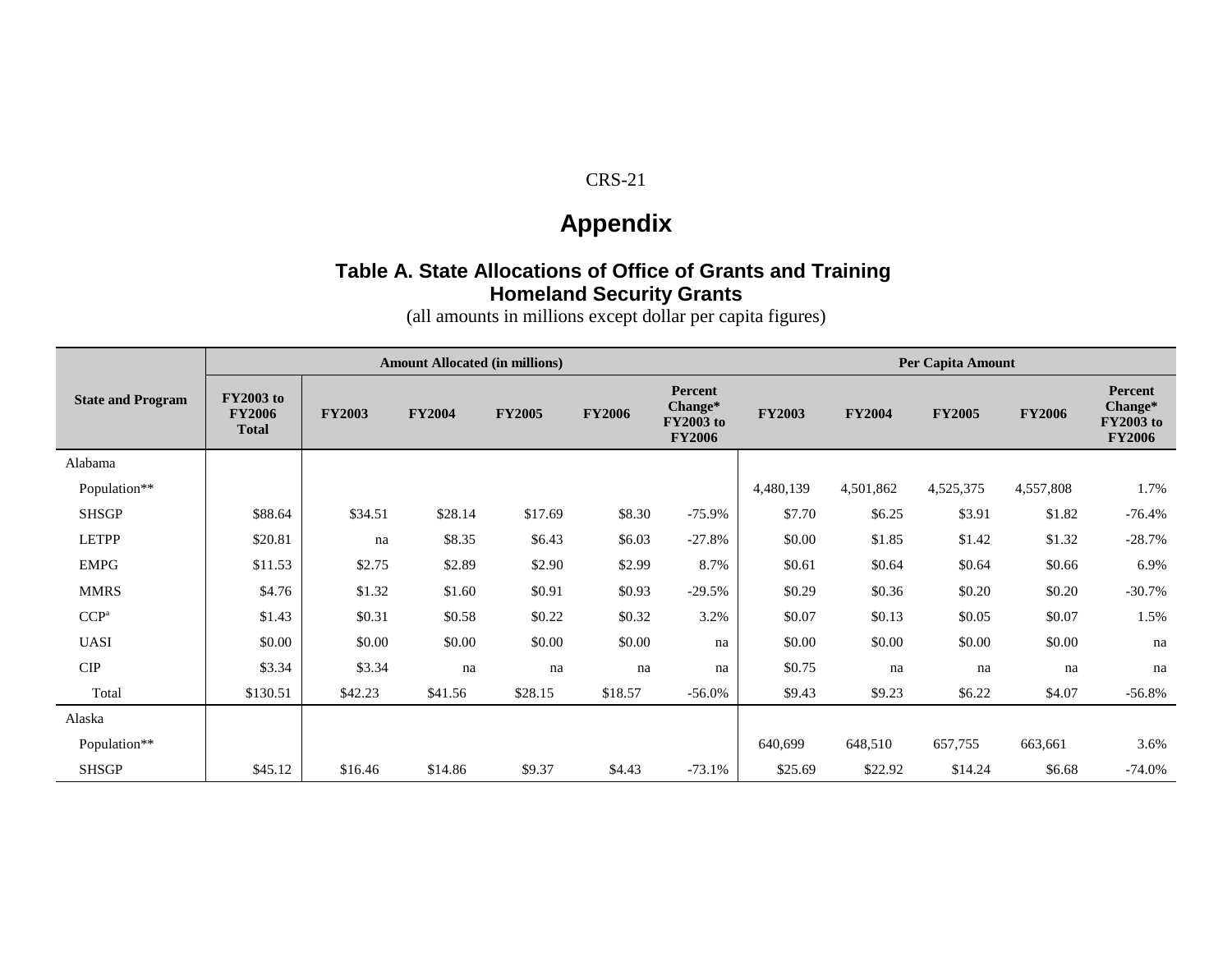| י<br>ں د |
|----------|
|----------|

|                          |                                                   |               |               | <b>Amount Allocated (in millions)</b> |               |                                                         |               |               | Per Capita Amount |               |                                                  |
|--------------------------|---------------------------------------------------|---------------|---------------|---------------------------------------|---------------|---------------------------------------------------------|---------------|---------------|-------------------|---------------|--------------------------------------------------|
| <b>State and Program</b> | <b>FY2003</b> to<br><b>FY2006</b><br><b>Total</b> | <b>FY2003</b> | <b>FY2004</b> | <b>FY2005</b>                         | <b>FY2006</b> | Percent<br>Change*<br><b>FY2003</b> to<br><b>FY2006</b> | <b>FY2003</b> | <b>FY2004</b> | <b>FY2005</b>     | <b>FY2006</b> | Percent<br>Change*<br>FY2003 to<br><b>FY2006</b> |
| <b>LETPP</b>             | \$11.05                                           | na            | \$4.41        | \$3.41                                | \$3.23        | $-26.8%$                                                | \$0.00        | \$6.80        | \$5.18            | \$4.87        | $-28.4%$                                         |
| <b>EMPG</b>              | \$6.09                                            | \$1.45        | \$1.53        | \$1.53                                | \$1.58        | 8.6%                                                    | \$2.27        | \$2.36        | \$2.33            | \$2.38        | 4.8%                                             |
| <b>MMRS</b>              | \$1.80                                            | \$0.88        | \$0.00        | \$0.46                                | \$0.46        | $-47.2%$                                                | \$1.37        | \$0.00        | \$0.69            | \$0.70        | $-49.0%$                                         |
| CCP                      | \$0.76                                            | \$0.17        | \$0.31        | \$0.12                                | \$0.17        | 2.2%                                                    | \$0.26        | \$0.48        | \$0.18            | \$0.26        | $-1.3%$                                          |
| <b>UASI</b>              | \$0.00                                            | \$0.00        | \$0.00        | \$0.00                                | \$0.00        | na                                                      | \$0.00        | \$0.00        | \$0.00            | \$0.00        | na                                               |
| $\cal CIP$               | \$1.76                                            | \$1.76        | na            | na                                    | na            | na                                                      | \$2.75        | \$0.00        | \$0.00            | \$0.00        | na                                               |
| Total                    | \$66.59                                           | \$20.73       | \$21.11       | \$14.88                               | \$9.87        | $-52.4%$                                                | \$32.35       | \$32.55       | \$22.62           | \$14.88       | $-54.0%$                                         |
| Arizona                  |                                                   |               |               |                                       |               |                                                         |               |               |                   |               |                                                  |
| Population**             |                                                   |               |               |                                       |               |                                                         | 5,438,159     | 5,577,784     | 5,739,879         | 5,939,292     | 9.2%                                             |
| <b>SHSGP</b>             | \$95.05                                           | \$34.88       | \$31.49       | \$20.02                               | \$8.66        | $-75.2%$                                                | \$6.41        | \$5.65        | \$3.49            | \$1.46        | $-77.3%$                                         |
| <b>LETPP</b>             | \$22.91                                           | na            | \$9.34        | \$7.28                                | \$6.29        | $-32.7%$                                                | \$0.00        | \$1.68        | \$1.27            | \$1.06        | $-36.8%$                                         |
| <b>EMPG</b>              | \$12.90                                           | \$3.08        | \$3.24        | \$3.24                                | \$3.35        | 8.8%                                                    | \$0.57        | \$0.58        | \$0.56            | \$0.56        | $-0.4%$                                          |
| <b>MMRS</b>              | \$4.81                                            | \$1.12        | \$1.85        | \$0.91                                | \$0.93        | $-17.0%$                                                | \$0.21        | \$0.33        | \$0.16            | \$0.16        | $-24.0%$                                         |
| <b>CCP</b>               | \$1.63                                            | \$0.35        | \$0.65        | \$0.25                                | \$0.37        | 5.8%                                                    | \$0.06        | \$0.12        | \$0.04            | \$0.06        | $-3.1%$                                          |
| <b>UASI</b>              |                                                   |               |               |                                       |               |                                                         |               |               |                   |               |                                                  |
| Phoenix                  | \$37.15                                           | \$11.03       | \$12.20       | \$10.00                               | \$3.92        | $-64.5%$                                                | \$2.03        | \$2.19        | \$1.74            | \$0.66        | $-67.5%$                                         |
| $\cal CIP$               | \$3.74                                            | \$3.74        | na            | na                                    | na            | na                                                      | \$0.69        | \$0.00        | \$0.00            | \$0.00        | na                                               |
| Total                    | \$178.19                                          | \$54.20       | \$58.77       | \$41.70                               | \$23.52       | $-56.6%$                                                | \$9.97        | \$10.54       | \$7.27            | \$3.96        | $-60.3%$                                         |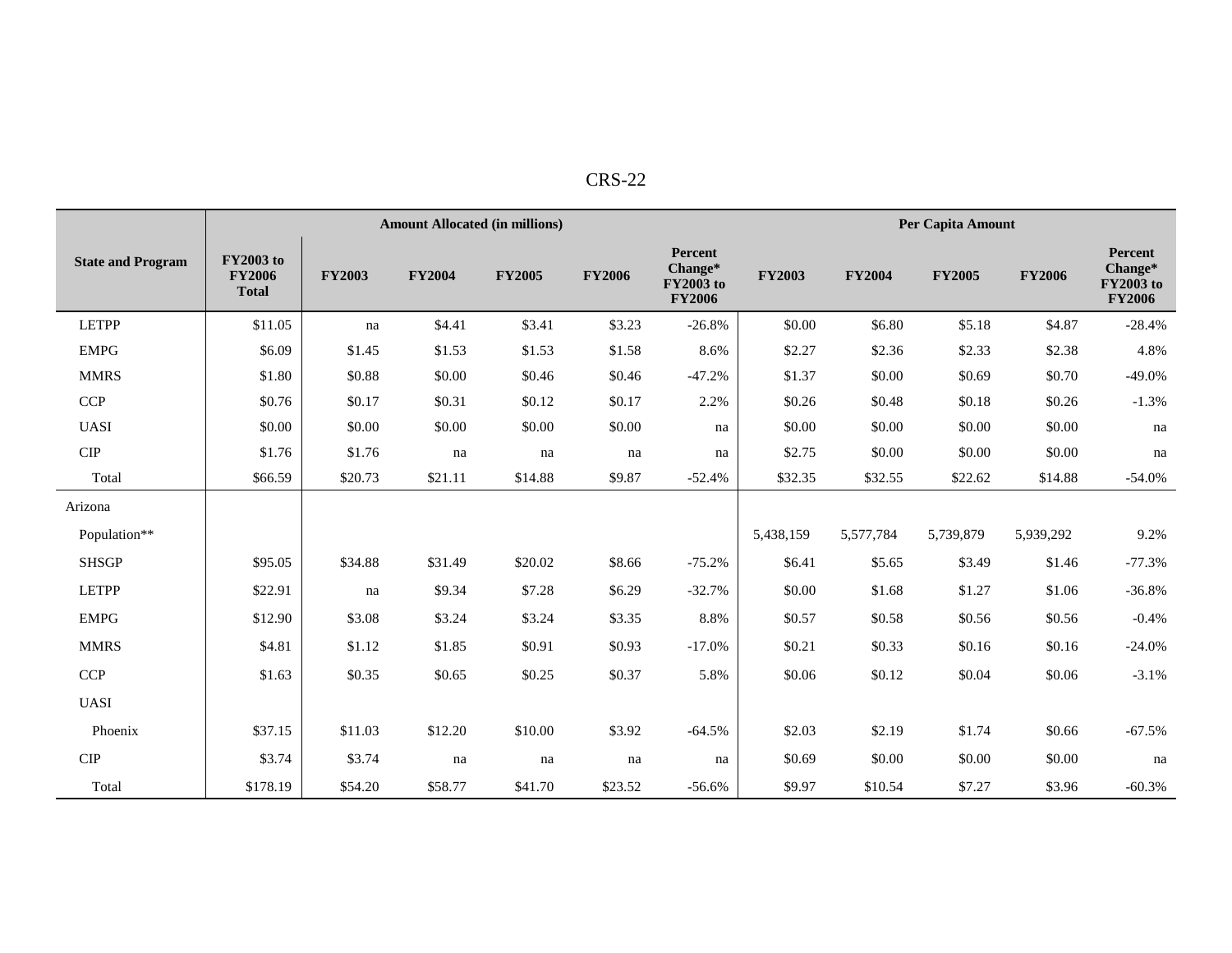|                          |                                                   |               | <b>Amount Allocated (in millions)</b> |               |               |                                                         |               |               | Per Capita Amount |               |                                                  |
|--------------------------|---------------------------------------------------|---------------|---------------------------------------|---------------|---------------|---------------------------------------------------------|---------------|---------------|-------------------|---------------|--------------------------------------------------|
| <b>State and Program</b> | <b>FY2003</b> to<br><b>FY2006</b><br><b>Total</b> | <b>FY2003</b> | <b>FY2004</b>                         | <b>FY2005</b> | <b>FY2006</b> | Percent<br>Change*<br><b>FY2003</b> to<br><b>FY2006</b> | <b>FY2003</b> | <b>FY2004</b> | <b>FY2005</b>     | <b>FY2006</b> | Percent<br>Change*<br>FY2003 to<br><b>FY2006</b> |
| Arkansas                 |                                                   |               |                                       |               |               |                                                         |               |               |                   |               |                                                  |
| Population**             |                                                   |               |                                       |               |               |                                                         | 2,706,606     | 2,726,166     | 2,750,000         | 2,779,154     | 2.7%                                             |
| <b>SHSGP</b>             | \$67.38                                           | \$26.98       | \$22.00                               | \$13.85       | \$4.55        | $-83.1%$                                                | \$9.97        | \$8.07        | \$5.04            | \$1.64        | $-83.6%$                                         |
| <b>LETPP</b>             | \$14.88                                           | na            | \$6.53                                | \$5.04        | \$3.31        | $-49.3%$                                                | \$0.00        | \$2.39        | \$1.83            | \$1.19        | $-50.3%$                                         |
| <b>EMPG</b>              | \$9.02                                            | \$2.15        | \$2.26                                | \$2.26        | \$2.34        | 8.6%                                                    | \$0.80        | \$0.83        | \$0.82            | \$0.84        | 5.8%                                             |
| <b>MMRS</b>              | \$0.74                                            | \$0.28        | \$0.00                                | \$0.23        | \$0.23        | $-17.0%$                                                | \$0.10        | \$0.00        | \$0.08            | \$0.08        | $-19.2%$                                         |
| <b>CCP</b>               | \$1.13                                            | \$0.25        | \$0.46                                | \$0.18        | \$0.25        | 2.1%                                                    | \$0.09        | \$0.17        | \$0.06            | \$0.09        | $-0.6%$                                          |
| <b>UASI</b>              | \$0.00                                            | \$0.00        | \$0.00                                | \$0.00        | \$0.00        | na                                                      | \$0.00        | \$0.00        | \$0.00            | \$0.00        | na                                               |
| CIP                      | \$2.61                                            | \$2.61        | na                                    | na            | na            | na                                                      | \$0.96        | \$0.00        | \$0.00            | \$0.00        | na                                               |
| Total                    | \$95.76                                           | \$32.27       | \$31.25                               | \$21.56       | \$10.68       | $-66.9%$                                                | \$11.92       | \$11.46       | \$7.84            | \$3.84        | $-67.8%$                                         |
| California               |                                                   |               |                                       |               |               |                                                         |               |               |                   |               |                                                  |
| Population**             |                                                   |               |                                       |               |               |                                                         | 34,988,088    | 35,456,602    | 35,842,038        | 36,132,147    | 3.3%                                             |
| <b>SHSGP</b>             | \$430.44                                          | \$164.28      | \$133.96                              | \$84.61       | \$47.58       | $-71.0%$                                                | \$4.70        | \$3.78        | \$2.36            | \$1.32        | $-72.0%$                                         |
| <b>LETPP</b>             | \$112.89                                          | na            | \$39.75                               | \$30.77       | \$42.37       | 6.6%                                                    | \$0.00        | \$1.12        | \$0.86            | \$1.17        | 4.6%                                             |
| <b>EMPG</b>              | \$54.89                                           | \$13.09       | \$13.77                               | \$13.79       | \$14.24       | 8.7%                                                    | \$0.37        | \$0.39        | \$0.38            | \$0.39        | 5.3%                                             |
| <b>MMRS</b>              | \$21.17                                           | \$6.04        | \$6.85                                | \$4.10        | \$4.18        | $-30.8%$                                                | \$0.17        | \$0.19        | \$0.11            | \$0.12        | $-33.0%$                                         |
| CCP                      | \$6.88                                            | \$1.49        | \$2.78                                | \$1.07        | \$1.53        | 2.3%                                                    | \$0.04        | \$0.08        | \$0.03            | \$0.04        | $-1.0%$                                          |
| <b>UASI</b>              |                                                   |               |                                       |               |               |                                                         |               |               |                   |               |                                                  |
| Anaheim                  | \$57.21                                           | \$0.00        | \$25.40                               | \$19.83       | \$11.98       | $-52.8%$                                                | \$0.00        | \$0.72        | \$0.55            | \$0.33        | $-53.7%$                                         |
| Bay Area                 | \$134.80                                          | \$28.94       | \$44.32                               | \$33.23       | \$28.32       | $-2.1%$                                                 | \$0.83        | \$1.25        | \$0.93            | \$0.78        | $-5.2%$                                          |
| Fresno                   | \$7.08                                            | \$0.00        | \$7.08                                | \$0.00        | \$0.00        | na                                                      | \$0.00        | \$0.20        | \$0.00            | \$0.00        | na                                               |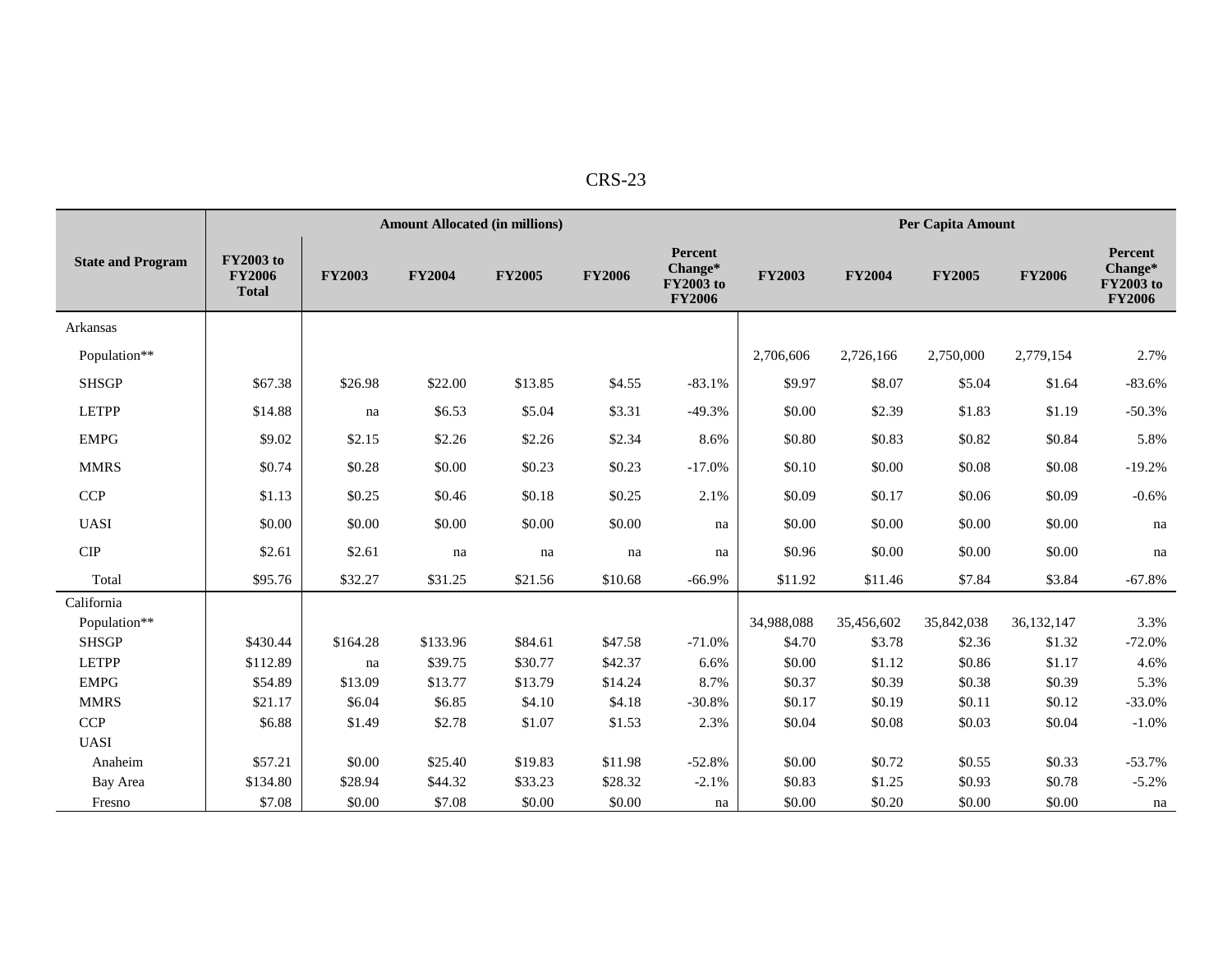|                          |                                                   |               | <b>Amount Allocated (in millions)</b> |               |               |                                                                |               |               | <b>Per Capita Amount</b> |               |                                                         |
|--------------------------|---------------------------------------------------|---------------|---------------------------------------|---------------|---------------|----------------------------------------------------------------|---------------|---------------|--------------------------|---------------|---------------------------------------------------------|
| <b>State and Program</b> | <b>FY2003</b> to<br><b>FY2006</b><br><b>Total</b> | <b>FY2003</b> | <b>FY2004</b>                         | <b>FY2005</b> | <b>FY2006</b> | <b>Percent</b><br>Change*<br><b>FY2003</b> to<br><b>FY2006</b> | <b>FY2003</b> | <b>FY2004</b> | <b>FY2005</b>            | <b>FY2006</b> | Percent<br>Change*<br><b>FY2003</b> to<br><b>FY2006</b> |
| Los Angeles              | \$228.02                                          | \$37.76       | \$40.40                               | \$69.24       | \$80.61       | 113.5%                                                         | \$1.08        | \$1.14        | \$1.93                   | \$2.23        | 106.7%                                                  |
| Sacramento               | \$28.41                                           | \$6.91        | \$8.02                                | \$6.09        | \$7.39        | 6.9%                                                           | \$0.20        | \$0.23        | \$0.17                   | \$0.20        | 3.5%                                                    |
| San Diego                | \$44.61                                           | \$11.36       | \$10.48                               | \$14.78       | \$7.99        | $-29.7%$                                                       | \$0.32        | \$0.30        | \$0.41                   | \$0.22        | $-31.9%$                                                |
| <b>CIP</b>               | \$15.90                                           | \$15.90       | na                                    | na            | na            | na                                                             | \$0.45        | \$0.00        | \$0.00                   | \$0.00        | na                                                      |
| Total                    | \$1,142.30                                        | \$285.78      | \$332.83                              | \$277.50      | \$246.19      | $-13.9%$                                                       | \$8.17        | \$9.39        | \$7.74                   | \$6.81        | $-16.6%$                                                |
| Colorado                 |                                                   |               |                                       |               |               |                                                                |               |               |                          |               |                                                         |
| Population**             |                                                   |               |                                       |               |               |                                                                | 4,498,407     | 4,548,071     | 4,601,821                | 4,665,177     | 3.7%                                                    |
| <b>SHSGP</b>             | \$88.68                                           | \$34.59       | \$28.21                               | \$17.80       | \$8.08        | $-76.64%$                                                      | \$7.69        | \$6.20        | \$3.87                   | \$1.73        | $-77.5%$                                                |
| <b>LETPP</b>             | \$22.44                                           | na            | \$8.37                                | \$6.47        | \$7.60        | $-9.20%$                                                       | \$0.00        | \$1.84        | \$1.41                   | \$1.63        | $-11.5%$                                                |
| <b>EMPG</b>              | \$11.56                                           | \$2.76        | \$2.90                                | \$2.90        | \$3.00        | 8.61%                                                          | \$0.61        | \$0.64        | \$0.63                   | \$0.64        | 4.7%                                                    |
| <b>MMRS</b>              | \$3.42                                            | \$0.84        | \$1.20                                | \$0.68        | \$0.70        | $-16.67%$                                                      | \$0.19        | \$0.26        | \$0.15                   | \$0.15        | $-19.6%$                                                |
| CCP                      | \$1.45                                            | \$0.31        | \$0.59                                | \$0.23        | \$0.32        | 3.23%                                                          | \$0.07        | \$0.13        | \$0.05                   | \$0.07        | $-0.5%$                                                 |
| <b>UASI</b>              |                                                   |               |                                       |               |               |                                                                |               |               |                          |               |                                                         |
| Denver                   | \$37.32                                           | \$15.57       | \$8.65                                | \$8.72        | \$4.38        | $-71.87%$                                                      | \$3.46        | \$1.90        | \$1.89                   | \$0.94        | $-72.9%$                                                |
| $\cal CIP$               | \$0.00                                            | na            |                                       | na            | na            | na                                                             | \$0.00        | \$0.00        | \$0.00                   | \$0.00        | na                                                      |
| Total                    | \$164.87                                          | \$54.07       | \$49.92                               | \$36.80       | \$24.08       | $-55.47%$                                                      | \$12.02       | \$10.98       | \$8.00                   | \$5.16        | $-57.1%$                                                |
| Connecticut              |                                                   |               |                                       |               |               |                                                                |               |               |                          |               |                                                         |
| Population**             |                                                   |               |                                       |               |               |                                                                | 3,458,382     | 3,485,881     | 3,498,966                | 3,510,297     | 1.5%                                                    |
| <b>SHSGP</b>             | \$81.40                                           | \$30.16       | \$24.59                               | \$15.49       | \$11.16       | $-63.0%$                                                       | \$8.72        | \$7.05        | \$4.43                   | \$3.18        | $-63.5%$                                                |
| <b>LETPP</b>             | \$14.78                                           | na            | \$7.30                                | \$5.63        | \$1.85        | $-74.7%$                                                       | \$0.00        | \$2.09        | \$1.61                   | \$0.53        | $-74.8%$                                                |
| <b>EMPG</b>              | \$10.08                                           | \$2.41        | \$2.53                                | \$2.53        | \$2.61        | 8.4%                                                           | \$0.70        | \$0.73        | \$0.72                   | \$0.74        | 6.8%                                                    |
| <b>MMRS</b>              | \$1.34                                            | \$0.48        | \$0.40                                | \$0.23        | \$0.23        | $-52.1%$                                                       | \$0.14        | \$0.11        | \$0.07                   | \$0.07        | $-52.8%$                                                |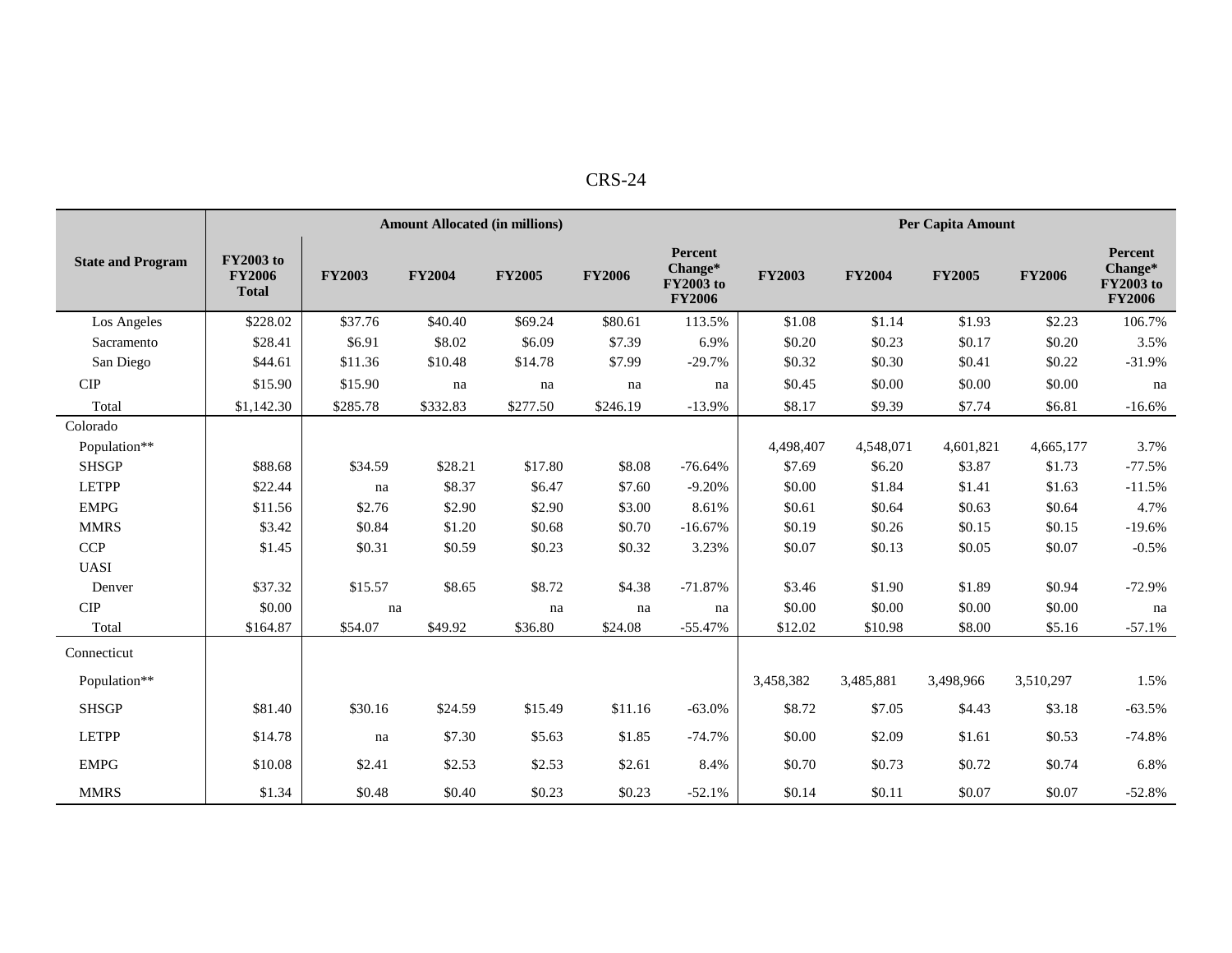| п.<br>u<br>ı.<br>∖ ⊾ |
|----------------------|
|----------------------|

|                          |                                                   |               | <b>Amount Allocated (in millions)</b> |               |               |                                                         |               |               | Per Capita Amount |               |                                                  |
|--------------------------|---------------------------------------------------|---------------|---------------------------------------|---------------|---------------|---------------------------------------------------------|---------------|---------------|-------------------|---------------|--------------------------------------------------|
| <b>State and Program</b> | <b>FY2003</b> to<br><b>FY2006</b><br><b>Total</b> | <b>FY2003</b> | <b>FY2004</b>                         | <b>FY2005</b> | <b>FY2006</b> | Percent<br>Change*<br><b>FY2003</b> to<br><b>FY2006</b> | <b>FY2003</b> | <b>FY2004</b> | <b>FY2005</b>     | <b>FY2006</b> | Percent<br>Change*<br>FY2003 to<br><b>FY2006</b> |
| <b>CCP</b>               | \$1.26                                            | \$0.27        | \$0.51                                | \$0.20        | \$0.28        | 3.7%                                                    | \$0.08        | \$0.15        | \$0.06            | \$0.08        | 2.2%                                             |
| <b>UASI</b>              | \$9.63                                            | \$0.00        | \$9.63                                | \$0.00        | \$0.00        | na                                                      | \$0.00        | \$2.76        | \$0.00            | \$0.00        | na                                               |
| <b>CIP</b>               | \$2.92                                            | \$2.92        | na                                    | na            | na            | na                                                      | \$0.84        | \$0.00        | \$0.00            | \$0.00        | na                                               |
| Total                    | \$121.41                                          | \$36.24       | \$44.96                               | \$24.08       | \$16.13       | $-55.5%$                                                | \$10.48       | \$12.90       | \$6.88            | \$4.60        | $-56.1%$                                         |
| Delaware                 |                                                   |               |                                       |               |               |                                                         |               |               |                   |               |                                                  |
| Population**             |                                                   |               |                                       |               |               |                                                         | 805,767       | 817,827       | 830,069           | 843,524       | 4.7%                                             |
| <b>SHSGP</b>             | \$50.15                                           | \$18.92       | \$15.43                               | \$9.73        | \$6.07        | $-67.9%$                                                | \$23.48       | \$18.87       | \$11.72           | \$7.20        | $-69.4%$                                         |
| <b>LETPP</b>             | \$12.17                                           | na            | \$4.58                                | \$3.54        | \$4.05        | $-11.6%$                                                | \$0.00        | \$5.60        | \$4.26            | \$4.80        | $-14.3%$                                         |
| <b>EMPG</b>              | \$6.33                                            | \$1.51        | \$1.59                                | \$1.59        | \$1.64        | 8.6%                                                    | \$1.87        | \$1.94        | \$1.92            | \$1.94        | 3.7%                                             |
| <b>MMRS</b>              | \$0.00                                            | \$0.00        | \$0.00                                | \$0.00        | \$0.00        | na                                                      | \$0.00        | \$0.00        | \$0.00            | \$0.00        | na                                               |
| CCP                      | \$0.79                                            | \$0.17        | \$0.32                                | \$0.12        | \$0.18        | 5.9%                                                    | \$0.21        | \$0.39        | \$0.14            | \$0.21        | 1.1%                                             |
| <b>UASI</b>              | \$0.00                                            | \$0.00        | \$0.00                                | \$0.00        | \$0.00        | na                                                      | \$0.00        | \$0.00        | \$0.00            | \$0.00        | na                                               |
| $\cal CIP$               | \$1.83                                            | \$1.83        | na                                    | na            | na            | na                                                      | \$2.27        | \$0.00        | \$0.00            | \$0.00        | na                                               |
| Total                    | \$71.27                                           | \$22.43       | \$21.92                               | \$14.98       | \$11.94       | $-46.8%$                                                | \$27.84       | \$26.80       | \$18.05           | \$14.15       | $-49.2%$                                         |
| D.C.                     |                                                   |               |                                       |               |               |                                                         |               |               |                   |               |                                                  |
| Population**             |                                                   |               |                                       |               |               |                                                         | 564,624       | 557,846       | 554,239           | 550,521       | $-2.5%$                                          |
| <b>SHSGP</b>             | \$45.98                                           | \$17.92       | \$14.61                               | \$9.18        | \$4.27        | $-76.2%$                                                | \$31.74       | \$26.19       | \$16.56           | \$7.76        | $-75.6%$                                         |
| <b>LETPP</b>             | \$10.79                                           | na            | \$4.34                                | \$3.34        | \$3.11        | $-28.3%$                                                | \$0.00        | \$7.78        | \$6.03            | \$5.65        | $-27.4%$                                         |
| <b>EMPG</b>              | \$5.98                                            | \$1.43        | \$1.50                                | \$1.50        | \$1.55        | 8.6%                                                    | \$2.53        | \$2.69        | \$2.71            | \$2.82        | 11.3%                                            |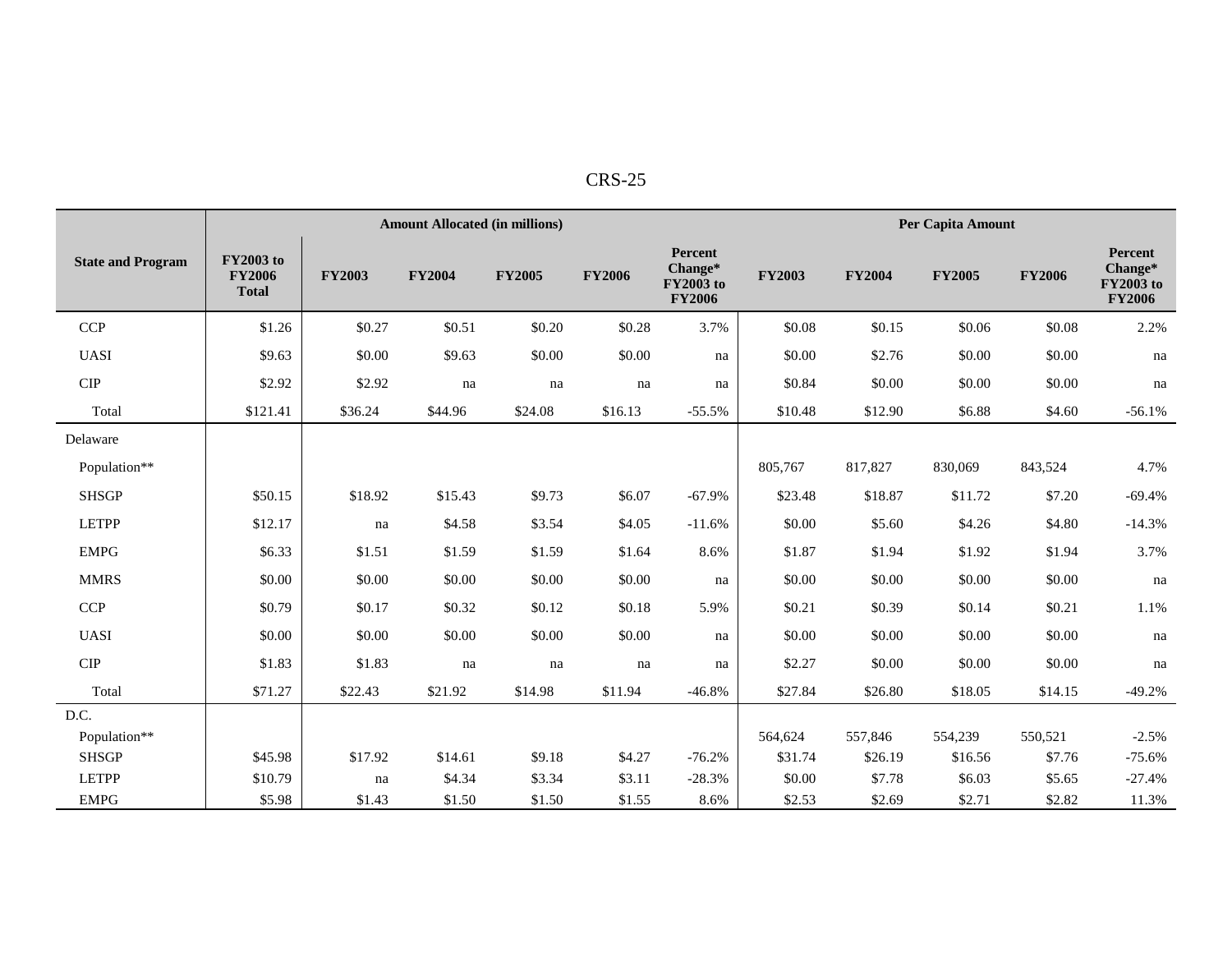| n<br>١.<br>. |
|--------------|
|--------------|

|                          |                                                   |               | <b>Amount Allocated (in millions)</b> |               |               |                                                                |               |               | Per Capita Amount |               |                                                         |
|--------------------------|---------------------------------------------------|---------------|---------------------------------------|---------------|---------------|----------------------------------------------------------------|---------------|---------------|-------------------|---------------|---------------------------------------------------------|
| <b>State and Program</b> | <b>FY2003</b> to<br><b>FY2006</b><br><b>Total</b> | <b>FY2003</b> | <b>FY2004</b>                         | <b>FY2005</b> | <b>FY2006</b> | <b>Percent</b><br>Change*<br><b>FY2003</b> to<br><b>FY2006</b> | <b>FY2003</b> | <b>FY2004</b> | <b>FY2005</b>     | <b>FY2006</b> | Percent<br>Change*<br><b>FY2003</b> to<br><b>FY2006</b> |
| <b>MMRS</b>              | \$0.00                                            | \$0.00        | \$0.00                                | \$0.00        | \$0.00        | na                                                             | \$0.00        | \$0.00        | \$0.00            | \$0.00        | na                                                      |
| <b>CCP</b>               | \$0.75                                            | \$0.16        | \$0.30                                | \$0.12        | \$0.17        | 6.3%                                                           | \$0.28        | \$0.54        | \$0.22            | \$0.31        | 9.0%                                                    |
| <b>UASI</b>              |                                                   |               |                                       |               |               |                                                                |               |               |                   |               |                                                         |
| $N.C.R.^b$               | \$218.26                                          | \$60.49       | \$29.30                               | \$82.00       | \$46.47       | $-23.2%$                                                       | \$107.13      | \$52.52       | \$147.95          | \$84.41       | $-21.2%$                                                |
| <b>CIP</b>               | \$1.73                                            | \$1.73        | na                                    | na            | na            | na                                                             | \$3.06        | \$0.00        | \$0.00            | \$0.00        | na                                                      |
| Total                    | \$283.49                                          | \$81.73       | \$50.05                               | \$96.14       | \$55.57       | $-32.0%$                                                       | \$144.75      | \$89.72       | \$173.46          | \$100.95      | $-30.3%$                                                |
| Florida                  |                                                   |               |                                       |               |               |                                                                |               |               |                   |               |                                                         |
| Population**             |                                                   |               |                                       |               |               |                                                                | 16,677,860    | 16,993,369    | 17,385,430        | 17,789,864    | 6.7%                                                    |
| <b>SHSGP</b>             | \$227.01                                          | \$86.31       | \$70.38                               | \$44.73       | \$25.59       | $-70.4%$                                                       | \$19.27       | \$15.63       | \$9.88            | \$5.61        | $-70.9%$                                                |
| <b>LETPP</b>             | \$55.76                                           | na            | \$20.89                               | \$16.26       | \$18.61       | $-10.9%$                                                       | na            | \$4.64        | \$3.59            | \$4.08        | $-12.0%$                                                |
| <b>EMPG</b>              | \$28.82                                           | \$6.87        | \$7.23                                | \$7.24        | \$7.48        | 8.9%                                                           | \$1.53        | \$1.61        | \$1.60            | \$1.64        | 7.0%                                                    |
| <b>MMRS</b>              | \$7.97                                            | \$2.36        | \$2.39                                | \$1.59        | \$1.63        | $-30.9%$                                                       | \$0.53        | \$0.53        | \$0.35            | \$0.36        | $-32.1%$                                                |
| <b>CCP</b>               | \$3.65                                            | \$0.79        | \$1.46                                | \$0.57        | \$0.83        | 5.1%                                                           | \$0.18        | \$0.32        | \$0.13            | \$0.18        | 3.3%                                                    |
| <b>UASI</b>              |                                                   |               |                                       |               |               |                                                                |               |               |                   |               |                                                         |
| Ft. Lauderdale           | \$9.98                                            | \$0.00        | \$0.00                                | \$0.00        | \$9.98        | na                                                             | \$0.00        | \$0.00        | \$0.00            | \$0.56        | na                                                      |
| Jacksonville             | \$16.15                                           | \$0.00        | \$0.00                                | \$6.88        | \$9.27        | 34.7%                                                          | \$0.00        | \$0.00        | \$0.40            | \$0.52        | 31.7%                                                   |
| Miami                    | \$64.14                                           | \$13.18       | \$19.15                               | \$15.83       | \$15.98       | 21.2%                                                          | \$0.79        | \$1.13        | \$0.91            | \$0.90        | 13.7%                                                   |
| Orlando                  | \$18.21                                           | \$0.00        | \$8.77                                | \$0.00        | \$9.44        | 7.6%                                                           | \$0.00        | \$0.52        | \$0.00            | \$0.53        | 2.8%                                                    |
| Tampa                    | \$31.62                                           | \$5.77        | \$9.28                                | \$7.77        | \$8.80        | 52.5%                                                          | \$0.35        | \$0.55        | \$0.45            | \$0.49        | 43.0%                                                   |
| <b>CIP</b>               | \$8.35                                            | \$8.35        | na                                    | na            | na            | na                                                             | \$0.50        | \$0.00        | \$0.00            | \$0.00        | na                                                      |
| Total                    | \$471.66                                          | \$123.63      | \$139.55                              | \$100.87      | \$107.61      | $-13.0%$                                                       | \$7.41        | \$8.21        | \$5.80            | \$6.05        | $-18.4%$                                                |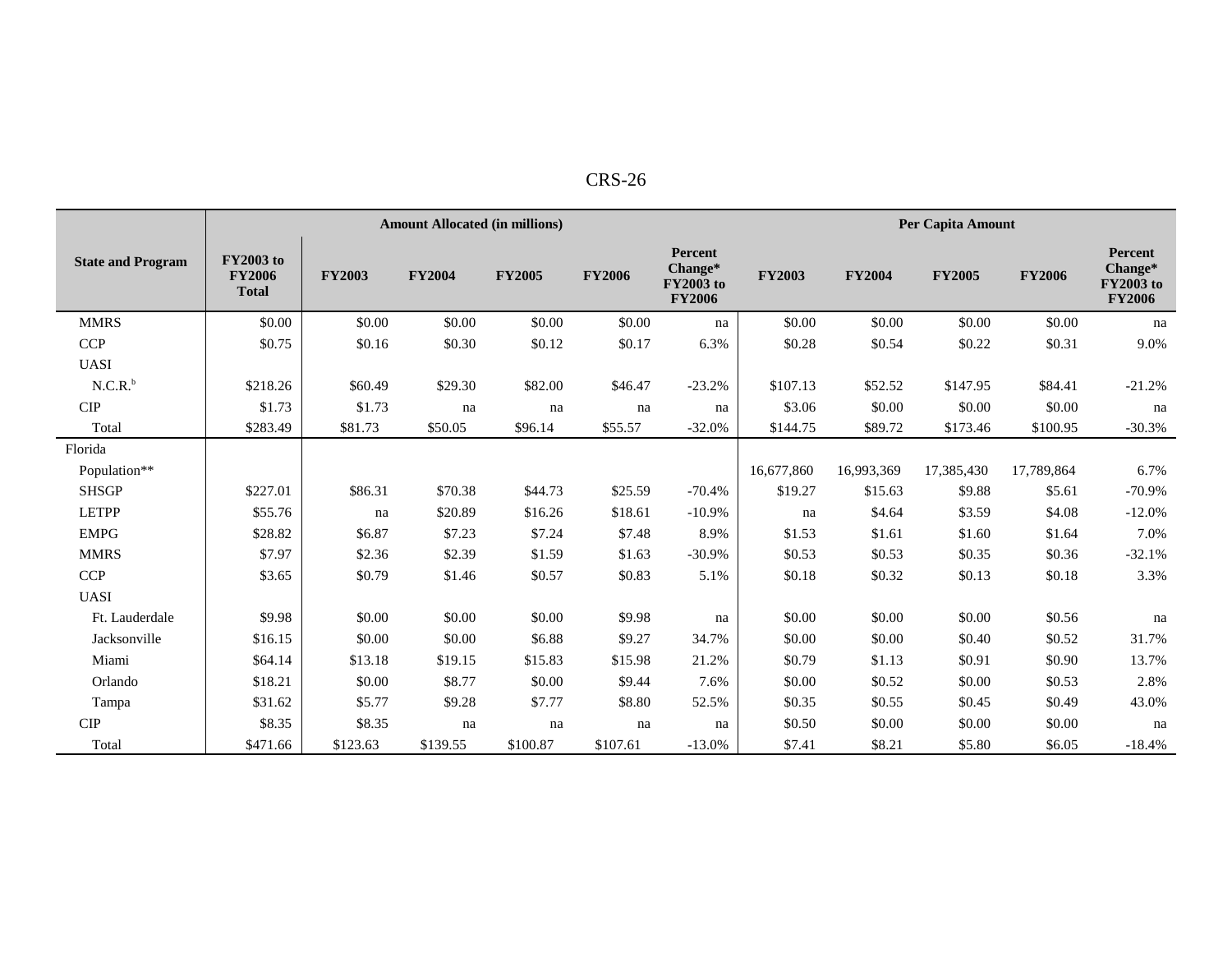| י<br>' N<br>×. |
|----------------|
|----------------|

|                              |                                                   |               | <b>Amount Allocated (in millions)</b> |               |               |                                                                | Per Capita Amount |               |               |               |                                                                |
|------------------------------|---------------------------------------------------|---------------|---------------------------------------|---------------|---------------|----------------------------------------------------------------|-------------------|---------------|---------------|---------------|----------------------------------------------------------------|
| <b>State and Program</b>     | <b>FY2003</b> to<br><b>FY2006</b><br><b>Total</b> | <b>FY2003</b> | <b>FY2004</b>                         | <b>FY2005</b> | <b>FY2006</b> | <b>Percent</b><br>Change*<br><b>FY2003</b> to<br><b>FY2006</b> | <b>FY2003</b>     | <b>FY2004</b> | <b>FY2005</b> | <b>FY2006</b> | <b>Percent</b><br>Change*<br><b>FY2003</b> to<br><b>FY2006</b> |
| Georgia                      |                                                   |               |                                       |               |               |                                                                |                   |               |               |               |                                                                |
| Population**                 |                                                   |               |                                       |               |               |                                                                | 8,581,731         | 8,746,849     | 8,918,129     | 9,072,576     | 5.7%                                                           |
| <b>SHSGP</b>                 | \$134.07                                          | \$51.77       | \$42.21                               | \$26.73       | \$13.36       | $-74.2%$                                                       | \$6.03            | \$4.83        | \$3.00        | \$1.47        | $-75.6%$                                                       |
| <b>LETPP</b>                 | \$33.68                                           | na            | \$12.53                               | \$9.72        | \$11.43       | $-8.8%$                                                        | \$0.00            | \$1.43        | \$1.09        | \$1.26        | $-12.1%$                                                       |
| <b>EMPG</b>                  | \$17.30                                           | \$4.12        | \$4.34                                | \$4.35        | \$4.49        | 8.9%                                                           | \$0.48            | \$0.50        | \$0.49        | \$0.49        | 3.0%                                                           |
| <b>MMRS</b>                  | \$2.02                                            | \$0.60        | \$0.50                                | \$0.46        | \$0.46        | $-23.3%$                                                       | \$0.07            | \$0.06        | \$0.05        | \$0.05        | $-27.5%$                                                       |
| <b>CCP</b>                   | \$2.18                                            | \$0.47        | \$0.88                                | \$0.34        | \$0.49        | 4.3%                                                           | \$0.05            | \$0.10        | \$0.04        | \$0.05        | $-1.4%$                                                        |
| <b>UASI</b>                  |                                                   |               |                                       |               |               |                                                                |                   |               |               |               |                                                                |
| Atlanta                      | \$42.73                                           | \$0.00        | \$10.74                               | \$13.33       | \$18.66       | 73.7%                                                          | \$0.00            | \$1.23        | \$1.49        | \$2.06        | 67.5%                                                          |
| ${\cal C} {\cal I} {\cal P}$ | \$5.01                                            | \$5.01        | na                                    | na            | na            | na                                                             | \$0.58            | \$0.00        | \$0.00        | \$0.00        | na                                                             |
| Total                        | \$236.99                                          | \$61.97       | \$71.20                               | \$54.93       | \$48.89       | $-21.1%$                                                       | \$7.22            | \$8.14        | \$6.16        | \$5.39        | $-25.4%$                                                       |
| Hawaii                       |                                                   |               |                                       |               |               |                                                                |                   |               |               |               |                                                                |
| Population**                 |                                                   |               |                                       |               |               |                                                                | 1,234,401         | 1,248,200     | 1,262,124     | 1,275,194     | 3.3%                                                           |
| <b>SHSGP</b>                 | \$52.88                                           | \$20.77       | \$16.94                               | \$10.68       | \$4.49        | $-78.4%$                                                       | \$16.83           | \$13.57       | \$8.46        | \$3.52        | $-79.1%$                                                       |
| <b>LETPP</b>                 | \$12.17                                           | na            | \$5.03                                | \$3.88        | \$3.26        | $-35.2%$                                                       | \$0.00            | \$4.03        | \$3.07        | \$2.56        | $-36.6%$                                                       |
| <b>EMPG</b>                  | \$6.94                                            | \$1.66        | \$1.74                                | \$1.74        | \$1.80        | 8.4%                                                           | \$1.34            | \$1.39        | \$1.38        | \$1.41        | 5.0%                                                           |
| <b>MMRS</b>                  | \$1.14                                            | \$0.28        | \$0.40                                | \$0.23        | \$0.23        | $-17.9%$                                                       | \$0.23            | \$0.32        | \$0.18        | \$0.18        | $-20.5%$                                                       |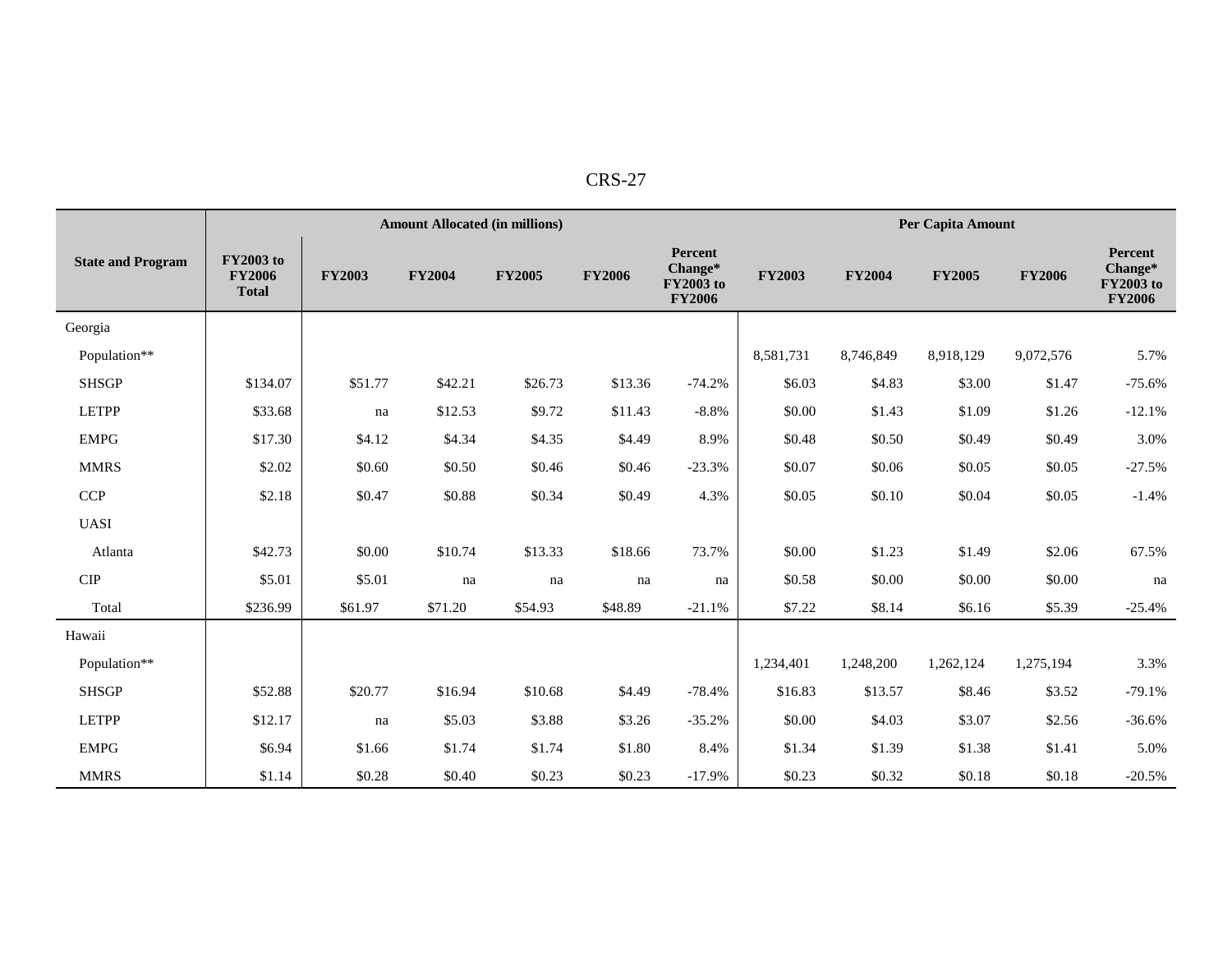| DС<br>.<br>$K_{D}$<br>n. |  |
|--------------------------|--|
|                          |  |

|                          |                                                   |               | <b>Amount Allocated (in millions)</b> |               |               |                                                                |               |               | Per Capita Amount |               |                                                         |  |
|--------------------------|---------------------------------------------------|---------------|---------------------------------------|---------------|---------------|----------------------------------------------------------------|---------------|---------------|-------------------|---------------|---------------------------------------------------------|--|
| <b>State and Program</b> | <b>FY2003</b> to<br><b>FY2006</b><br><b>Total</b> | <b>FY2003</b> | <b>FY2004</b>                         | <b>FY2005</b> | <b>FY2006</b> | <b>Percent</b><br>Change*<br><b>FY2003</b> to<br><b>FY2006</b> | <b>FY2003</b> | <b>FY2004</b> | <b>FY2005</b>     | <b>FY2006</b> | Percent<br>Change*<br><b>FY2003</b> to<br><b>FY2006</b> |  |
| <b>CCP</b>               | \$0.87                                            | \$0.19        | \$0.35                                | \$0.14        | \$0.19        | 0.0%                                                           | \$0.15        | \$0.28        | \$0.11            | \$0.15        | $-3.2%$                                                 |  |
| <b>UASI</b>              |                                                   |               |                                       |               |               |                                                                |               |               |                   |               |                                                         |  |
| Honolulu                 | \$18.08                                           | \$6.87        | \$0.00                                | \$6.45        | \$4.76        | $-30.7%$                                                       | \$5.57        | \$0.00        | \$5.11            | \$3.73        | $-32.9%$                                                |  |
| <b>CIP</b>               | \$2.01                                            | \$2.01        | na                                    | na            | na            | na                                                             | \$1.63        | \$0.00        | \$0.00            | \$0.00        | na                                                      |  |
| Total                    | \$94.09                                           | \$31.78       | \$24.46                               | \$23.12       | \$14.73       | $-53.7%$                                                       | \$25.75       | \$19.60       | \$18.32           | \$11.55       | $-55.1%$                                                |  |
| Idaho                    |                                                   |               |                                       |               |               |                                                                |               |               |                   |               |                                                         |  |
| Population**             |                                                   |               |                                       |               |               |                                                                | 1,343,973     | 1,368,111     | 1,395,140         | 1,429,096     | 6.3%                                                    |  |
| <b>SHSGP</b>             | \$56.06                                           | \$21.18       | \$17.27                               | \$10.92       | \$6.69        | $-68.4%$                                                       | \$15.76       | \$12.62       | \$7.83            | \$4.68        | $-70.3%$                                                |  |
| <b>LETPP</b>             | \$13.97                                           | na            | \$5.13                                | \$3.97        | \$4.87        | $-5.1%$                                                        | \$0.00        | \$3.75        | \$2.85            | \$3.41        | $-9.1%$                                                 |  |
| <b>EMPG</b>              | \$7.09                                            | \$1.69        | \$1.78                                | \$1.78        | \$1.84        | 8.6%                                                           | \$1.26        | \$1.30        | \$1.28            | \$1.28        | 2.1%                                                    |  |
| <b>MMRS</b>              | \$0.00                                            | \$0.00        | \$0.00                                | \$0.00        | \$0.00        | na                                                             | \$0.00        | \$0.00        | \$0.00            | \$0.00        | na                                                      |  |
| <b>CCP</b>               | \$0.89                                            | \$0.19        | \$0.36                                | \$0.14        | \$0.20        | 5.3%                                                           | \$0.14        | \$0.26        | \$0.10            | \$0.14        | $-1.0%$                                                 |  |
| <b>UASI</b>              | \$0.00                                            | \$0.00        | \$0.00                                | \$0.00        | \$0.00        | na                                                             | \$0.00        | \$0.00        | \$0.00            | \$0.00        | na                                                      |  |
| <b>CIP</b>               | \$2.05                                            | \$2.05        | na                                    | na            | na            | na                                                             | \$1.53        | \$0.00        | \$0.00            | \$0.00        | na                                                      |  |
| Total                    | \$80.06                                           | \$25.11       | \$24.54                               | \$16.81       | \$13.60       | $-45.9%$                                                       | \$18.68       | \$17.94       | \$12.05           | \$9.51        | $-49.1%$                                                |  |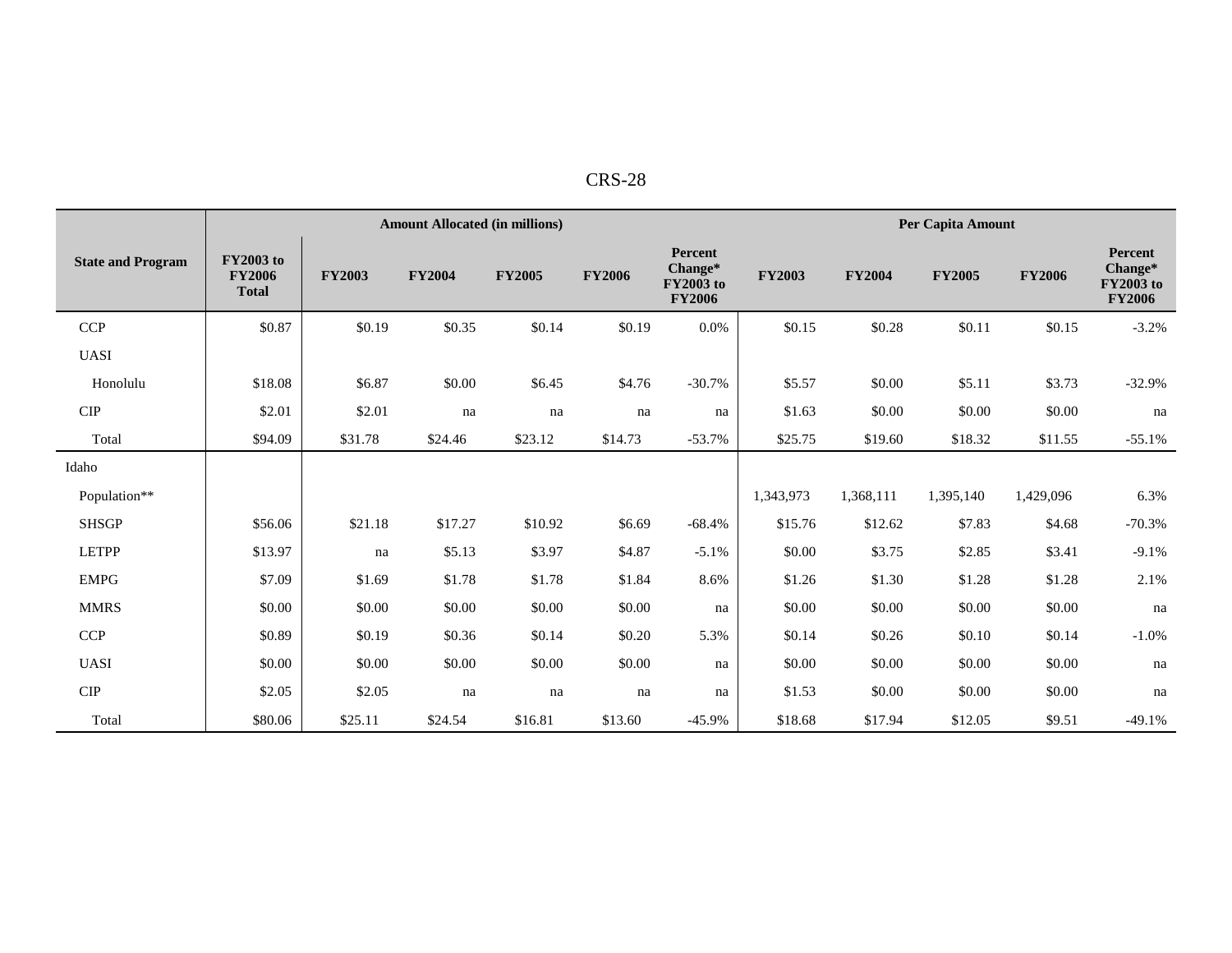|                             |                                                   |               | <b>Amount Allocated (in millions)</b> |               |               |                                                         |               |               | Per Capita Amount |               |                                                                |
|-----------------------------|---------------------------------------------------|---------------|---------------------------------------|---------------|---------------|---------------------------------------------------------|---------------|---------------|-------------------|---------------|----------------------------------------------------------------|
| <b>State and Program</b>    | <b>FY2003</b> to<br><b>FY2006</b><br><b>Total</b> | <b>FY2003</b> | <b>FY2004</b>                         | <b>FY2005</b> | <b>FY2006</b> | Percent<br>Change*<br><b>FY2003</b> to<br><b>FY2006</b> | <b>FY2003</b> | <b>FY2004</b> | <b>FY2005</b>     | <b>FY2006</b> | <b>Percent</b><br>Change*<br><b>FY2003</b> to<br><b>FY2006</b> |
| Illinois                    |                                                   |               |                                       |               |               |                                                         |               |               |                   |               |                                                                |
| Population**                |                                                   |               |                                       |               |               |                                                         | 12,586,839    | 12,649,940    | 12,712,016        | 12,763,371    | 1.4%                                                           |
| <b>SHSGP</b>                | \$179.43                                          | \$68.88       | \$56.17                               | \$35.30       | \$19.08       | $-72.3%$                                                | \$5.47        | \$4.44        | \$2.78            | \$1.49        | $-72.7%$                                                       |
| <b>LETPP</b>                | \$47.71                                           | na            | \$16.67                               | \$12.84       | \$18.20       | 9.2%                                                    | \$0.00        | \$1.32        | \$1.01            | \$1.43        | 8.2%                                                           |
| <b>EMPG</b>                 | \$23.00                                           | \$5.48        | \$5.77                                | \$5.78        | \$5.97        | 8.9%                                                    | \$0.44        | \$0.46        | \$0.45            | \$0.47        | 7.4%                                                           |
| <b>MMRS</b>                 | \$1.14                                            | \$0.28        | \$0.40                                | \$0.23        | \$0.23        | $-17.9%$                                                | \$0.02        | \$0.03        | \$0.02            | \$0.02        | $-19.0\%$                                                      |
| <b>CCP</b>                  | \$2.88                                            | \$0.63        | \$1.17                                | \$0.45        | \$0.63        | 0.0%                                                    | \$0.05        | \$0.09        | \$0.04            | \$0.05        | $-1.4%$                                                        |
| <b>UASI</b>                 |                                                   |               |                                       |               |               |                                                         |               |               |                   |               |                                                                |
| Chicago                     | \$175.27                                          | \$40.87       | \$34.14                               | \$48.00       | \$52.26       | 27.9%                                                   | \$3.25        | \$2.70        | \$3.78            | \$4.09        | 26.1%                                                          |
| $\ensuremath{\mathrm{CIP}}$ | \$6.67                                            | \$6.67        | na                                    | na            | na            | na                                                      | \$0.53        | \$0.00        | \$0.00            | \$0.00        | na                                                             |
| Total                       | \$436.10                                          | \$122.81      | \$114.32                              | \$102.60      | \$96.37       | $-21.5%$                                                | \$9.76        | \$9.04        | \$8.07            | \$7.55        | $-22.6%$                                                       |
| Indiana                     |                                                   |               |                                       |               |               |                                                         |               |               |                   |               |                                                                |
| Population**                |                                                   |               |                                       |               |               |                                                         | 6,154,739     | 6,196,269     | 6,226,537         | 6,271,973     | 1.9%                                                           |
| <b>SHSGP</b>                | \$107.68                                          | \$41.59       | \$33.92                               | \$21.35       | \$10.82       | $-74.0%$                                                | \$6.76        | \$5.47        | \$3.43            | \$1.73        | $-74.5%$                                                       |
| <b>LETPP</b>                | \$22.92                                           | na            | \$10.07                               | \$7.76        | \$5.09        | $-49.5%$                                                | \$0.00        | \$1.63        | \$1.25            | \$0.81        | $-50.1%$                                                       |
| <b>EMPG</b>                 | \$13.89                                           | \$3.31        | \$3.49                                | \$3.49        | \$3.60        | 8.9%                                                    | \$0.54        | \$0.56        | \$0.56            | \$0.57        | 6.9%                                                           |
| <b>MMRS</b>                 | \$2.48                                            | \$0.76        | \$0.80                                | \$0.46        | \$0.46        | $-39.5%$                                                | \$0.12        | \$0.13        | \$0.07            | \$0.07        | $-40.6%$                                                       |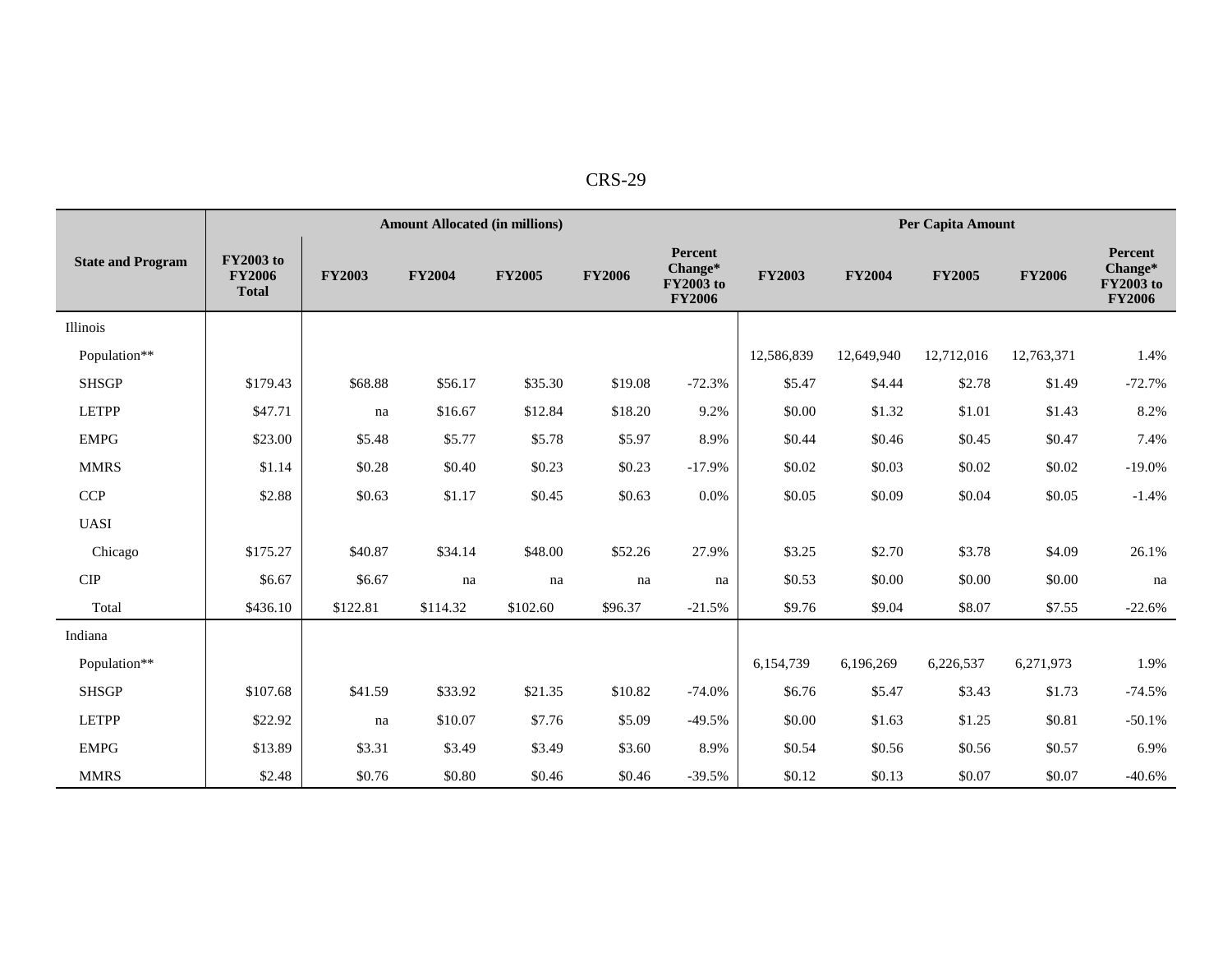| 'RS-.<br>30 |  |
|-------------|--|
|             |  |

|                          |                                                   |               | <b>Amount Allocated (in millions)</b> |               |               |                                                                |               |               | Per Capita Amount |               |                                                         |  |
|--------------------------|---------------------------------------------------|---------------|---------------------------------------|---------------|---------------|----------------------------------------------------------------|---------------|---------------|-------------------|---------------|---------------------------------------------------------|--|
| <b>State and Program</b> | <b>FY2003</b> to<br><b>FY2006</b><br><b>Total</b> | <b>FY2003</b> | <b>FY2004</b>                         | <b>FY2005</b> | <b>FY2006</b> | <b>Percent</b><br>Change*<br><b>FY2003</b> to<br><b>FY2006</b> | <b>FY2003</b> | <b>FY2004</b> | <b>FY2005</b>     | <b>FY2006</b> | Percent<br>Change*<br><b>FY2003</b> to<br><b>FY2006</b> |  |
| <b>CCP</b>               | \$1.73                                            | \$0.38        | \$0.70                                | \$0.27        | \$0.38        | 0.0%                                                           | \$0.06        | \$0.11        | \$0.04            | \$0.06        | $-1.9%$                                                 |  |
| <b>UASI</b>              |                                                   |               |                                       |               |               |                                                                |               |               |                   |               |                                                         |  |
| Indianapolis             | \$20.18                                           | \$0.00        | \$10.15                               | \$5.66        | \$4.37        | $-56.9%$                                                       | \$0.00        | \$1.64        | \$0.91            | \$0.70        | $-57.5%$                                                |  |
| <b>CIP</b>               | \$4.03                                            | \$4.03        | na                                    | na            | na            | na                                                             | \$0.65        | \$0.00        | \$0.00            | \$0.00        | na                                                      |  |
| Total                    | \$106.82                                          | \$50.07       | \$25.21                               | \$17.64       | \$13.90       | $-72.2%$                                                       | \$8.14        | \$4.07        | \$2.83            | \$2.22        | $-72.7%$                                                |  |
| Iowa                     |                                                   |               |                                       |               |               |                                                                |               |               |                   |               |                                                         |  |
| Population**             |                                                   |               |                                       |               |               |                                                                | 2,934,340     | 2,941,362     | 2,952,904         | 2,966,334     | 1.1%                                                    |  |
| <b>SHSGP</b>             | \$72.57                                           | \$27.94       | \$22.78                               | \$14.33       | \$7.52        | $-73.1%$                                                       | \$9.52        | \$7.74        | \$4.85            | \$2.54        | $-73.4%$                                                |  |
| <b>LETPP</b>             | \$17.44                                           | na            | \$6.76                                | \$5.21        | \$5.47        | $-19.1%$                                                       | \$0.00        | \$2.30        | \$1.76            | \$1.84        | $-19.8%$                                                |  |
| <b>EMPG</b>              | \$9.34                                            | \$2.23        | \$2.34                                | \$2.35        | \$2.42        | 8.6%                                                           | \$0.76        | \$0.80        | \$0.80            | \$0.82        | 7.4%                                                    |  |
| <b>MMRS</b>              | \$0.74                                            | \$0.28        | \$0.00                                | \$0.23        | \$0.23        | $-17.9%$                                                       | \$0.10        | \$0.00        | \$0.08            | \$0.08        | $-18.7%$                                                |  |
| <b>CCP</b>               | \$1.16                                            | \$0.25        | \$0.47                                | \$0.18        | \$0.26        | 4.0%                                                           | \$0.09        | \$0.16        | \$0.06            | \$0.09        | 2.9%                                                    |  |
| <b>UASI</b>              | \$0.00                                            | \$0.00        | \$0.00                                | \$0.00        | \$0.00        | na                                                             | \$0.00        | \$0.00        | \$0.00            | \$0.00        | na                                                      |  |
| <b>CIP</b>               | \$2.70                                            | \$2.70        | na                                    | na            | na            | na                                                             | \$0.92        | \$0.00        | \$0.00            | \$0.00        | na                                                      |  |
| Total                    | \$103.95                                          | \$33.40       | \$32.35                               | \$22.30       | \$15.90       | $-52.4%$                                                       | \$11.38       | \$11.00       | \$7.55            | \$5.36        | $-52.9%$                                                |  |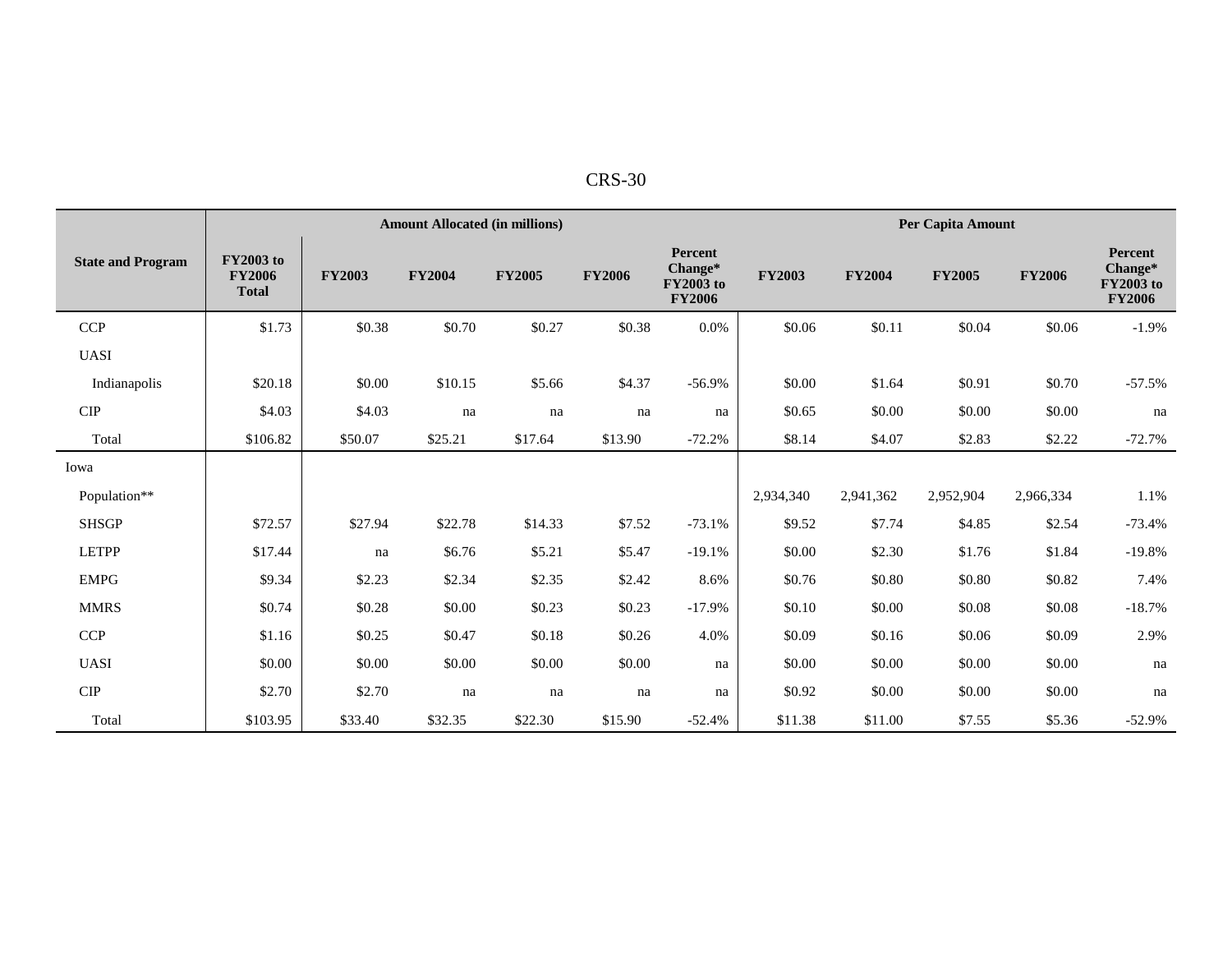|  | n |  |
|--|---|--|
|--|---|--|

|                          |                                                   | Per Capita Amount<br><b>Amount Allocated (in millions)</b> |               |               |               |                                                         |               |               |               |               |                                                  |  |  |
|--------------------------|---------------------------------------------------|------------------------------------------------------------|---------------|---------------|---------------|---------------------------------------------------------|---------------|---------------|---------------|---------------|--------------------------------------------------|--|--|
| <b>State and Program</b> | <b>FY2003</b> to<br><b>FY2006</b><br><b>Total</b> | <b>FY2003</b>                                              | <b>FY2004</b> | <b>FY2005</b> | <b>FY2006</b> | Percent<br>Change*<br><b>FY2003</b> to<br><b>FY2006</b> | <b>FY2003</b> | <b>FY2004</b> | <b>FY2005</b> | <b>FY2006</b> | Percent<br>Change*<br>FY2003 to<br><b>FY2006</b> |  |  |
| Kansas                   |                                                   |                                                            |               |               |               |                                                         |               |               |               |               |                                                  |  |  |
| Population**             |                                                   |                                                            |               |               |               |                                                         | 2,712,454     | 2,724,224     | 2,733,697     | 2,744,687     | 1.2%                                             |  |  |
| <b>SHSGP</b>             | \$70.72                                           | \$27.00                                                    | \$22.02       | \$13.85       | \$7.85        | $-70.9%$                                                | \$9.95        | \$8.08        | \$5.07        | \$2.86        | $-71.3%$                                         |  |  |
| <b>LETPP</b>             | \$17.28                                           | na                                                         | \$6.53        | \$5.04        | \$5.71        | $-12.6%$                                                | \$0.00        | \$2.40        | \$1.84        | \$2.08        | $-13.2%$                                         |  |  |
| <b>EMPG</b>              | \$9.02                                            | \$2.15                                                     | \$2.26        | \$2.27        | \$2.34        | 8.8%                                                    | \$0.79        | \$0.83        | \$0.83        | \$0.85        | 7.6%                                             |  |  |
| <b>MMRS</b>              | \$2.36                                            | \$0.76                                                     | \$0.68        | \$0.46        | \$0.46        | $-39.5%$                                                | \$0.28        | \$0.25        | \$0.17        | \$0.17        | $-40.2%$                                         |  |  |
| <b>CCP</b>               | \$1.14                                            | \$0.25                                                     | \$0.46        | \$0.18        | \$0.25        | 0.0%                                                    | \$0.09        | \$0.17        | \$0.07        | \$0.09        | $-1.2%$                                          |  |  |
| <b>UASI</b>              | \$0.00                                            | \$0.00                                                     | \$0.00        | \$0.00        | \$0.00        | na                                                      | \$0.00        | \$0.00        | \$0.00        | \$0.00        | na                                               |  |  |
| <b>CIP</b>               | \$2.61                                            | \$2.61                                                     | na            | na            | na            | na                                                      | \$0.96        | \$0.00        | \$0.00        | \$0.00        | na                                               |  |  |
| Total                    | \$103.13                                          | \$32.77                                                    | \$31.95       | \$21.80       | \$16.61       | $-49.3%$                                                | \$12.08       | \$11.73       | \$7.97        | \$6.05        | $-49.9%$                                         |  |  |
| Kentucky                 |                                                   |                                                            |               |               |               |                                                         |               |               |               |               |                                                  |  |  |
| Population**             |                                                   |                                                            |               |               |               |                                                         | 4,088,510     | 4,116,780     | 4,141,835     | 4,173,405     | 2.1%                                             |  |  |
| <b>SHSGP</b>             | \$86.99                                           | \$32.84                                                    | \$26.78       | \$16.86       | \$10.51       | $-68.0%$                                                | \$8.03        | \$6.51        | \$4.07        | \$2.52        | $-68.6%$                                         |  |  |
| <b>LETPP</b>             | \$18.40                                           | na                                                         | \$7.95        | \$6.13        | \$4.32        | $-45.7%$                                                | \$0.00        | \$1.93        | \$1.48        | \$1.04        | $-46.4%$                                         |  |  |
| <b>EMPG</b>              | \$10.98                                           | \$2.62                                                     | \$2.75        | \$2.76        | \$2.85        | 8.6%                                                    | \$0.64        | \$0.67        | \$0.67        | \$0.68        | 6.4%                                             |  |  |
| <b>MMRS</b>              | \$1.85                                            | \$0.28                                                     | \$0.65        | \$0.46        | \$0.46        | 64.3%                                                   | \$0.07        | \$0.16        | \$0.11        | \$0.11        | 60.9%                                            |  |  |
| CCP                      | \$1.37                                            | \$0.30                                                     | \$0.56        | \$0.21        | \$0.30        | 0.0%                                                    | \$0.07        | \$0.14        | \$0.05        | \$0.07        | $-2.0%$                                          |  |  |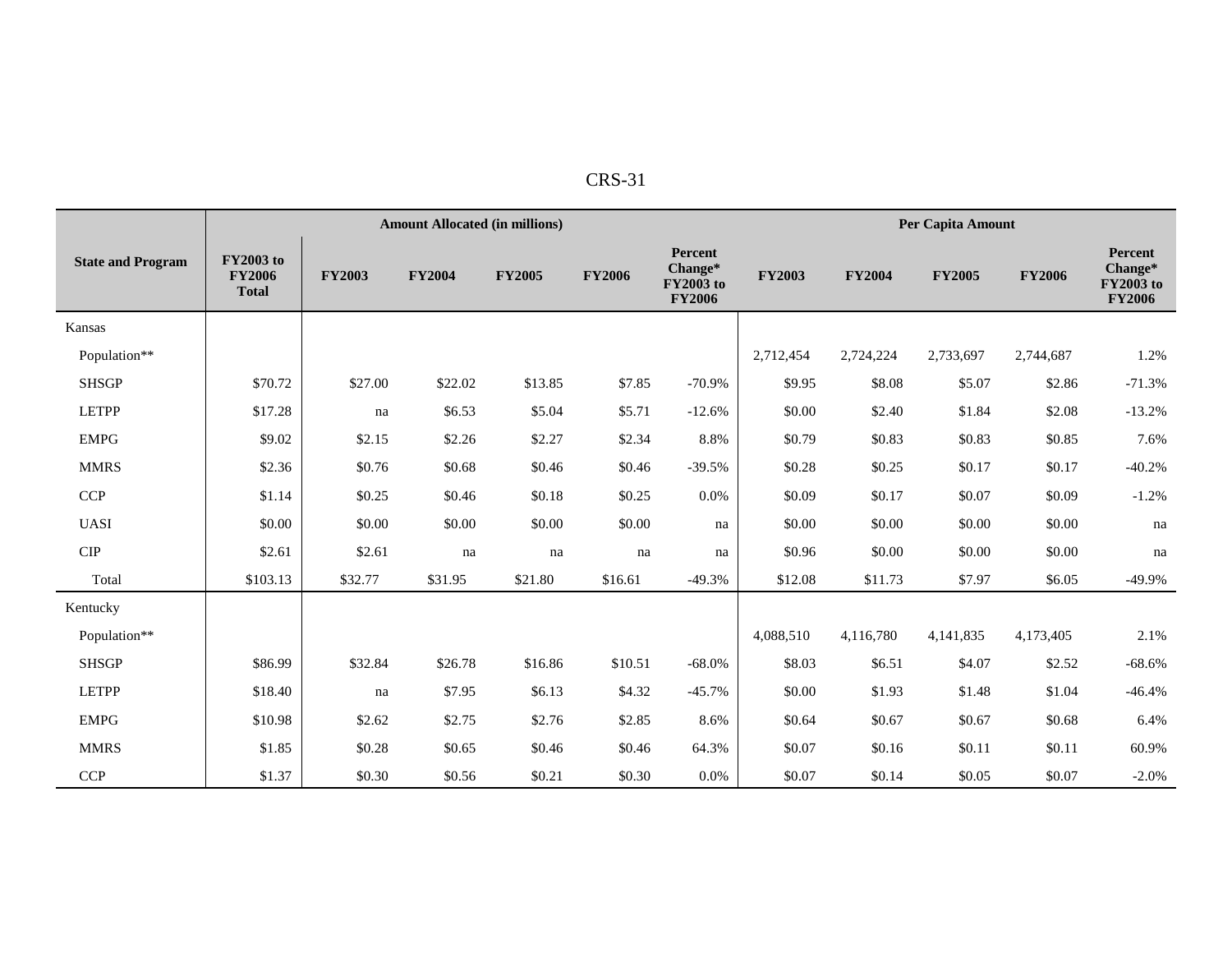| י<br>٢.<br>ں ۱۰ |
|-----------------|
|                 |

|                              |                                                   | <b>Amount Allocated (in millions)</b> |               |               |               |                                                         |               |               | Per Capita Amount |               |                                                  |
|------------------------------|---------------------------------------------------|---------------------------------------|---------------|---------------|---------------|---------------------------------------------------------|---------------|---------------|-------------------|---------------|--------------------------------------------------|
| <b>State and Program</b>     | <b>FY2003</b> to<br><b>FY2006</b><br><b>Total</b> | <b>FY2003</b>                         | <b>FY2004</b> | <b>FY2005</b> | <b>FY2006</b> | Percent<br>Change*<br><b>FY2003</b> to<br><b>FY2006</b> | <b>FY2003</b> | <b>FY2004</b> | <b>FY2005</b>     | <b>FY2006</b> | Percent<br>Change*<br>FY2003 to<br><b>FY2006</b> |
| <b>UASI</b>                  |                                                   |                                       |               |               |               |                                                         |               |               |                   |               |                                                  |
| Louisville                   | \$22.51                                           | \$0.00                                | \$8.99        | \$5.00        | \$8.52        | $-5.2%$                                                 | \$0.00        | \$2.18        | \$1.21            | \$2.04        | $-6.5%$                                          |
| ${\cal C} {\cal I} {\cal P}$ | \$3.18                                            | \$3.18                                | na            | na            | na            | na                                                      | \$0.78        | \$0.00        | \$0.00            | \$0.00        | na                                               |
| Total                        | \$145.28                                          | \$39.22                               | \$47.68       | \$31.42       | \$26.96       | $-31.3%$                                                | \$9.59        | \$11.58       | \$7.59            | \$6.46        | $-32.7%$                                         |
| Louisiana                    |                                                   |                                       |               |               |               |                                                         |               |               |                   |               |                                                  |
| Population**                 |                                                   |                                       |               |               |               |                                                         | 4,475,003     | 4,490,380     | 4,506,685         | 4,523,628     | 1.1%                                             |
| <b>SHSGP</b>                 | \$92.32                                           | \$34.49                               | \$28.13       | \$17.68       | \$12.02       | $-65.1%$                                                | \$7.71        | \$6.26        | \$3.92            | \$2.66        | $-65.5%$                                         |
| <b>LETPP</b>                 | \$23.52                                           | na                                    | \$8.35        | \$6.43        | \$8.74        | 4.7%                                                    | \$0.00        | \$1.86        | \$1.43            | \$1.93        | 3.9%                                             |
| <b>EMPG</b>                  | \$11.53                                           | \$2.75                                | \$2.89        | \$2.90        | \$2.99        | 8.7%                                                    | \$0.61        | \$0.64        | \$0.64            | \$0.66        | 7.5%                                             |
| <b>MMRS</b>                  | \$4.60                                            | \$1.32                                | \$1.44        | \$0.91        | \$0.93        | $-29.5%$                                                | \$0.30        | \$0.32        | \$0.20            | \$0.21        | $-30.3%$                                         |
| <b>CCP</b>                   | \$1.43                                            | \$0.31                                | \$0.58        | \$0.22        | \$0.32        | 3.2%                                                    | \$0.07        | \$0.13        | \$0.05            | \$0.07        | 2.1%                                             |
| <b>UASI</b>                  |                                                   |                                       |               |               |               |                                                         |               |               |                   |               |                                                  |
| <b>Baton Rouge</b>           | \$16.16                                           | \$0.00                                | \$7.19        | \$5.23        | \$3.74        | $-48.0%$                                                | \$0.00        | \$1.60        | \$1.16            | \$0.83        | $-48.4%$                                         |
| New Orleans                  | \$21.15                                           | \$0.00                                | \$7.15        | \$9.31        | \$4.69        | $-34.4%$                                                | \$0.00        | \$1.59        | \$2.07            | \$1.04        | $-34.9%$                                         |
| CIP                          | \$3.34                                            | \$3.34                                | na            | na            | na            | na                                                      | \$0.75        | \$0.00        | \$0.00            | \$0.00        | na                                               |
| Total                        | \$174.04                                          | \$42.21                               | \$55.73       | \$42.68       | \$33.43       | $-20.8%$                                                | \$9.43        | \$12.41       | \$9.47            | \$7.39        | $-21.7%$                                         |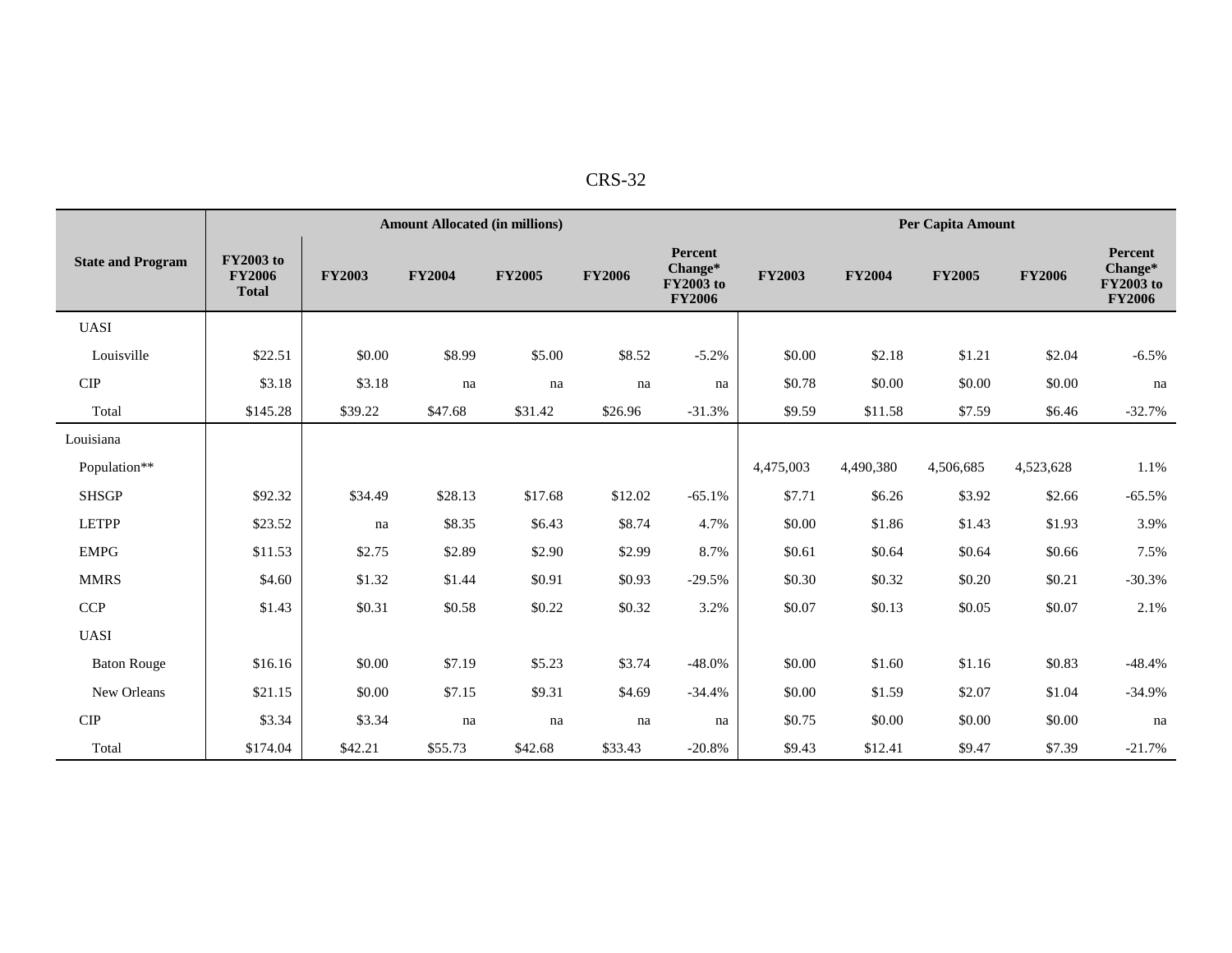|                          |                                                   |               | <b>Amount Allocated (in millions)</b> |               |               |                                                         |               |               | Per Capita Amount |               |                                                         |
|--------------------------|---------------------------------------------------|---------------|---------------------------------------|---------------|---------------|---------------------------------------------------------|---------------|---------------|-------------------|---------------|---------------------------------------------------------|
| <b>State and Program</b> | <b>FY2003</b> to<br><b>FY2006</b><br><b>Total</b> | <b>FY2003</b> | <b>FY2004</b>                         | <b>FY2005</b> | <b>FY2006</b> | Percent<br>Change*<br><b>FY2003</b> to<br><b>FY2006</b> | <b>FY2003</b> | <b>FY2004</b> | <b>FY2005</b>     | <b>FY2006</b> | Percent<br>Change*<br><b>FY2003</b> to<br><b>FY2006</b> |
| Maine                    |                                                   |               |                                       |               |               |                                                         |               |               |                   |               |                                                         |
| Population**             |                                                   |               |                                       |               |               |                                                         | 1,296,978     | 1,308,245     | 1,314,985         | 1,321,505     | 1.9%                                                    |
| <b>SHSGP</b>             | \$53.27                                           | \$20.98       | \$17.11                               | \$10.79       | \$4.39        | $-79.1%$                                                | \$16.18       | \$13.08       | \$8.21            | \$3.32        | $-79.5%$                                                |
| <b>LETPP</b>             | \$12.20                                           | na            | \$5.08                                | \$3.92        | \$3.20        | $-37.0%$                                                | \$0.00        | \$3.88        | \$2.98            | \$2.42        | $-37.6%$                                                |
| <b>EMPG</b>              | \$7.01                                            | \$1.67        | \$1.76                                | \$1.76        | \$1.82        | 8.9%                                                    | \$1.29        | \$1.35        | \$1.34            | \$1.38        | 6.9%                                                    |
| <b>MMRS</b>              | \$0.00                                            | \$0.00        | \$0.00                                | \$0.00        | \$0.00        | na                                                      | \$0.00        | \$0.00        | \$0.00            | \$0.00        | na                                                      |
| <b>CCP</b>               | \$0.88                                            | \$0.19        | \$0.36                                | \$0.14        | \$0.19        | 0.0%                                                    | \$0.15        | \$0.28        | \$0.11            | \$0.14        | $-1.9%$                                                 |
| <b>UASI</b>              | \$0.00                                            | \$0.00        | \$0.00                                | \$0.00        | \$0.00        | na                                                      | \$0.00        | \$0.00        | \$0.00            | \$0.00        | na                                                      |
| $\cal CIP$               | \$2.03                                            | \$2.03        | na                                    | na            | na            | na                                                      | \$1.57        | \$0.00        | \$0.00            | \$0.00        | na                                                      |
| Total                    | \$75.39                                           | \$24.87       | \$24.31                               | \$16.61       | \$9.60        | $-61.4%$                                                | \$19.18       | \$18.58       | \$12.63           | \$7.26        | $-62.1%$                                                |
| Maryland                 |                                                   |               |                                       |               |               |                                                         |               |               |                   |               |                                                         |
| Population**             |                                                   |               |                                       |               |               |                                                         | 5,442,268     | 5,512,477     | 5,561,332         | 5,600,388     | 2.9%                                                    |
| <b>SHSGP</b>             | \$98.11                                           | \$38.62       | \$31.50                               | \$19.87       | \$8.12        | $-79.0%$                                                | \$7.10        | \$5.71        | \$3.57            | \$1.45        | $-79.6%$                                                |
| <b>LETPP</b>             | \$22.48                                           | na            | \$9.35                                | \$7.22        | \$5.91        | $-36.8%$                                                | \$0.00        | \$1.70        | \$1.30            | \$1.06        | $-37.8%$                                                |
| <b>EMPG</b>              | \$12.91                                           | \$3.08        | \$3.24                                | \$3.24        | \$3.35        | 8.7%                                                    | \$0.57        | \$0.59        | \$0.58            | \$0.60        | 5.6%                                                    |
| <b>MMRS</b>              | \$1.20                                            | \$0.28        | \$0.46                                | \$0.23        | \$0.23        | $-17.9%$                                                | \$0.05        | \$0.08        | \$0.04            | \$0.04        | $-20.2%$                                                |
| <b>CCP</b>               | \$1.61                                            | \$0.35        | \$0.65                                | \$0.25        | \$0.36        | 2.9%                                                    | \$0.06        | \$0.12        | \$0.05            | \$0.06        | 0.0%                                                    |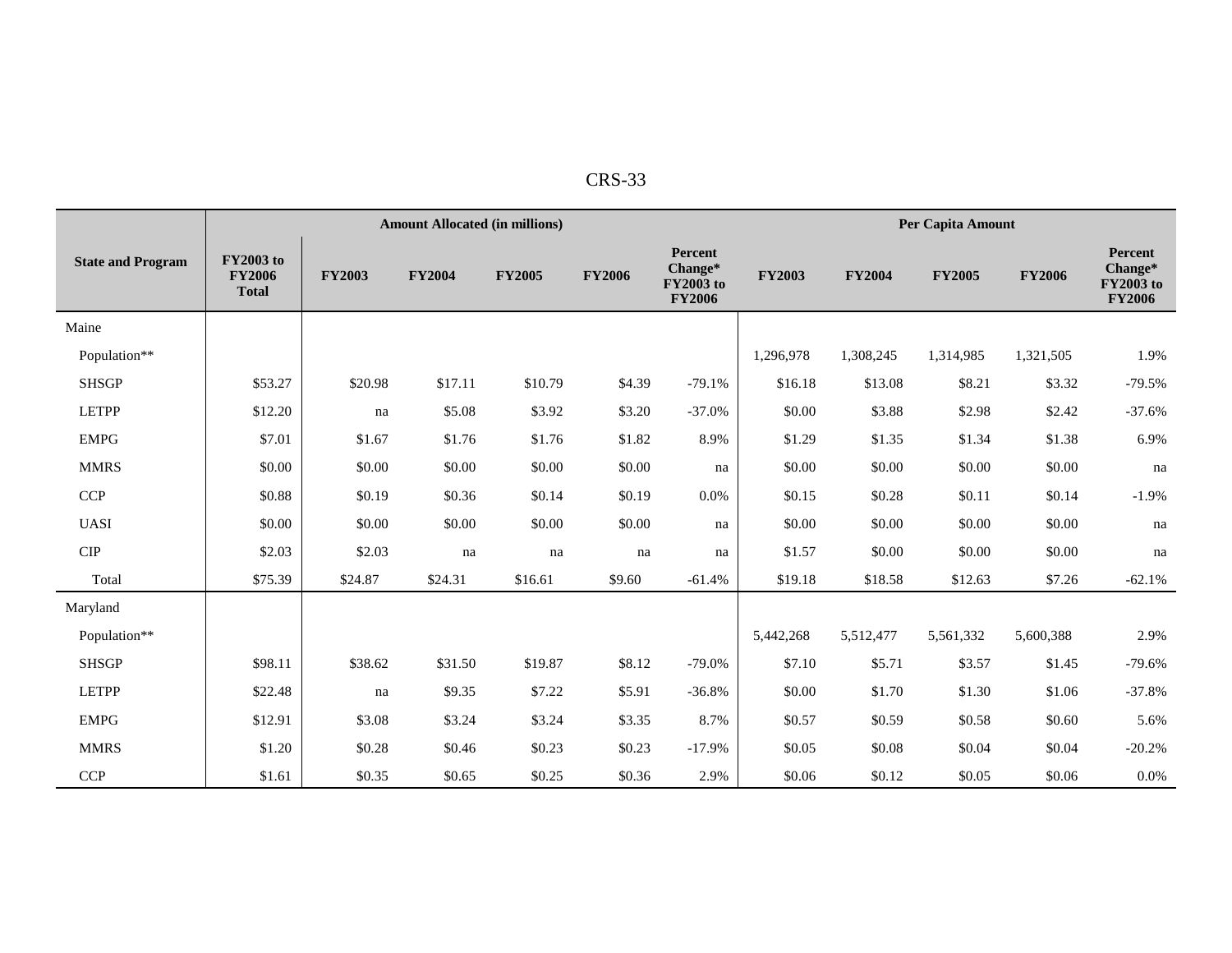| RS.   |  |
|-------|--|
| -د ۲۰ |  |

|                             |                                                   | <b>Amount Allocated (in millions)</b> |               |               |               |                                                         |               |               | <b>Per Capita Amount</b> |               |                                                  |  |
|-----------------------------|---------------------------------------------------|---------------------------------------|---------------|---------------|---------------|---------------------------------------------------------|---------------|---------------|--------------------------|---------------|--------------------------------------------------|--|
| <b>State and Program</b>    | <b>FY2003</b> to<br><b>FY2006</b><br><b>Total</b> | <b>FY2003</b>                         | <b>FY2004</b> | <b>FY2005</b> | <b>FY2006</b> | Percent<br>Change*<br><b>FY2003</b> to<br><b>FY2006</b> | <b>FY2003</b> | <b>FY2004</b> | <b>FY2005</b>            | <b>FY2006</b> | Percent<br>Change*<br>FY2003 to<br><b>FY2006</b> |  |
| <b>UASI</b>                 |                                                   |                                       |               |               |               |                                                         |               |               |                          |               |                                                  |  |
| Baltimore                   | \$47.93                                           | \$10.90                               | \$15.92       | \$11.44       | \$9.67        | $-11.3%$                                                | \$2.00        | \$2.89        | \$2.06                   | \$1.73        | $-13.8%$                                         |  |
| CIP                         | \$3.74                                            | \$3.74                                | na            | na            | na            | na                                                      | \$0.69        | \$0.00        | \$0.00                   | \$0.00        | na                                               |  |
| Total                       | \$187.98                                          | \$56.97                               | \$61.12       | \$42.25       | \$27.64       | $-51.5%$                                                | \$10.47       | \$11.09       | \$7.60                   | \$4.93        | $-52.9%$                                         |  |
| Massachusetts               |                                                   |                                       |               |               |               |                                                         |               |               |                          |               |                                                  |  |
| Population**                |                                                   |                                       |               |               |               |                                                         | 6,411,568     | 6,417,565     | 6,407,382                | 6,398,743     | $-0.2%$                                          |  |
| <b>SHSGP</b>                | \$111.15                                          | \$42.73                               | \$34.85       | \$21.86       | \$11.71       | $-72.6%$                                                | \$6.66        | \$5.43        | \$3.41                   | \$1.83        | $-72.5%$                                         |  |
| <b>LETPP</b>                | \$28.53                                           | na                                    | \$10.34       | \$7.95        | \$10.24       | $-1.0%$                                                 | \$0.00        | \$1.61        | \$1.24                   | \$1.60        | $-0.7\%$                                         |  |
| <b>EMPG</b>                 | \$14.28                                           | \$3.41                                | \$3.58        | \$3.59        | \$3.70        | 8.6%                                                    | \$0.53        | \$0.56        | \$0.56                   | \$0.58        | 8.8%                                             |  |
| <b>MMRS</b>                 | \$3.77                                            | \$1.24                                | \$1.15        | \$0.68        | \$0.70        | $-43.5%$                                                | \$0.19        | \$0.18        | \$0.11                   | \$0.11        | $-43.4%$                                         |  |
| <b>CCP</b>                  | \$1.78                                            | \$0.39                                | \$0.72        | \$0.28        | \$0.39        | 0.0%                                                    | \$0.06        | \$0.11        | \$0.04                   | \$0.06        | 0.2%                                             |  |
| <b>UASI</b>                 |                                                   |                                       |               |               |               |                                                         |               |               |                          |               |                                                  |  |
| <b>Boston</b>               | \$82.15                                           | \$16.73                               | \$19.13       | \$28.08       | \$18.21       | 8.8%                                                    | \$2.61        | \$2.98        | \$4.38                   | \$2.85        | 9.1%                                             |  |
| $\ensuremath{\mathrm{CIP}}$ | \$4.14                                            | \$4.14                                | na            | na            | na            | na                                                      | \$0.65        | \$0.00        | \$0.00                   | \$0.00        | na                                               |  |
| Total                       | \$245.80                                          | \$68.64                               | \$69.77       | \$62.44       | \$44.95       | $-34.5%$                                                | \$10.71       | \$10.87       | \$9.75                   | \$7.03        | $-34.4%$                                         |  |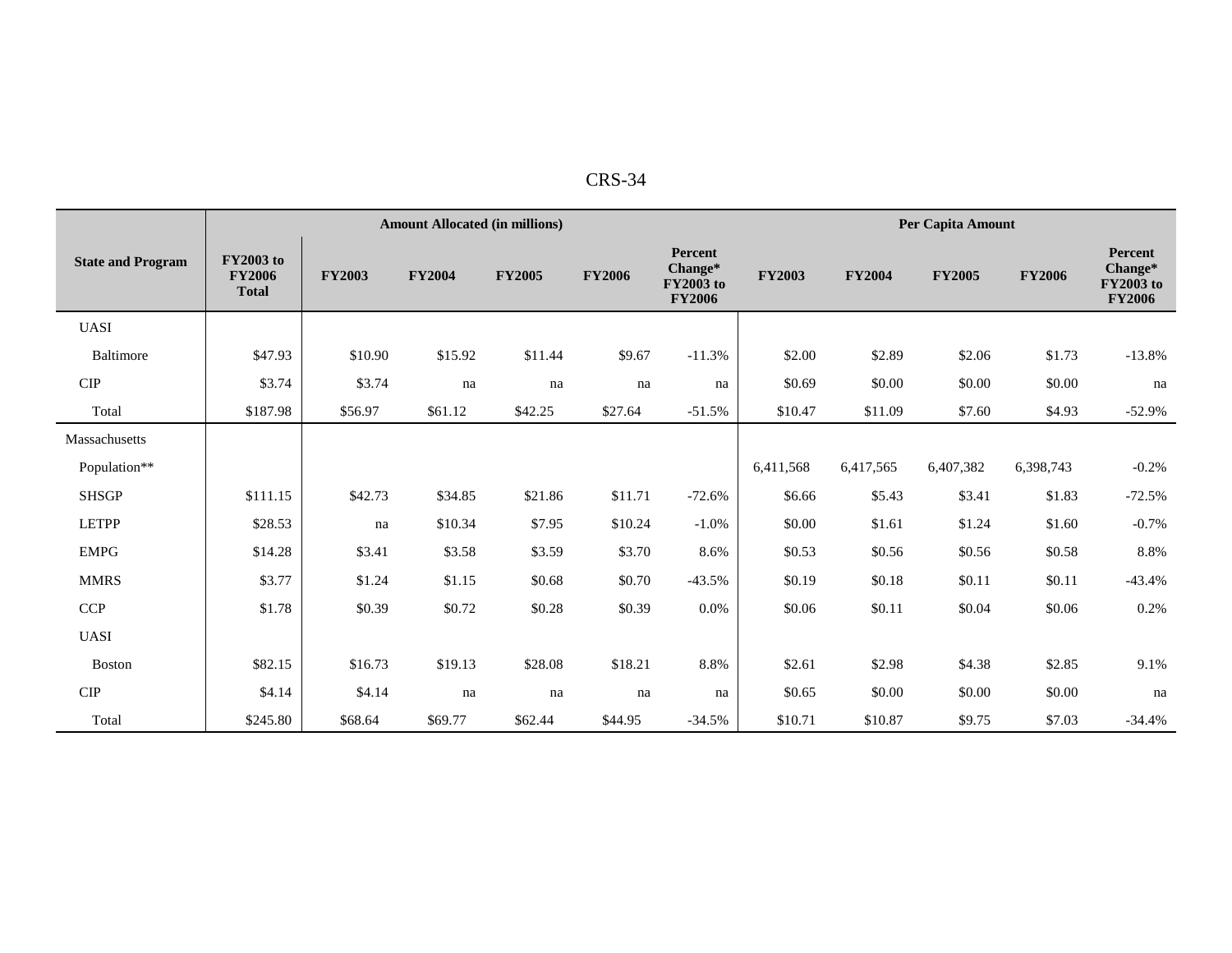| п.<br>↖<br>╮. |
|---------------|
|---------------|

|                          |                                                   | Per Capita Amount<br><b>Amount Allocated (in millions)</b> |               |               |               |                                                         |               |               |               |               |                                                         |  |
|--------------------------|---------------------------------------------------|------------------------------------------------------------|---------------|---------------|---------------|---------------------------------------------------------|---------------|---------------|---------------|---------------|---------------------------------------------------------|--|
| <b>State and Program</b> | <b>FY2003 to</b><br><b>FY2006</b><br><b>Total</b> | <b>FY2003</b>                                              | <b>FY2004</b> | <b>FY2005</b> | <b>FY2006</b> | Percent<br>Change*<br><b>FY2003</b> to<br><b>FY2006</b> | <b>FY2003</b> | <b>FY2004</b> | <b>FY2005</b> | <b>FY2006</b> | Percent<br>Change*<br><b>FY2003</b> to<br><b>FY2006</b> |  |
| Michigan                 |                                                   |                                                            |               |               |               |                                                         |               |               |               |               |                                                         |  |
| Population**             |                                                   |                                                            |               |               |               |                                                         | 10,039,379    | 10,078,146    | 10,104,206    | 10,120,860    | 0.8%                                                    |  |
| <b>SHSGP</b>             | \$150.83                                          | \$58.08                                                    | \$47.36       | \$29.74       | \$15.65       | $-73.1%$                                                | \$5.79        | \$4.70        | \$2.94        | \$1.55        | $-73.3%$                                                |  |
| <b>LETPP</b>             | \$36.25                                           | na                                                         | \$14.05       | \$10.81       | \$11.39       | $-18.9%$                                                | \$0.00        | \$1.39        | \$1.07        | \$1.13        | $-19.3%$                                                |  |
| <b>EMPG</b>              | \$19.41                                           | \$4.63                                                     | \$4.87        | \$4.88        | \$5.03        | 8.7%                                                    | \$0.46        | \$0.48        | \$0.48        | \$0.50        | 7.8%                                                    |  |
| <b>MMRS</b>              | \$3.07                                            | \$1.04                                                     | \$0.65        | \$0.68        | \$0.70        | $-32.7%$                                                | \$0.10        | \$0.06        | \$0.07        | \$0.07        | $-33.2%$                                                |  |
| CCP                      | \$2.42                                            | \$0.53                                                     | \$0.98        | \$0.38        | \$0.53        | $0.0\%$                                                 | \$0.05        | \$0.10        | \$0.04        | \$0.05        | $-0.8%$                                                 |  |
| <b>UASI</b>              |                                                   |                                                            |               |               |               |                                                         |               |               |               |               |                                                         |  |
| Detroit                  | \$62.23                                           | \$12.27                                                    | \$13.75       | \$17.58       | \$18.63       | 51.8%                                                   | \$1.22        | \$1.36        | \$1.74        | \$1.84        | 50.6%                                                   |  |
| CIP                      | \$5.62                                            | \$5.62                                                     | na            | na            | na            | na                                                      | \$0.56        | \$0.00        | \$0.00        | \$0.00        | na                                                      |  |
| Total                    | \$279.83                                          | \$82.17                                                    | \$81.66       | \$64.07       | \$51.93       | $-36.8%$                                                | \$8.18        | \$8.10        | \$6.34        | \$5.13        | $-37.3%$                                                |  |
| Minnesota                |                                                   |                                                            |               |               |               |                                                         |               |               |               |               |                                                         |  |
| Population**             |                                                   |                                                            |               |               |               |                                                         | 5,023,526     | 5,061,662     | 5,096,546     | 5,132,799     | 2.2%                                                    |  |
| <b>SHSGP</b>             | \$90.44                                           | \$36.77                                                    | \$29.98       | \$18.90       | \$4.79        | $-87.0%$                                                | \$7.32        | \$5.92        | \$3.71        | \$0.93        | $-87.3%$                                                |  |
| <b>LETPP</b>             | \$19.26                                           | na                                                         | \$8.90        | \$6.87        | \$3.49        | $-60.8%$                                                | \$0.00        | \$1.76        | \$1.35        | \$0.68        | $-61.3%$                                                |  |
| <b>EMPG</b>              | \$12.29                                           | \$2.93                                                     | \$3.08        | \$3.09        | \$3.19        | 8.7%                                                    | \$0.58        | \$0.61        | \$0.61        | \$0.62        | 6.4%                                                    |  |
| <b>MMRS</b>              | \$2.28                                            | \$0.56                                                     | \$0.80        | \$0.46        | \$0.46        | $-17.9%$                                                | \$0.11        | \$0.16        | \$0.09        | \$0.09        | $-19.6%$                                                |  |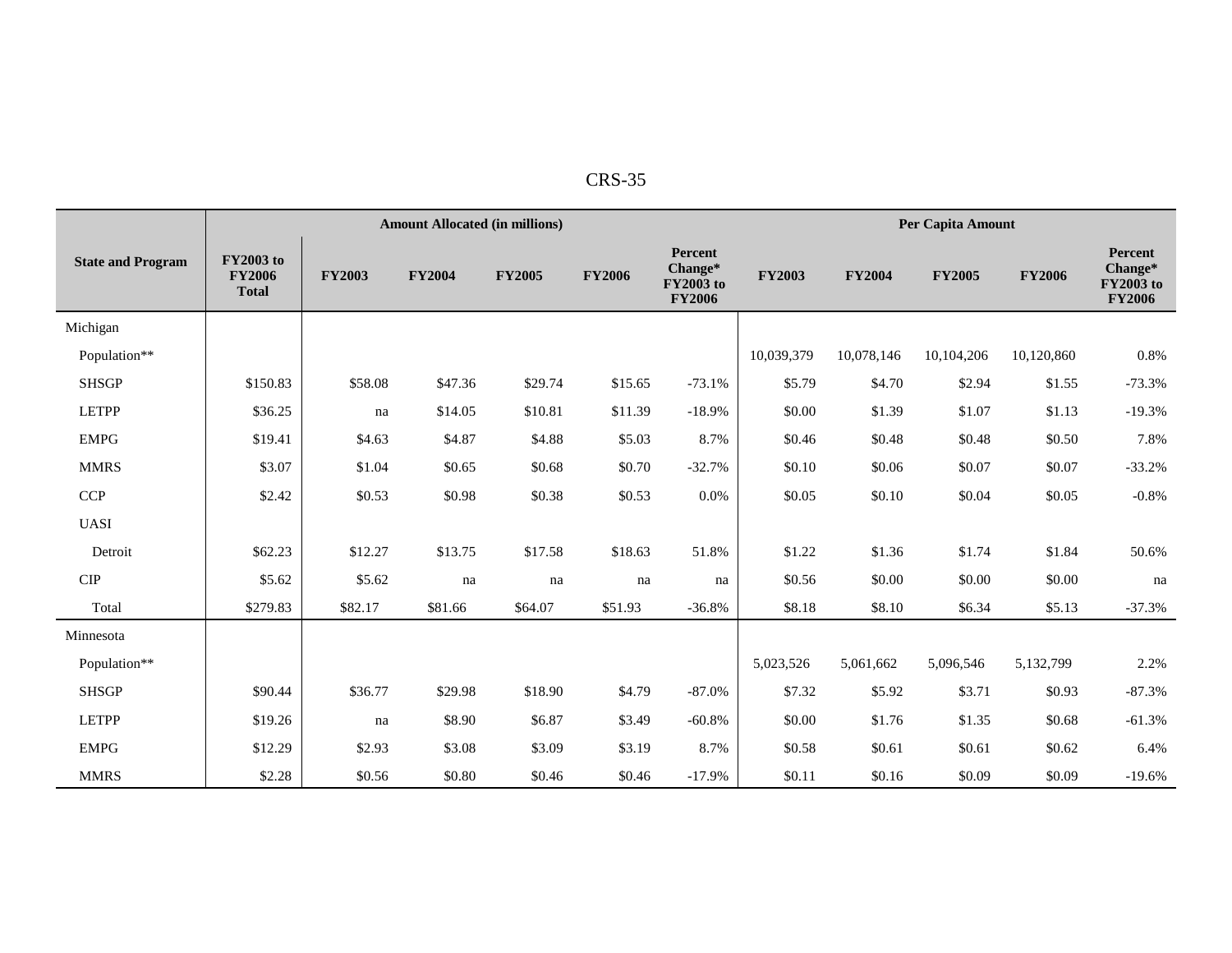| 'R S<br>55-<br>'n |  |
|-------------------|--|
|                   |  |

|                          |                                                   |               | <b>Amount Allocated (in millions)</b> |               |               |                                                                |               |               | Per Capita Amount |               |                                                         |
|--------------------------|---------------------------------------------------|---------------|---------------------------------------|---------------|---------------|----------------------------------------------------------------|---------------|---------------|-------------------|---------------|---------------------------------------------------------|
| <b>State and Program</b> | <b>FY2003</b> to<br><b>FY2006</b><br><b>Total</b> | <b>FY2003</b> | <b>FY2004</b>                         | <b>FY2005</b> | <b>FY2006</b> | <b>Percent</b><br>Change*<br><b>FY2003</b> to<br><b>FY2006</b> | <b>FY2003</b> | <b>FY2004</b> | <b>FY2005</b>     | <b>FY2006</b> | Percent<br>Change*<br><b>FY2003</b> to<br><b>FY2006</b> |
| <b>CCP</b>               | \$1.53                                            | \$0.33        | \$0.62                                | \$0.24        | \$0.34        | 3.0%                                                           | \$0.07        | \$0.12        | \$0.05            | \$0.07        | 0.8%                                                    |
| <b>UASI</b>              |                                                   |               |                                       |               |               |                                                                |               |               |                   |               |                                                         |
| Minneapolis              | \$30.18                                           | \$0.00        | \$20.11                               | \$5.76        | \$4.31        | $-78.6%$                                                       | \$0.00        | \$3.97        | \$1.13            | \$0.84        | $-78.9%$                                                |
| <b>CIP</b>               | \$3.56                                            | \$3.56        | na                                    | na            | na            | na                                                             | \$0.71        | \$0.00        | \$0.00            | \$0.00        | na                                                      |
| Total                    | \$159.54                                          | \$44.15       | \$63.49                               | \$35.32       | \$16.58       | $-62.5%$                                                       | \$8.79        | \$12.54       | \$6.93            | \$3.23        | $-63.3%$                                                |
| Mississippi              |                                                   |               |                                       |               |               |                                                                |               |               |                   |               |                                                         |
| Population**             |                                                   |               |                                       |               |               |                                                                | 2,866,349     | 2,880,793     | 2,900,768         | 2,921,088     | 1.9%                                                    |
| <b>SHSGP</b>             | \$69.07                                           | \$27.67       | \$22.56                               | \$14.19       | \$4.65        | $-83.2%$                                                       | \$9.65        | \$7.83        | \$4.89            | \$1.59        | $-83.5%$                                                |
| <b>LETPP</b>             | \$15.24                                           | na            | \$6.69                                | \$5.16        | \$3.39        | $-49.3%$                                                       | \$0.00        | \$2.32        | \$1.78            | \$1.16        | $-50.0\%$                                               |
| <b>EMPG</b>              | \$9.25                                            | \$2.21        | \$2.32                                | \$2.32        | \$2.40        | 8.5%                                                           | \$0.77        | \$0.81        | \$0.80            | \$0.82        | 6.4%                                                    |
| <b>MMRS</b>              | \$1.14                                            | \$0.28        | \$0.40                                | \$0.23        | \$0.23        | $-17.9%$                                                       | \$0.10        | \$0.14        | \$0.08            | \$0.08        | $-19.4%$                                                |
| <b>CCP</b>               | \$1.16                                            | \$0.25        | \$0.47                                | \$0.18        | \$0.26        | 4.0%                                                           | \$0.09        | \$0.16        | \$0.06            | \$0.09        | 2.1%                                                    |
| <b>UASI</b>              | \$0.00                                            | \$0.00        | \$0.00                                | \$0.00        | \$0.00        | na                                                             | \$0.00        | \$0.00        | \$0.00            | \$0.00        | na                                                      |
| $\cal CIP$               | \$2.68                                            | \$2.68        | na                                    | na            | na            | na                                                             | \$0.94        | \$0.00        | \$0.00            | \$0.00        | na                                                      |
| Total                    | \$98.54                                           | \$33.09       | \$32.44                               | \$22.08       | \$10.93       | $-67.0%$                                                       | \$11.54       | \$11.26       | \$7.61            | \$3.74        | $-67.6%$                                                |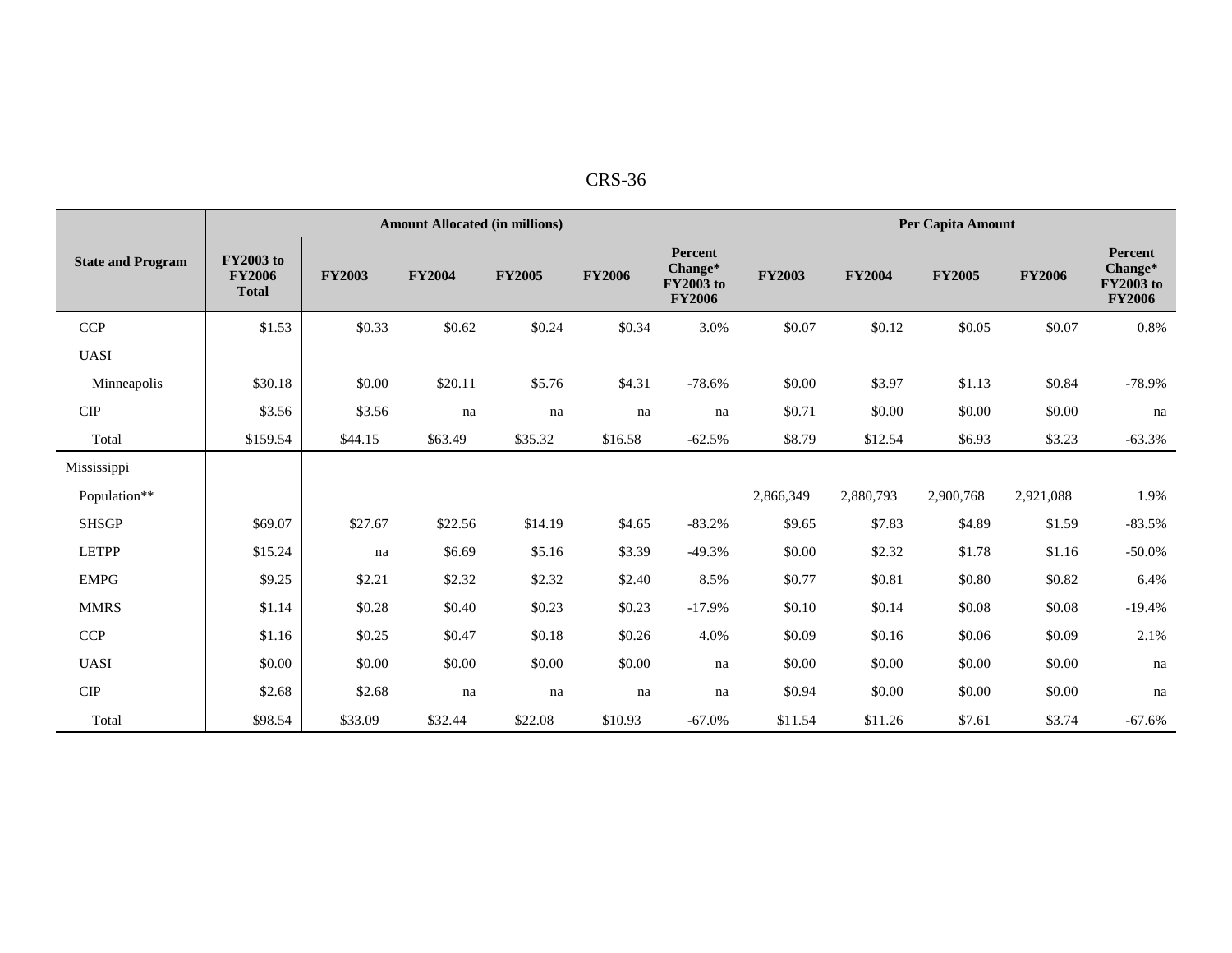| n<br>৲ |
|--------|
|        |

|                          |                                                   |               | <b>Amount Allocated (in millions)</b> |               |               |                                                         |               | Per Capita Amount |               |               |                                                         |  |
|--------------------------|---------------------------------------------------|---------------|---------------------------------------|---------------|---------------|---------------------------------------------------------|---------------|-------------------|---------------|---------------|---------------------------------------------------------|--|
| <b>State and Program</b> | <b>FY2003</b> to<br><b>FY2006</b><br><b>Total</b> | <b>FY2003</b> | <b>FY2004</b>                         | <b>FY2005</b> | <b>FY2006</b> | Percent<br>Change*<br><b>FY2003</b> to<br><b>FY2006</b> | <b>FY2003</b> | <b>FY2004</b>     | <b>FY2005</b> | <b>FY2006</b> | Percent<br>Change*<br><b>FY2003</b> to<br><b>FY2006</b> |  |
| Missouri                 |                                                   |               |                                       |               |               |                                                         |               |                   |               |               |                                                         |  |
| Population**             |                                                   |               |                                       |               |               |                                                         | 5,681,045     | 5,718,717         | 5,759,532     | 5,800,310     | 2.1%                                                    |  |
| <b>SHSGP</b>             | \$110.04                                          | \$39.53       | \$32.24                               | \$20.29       | \$17.98       | $-54.5%$                                                | \$6.96        | \$5.64            | \$3.52        | \$3.10        | $-55.5%$                                                |  |
| <b>LETPP</b>             | \$22.56                                           | na            | \$9.57                                | \$7.38        | \$5.61        | $-41.4%$                                                | \$0.00        | \$1.67            | \$1.28        | \$0.97        | $-42.2%$                                                |  |
| <b>EMPG</b>              | \$13.21                                           | \$3.15        | \$3.31                                | \$3.32        | \$3.43        | 8.8%                                                    | \$0.55        | \$0.58            | \$0.58        | \$0.59        | 6.5%                                                    |  |
| <b>MMRS</b>              | \$2.53                                            | \$0.56        | \$1.05                                | \$0.46        | \$0.46        | $-17.9%$                                                | \$0.10        | \$0.18            | \$0.08        | \$0.08        | $-19.5%$                                                |  |
| <b>CCP</b>               | \$1.66                                            | \$0.36        | \$0.67                                | \$0.26        | \$0.37        | 2.8%                                                    | \$0.06        | \$0.12            | \$0.05        | \$0.06        | 0.7%                                                    |  |
| <b>UASI</b>              |                                                   |               |                                       |               |               |                                                         |               |                   |               |               |                                                         |  |
| Kansas City              | \$40.45                                           | \$9.70        | \$13.30                               | \$8.21        | \$9.24        | $-4.7%$                                                 | \$1.71        | \$2.33            | \$1.43        | \$1.59        | $-6.7\%$                                                |  |
| St. Louis                | \$36.88                                           | \$9.85        | \$10.79                               | \$7.04        | \$9.20        | $-6.6%$                                                 | \$1.73        | \$1.89            | \$1.22        | \$1.59        | $-8.5%$                                                 |  |
| <b>CIP</b>               | \$3.83                                            | \$3.83        | na                                    | na            | na            | na                                                      | \$0.67        | \$0.00            | \$0.00        | \$0.00        | na                                                      |  |
| Total                    | \$231.16                                          | \$66.98       | \$70.93                               | \$46.96       | \$46.29       | $-30.9%$                                                | \$11.79       | \$12.40           | \$8.15        | \$7.98        | $-32.3%$                                                |  |
| Montana                  |                                                   |               |                                       |               |               |                                                         |               |                   |               |               |                                                         |  |
| Population**             |                                                   |               |                                       |               |               |                                                         | 910,395       | 917,885           | 926,920       | 935,670       | 2.8%                                                    |  |
| <b>SHSGP</b>             | \$49.57                                           | \$19.35       | \$15.78                               | \$9.95        | \$4.49        | $-76.8%$                                                | \$21.25       | \$17.19           | \$10.73       | \$4.80        | $-77.4%$                                                |  |
| <b>LETPP</b>             | \$11.56                                           | na            | \$4.68                                | \$3.62        | \$3.26        | $-30.3%$                                                | \$0.00        | \$5.10            | \$3.91        | \$3.48        | $-31.7%$                                                |  |
| <b>EMPG</b>              | \$6.46                                            | \$1.54        | \$1.62                                | \$1.62        | \$1.68        | 8.9%                                                    | \$1.69        | \$1.76            | \$1.75        | \$1.79        | 5.9%                                                    |  |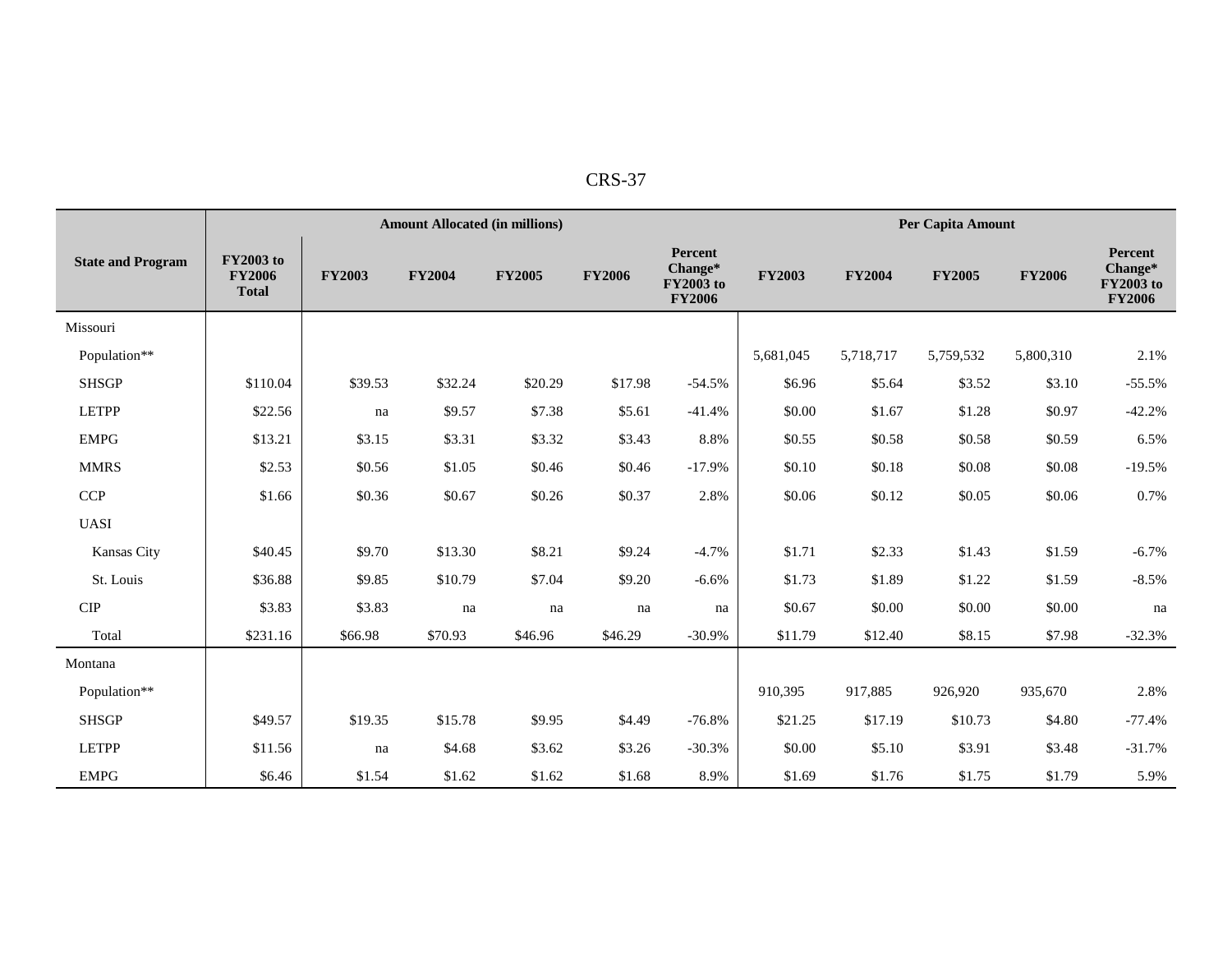| ו בז<br>. .<br>с<br>σ<br>-נרי |
|-------------------------------|
|-------------------------------|

|                          |                                                   |               | <b>Amount Allocated (in millions)</b> |               |               |                                                                |               |               | Per Capita Amount |               |                                                  |  |
|--------------------------|---------------------------------------------------|---------------|---------------------------------------|---------------|---------------|----------------------------------------------------------------|---------------|---------------|-------------------|---------------|--------------------------------------------------|--|
| <b>State and Program</b> | <b>FY2003 to</b><br><b>FY2006</b><br><b>Total</b> | <b>FY2003</b> | <b>FY2004</b>                         | <b>FY2005</b> | <b>FY2006</b> | <b>Percent</b><br>Change*<br><b>FY2003</b> to<br><b>FY2006</b> | <b>FY2003</b> | <b>FY2004</b> | <b>FY2005</b>     | <b>FY2006</b> | Percent<br>Change*<br>FY2003 to<br><b>FY2006</b> |  |
| <b>MMRS</b>              | \$0.00                                            | \$0.00        | \$0.00                                | \$0.00        | \$0.00        | na                                                             | \$0.00        | \$0.00        | \$0.00            | \$0.00        | na                                               |  |
| CCP                      | \$0.82                                            | \$0.18        | \$0.33                                | \$0.13        | \$0.18        | 0.0%                                                           | \$0.20        | \$0.36        | \$0.14            | \$0.19        | $-2.7%$                                          |  |
| <b>UASI</b>              | \$0.00                                            | \$0.00        | \$0.00                                | \$0.00        | \$0.00        | na                                                             | \$0.00        | \$0.00        | \$0.00            | \$0.00        | na                                               |  |
| $\cal CIP$               | \$1.87                                            | \$1.87        | na                                    | na            | na            | na                                                             | \$2.05        | \$0.00        | \$0.00            | \$0.00        | na                                               |  |
| Total                    | \$70.28                                           | \$22.94       | \$22.41                               | \$15.32       | \$9.61        | $-58.1%$                                                       | \$25.20       | \$24.41       | \$16.53           | \$10.27       | $-59.3%$                                         |  |
| Nebraska                 |                                                   |               |                                       |               |               |                                                                |               |               |                   |               |                                                  |  |
| Population**             |                                                   |               |                                       |               |               |                                                                | 1,726,753     | 1,738,013     | 1,747,704         | 1,758,787     | 1.9%                                             |  |
| <b>SHSGP</b>             | \$64.35                                           | \$22.82       | \$18.61                               | \$11.72       | \$11.20       | $-50.9%$                                                       | \$13.22       | \$10.71       | \$6.71            | \$6.37        | $-51.8%$                                         |  |
| <b>LETPP</b>             | \$11.32                                           | na            | \$5.52                                | \$4.26        | \$1.54        | $-72.1%$                                                       | \$0.00        | \$3.18        | \$2.44            | \$0.88        | $-72.4%$                                         |  |
| <b>EMPG</b>              | \$7.63                                            | \$1.82        | \$1.91                                | \$1.92        | \$1.98        | 8.7%                                                           | \$1.05        | \$1.10        | \$1.10            | \$1.12        | 6.7%                                             |  |
| <b>MMRS</b>              | \$1.98                                            | \$0.56        | \$0.50                                | \$0.46        | \$0.46        | $-17.9%$                                                       | \$0.32        | \$0.29        | \$0.26            | \$0.26        | $-19.4%$                                         |  |
| <b>CCP</b>               | \$0.96                                            | \$0.21        | \$0.39                                | \$0.15        | \$0.21        | 0.0%                                                           | \$0.12        | \$0.22        | \$0.09            | \$0.12        | $-1.8%$                                          |  |
| <b>UASI</b>              |                                                   |               |                                       |               |               |                                                                |               |               |                   |               |                                                  |  |
| Omaha                    | \$13.48                                           | \$0.00        | \$0.00                                | \$5.15        | \$8.33        | 61.7%                                                          | \$0.00        | \$0.00        | \$2.95            | \$4.74        | 60.7%                                            |  |
| $\cal CIP$               | \$2.21                                            | \$2.21        | na                                    | na            | na            | na                                                             | \$1.28        | \$0.00        | \$0.00            | \$0.00        | na                                               |  |
| Total                    | \$101.93                                          | \$27.62       | \$26.93                               | \$23.66       | \$23.72       | $-14.1%$                                                       | \$16.00       | \$15.49       | \$13.54           | \$13.49       | $-15.7%$                                         |  |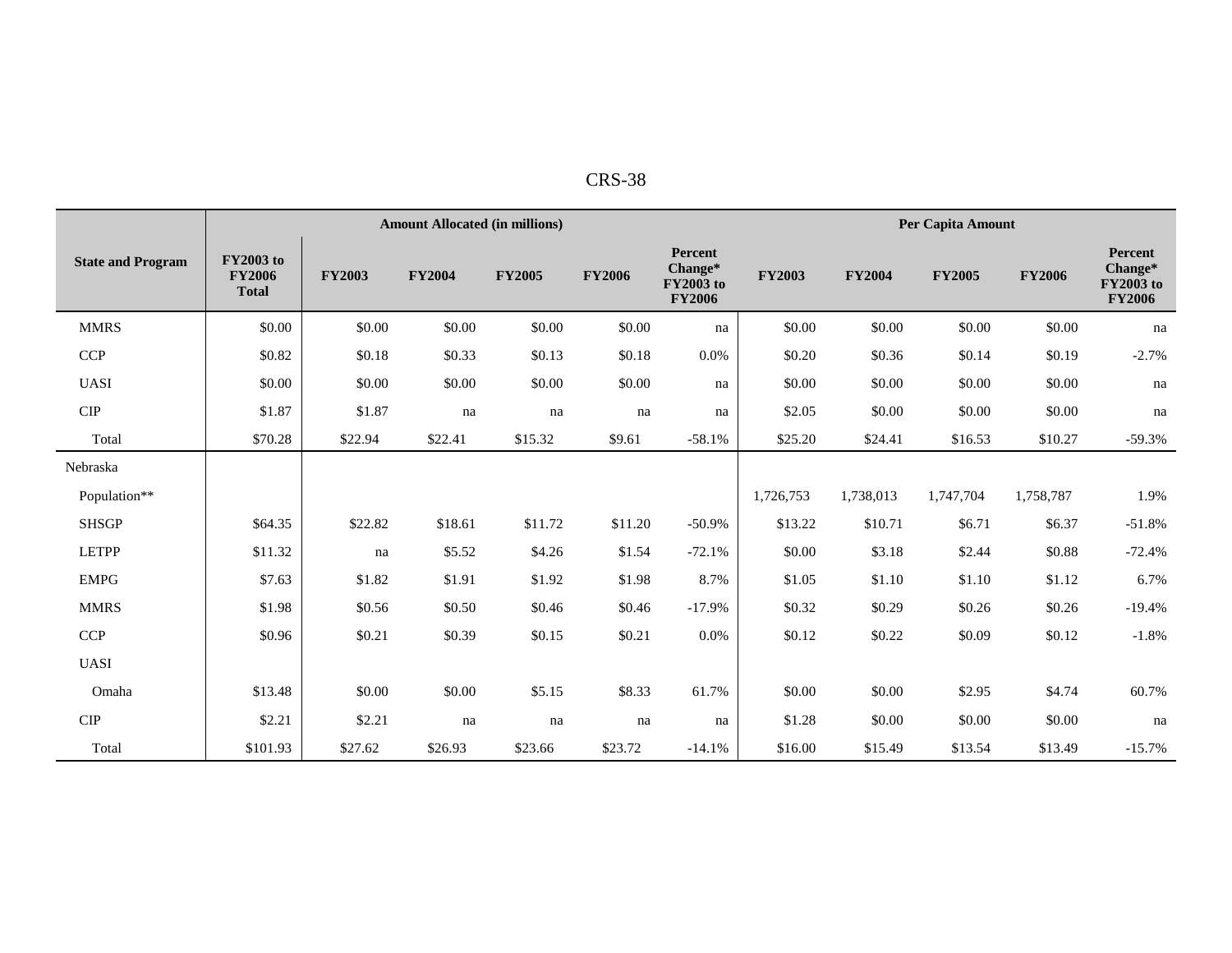| RS.<br>9 |
|----------|
|----------|

|                              |                                                   |               | <b>Amount Allocated (in millions)</b> |               |               |                                                         |               |               | Per Capita Amount |               |                                                         |
|------------------------------|---------------------------------------------------|---------------|---------------------------------------|---------------|---------------|---------------------------------------------------------|---------------|---------------|-------------------|---------------|---------------------------------------------------------|
| <b>State and Program</b>     | <b>FY2003</b> to<br><b>FY2006</b><br><b>Total</b> | <b>FY2003</b> | <b>FY2004</b>                         | <b>FY2005</b> | <b>FY2006</b> | Percent<br>Change*<br><b>FY2003</b> to<br><b>FY2006</b> | <b>FY2003</b> | <b>FY2004</b> | <b>FY2005</b>     | <b>FY2006</b> | Percent<br>Change*<br><b>FY2003</b> to<br><b>FY2006</b> |
| Nevada                       |                                                   |               |                                       |               |               |                                                         |               |               |                   |               |                                                         |
| Population**                 |                                                   |               |                                       |               |               |                                                         | 2,167,867     | 2,241,700     | 2,332,898         | 2,414,807     | 11.4%                                                   |
| <b>SHSGP</b>                 | \$65.78                                           | \$24.71       | \$20.15                               | \$12.81       | \$8.11        | $-67.2%$                                                | \$11.40       | \$8.99        | \$5.49            | \$3.36        | $-70.5%$                                                |
| <b>LETPP</b>                 | \$14.82                                           | na            | \$5.98                                | \$4.66        | \$4.18        | $-30.1%$                                                | \$0.00        | \$2.67        | \$2.00            | \$1.73        | $-35.1%$                                                |
| <b>EMPG</b>                  | \$8.25                                            | \$1.97        | \$2.07                                | \$2.07        | \$2.14        | 8.7%                                                    | \$0.91        | \$0.92        | \$0.89            | \$0.89        | $-2.4%$                                                 |
| <b>MMRS</b>                  | \$1.14                                            | \$0.28        | \$0.40                                | \$0.23        | \$0.23        | $-17.9%$                                                | \$0.13        | \$0.18        | \$0.10            | \$0.10        | $-26.3%$                                                |
| <b>CCP</b>                   | \$1.04                                            | \$0.22        | \$0.42                                | \$0.16        | \$0.24        | 9.1%                                                    | \$0.10        | \$0.19        | \$0.07            | \$0.10        | $-2.1%$                                                 |
| <b>UASI</b>                  |                                                   |               |                                       |               |               |                                                         |               |               |                   |               |                                                         |
| Las Vegas                    | \$26.74                                           | \$0.00        | \$10.53                               | \$8.46        | \$7.75        | $-26.4%$                                                | \$0.00        | \$4.70        | \$3.63            | \$3.21        | $-31.7%$                                                |
| ${\cal C} {\cal I} {\cal P}$ | \$2.39                                            | \$2.39        | na                                    | na            | na            | na                                                      | \$1.10        | \$0.00        | \$0.00            | \$0.00        | na                                                      |
| Total                        | \$120.16                                          | \$29.57       | \$39.55                               | \$28.39       | \$22.65       | $-23.4%$                                                | \$13.64       | \$17.64       | \$12.17           | \$9.38        | $-31.2%$                                                |
| New Hampshire                |                                                   |               |                                       |               |               |                                                         |               |               |                   |               |                                                         |
| Population**                 |                                                   |               |                                       |               |               |                                                         | 1,274,666     | 1,287,594     | 1,299,169         | 1,309,940     | 2.8%                                                    |
| <b>SHSGP</b>                 | \$53.01                                           | \$20.90       | \$17.04                               | \$10.75       | \$4.32        | $-79.3%$                                                | \$16.40       | \$13.23       | \$8.27            | \$3.30        | $-79.9%$                                                |
| <b>LETPP</b>                 | \$12.11                                           | na            | \$5.06                                | \$3.91        | \$3.14        | $-37.9%$                                                | \$0.00        | \$3.93        | \$3.01            | \$2.40        | $-39.0%$                                                |
| <b>EMPG</b>                  | \$6.98                                            | \$1.67        | \$1.75                                | \$1.75        | \$1.81        | 8.5%                                                    | \$1.31        | \$1.36        | \$1.35            | \$1.38        | 5.5%                                                    |
| <b>MMRS</b>                  | \$1.46                                            | \$0.60        | \$0.40                                | \$0.23        | \$0.23        | $-61.7%$                                                | \$0.47        | \$0.31        | \$0.18            | \$0.18        | $-62.7%$                                                |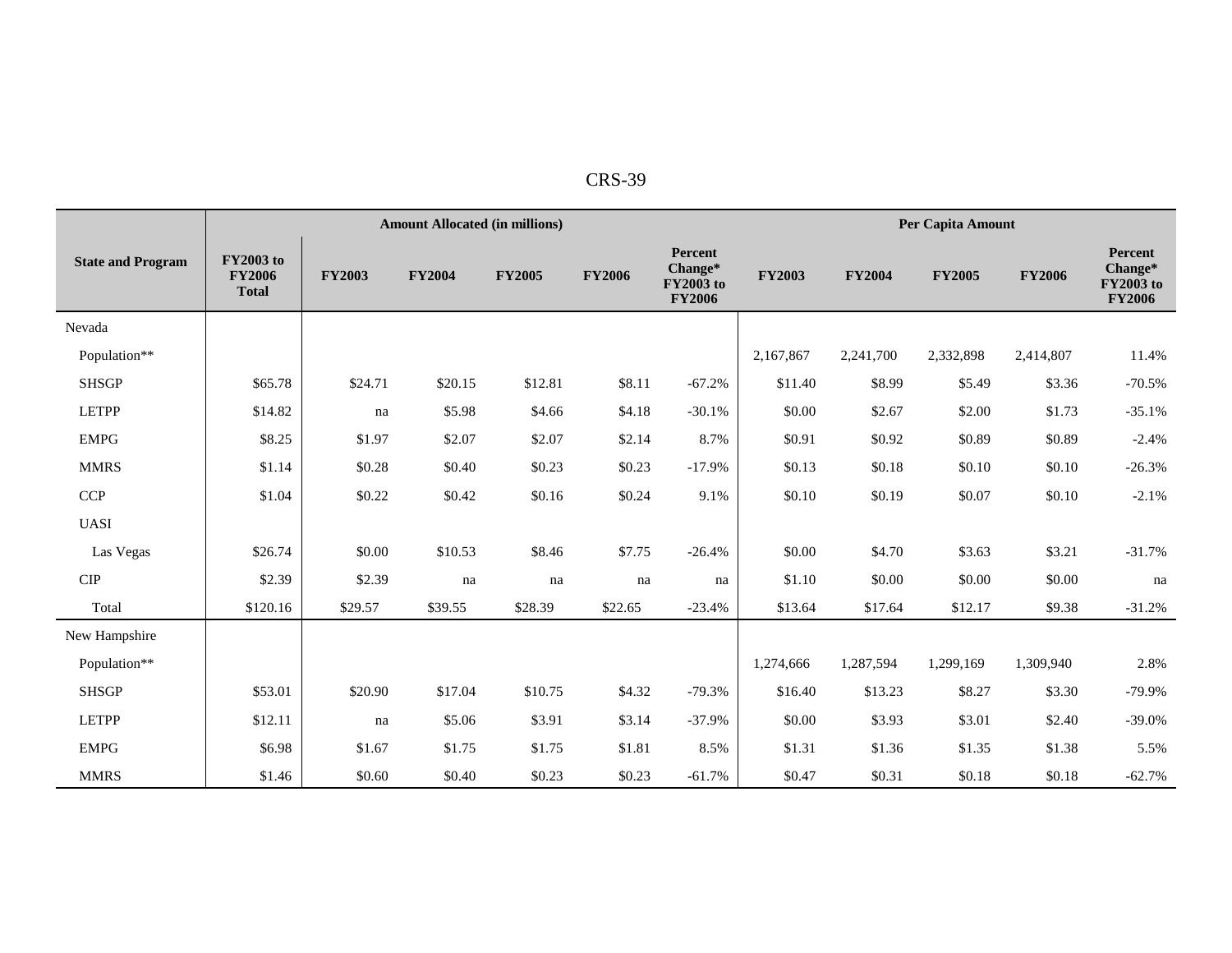| $CRS-40$ |  |  |  |
|----------|--|--|--|
|----------|--|--|--|

|                          |                                                   |               | <b>Amount Allocated (in millions)</b> |               |               |                                                         | Per Capita Amount |               |               |               |                                                                |  |
|--------------------------|---------------------------------------------------|---------------|---------------------------------------|---------------|---------------|---------------------------------------------------------|-------------------|---------------|---------------|---------------|----------------------------------------------------------------|--|
| <b>State and Program</b> | <b>FY2003</b> to<br><b>FY2006</b><br><b>Total</b> | <b>FY2003</b> | <b>FY2004</b>                         | <b>FY2005</b> | <b>FY2006</b> | Percent<br>Change*<br><b>FY2003</b> to<br><b>FY2006</b> | <b>FY2003</b>     | <b>FY2004</b> | <b>FY2005</b> | <b>FY2006</b> | <b>Percent</b><br>Change*<br><b>FY2003</b> to<br><b>FY2006</b> |  |
| <b>CCP</b>               | \$0.87                                            | \$0.19        | \$0.35                                | \$0.14        | \$0.19        | 0.0%                                                    | \$0.15            | \$0.27        | \$0.11        | \$0.15        | $-2.7%$                                                        |  |
| <b>UASI</b>              | \$0.00                                            | \$0.00        | \$0.00                                | \$0.00        | \$0.00        | na                                                      | \$0.00            | \$0.00        | \$0.00        | \$0.00        | na                                                             |  |
| CIP                      | \$2.02                                            | \$2.02        | na                                    | na            | na            | na                                                      | \$1.58            | \$0.00        | \$0.00        | \$0.00        | na                                                             |  |
| Total                    | \$76.45                                           | \$25.38       | \$24.60                               | \$16.78       | \$9.69        | $-61.8%$                                                | \$19.91           | \$19.11       | \$12.92       | \$7.40        | $-62.8%$                                                       |  |
| New Jersey               |                                                   |               |                                       |               |               |                                                         |                   |               |               |               |                                                                |  |
| Population**             |                                                   |               |                                       |               |               |                                                         | 8,576,089         | 8,640,028     | 8,685,166     | 8,717,925     | 1.7%                                                           |  |
| <b>SHSGP</b>             | \$130.01                                          | \$51.89       | \$42.32                               | \$26.63       | \$9.17        | $-82.3%$                                                | \$6.05            | \$4.90        | \$3.07        | \$1.05        | $-82.6%$                                                       |  |
| <b>LETPP</b>             | \$29.78                                           | na            | \$12.56                               | \$9.68        | \$7.54        | $-40.0\%$                                               | \$0.00            | \$1.45        | \$1.11        | \$0.86        | $-40.5%$                                                       |  |
| <b>EMPG</b>              | \$17.35                                           | \$4.14        | \$4.35                                | \$4.36        | \$4.50        | 8.6%                                                    | \$0.48            | \$0.50        | \$0.50        | \$0.52        | 6.9%                                                           |  |
| <b>MMRS</b>              | \$2.13                                            | \$0.56        | \$0.65                                | \$0.46        | \$0.46        | $-17.9%$                                                | \$0.07            | \$0.08        | \$0.05        | \$0.05        | $-19.2%$                                                       |  |
| <b>CCP</b>               | \$2.17                                            | \$0.47        | \$0.88                                | \$0.34        | \$0.48        | 2.1%                                                    | \$0.05            | \$0.10        | \$0.04        | \$0.06        | 0.5%                                                           |  |
| <b>UASI</b>              |                                                   |               |                                       |               |               |                                                         |                   |               |               |               |                                                                |  |
| Jersey City              | \$97.56                                           | \$11.89       | \$32.17                               | \$19.17       | \$34.33       | 188.7%                                                  | \$1.39            | \$3.72        | \$2.21        | \$3.94        | 184.0%                                                         |  |
| CIP                      | \$5.02                                            | \$5.02        | na                                    | na            | na            | na                                                      | \$0.59            | \$0.00        | \$0.00        | \$0.00        | na                                                             |  |
| Total                    | \$284.02                                          | \$73.97       | \$92.93                               | \$60.64       | \$56.48       | $-23.6%$                                                | \$8.63            | \$10.76       | \$6.98        | \$6.48        | $-24.9%$                                                       |  |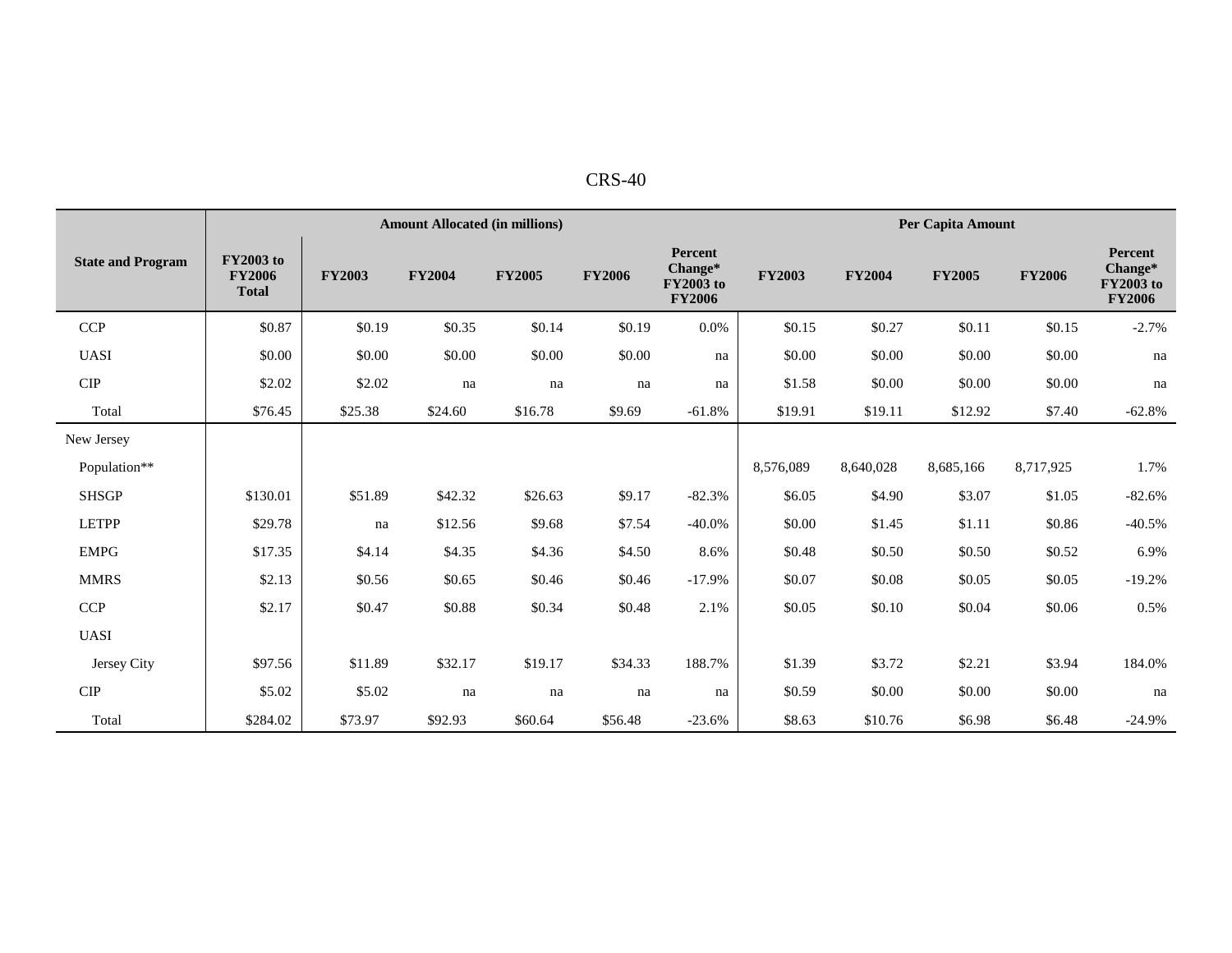| n |  |
|---|--|
|---|--|

|                          |                                                   |               | <b>Amount Allocated (in millions)</b> |               | Per Capita Amount |                                                         |               |               |               |               |                                                         |
|--------------------------|---------------------------------------------------|---------------|---------------------------------------|---------------|-------------------|---------------------------------------------------------|---------------|---------------|---------------|---------------|---------------------------------------------------------|
| <b>State and Program</b> | <b>FY2003</b> to<br><b>FY2006</b><br><b>Total</b> | <b>FY2003</b> | <b>FY2004</b>                         | <b>FY2005</b> | <b>FY2006</b>     | Percent<br>Change*<br><b>FY2003</b> to<br><b>FY2006</b> | <b>FY2003</b> | <b>FY2004</b> | <b>FY2005</b> | <b>FY2006</b> | Percent<br>Change*<br><b>FY2003</b> to<br><b>FY2006</b> |
| New Mexico               |                                                   |               |                                       |               |                   |                                                         |               |               |               |               |                                                         |
| Population**             |                                                   |               |                                       |               |                   |                                                         | 1,855,400     | 1,879,252     | 1,903,006     | 1,928,384     | 3.9%                                                    |
| <b>SHSGP</b>             | \$58.96                                           | \$23.36       | \$19.05                               | \$12.02       | \$4.53            | $-80.6%$                                                | \$12.59       | \$10.14       | \$6.32        | \$2.35        | $-81.3%$                                                |
| <b>LETPP</b>             | \$13.31                                           | na            | \$5.65                                | \$4.37        | \$3.29            | $-41.8%$                                                | \$0.00        | \$3.01        | \$2.30        | \$1.71        | $-43.3%$                                                |
| <b>EMPG</b>              | \$7.80                                            | \$1.86        | \$1.96                                | \$1.96        | \$2.02            | 8.8%                                                    | \$1.00        | \$1.04        | \$1.03        | \$1.05        | 4.7%                                                    |
| <b>MMRS</b>              | \$0.91                                            | \$0.28        | \$0.40                                | \$0.00        | \$0.23            | $-17.9%$                                                | \$0.15        | \$0.21        | \$0.00        | \$0.12        | $-21.0%$                                                |
| <b>CCP</b>               | \$0.98                                            | \$0.21        | \$0.40                                | \$0.15        | \$0.22            | 4.8%                                                    | \$0.11        | \$0.21        | \$0.08        | \$0.11        | $0.8\%$                                                 |
| <b>UASI</b>              | \$0.00                                            | \$0.00        | \$0.00                                | \$0.00        | \$0.00            | na                                                      | \$0.00        | \$0.00        | \$0.00        | \$0.00        | na                                                      |
| <b>CIP</b>               | \$2.26                                            | \$2.26        | na                                    | na            | na                | na                                                      | \$1.22        | na            | na            | na            | na                                                      |
| Total                    | \$84.22                                           | \$27.97       | \$27.46                               | \$18.50       | \$10.29           | $-63.2%$                                                | \$15.07       | \$14.61       | \$9.72        | \$5.34        | $-64.6%$                                                |
| New York                 |                                                   |               |                                       |               |                   |                                                         |               |               |               |               |                                                         |
| Population**             |                                                   |               |                                       |               |                   |                                                         | 19,164,755    | 19,228,031    | 19,280,727    | 19,254,630    | 0.5%                                                    |
| <b>SHSGP</b>             | \$252.37                                          | \$96.66       | \$78.83                               | \$49.42       | \$27.46           | $-71.6%$                                                | \$5.04        | \$4.10        | \$2.56        | \$1.43        | $-71.7%$                                                |
| <b>LETPP</b>             | \$67.37                                           | na            | \$23.39                               | \$17.97       | \$26.01           | 11.2%                                                   | \$0.00        | \$1.22        | \$0.93        | \$1.35        | 11.0%                                                   |
| <b>EMPG</b>              | \$32.29                                           | \$7.70        | \$8.10                                | \$8.11        | \$8.38            | 8.8%                                                    | \$0.40        | \$0.42        | \$0.42        | \$0.44        | 8.3%                                                    |
| <b>MMRS</b>              | \$6.79                                            | \$1.60        | \$2.89                                | \$1.14        | \$1.16            | $-27.5%$                                                | \$0.08        | \$0.15        | \$0.06        | \$0.06        | $-27.8%$                                                |
| CCP                      | \$4.03                                            | \$0.88        | \$1.64                                | \$0.63        | \$0.88            | 0.0%                                                    | \$0.05        | \$0.09        | \$0.03        | \$0.05        | $-0.5%$                                                 |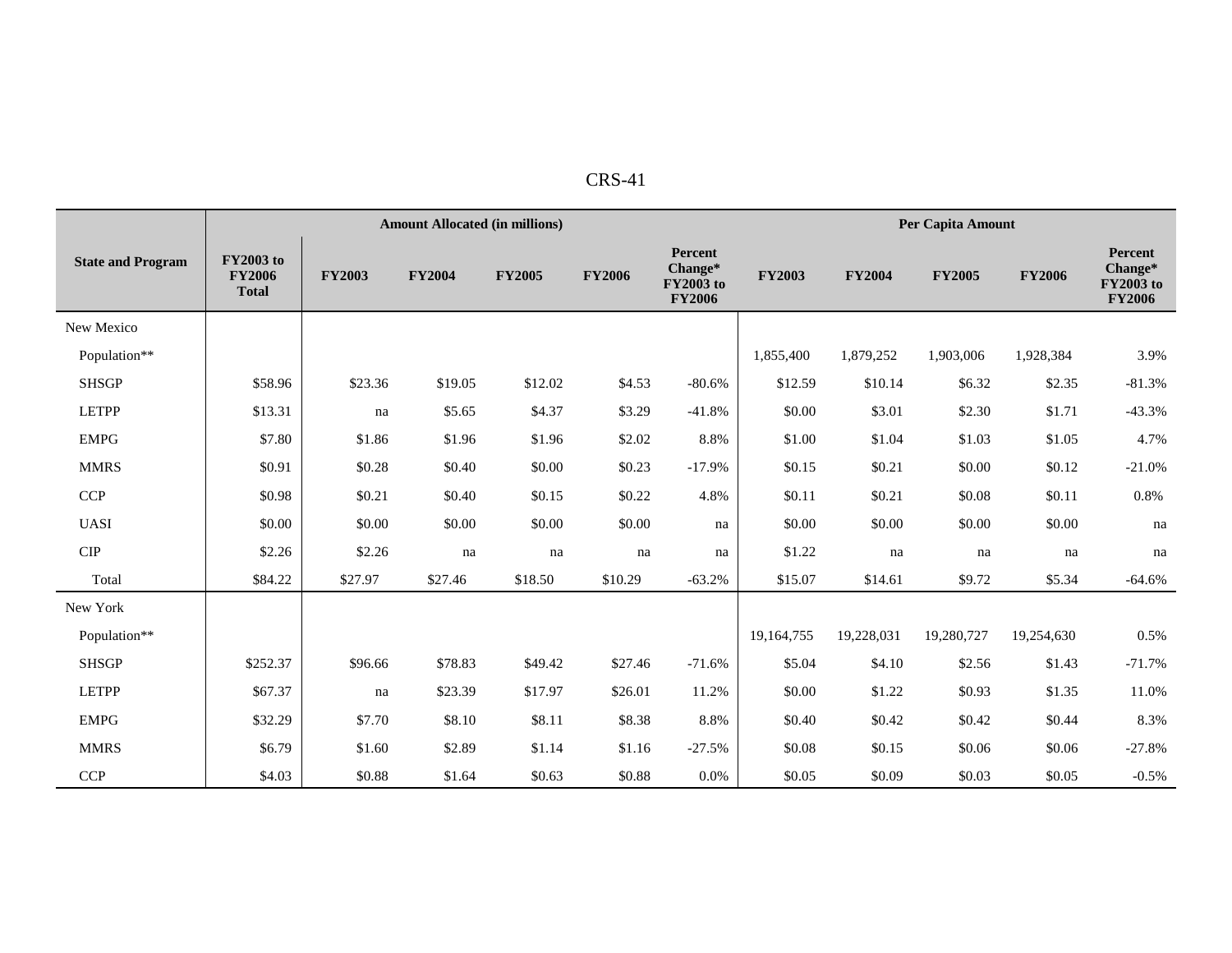| ים רו |  |
|-------|--|
| -د ۲۰ |  |

|                              |                                                   |               | <b>Amount Allocated (in millions)</b> |               |               |                                                         | <b>Per Capita Amount</b> |               |               |               |                                                  |
|------------------------------|---------------------------------------------------|---------------|---------------------------------------|---------------|---------------|---------------------------------------------------------|--------------------------|---------------|---------------|---------------|--------------------------------------------------|
| <b>State and Program</b>     | <b>FY2003</b> to<br><b>FY2006</b><br><b>Total</b> | <b>FY2003</b> | <b>FY2004</b>                         | <b>FY2005</b> | <b>FY2006</b> | Percent<br>Change*<br><b>FY2003</b> to<br><b>FY2006</b> | <b>FY2003</b>            | <b>FY2004</b> | <b>FY2005</b> | <b>FY2006</b> | Percent<br>Change*<br>FY2003 to<br><b>FY2006</b> |
| <b>UASI</b>                  |                                                   |               |                                       |               |               |                                                         |                          |               |               |               |                                                  |
| <b>Buffalo</b>               | \$31.29                                           | \$10.27       | \$10.10                               | \$7.21        | \$3.71        | $-63.9%$                                                | \$0.54                   | \$0.53        | \$0.37        | \$0.19        | $-64.0%$                                         |
| New York                     | \$528.79                                          | \$149.77      | \$47.01                               | \$207.56      | \$124.45      | $-16.9%$                                                | \$7.81                   | \$2.44        | \$10.77       | \$6.46        | $-17.3%$                                         |
| <b>CIP</b>                   | \$9.36                                            | \$9.36        | na                                    | na            | na            | na                                                      | \$0.49                   | \$0.00        | \$0.00        | \$0.00        | na                                               |
| Total                        | \$932.29                                          | \$276.24      | \$171.96                              | \$292.04      | \$192.05      | $-30.5%$                                                | \$14.41                  | \$8.94        | \$15.15       | \$9.97        | $-30.8%$                                         |
| North Carolina               |                                                   |               |                                       |               |               |                                                         |                          |               |               |               |                                                  |
| Population**                 |                                                   |               |                                       |               |               |                                                         | 8,312,755                | 8,422,375     | 8,540,468     | 8,683,242     | 4.5%                                             |
| <b>SHSGP</b>                 | \$129.04                                          | \$50.75       | \$41.38                               | \$26.13       | \$10.78       | $-78.8%$                                                | \$6.11                   | \$4.91        | \$3.06        | \$1.24        | $-79.7%$                                         |
| <b>LETPP</b>                 | \$31.34                                           | na            | \$12.28                               | \$9.50        | \$9.56        | $-22.2%$                                                | \$0.00                   | \$1.46        | \$1.11        | \$1.10        | $-24.5%$                                         |
| <b>EMPG</b>                  | \$16.96                                           | \$4.05        | \$4.25                                | \$4.26        | \$4.40        | 8.6%                                                    | \$0.49                   | \$0.50        | \$0.50        | \$0.51        | 4.0%                                             |
| <b>MMRS</b>                  | \$5.43                                            | \$2.62        | \$1.20                                | \$0.91        | \$0.70        | $-73.3%$                                                | \$0.32                   | \$0.14        | \$0.11        | \$0.08        | $-74.4%$                                         |
| <b>CCP</b>                   | \$2.13                                            | \$0.46        | \$0.86                                | \$0.33        | \$0.48        | 4.3%                                                    | \$0.06                   | \$0.10        | \$0.04        | \$0.06        | $-0.1%$                                          |
| <b>UASI</b>                  |                                                   |               |                                       |               |               |                                                         |                          |               |               |               |                                                  |
| Charlotte                    | \$21.85                                           | \$0.00        | \$7.40                                | \$5.48        | \$8.97        | 21.2%                                                   | \$0.00                   | \$0.88        | \$0.64        | \$1.03        | 17.6%                                            |
| ${\cal C} {\cal I} {\cal P}$ | \$4.91                                            | \$4.91        | na                                    | na            | na            | na                                                      | \$0.59                   | \$0.00        | \$0.00        | \$0.00        | na                                               |
| Total                        | \$211.66                                          | \$62.79       | \$67.37                               | \$46.61       | \$34.89       | $-44.4%$                                                | \$7.55                   | \$8.00        | \$5.46        | \$4.02        | $-46.8%$                                         |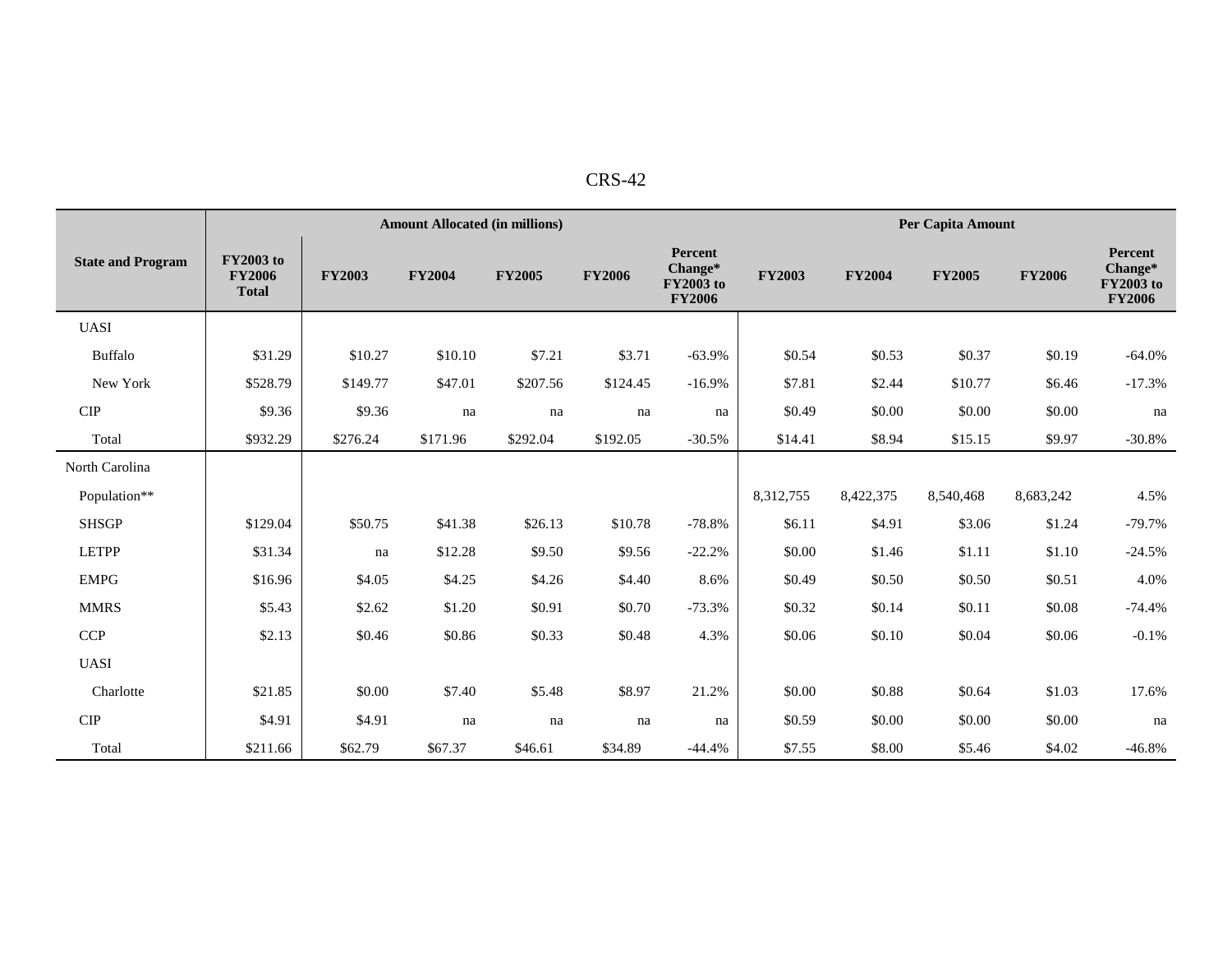| m |
|---|
|---|

|                             |                                                   |               | <b>Amount Allocated (in millions)</b> |               | Per Capita Amount |                                                         |               |               |               |               |                                                  |
|-----------------------------|---------------------------------------------------|---------------|---------------------------------------|---------------|-------------------|---------------------------------------------------------|---------------|---------------|---------------|---------------|--------------------------------------------------|
| <b>State and Program</b>    | <b>FY2003</b> to<br><b>FY2006</b><br><b>Total</b> | <b>FY2003</b> | <b>FY2004</b>                         | <b>FY2005</b> | <b>FY2006</b>     | Percent<br>Change*<br><b>FY2003</b> to<br><b>FY2006</b> | <b>FY2003</b> | <b>FY2004</b> | <b>FY2005</b> | <b>FY2006</b> | Percent<br>Change*<br>FY2003 to<br><b>FY2006</b> |
| North Dakota                |                                                   |               |                                       |               |                   |                                                         |               |               |               |               |                                                  |
| Population**                |                                                   |               |                                       |               |                   |                                                         | 633,571       | 633,051       | 636,308       | 636,677       | 0.5%                                             |
| <b>SHSGP</b>                | \$48.62                                           | \$18.18       | \$14.83                               | \$9.34        | \$6.27            | $-65.5%$                                                | \$28.69       | \$23.43       | \$14.68       | \$9.85        | $-65.7%$                                         |
| <b>LETPP</b>                | \$12.14                                           | na            | \$4.40                                | \$3.39        | \$4.35            | $-1.1%$                                                 | \$0.00        | \$6.95        | \$5.33        | \$6.83        | $-1.7%$                                          |
| <b>EMPG</b>                 | \$6.08                                            | \$1.45        | \$1.52                                | \$1.53        | \$1.58            | 8.7%                                                    | \$2.29        | \$2.40        | \$2.40        | \$2.48        | 8.1%                                             |
| <b>MMRS</b>                 | \$0.00                                            | \$0.00        | \$0.00                                | \$0.00        | \$0.00            | na                                                      | \$0.00        | \$0.00        | \$0.00        | \$0.00        | na                                               |
| <b>CCP</b>                  | \$0.77                                            | \$0.17        | \$0.31                                | \$0.12        | \$0.17            | 0.0%                                                    | \$0.27        | \$0.49        | \$0.19        | \$0.27        | $-0.5\%$                                         |
| <b>UASI</b>                 | \$0.00                                            | \$0.00        | \$0.00                                | \$0.00        | \$0.00            | na                                                      | \$0.00        | \$0.00        | \$0.00        | \$0.00        | na                                               |
| $\ensuremath{\mathrm{CIP}}$ | \$1.76                                            | \$1.76        | na                                    | na            | na                | na                                                      | \$2.78        | \$0.00        | \$0.00        | \$0.00        | na                                               |
| Total                       | \$69.37                                           | \$21.56       | \$21.06                               | \$14.38       | \$12.37           | $-42.6%$                                                | \$34.03       | \$33.27       | \$22.60       | \$19.42       | $-42.9%$                                         |
| Ohio                        |                                                   |               |                                       |               |                   |                                                         |               |               |               |               |                                                  |
| Population**                |                                                   |               |                                       |               |                   |                                                         | 11,404,651    | 11,431,748    | 11,450,143    | 11,464,042    | 0.5%                                             |
| <b>SHSGP</b>                | \$161.29                                          | \$63.89       | \$52.10                               | \$32.67       | \$12.63           | $-80.2%$                                                | \$5.60        | \$4.56        | \$2.85        | \$1.10        | $-80.3%$                                         |
| <b>LETPP</b>                | \$36.52                                           | na            | \$15.46                               | \$11.88       | \$9.18            | $-40.6%$                                                | \$0.00        | \$1.35        | \$1.04        | \$0.80        | $-40.8%$                                         |
| <b>EMPG</b>                 | \$21.36                                           | \$5.10        | \$5.36                                | \$5.36        | \$5.54            | 8.6%                                                    | \$0.45        | \$0.47        | \$0.47        | \$0.48        | 8.0%                                             |
| <b>MMRS</b>                 | \$6.75                                            | \$1.68        | \$2.31                                | \$1.37        | \$1.39            | $-17.3%$                                                | \$0.15        | \$0.20        | \$0.12        | \$0.12        | $-17.7%$                                         |
| <b>CCP</b>                  | \$2.65                                            | \$0.58        | \$1.08                                | \$0.41        | \$0.58            | 0.0%                                                    | \$0.05        | \$0.09        | \$0.04        | \$0.05        | $-0.5%$                                          |
| <b>UASI</b>                 |                                                   |               |                                       |               |                   |                                                         |               |               |               |               |                                                  |
| Cincinnati                  | \$31.27                                           | \$7.99        | \$12.75                               | \$5.87        | \$4.66            | $-41.7%$                                                | \$0.70        | \$1.12        | \$0.51        | \$0.41        | $-42.0%$                                         |
| Cleveland                   | \$28.45                                           | \$5.87        | \$10.46                               | \$7.39        | \$4.73            | $-19.4%$                                                | \$0.51        | \$0.92        | \$0.65        | \$0.41        | $-19.8%$                                         |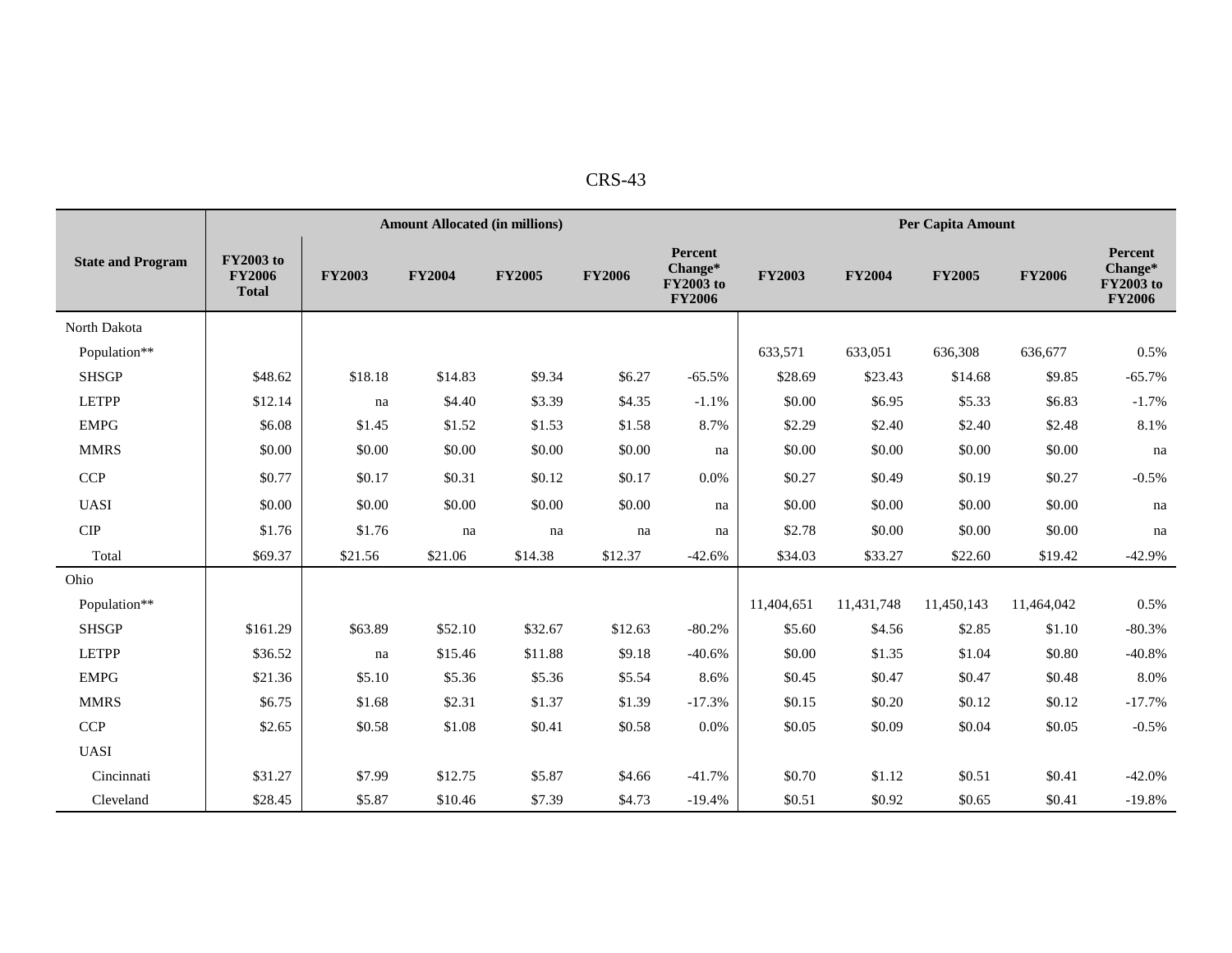| $CRS-44$ |  |
|----------|--|
|          |  |

|                          |                                                   |               | <b>Amount Allocated (in millions)</b> |               |               |                                                         | Per Capita Amount |               |               |               |                                                         |  |
|--------------------------|---------------------------------------------------|---------------|---------------------------------------|---------------|---------------|---------------------------------------------------------|-------------------|---------------|---------------|---------------|---------------------------------------------------------|--|
| <b>State and Program</b> | <b>FY2003</b> to<br><b>FY2006</b><br><b>Total</b> | <b>FY2003</b> | <b>FY2004</b>                         | <b>FY2005</b> | <b>FY2006</b> | Percent<br>Change*<br><b>FY2003 to</b><br><b>FY2006</b> | <b>FY2003</b>     | <b>FY2004</b> | <b>FY2005</b> | <b>FY2006</b> | Percent<br>Change*<br><b>FY2003 to</b><br><b>FY2006</b> |  |
| Columbus                 | \$20.60                                           | \$0.00        | \$8.71                                | \$7.57        | \$4.32        | $-50.4%$                                                | \$0.00            | \$0.76        | \$0.66        | \$0.38        | $-50.5%$                                                |  |
| Toledo                   | \$9.16                                            | \$0.00        | \$0.00                                | \$5.31        | \$3.85        | $-27.5%$                                                | \$0.00            | \$0.00        | \$0.46        | \$0.34        | $-27.6%$                                                |  |
| CIP                      | \$6.18                                            | \$6.18        | na                                    | na            | na            | na                                                      | \$0.54            | \$0.00        | \$0.00        | \$0.00        | na                                                      |  |
| Total                    | \$324.23                                          | \$91.29       | \$108.23                              | \$77.83       | \$46.88       | $-48.7%$                                                | \$8.00            | \$9.47        | \$6.80        | \$4.09        | $-48.9\%$                                               |  |
| Oklahoma                 |                                                   |               |                                       |               |               |                                                         |                   |               |               |               |                                                         |  |
| Population**             |                                                   |               |                                       |               |               |                                                         | 3,487,076         | 3,504,917     | 3,523,546     | 3,547,884     | 1.7%                                                    |  |
| <b>SHSGP</b>             | \$79.04                                           | \$30.30       | \$24.71                               | \$15.55       | \$8.48        | $-72.0%$                                                | \$8.69            | \$7.05        | \$4.41        | \$2.39        | $-72.5%$                                                |  |
| <b>LETPP</b>             | \$19.16                                           | na            | \$7.33                                | \$5.66        | \$6.17        | $-15.8%$                                                | \$0.00            | \$2.09        | \$1.61        | \$1.74        | $-16.8%$                                                |  |
| <b>EMPG</b>              | \$10.13                                           | \$2.42        | \$2.54                                | \$2.54        | \$2.63        | 8.5%                                                    | \$0.69            | \$0.72        | \$0.72        | \$0.74        | 6.6%                                                    |  |
| <b>MMRS</b>              | \$2.90                                            | \$0.56        | \$1.42                                | \$0.46        | \$0.46        | $-17.9%$                                                | \$0.16            | \$0.40        | \$0.13        | \$0.13        | $-19.3%$                                                |  |
| <b>CCP</b>               | \$1.27                                            | \$0.28        | \$0.51                                | \$0.20        | \$0.28        | 0.0%                                                    | \$0.08            | \$0.15        | \$0.06        | \$0.08        | $-1.7%$                                                 |  |
| <b>UASI</b>              |                                                   |               |                                       |               |               |                                                         |                   |               |               |               |                                                         |  |
| Ok. City                 | \$9.67                                            | \$0.00        | \$0.00                                | \$5.57        | \$4.10        | $-26.4%$                                                | \$0.00            | \$0.00        | \$1.58        | \$1.16        | $-26.9%$                                                |  |
| CIP                      | \$2.93                                            | \$2.93        | na                                    | na            | na            | na                                                      | \$0.84            | \$0.00        | \$0.00        | \$0.00        | na                                                      |  |
| Total                    | \$125.09                                          | \$36.49       | \$36.51                               | \$29.98       | \$22.12       | $-39.4%$                                                | \$10.46           | \$10.42       | \$8.51        | \$6.23        | $-40.4%$                                                |  |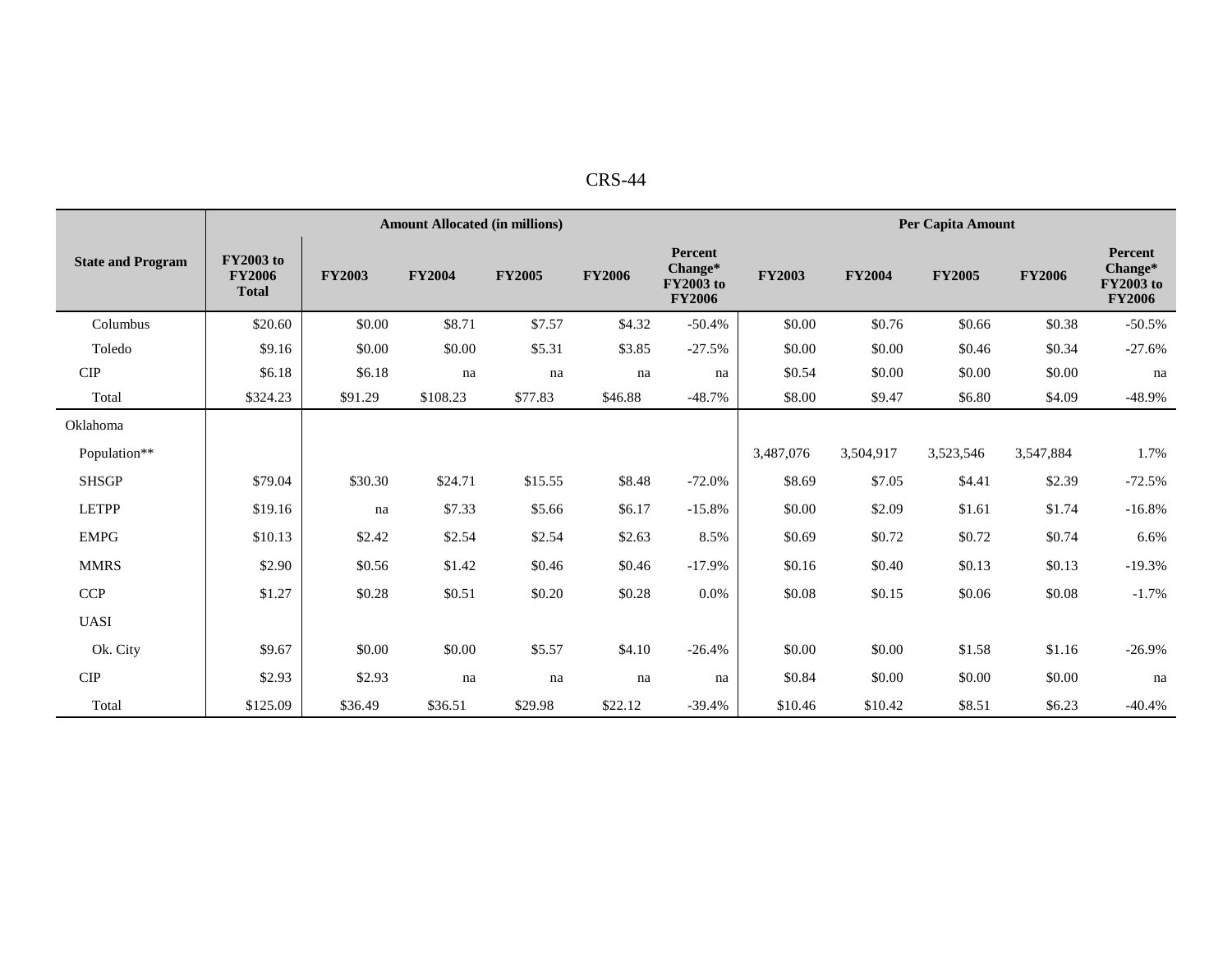| n<br>U<br>-נרי |
|----------------|
|----------------|

|                              |                                                   | <b>Amount Allocated (in millions)</b> |               |               |               |                                                         |               |               | Per Capita Amount |               |                                                                |  |  |
|------------------------------|---------------------------------------------------|---------------------------------------|---------------|---------------|---------------|---------------------------------------------------------|---------------|---------------|-------------------|---------------|----------------------------------------------------------------|--|--|
| <b>State and Program</b>     | <b>FY2003</b> to<br><b>FY2006</b><br><b>Total</b> | <b>FY2003</b>                         | <b>FY2004</b> | <b>FY2005</b> | <b>FY2006</b> | Percent<br>Change*<br><b>FY2003</b> to<br><b>FY2006</b> | <b>FY2003</b> | <b>FY2004</b> | <b>FY2005</b>     | <b>FY2006</b> | <b>Percent</b><br>Change*<br><b>FY2003</b> to<br><b>FY2006</b> |  |  |
| Oregon                       |                                                   |                                       |               |               |               |                                                         |               |               |                   |               |                                                                |  |  |
| Population**                 |                                                   |                                       |               |               |               |                                                         | 3,522,342     | 3,562,681     | 3,591,363         | 3,641,056     | 3.4%                                                           |  |  |
| <b>SHSGP</b>                 | \$75.56                                           | \$30.42                               | \$24.80       | \$15.66       | \$4.68        | $-84.6%$                                                | \$8.64        | \$6.96        | \$4.36            | \$1.29        | $-85.1%$                                                       |  |  |
| <b>LETPP</b>                 | \$16.45                                           | na                                    | \$7.36        | \$5.69        | \$3.40        | $-53.8%$                                                | \$0.00        | \$2.07        | \$1.58            | \$0.93        | $-54.8%$                                                       |  |  |
| <b>EMPG</b>                  | \$10.16                                           | \$2.42                                | \$2.55        | \$2.55        | \$2.64        | 8.9%                                                    | \$0.69        | \$0.72        | \$0.71            | \$0.72        | 5.4%                                                           |  |  |
| <b>MMRS</b>                  | \$1.14                                            | \$0.28                                | \$0.40        | \$0.23        | \$0.23        | $-17.9%$                                                | \$0.08        | \$0.11        | \$0.06            | \$0.06        | $-20.5%$                                                       |  |  |
| <b>CCP</b>                   | \$1.28                                            | \$0.28                                | \$0.52        | \$0.20        | \$0.28        | 0.0%                                                    | \$0.08        | \$0.15        | \$0.06            | \$0.08        | $-3.3%$                                                        |  |  |
| <b>UASI</b>                  |                                                   |                                       |               |               |               |                                                         |               |               |                   |               |                                                                |  |  |
| Portland                     | \$34.78                                           | \$6.77                                | \$8.16        | \$10.49       | \$9.36        | 38.3%                                                   | \$1.92        | \$2.29        | \$2.92            | \$2.57        | 33.7%                                                          |  |  |
| ${\cal C} {\cal I} {\cal P}$ | \$2.94                                            | \$2.94                                | na            | na            | na            | na                                                      | \$0.83        | \$0.00        | \$0.00            | \$0.00        | na                                                             |  |  |
| Total                        | \$142.31                                          | \$43.11                               | \$43.79       | \$34.82       | \$20.59       | $-52.2%$                                                | \$12.24       | \$12.29       | \$9.70            | \$5.65        | $-53.8%$                                                       |  |  |
| Pennsylvania                 |                                                   |                                       |               |               |               |                                                         |               |               |                   |               |                                                                |  |  |
| Population**                 |                                                   |                                       |               |               |               |                                                         | 12,324,415    | 12,364,930    | 12,394,471        | 12,429,616    | 0.9%                                                           |  |  |
| <b>SHSGP</b>                 | \$170.51                                          | \$67.76                               | \$55.26       | \$34.68       | \$12.81       | $-81.1%$                                                | \$5.50        | \$4.47        | \$2.80            | \$1.03        | $-81.3%$                                                       |  |  |
| <b>LETPP</b>                 | \$40.06                                           | na                                    | \$16.40       | \$12.61       | \$11.05       | $-32.6%$                                                | \$0.00        | \$1.33        | \$1.02            | \$0.89        | $-33.0%$                                                       |  |  |
| <b>EMPG</b>                  | \$22.64                                           | \$5.40                                | \$5.68        | \$5.69        | \$5.87        | 8.7%                                                    | \$0.44        | \$0.46        | \$0.46            | \$0.47        | 7.8%                                                           |  |  |
| <b>MMRS</b>                  | \$1.88                                            | \$0.56                                | \$0.40        | \$0.46        | \$0.46        | $-17.9%$                                                | \$0.05        | \$0.03        | \$0.04            | \$0.04        | $-18.6%$                                                       |  |  |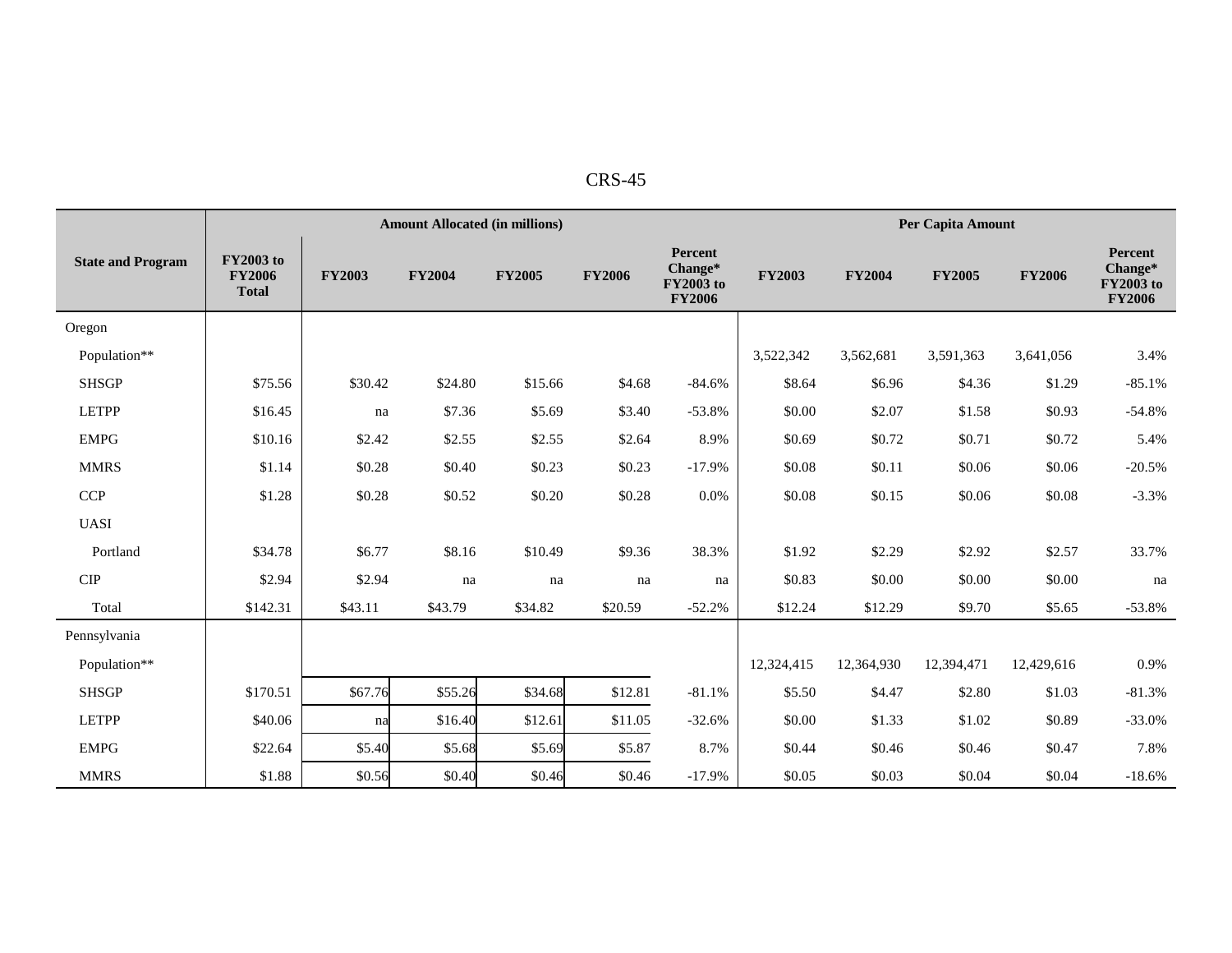|                             |                                                   |               | <b>Amount Allocated (in millions)</b> |               | Per Capita Amount |                                                         |               |               |               |               |                                                  |
|-----------------------------|---------------------------------------------------|---------------|---------------------------------------|---------------|-------------------|---------------------------------------------------------|---------------|---------------|---------------|---------------|--------------------------------------------------|
| <b>State and Program</b>    | <b>FY2003</b> to<br><b>FY2006</b><br><b>Total</b> | <b>FY2003</b> | <b>FY2004</b>                         | <b>FY2005</b> | <b>FY2006</b>     | Percent<br>Change*<br><b>FY2003</b> to<br><b>FY2006</b> | <b>FY2003</b> | <b>FY2004</b> | <b>FY2005</b> | <b>FY2006</b> | Percent<br>Change*<br>FY2003 to<br><b>FY2006</b> |
| <b>CCP</b>                  | \$2.83                                            | \$0.62        | \$1.15                                | \$0.44        | \$0.62            | 0.0%                                                    | \$0.05        | \$0.09        | \$0.04        | \$0.05        | $-0.8%$                                          |
| <b>UASI</b>                 |                                                   |               |                                       |               |                   |                                                         |               |               |               |               |                                                  |
| Philadelphia                | \$79.64                                           | \$14.22       | \$23.08                               | \$22.82       | \$19.52           | 37.3%                                                   | \$1.15        | \$1.87        | \$1.84        | \$1.57        | 36.1%                                            |
| Pittsburgh                  | \$33.31                                           | \$6.82        | \$11.98                               | \$9.64        | \$4.87            | $-28.6%$                                                | \$0.55        | \$0.97        | \$0.78        | \$0.39        | $-29.2%$                                         |
| <b>CIP</b>                  | \$6.56                                            | \$6.56        | na                                    | na            | na                | na                                                      | \$0.53        | \$0.00        | \$0.00        | \$0.00        | na                                               |
| Total                       | \$357.43                                          | \$101.94      | \$113.95                              | \$86.34       | \$55.20           | $-45.8%$                                                | \$8.27        | \$9.22        | \$6.97        | \$4.44        | $-46.3%$                                         |
| Rhode Island                |                                                   |               |                                       |               |                   |                                                         |               |               |               |               |                                                  |
| Population**                |                                                   |               |                                       |               |                   |                                                         | 1,068,550     | 1,075,729     | 1,079,916     | 1,076,189     | 0.7%                                             |
| <b>SHSGP</b>                | \$51.11                                           | \$20.03       | \$16.33                               | \$10.29       | \$4.46            | $-77.7%$                                                | \$18.75       | \$15.18       | \$9.53        | \$4.14        | $-77.9%$                                         |
| <b>LETPP</b>                | \$11.55                                           | na            | \$4.85                                | \$3.74        | \$2.96            | $-39.0%$                                                | \$0.00        | \$4.51        | \$3.46        | \$2.75        | $-39.0%$                                         |
| <b>EMPG</b>                 | \$6.70                                            | \$1.60        | \$1.68                                | \$1.68        | \$1.74            | 8.5%                                                    | \$1.50        | \$1.56        | \$1.56        | \$1.61        | 7.7%                                             |
| <b>MMRS</b>                 | \$0.94                                            | \$0.48        | \$0.00                                | \$0.23        | \$0.23            | $-52.1%$                                                | \$0.45        | \$0.00        | \$0.21        | \$0.21        | $-52.4%$                                         |
| CCP                         | \$0.84                                            | \$0.18        | \$0.34                                | \$0.13        | \$0.19            | 5.6%                                                    | \$0.17        | \$0.32        | \$0.12        | \$0.18        | 4.8%                                             |
| <b>UASI</b>                 | \$0.00                                            | \$0.00        | \$0.00                                | \$0.00        | \$0.00            | na                                                      | \$0.00        | \$0.00        | \$0.00        | \$0.00        | na                                               |
| $\ensuremath{\mathrm{CIP}}$ | \$1.94                                            | \$1.94        | na                                    | na            | na                | na                                                      | \$1.82        | \$0.00        | \$0.00        | \$0.00        | na                                               |
| Total                       | \$73.08                                           | \$24.23       | \$23.20                               | \$16.07       | \$9.58            | $-60.5%$                                                | \$22.68       | \$21.57       | \$14.88       | \$8.90        | $-60.8%$                                         |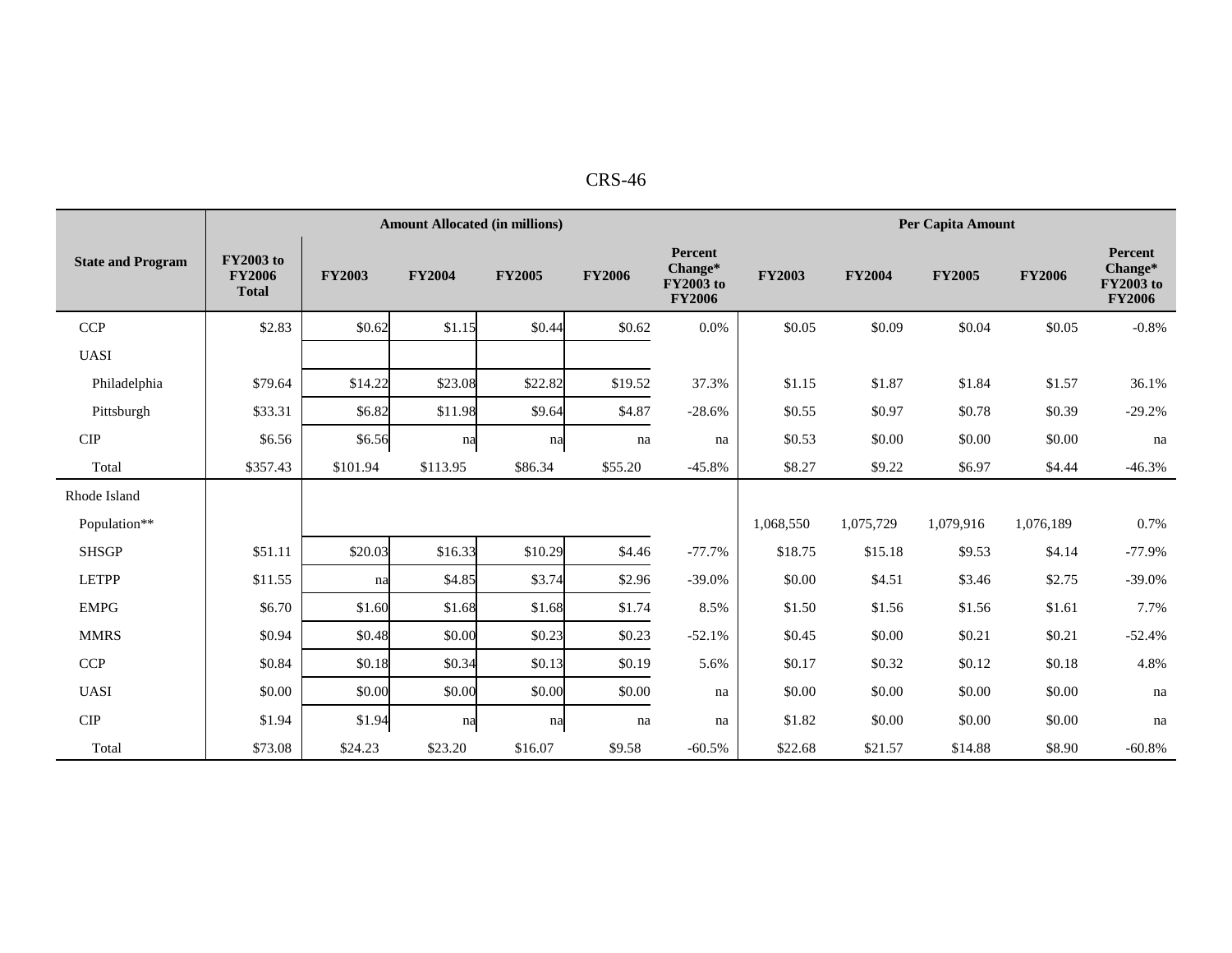| י        |  |
|----------|--|
| יי<br>╮. |  |
|          |  |

|                          |                                                   |               | <b>Amount Allocated (in millions)</b> |               | Per Capita Amount |                                                         |               |               |               |               |                                                  |
|--------------------------|---------------------------------------------------|---------------|---------------------------------------|---------------|-------------------|---------------------------------------------------------|---------------|---------------|---------------|---------------|--------------------------------------------------|
| <b>State and Program</b> | <b>FY2003</b> to<br><b>FY2006</b><br><b>Total</b> | <b>FY2003</b> | <b>FY2004</b>                         | <b>FY2005</b> | <b>FY2006</b>     | Percent<br>Change*<br><b>FY2003</b> to<br><b>FY2006</b> | <b>FY2003</b> | <b>FY2004</b> | <b>FY2005</b> | <b>FY2006</b> | Percent<br>Change*<br>FY2003 to<br><b>FY2006</b> |
| South Carolina           |                                                   |               |                                       |               |                   |                                                         |               |               |               |               |                                                  |
| Population**             |                                                   |               |                                       |               |                   |                                                         | 4,102,568     | 4,146,753     | 4,197,892     | 4,255,083     | 3.7%                                             |
| <b>SHSGP</b>             | \$86.70                                           | \$32.90       | \$26.83                               | \$16.93       | \$10.04           | $-69.5%$                                                | \$8.02        | \$6.47        | \$4.03        | \$2.36        | $-70.6%$                                         |
| <b>LETPP</b>             | \$18.21                                           | na            | \$7.96                                | \$6.15        | \$4.10            | $-48.5%$                                                | \$0.00        | \$1.92        | \$1.47        | \$0.96        | $-49.8%$                                         |
| <b>EMPG</b>              | \$10.99                                           | \$2.62        | \$2.76                                | \$2.76        | \$2.85            | 8.8%                                                    | \$0.64        | \$0.67        | \$0.66        | \$0.67        | 4.9%                                             |
| <b>MMRS</b>              | \$1.19                                            | \$0.48        | \$0.25                                | \$0.23        | \$0.23            | $-52.1%$                                                | \$0.12        | \$0.06        | \$0.05        | \$0.05        | $-53.8%$                                         |
| <b>CCP</b>               | \$1.38                                            | \$0.30        | \$0.56                                | \$0.21        | \$0.31            | 3.3%                                                    | \$0.07        | \$0.14        | \$0.05        | \$0.07        | $-0.4%$                                          |
| <b>UASI</b>              | \$0.00                                            | \$0.00        | \$0.00                                | \$0.00        | \$0.00            | na                                                      | \$0.00        | \$0.00        | \$0.00        | \$0.00        | na                                               |
| $\cal CIP$               | \$3.18                                            | \$3.18        | na                                    | na            | na                | na                                                      | \$0.78        | \$0.00        | \$0.00        | \$0.00        | na                                               |
| Total                    | \$121.65                                          | \$39.48       | \$38.36                               | \$26.28       | \$17.53           | $-55.6%$                                                | \$9.62        | \$9.25        | \$6.26        | \$4.12        | $-57.2%$                                         |
| South Dakota             |                                                   |               |                                       |               |                   |                                                         |               |               |               |               |                                                  |
| Population**             |                                                   |               |                                       |               |                   |                                                         | 760,368       | 764,599       | 770,621       | 775,933       | 2.0%                                             |
| <b>SHSGP</b>             | \$47.99                                           | \$18.72       | \$15.27                               | \$9.62        | \$4.38            | $-76.6%$                                                | \$24.62       | \$19.97       | \$12.48       | \$5.64        | $-77.1%$                                         |
| <b>LETPP</b>             | \$11.21                                           | na            | \$4.53                                | \$3.50        | \$3.18            | $-29.8%$                                                | \$0.00        | \$5.92        | \$4.54        | \$4.10        | $-30.8%$                                         |
| <b>EMPG</b>              | \$6.25                                            | \$1.49        | \$1.57                                | \$1.57        | \$1.62            | 8.9%                                                    | \$1.96        | \$2.05        | \$2.04        | \$2.09        | 6.7%                                             |
| <b>MMRS</b>              | \$0.00                                            | \$0.00        | \$0.00                                | \$0.00        | \$0.00            | na                                                      | \$0.00        | \$0.00        | \$0.00        | \$0.00        | na                                               |
| <b>CCP</b>               | \$0.78                                            | \$0.17        | \$0.32                                | \$0.12        | \$0.17            | 0.0%                                                    | \$0.22        | \$0.42        | \$0.16        | \$0.22        | $-2.0%$                                          |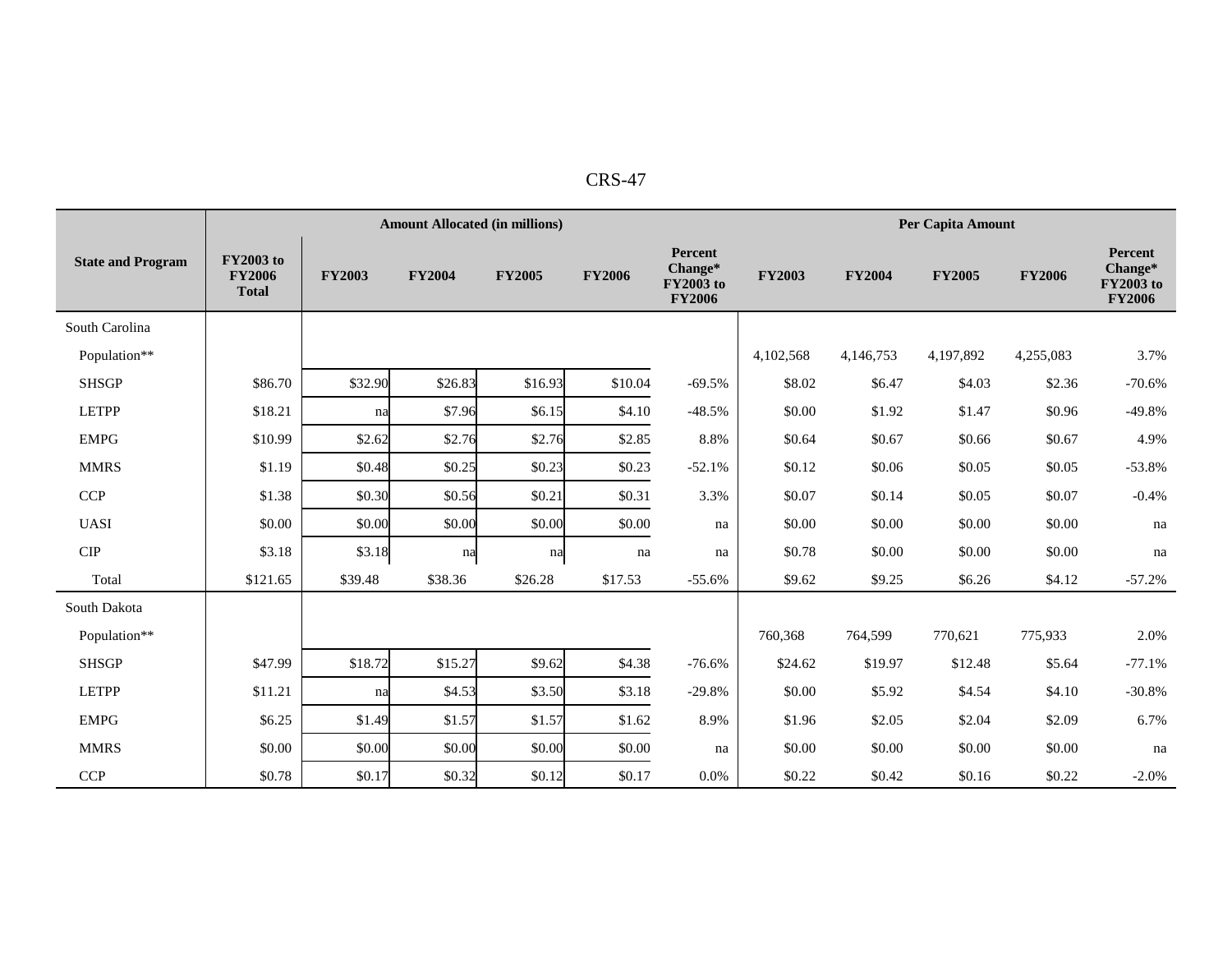|                          |                                                   |               | <b>Amount Allocated (in millions)</b> |               | Per Capita Amount |                                                  |               |               |               |               |                                                  |
|--------------------------|---------------------------------------------------|---------------|---------------------------------------|---------------|-------------------|--------------------------------------------------|---------------|---------------|---------------|---------------|--------------------------------------------------|
| <b>State and Program</b> | <b>FY2003</b> to<br><b>FY2006</b><br><b>Total</b> | <b>FY2003</b> | <b>FY2004</b>                         | <b>FY2005</b> | <b>FY2006</b>     | Percent<br>Change*<br>FY2003 to<br><b>FY2006</b> | <b>FY2003</b> | <b>FY2004</b> | <b>FY2005</b> | <b>FY2006</b> | Percent<br>Change*<br>FY2003 to<br><b>FY2006</b> |
| <b>UASI</b>              | \$0.00                                            | \$0.00        | \$0.00                                | \$0.00        | \$0.00            | na                                               | \$0.00        | \$0.00        | \$0.00        | \$0.00        | na                                               |
| <b>CIP</b>               | \$1.81                                            | \$1.81        | na                                    | na            | na                | na                                               | \$2.38        | \$0.00        | \$0.00        | \$0.00        | na                                               |
| Total                    | \$68.04                                           | \$22.19       | \$21.69                               | \$14.81       | \$9.35            | $-57.9%$                                         | \$29.18       | \$28.37       | \$19.22       | \$12.05       | $-58.7%$                                         |
| Tennessee                |                                                   |               |                                       |               |                   |                                                  |               |               |               |               |                                                  |
| Population**             |                                                   |               |                                       |               |                   |                                                  | 5,790,312     | 5,841,585     | 5,893,298     | 5,962,959     | 3.0%                                             |
| <b>SHSGP</b>             | \$98.10                                           | \$40.06       | \$32.67                               | \$20.59       | \$4.78            | $-88.1%$                                         | \$6.92        | \$5.59        | \$3.49        | \$0.80        | $-88.4%$                                         |
| <b>LETPP</b>             | \$20.66                                           | na            | \$9.69                                | \$7.49        | \$3.48            | $-64.1%$                                         | \$0.00        | \$1.66        | \$1.27        | \$0.58        | $-64.8%$                                         |
| <b>EMPG</b>              | \$13.38                                           | \$3.19        | \$3.36                                | \$3.36        | \$3.47            | 8.8%                                             | \$0.55        | \$0.58        | \$0.57        | \$0.58        | 5.7%                                             |
| <b>MMRS</b>              | \$4.81                                            | \$1.52        | \$1.45                                | \$0.91        | \$0.93            | $-38.8%$                                         | \$0.26        | \$0.25        | \$0.15        | \$0.16        | $-40.6%$                                         |
| <b>CCP</b>               | \$1.67                                            | \$0.36        | \$0.68                                | \$0.26        | \$0.37            | 2.8%                                             | \$0.06        | \$0.12        | \$0.04        | \$0.06        | $-0.2%$                                          |
| <b>UASI</b>              |                                                   |               |                                       |               |                   |                                                  |               |               |               |               |                                                  |
| Memphis                  | \$20.34                                           | \$6.07        | \$10.07                               | \$0.00        | \$4.20            | $-30.8%$                                         | \$1.05        | \$1.72        | \$0.00        | \$0.70        | $-32.8%$                                         |
| CIP                      | \$3.88                                            | \$3.88        | na                                    | na            | na                | na                                               | \$0.67        | \$0.00        | \$0.00        | \$0.00        | na                                               |
| Total                    | \$162.84                                          | \$55.08       | \$57.92                               | \$32.61       | \$17.23           | $-68.7%$                                         | \$9.51        | \$9.92        | \$5.53        | \$2.89        | $-69.6%$                                         |
| Texas                    |                                                   |               |                                       |               |                   |                                                  |               |               |               |               |                                                  |
| Population**             |                                                   |               |                                       |               |                   |                                                  | 21,722,394    | 22,099,136    | 22,471,549    | 22,859,968    | 5.2%                                             |
| <b>SHSGP</b>             | \$277.55                                          | \$107.78      | \$87.89                               | \$55.74       | \$26.14           | $-75.7%$                                         | \$4.96        | \$3.98        | \$2.48        | \$1.14        | $-76.9%$                                         |
| <b>LETPP</b>             | \$71.09                                           | na            | \$26.08                               | \$20.27       | \$24.74           | $-5.1%$                                          | \$0.00        | \$1.18        | \$0.90        | \$1.08        | $-8.3%$                                          |
| <b>EMPG</b>              | \$36.00                                           | \$8.58        | \$9.03                                | \$9.05        | \$9.34            | 8.8%                                             | \$0.40        | \$0.41        | \$0.40        | \$0.41        | 3.4%                                             |
| <b>MMRS</b>              | \$15.18                                           | \$4.36        | \$4.84                                | \$2.96        | \$3.02            | $-30.7%$                                         | \$0.20        | \$0.22        | \$0.13        | \$0.13        | $-34.2%$                                         |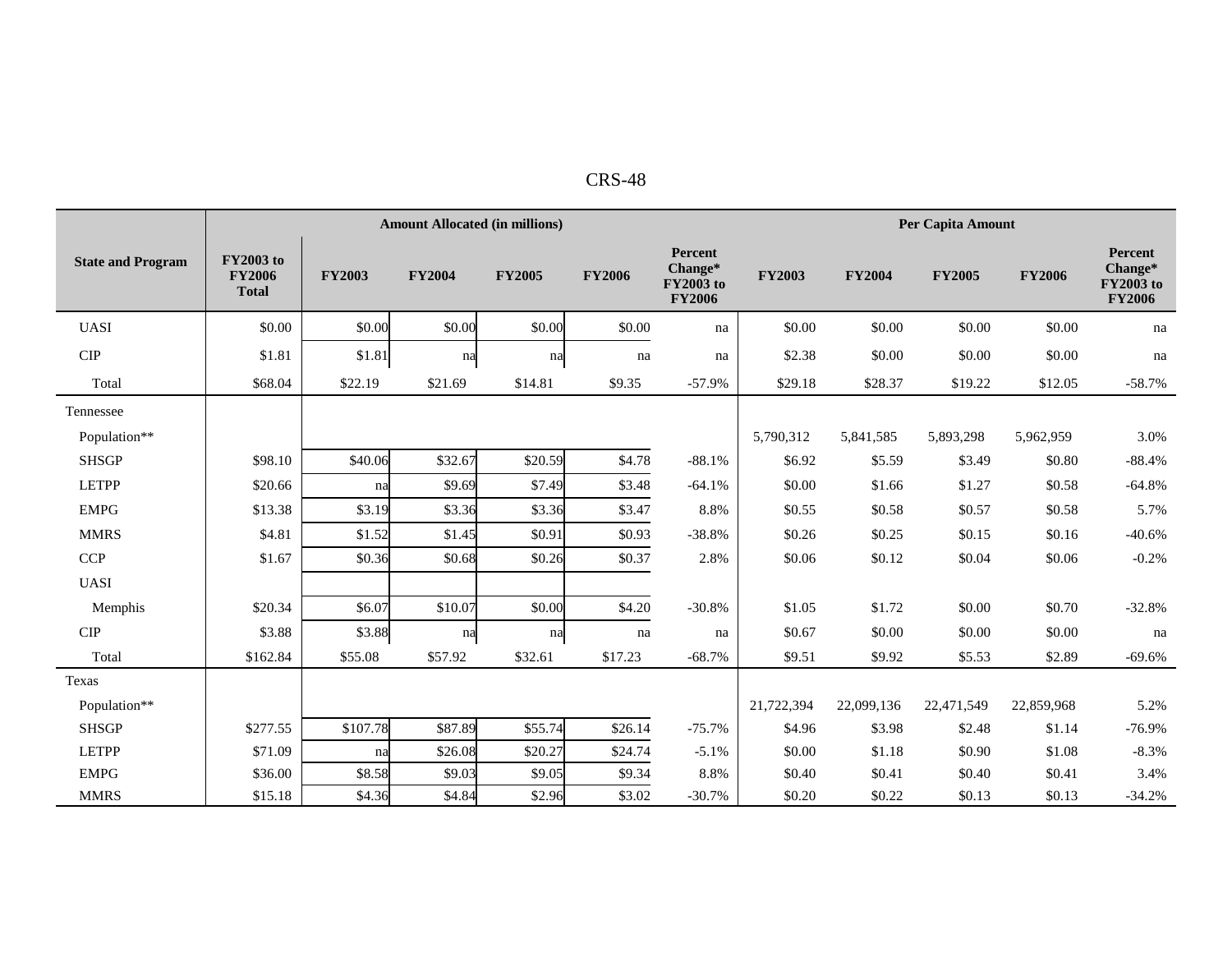| n<br>١<br>$\cdot$<br>$\mathbf{A}$ |
|-----------------------------------|
|-----------------------------------|

|                          |                                                   | <b>Amount Allocated (in millions)</b> |               |               |               |                                                                |               | <b>Per Capita Amount</b> |               |               |                                                                |  |  |
|--------------------------|---------------------------------------------------|---------------------------------------|---------------|---------------|---------------|----------------------------------------------------------------|---------------|--------------------------|---------------|---------------|----------------------------------------------------------------|--|--|
| <b>State and Program</b> | <b>FY2003</b> to<br><b>FY2006</b><br><b>Total</b> | <b>FY2003</b>                         | <b>FY2004</b> | <b>FY2005</b> | <b>FY2006</b> | <b>Percent</b><br>Change*<br><b>FY2003</b> to<br><b>FY2006</b> | <b>FY2003</b> | <b>FY2004</b>            | <b>FY2005</b> | <b>FY2006</b> | <b>Percent</b><br>Change*<br><b>FY2003</b> to<br><b>FY2006</b> |  |  |
| <b>CCP</b>               | \$4.54                                            | \$0.98                                | \$1.83        | \$0.71        | \$1.02        | 4.1%                                                           | \$0.05        | \$0.08                   | \$0.03        | \$0.04        | $-1.1%$                                                        |  |  |
| <b>UASI</b>              |                                                   |                                       |               |               |               |                                                                |               |                          |               |               |                                                                |  |  |
| Dallas                   | \$60.79                                           | \$10.40                               | \$12.20       | \$24.36       | \$13.83       | 33.0%                                                          | \$0.48        | \$0.55                   | \$1.08        | \$0.61        | 26.4%                                                          |  |  |
| Houston                  | \$78.97                                           | \$23.77                               | \$19.96       | \$18.57       | \$16.67       | $-29.9%$                                                       | \$1.09        | \$0.90                   | \$0.83        | \$0.73        | $-33.4%$                                                       |  |  |
| San Antonio              | \$16.73                                           | \$0.00                                | \$6.30        | \$5.97        | \$4.46        | $-29.2%$                                                       | \$0.00        | \$0.29                   | \$0.27        | \$0.20        | $-31.6%$                                                       |  |  |
| CIP                      | \$10.43                                           | \$10.43                               | na            | na            | na            | na                                                             | \$0.48        | \$0.00                   | \$0.00        | \$0.00        | na                                                             |  |  |
| Total                    | \$571.28                                          | \$166.30                              | \$168.13      | \$137.63      | \$99.22       | $-40.3%$                                                       | \$7.66        | \$7.61                   | \$6.12        | \$4.34        | $-43.3%$                                                       |  |  |
| Utah                     |                                                   |                                       |               |               |               |                                                                |               |                          |               |               |                                                                |  |  |
| Population**             |                                                   |                                       |               |               |               |                                                                | 2,336,673     | 2,378,696                | 2,420,708     | 2,469,585     | 5.7%                                                           |  |  |
| <b>SHSGP</b>             | \$63.52                                           | \$25.31                               | \$20.64       | \$13.05       | \$4.52        | $-82.1%$                                                       | \$10.83       | \$8.68                   | \$5.39        | \$1.83        | $-83.1%$                                                       |  |  |
| <b>LETPP</b>             | \$14.15                                           | na                                    | \$6.13        | \$4.74        | \$3.28        | $-46.5%$                                                       | \$0.00        | \$2.58                   | \$1.96        | \$1.33        | $-48.5%$                                                       |  |  |
| <b>EMPG</b>              | \$8.45                                            | \$2.02                                | \$2.12        | \$2.12        | \$2.19        | 8.6%                                                           | \$0.86        | \$0.89                   | \$0.88        | \$0.89        | 2.7%                                                           |  |  |
| <b>MMRS</b>              | \$1.14                                            | \$0.28                                | \$0.40        | \$0.23        | \$0.23        | $-17.9%$                                                       | \$0.12        | \$0.17                   | \$0.10        | \$0.09        | $-22.3%$                                                       |  |  |
| <b>CCP</b>               | \$1.07                                            | \$0.23                                | \$0.43        | \$0.17        | \$0.24        | 4.3%                                                           | \$0.10        | \$0.18                   | \$0.07        | \$0.10        | $-1.3%$                                                        |  |  |
| <b>UASI</b>              | \$0.00                                            | \$0.00                                | \$0.00        | \$0.00        | \$0.00        | na                                                             | \$0.00        | \$0.00                   | \$0.00        | \$0.00        | na                                                             |  |  |
| <b>CIP</b>               | \$2.45                                            | \$2.45                                | na            | na            | na            | na                                                             | \$1.05        | \$0.00                   | \$0.00        | \$0.00        | na                                                             |  |  |
| Total                    | \$90.78                                           | \$30.29                               | \$29.72       | \$20.31       | \$10.46       | $-65.5%$                                                       | \$12.96       | \$12.49                  | \$8.39        | \$4.24        | $-67.3%$                                                       |  |  |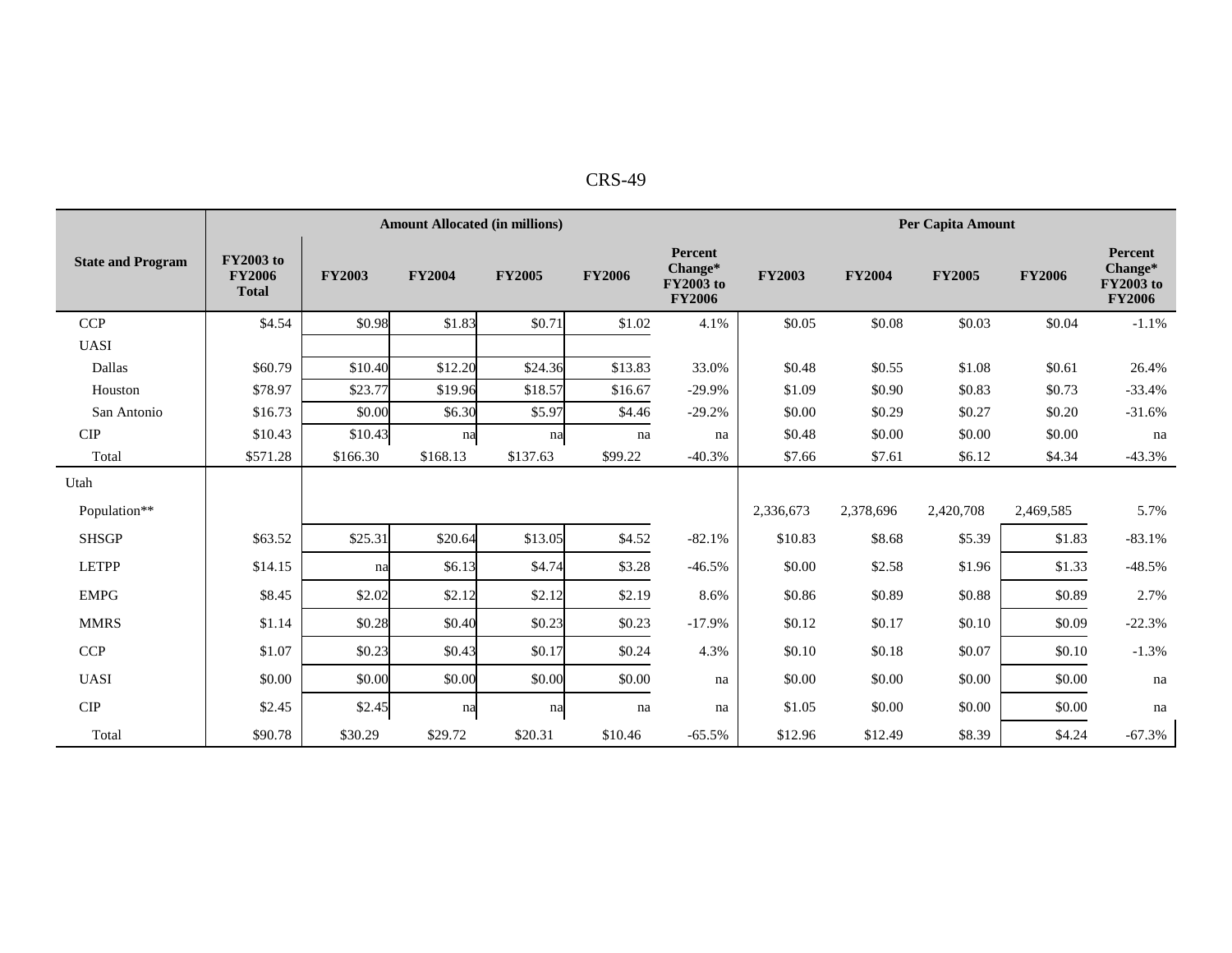|                          |                                                   |               | <b>Amount Allocated (in millions)</b> |               | <b>Per Capita Amount</b> |                                                  |               |               |               |               |                                                         |
|--------------------------|---------------------------------------------------|---------------|---------------------------------------|---------------|--------------------------|--------------------------------------------------|---------------|---------------|---------------|---------------|---------------------------------------------------------|
| <b>State and Program</b> | <b>FY2003</b> to<br><b>FY2006</b><br><b>Total</b> | <b>FY2003</b> | <b>FY2004</b>                         | <b>FY2005</b> | <b>FY2006</b>            | Percent<br>Change*<br>FY2003 to<br><b>FY2006</b> | <b>FY2003</b> | <b>FY2004</b> | <b>FY2005</b> | <b>FY2006</b> | Percent<br>Change*<br><b>FY2003</b> to<br><b>FY2006</b> |
| Vermont                  |                                                   |               |                                       |               |                          |                                                  |               |               |               |               |                                                         |
| Population**             |                                                   |               |                                       |               |                          |                                                  | 616,274       | 619,092       | 621,233       | 623,050       | 1.10%                                                   |
| <b>SHSGP</b>             | \$49.40                                           | \$18.11       | \$14.77                               | \$9.30        | \$7.22                   | $-60.1%$                                         | \$29.39       | \$23.86       | \$14.97       | \$11.59       | $-60.6%$                                                |
| <b>LETPP</b>             | \$11.28                                           | na            | \$4.38                                | \$3.38        | \$3.52                   | $-19.6%$                                         | \$0.00        | \$7.07        | \$5.44        | \$5.65        | $-20.1%$                                                |
| <b>EMPG</b>              | \$6.05                                            | \$1.44        | \$1.52                                | \$1.52        | \$1.57                   | 9.0%                                             | \$2.34        | \$2.46        | \$2.45        | \$2.52        | 7.8%                                                    |
| <b>MMRS</b>              | \$0.00                                            | \$0.00        | \$0.00                                | \$0.00        | \$0.00                   | na                                               | \$0.00        | \$0.00        | \$0.00        | \$0.00        | na                                                      |
| <b>CCP</b>               | \$0.76                                            | \$0.16        | \$0.31                                | \$0.12        | \$0.17                   | 6.3%                                             | \$0.26        | \$0.50        | \$0.19        | \$0.27        | 5.1%                                                    |
| <b>UASI</b>              | \$0.00                                            | \$0.00        | \$0.00                                | \$0.00        | \$0.00                   | na                                               | \$0.00        | \$0.00        | \$0.00        | \$0.00        | na                                                      |
| $\cal CIP$               | \$1.75                                            | \$1.75        | na                                    | na            | na                       | na                                               | \$2.84        | \$0.00        | \$0.00        | \$0.00        | na                                                      |
| Total                    | \$69.24                                           | \$21.46       | \$20.98                               | \$14.32       | \$12.48                  | $-41.8%$                                         | \$34.82       | \$33.89       | \$23.05       | \$20.03       | $-42.5%$                                                |
| Virginia                 |                                                   |               |                                       |               |                          |                                                  |               |               |               |               |                                                         |
| Population**             |                                                   |               |                                       |               |                          |                                                  | 7,286,061     | 7,383,387     | 7,481,332     | 7,567,465     | 3.9%                                                    |
| <b>SHSGP</b>             | \$116.88                                          | \$46.40       | \$37.84                               | \$23.92       | \$8.72                   | $-81.2%$                                         | \$6.37        | \$5.13        | \$3.20        | \$1.15        | $-81.9%$                                                |
| <b>LETPP</b>             | \$26.27                                           | na            | \$11.23                               | \$8.70        | \$6.34                   | $-43.5%$                                         | \$0.00        | \$1.52        | \$1.16        | \$0.84        | $-44.9%$                                                |
| <b>EMPG</b>              | \$15.50                                           | \$3.70        | \$3.89                                | \$3.89        | \$4.02                   | 8.7%                                             | \$0.51        | \$0.53        | \$0.52        | \$0.53        | 4.6%                                                    |
| <b>MMRS</b>              | \$7.84                                            | \$2.35        | \$2.73                                | \$1.37        | \$1.39                   | $-40.9%$                                         | \$0.32        | \$0.37        | \$0.18        | \$0.18        | $-43.1%$                                                |
| <b>CCP</b>               | \$1.94                                            | \$0.42        | \$0.79                                | \$0.30        | \$0.43                   | 2.4%                                             | \$0.06        | \$0.11        | \$0.04        | \$0.06        | $-1.4%$                                                 |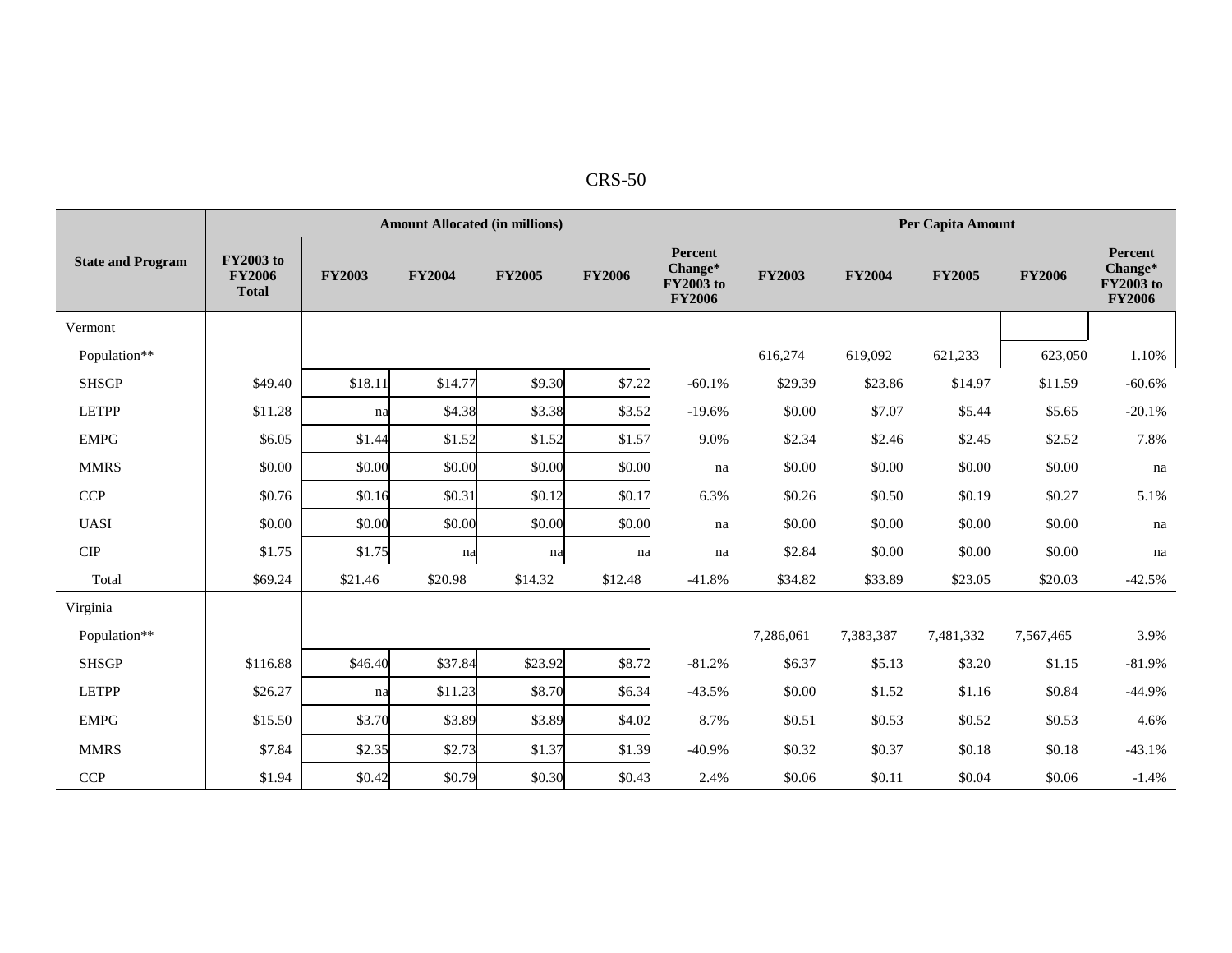| n |
|---|
|---|

|                          |                                                   | <b>Amount Allocated (in millions)</b> |               |               |               |                                                                |               |               | Per Capita Amount |               |                                                  |  |  |  |
|--------------------------|---------------------------------------------------|---------------------------------------|---------------|---------------|---------------|----------------------------------------------------------------|---------------|---------------|-------------------|---------------|--------------------------------------------------|--|--|--|
| <b>State and Program</b> | <b>FY2003</b> to<br><b>FY2006</b><br><b>Total</b> | <b>FY2003</b>                         | <b>FY2004</b> | <b>FY2005</b> | <b>FY2006</b> | <b>Percent</b><br>Change*<br><b>FY2003</b> to<br><b>FY2006</b> | <b>FY2003</b> | <b>FY2004</b> | <b>FY2005</b>     | <b>FY2006</b> | Percent<br>Change*<br>FY2003 to<br><b>FY2006</b> |  |  |  |
| <b>UASI</b>              | \$6.54                                            | \$0.00                                | \$6.54        | \$0.00        | \$0.00        | na                                                             | \$0.00        | \$0.89        | \$0.00            | \$0.00        | na                                               |  |  |  |
| <b>CIP</b>               | \$4.49                                            | \$4.49                                | na            | na            | na            | na                                                             | \$0.62        | \$0.00        | \$0.00            | \$0.00        | na                                               |  |  |  |
| Total                    | \$179.46                                          | \$57.36                               | \$63.02       | \$38.18       | \$20.90       | $-63.6%$                                                       | \$7.87        | \$8.54        | \$5.10            | \$2.76        | $-64.9%$                                         |  |  |  |
| Washington               |                                                   |                                       |               |               |               |                                                                |               |               |                   |               |                                                  |  |  |  |
| Population**             |                                                   |                                       |               |               |               |                                                                | 6,066,319     | 6,131,131     | 6,207,046         | 6,287,759     | 3.7%                                             |  |  |  |
| <b>SHSGP</b>             | \$108.76                                          | \$41.21                               | \$33.61       | \$21.21       | \$12.73       | $-69.1%$                                                       | \$6.79        | \$5.48        | \$3.42            | \$2.02        | $-70.2%$                                         |  |  |  |
| <b>LETPP</b>             | \$26.94                                           | na                                    | \$9.97        | \$7.71        | \$9.26        | $-7.1%$                                                        | \$0.00        | \$1.63        | \$1.24            | \$1.47        | $-9.4%$                                          |  |  |  |
| <b>EMPG</b>              | \$13.76                                           | \$3.28                                | \$3.45        | \$3.46        | \$3.57        | 8.9%                                                           | \$0.54        | \$0.56        | \$0.56            | \$0.57        | 5.0%                                             |  |  |  |
| <b>MMRS</b>              | \$3.02                                            | \$0.84                                | \$0.80        | \$0.68        | \$0.70        | $-16.7%$                                                       | \$0.14        | \$0.13        | \$0.11            | \$0.11        | $-19.6%$                                         |  |  |  |
| <b>CCP</b>               | \$1.72                                            | \$0.37                                | \$0.70        | \$0.27        | \$0.38        | 2.7%                                                           | \$0.06        | \$0.11        | \$0.04            | \$0.06        | $-0.9\%$                                         |  |  |  |
| <b>UASI</b>              |                                                   |                                       |               |               |               |                                                                |               |               |                   |               |                                                  |  |  |  |
| Seattle                  | \$67.05                                           | \$29.39                               | \$16.52       | \$11.99       | \$9.15        | $-68.9%$                                                       | \$4.84        | \$2.69        | \$1.93            | \$1.46        | $-70.0%$                                         |  |  |  |
| CIP                      | \$3.99                                            | \$3.99                                | na            | na            | na            | na                                                             | \$0.66        | \$0.00        | \$0.00            | \$0.00        | na                                               |  |  |  |
| Total                    | \$225.24                                          | \$79.08                               | \$65.05       | \$45.32       | \$35.79       | $-54.7%$                                                       | \$13.04       | \$10.61       | \$7.30            | \$5.69        | $-56.3%$                                         |  |  |  |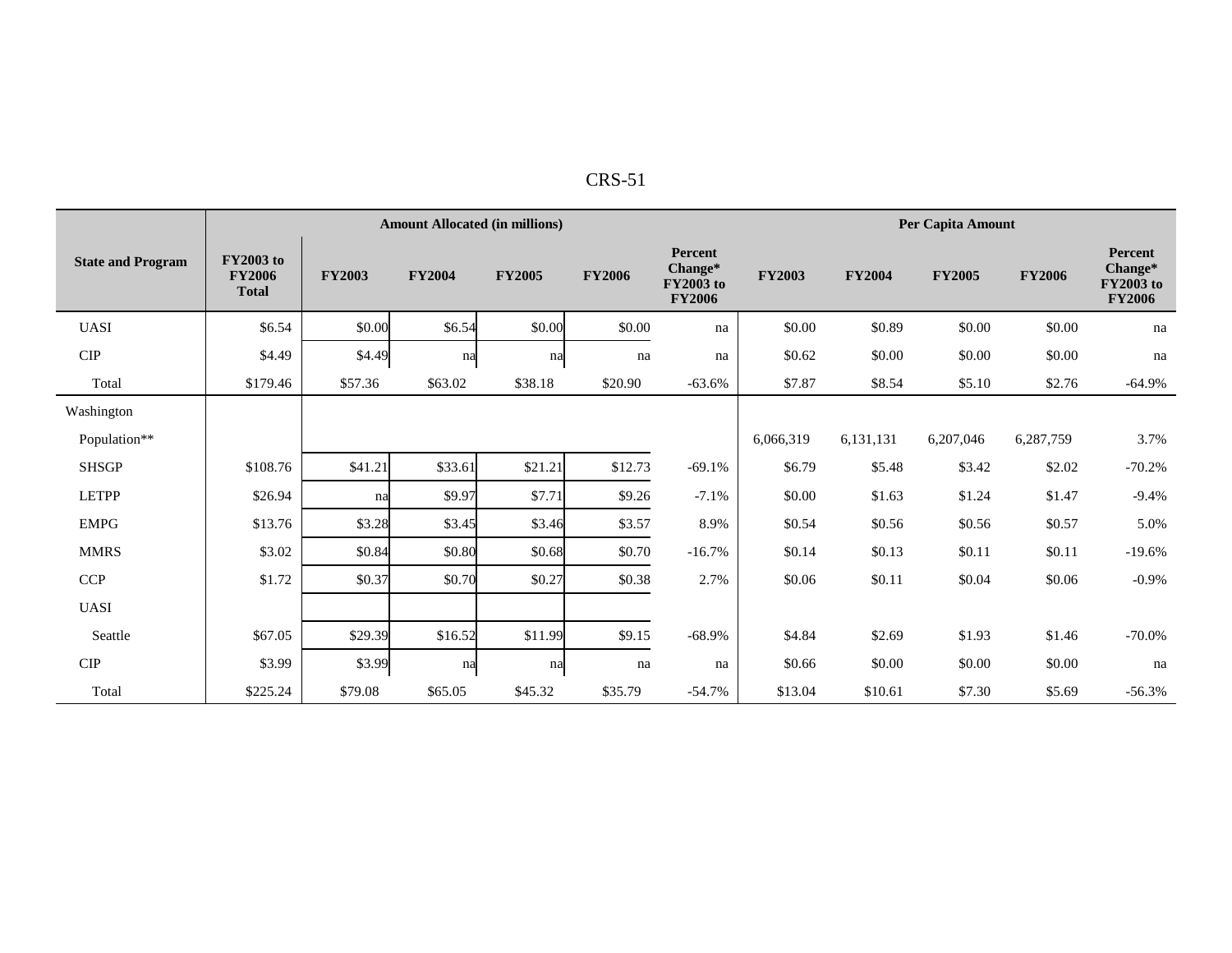| n<br>×.<br>ı<br>$\sim$ 1. $\times$ |
|------------------------------------|
|                                    |

|                          |                                                   |               | <b>Amount Allocated (in millions)</b> |               | Per Capita Amount |                                                  |               |               |               |               |                                                  |
|--------------------------|---------------------------------------------------|---------------|---------------------------------------|---------------|-------------------|--------------------------------------------------|---------------|---------------|---------------|---------------|--------------------------------------------------|
| <b>State and Program</b> | <b>FY2003</b> to<br><b>FY2006</b><br><b>Total</b> | <b>FY2003</b> | <b>FY2004</b>                         | <b>FY2005</b> | <b>FY2006</b>     | Percent<br>Change*<br>FY2003 to<br><b>FY2006</b> | <b>FY2003</b> | <b>FY2004</b> | <b>FY2005</b> | <b>FY2006</b> | Percent<br>Change*<br>FY2003 to<br><b>FY2006</b> |
| West Virginia            |                                                   |               |                                       |               |                   |                                                  |               |               |               |               |                                                  |
| Population**             |                                                   |               |                                       |               |                   |                                                  | 1,804,529     | 1,810,347     | 1,812,548     | 1,816,856     | 0.7%                                             |
| <b>SHSGP</b>             | \$61.44                                           | \$23.13       | \$18.86                               | \$11.88       | \$7.57            | $-67.3%$                                         | \$12.82       | \$10.42       | \$6.55        | \$4.17        | $-67.5%$                                         |
| <b>LETPP</b>             | \$15.43                                           | na            | \$5.60                                | \$4.32        | \$5.51            | $-1.6%$                                          | \$0.00        | \$3.09        | \$2.38        | \$3.03        | $-2.0%$                                          |
| <b>EMPG</b>              | \$7.72                                            | \$1.84        | \$1.94                                | \$1.94        | \$2.00            | 8.9%                                             | \$1.02        | \$1.07        | \$1.07        | \$1.10        | 8.2%                                             |
| <b>MMRS</b>              | \$0.00                                            | \$0.00        | \$0.00                                | \$0.00        | \$0.00            | na                                               | \$0.00        | \$0.00        | \$0.00        | \$0.00        | na                                               |
| <b>CCP</b>               | \$0.96                                            | \$0.21        | \$0.39                                | \$0.15        | \$0.21            | 0.0%                                             | \$0.12        | \$0.22        | \$0.08        | \$0.12        | $-0.7%$                                          |
| <b>UASI</b>              | \$0.00                                            | \$0.00        | \$0.00                                | \$0.00        | \$0.00            | na                                               | \$0.00        | \$0.00        | \$0.00        | \$0.00        | na                                               |
| $\cal CIP$               | \$2.24                                            | \$2.24        | na                                    | na            | na                | na                                               | \$1.24        | \$0.00        | \$0.00        | \$0.00        | na                                               |
| Total                    | \$87.79                                           | \$27.42       | \$26.79                               | \$18.29       | \$15.29           | $-44.2%$                                         | \$15.20       | \$14.80       | \$10.09       | \$8.42        | $-44.6%$                                         |
| Wisconsin                |                                                   |               |                                       |               |                   |                                                  |               |               |               |               |                                                  |
| Population**             |                                                   |               |                                       |               |                   |                                                  | 5,439,137     | 5,471,792     | 5,503,533     | 5,536,201     | 1.8%                                             |
| <b>SHSGP</b>             | \$98.49                                           | \$38.55       | \$31.44                               | \$19.79       | \$8.71            | $-77.4%$                                         | \$7.09        | \$5.75        | \$3.60        | \$1.57        | $-77.8%$                                         |
| <b>LETPP</b>             | \$22.86                                           | na            | \$9.33                                | \$7.20        | \$6.33            | $-32.2%$                                         | \$0.00        | \$1.71        | \$1.31        | \$1.14        | $-32.9%$                                         |
| <b>EMPG</b>              | \$12.88                                           | \$3.07        | \$3.23                                | \$3.24        | \$3.34            | 8.8%                                             | \$0.56        | \$0.59        | \$0.59        | \$0.60        | 6.9%                                             |
| <b>MMRS</b>              | \$2.28                                            | \$0.56        | \$0.80                                | \$0.46        | \$0.46            | $-17.9%$                                         | \$0.10        | \$0.15        | \$0.08        | \$0.08        | $-19.3%$                                         |
| <b>CCP</b>               | \$1.61                                            | \$0.35        | \$0.65                                | \$0.25        | \$0.36            | 2.9%                                             | \$0.06        | \$0.12        | \$0.05        | \$0.07        | 1.1%                                             |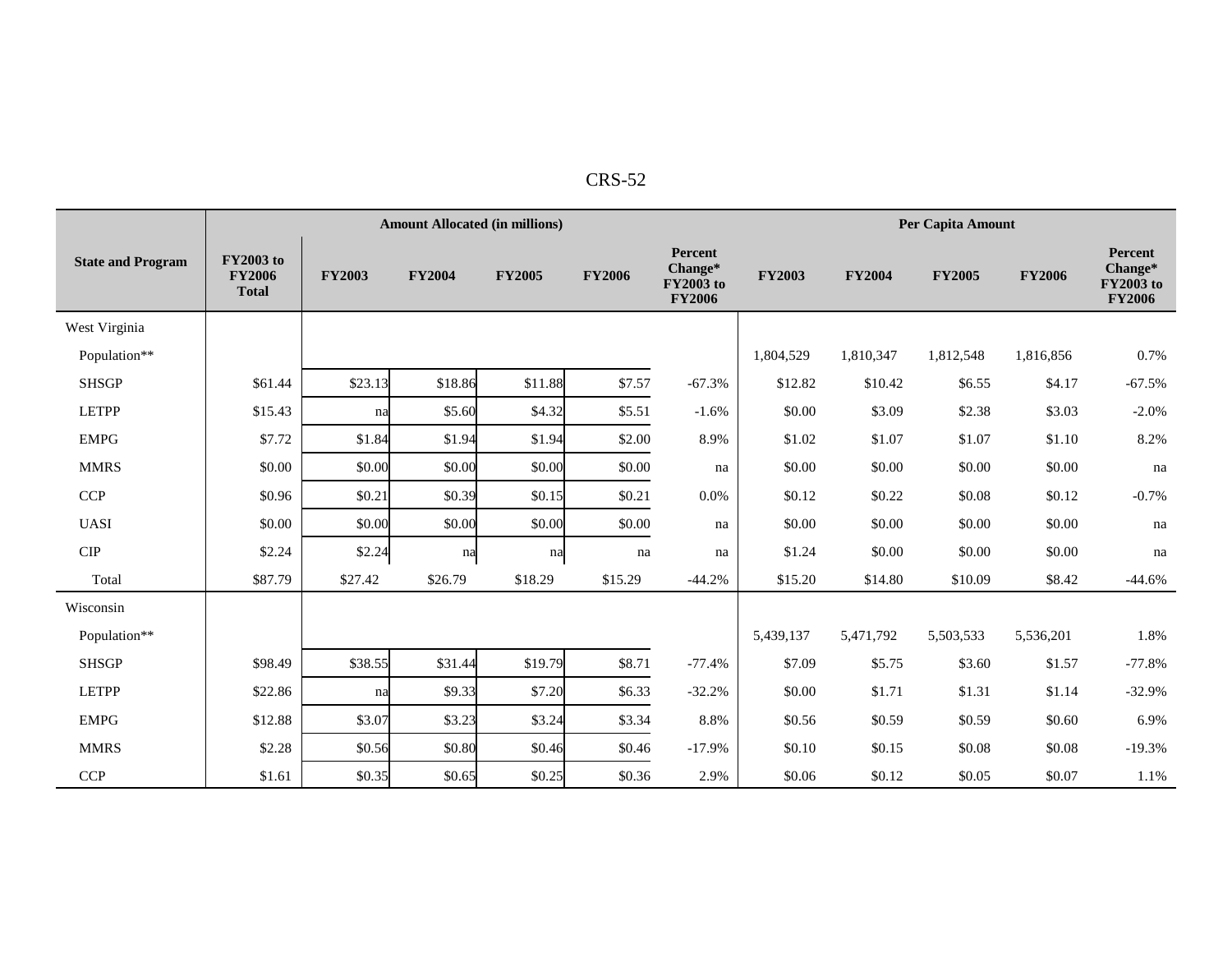| n<br>יי |
|---------|
|         |

|                          |                                                   | <b>Amount Allocated (in millions)</b> |               |               |               |                                                         |               | <b>Per Capita Amount</b> |               |               |                                                         |  |  |
|--------------------------|---------------------------------------------------|---------------------------------------|---------------|---------------|---------------|---------------------------------------------------------|---------------|--------------------------|---------------|---------------|---------------------------------------------------------|--|--|
| <b>State and Program</b> | <b>FY2003</b> to<br><b>FY2006</b><br><b>Total</b> | <b>FY2003</b>                         | <b>FY2004</b> | <b>FY2005</b> | <b>FY2006</b> | Percent<br>Change*<br><b>FY2003</b> to<br><b>FY2006</b> | <b>FY2003</b> | <b>FY2004</b>            | <b>FY2005</b> | <b>FY2006</b> | Percent<br>Change*<br><b>FY2003</b> to<br><b>FY2006</b> |  |  |
| <b>UASI</b>              |                                                   |                                       |               |               |               |                                                         |               |                          |               |               |                                                         |  |  |
| Milwaukee                | \$25.08                                           | \$0.00                                | \$10.18       | \$6.33        | \$8.57        | $-15.8%$                                                | \$0.00        | \$1.86                   | \$1.15        | \$1.55        | $-16.8%$                                                |  |  |
| CIP                      | \$3.73                                            | \$3.73                                | na            | na            | na            | na                                                      | \$0.69        | \$0.00                   | \$0.00        | \$0.00        | na                                                      |  |  |
| Total                    | \$166.93                                          | \$46.26                               | \$55.63       | \$37.27       | \$27.77       | $-40.0\%$                                               | \$8.51        | \$10.17                  | \$6.77        | \$5.02        | $-41.0%$                                                |  |  |
| Wyoming                  |                                                   |                                       |               |               |               |                                                         |               |                          |               |               |                                                         |  |  |
| Population**             |                                                   |                                       |               |               |               |                                                         | 499,045       | 501,915                  | 505,887       | 509,294       | 2.1%                                                    |  |  |
| <b>SHSGP</b>             | \$45.44                                           | \$17.61                               | \$14.36       | \$9.05        | \$4.42        | $-74.9%$                                                | \$35.29       | \$28.61                  | \$17.89       | \$8.68        | $-75.4%$                                                |  |  |
| <b>LETPP</b>             | \$10.64                                           | na                                    | \$4.26        | \$3.29        | \$3.09        | $-27.5%$                                                | \$0.00        | \$8.49                   | \$6.50        | \$6.07        | $-28.5%$                                                |  |  |
| <b>EMPG</b>              | \$5.90                                            | \$1.41                                | \$1.48        | \$1.48        | \$1.53        | 8.2%                                                    | \$2.83        | \$2.95                   | \$2.93        | \$3.00        | 6.1%                                                    |  |  |
| <b>MMRS</b>              | \$0.00                                            | \$0.00                                | \$0.00        | \$0.00        | \$0.00        | na                                                      | \$0.00        | \$0.00                   | \$0.00        | \$0.00        | na                                                      |  |  |
| <b>CCP</b>               | \$0.73                                            | \$0.16                                | \$0.30        | \$0.11        | \$0.16        | 0.0%                                                    | \$0.32        | \$0.60                   | \$0.22        | \$0.31        | $-2.0%$                                                 |  |  |
| <b>UASI</b>              | \$0.00                                            | \$0.00                                | \$0.00        | \$0.00        | \$0.00        | na                                                      | \$0.00        | \$0.00                   | \$0.00        | \$0.00        | na                                                      |  |  |
| CIP                      | \$1.71                                            | \$1.71                                | na            | na            | na            | na                                                      | \$3.43        | \$0.00                   | \$0.00        | \$0.00        | na                                                      |  |  |
| Total                    | \$64.42                                           | \$20.89                               | \$20.40       | \$13.93       | \$9.20        | $-56.0%$                                                | \$41.86       | \$40.64                  | \$27.54       | \$18.06       | $-56.9%$                                                |  |  |
| Puerto Rico              |                                                   |                                       |               |               |               |                                                         |               |                          |               |               |                                                         |  |  |
| Population**             |                                                   |                                       |               |               |               |                                                         | 3,859,606     | 3,877,881                | 3,895,107     | 3,912,054     | 1.4%                                                    |  |  |
| <b>SHSGP</b>             | \$78.46                                           | \$31.85                               | \$25.97       | \$16.34       | \$4.30        | $-86.5%$                                                | \$8.25        | \$6.70                   | \$4.20        | \$1.10        | $-86.7\%$                                               |  |  |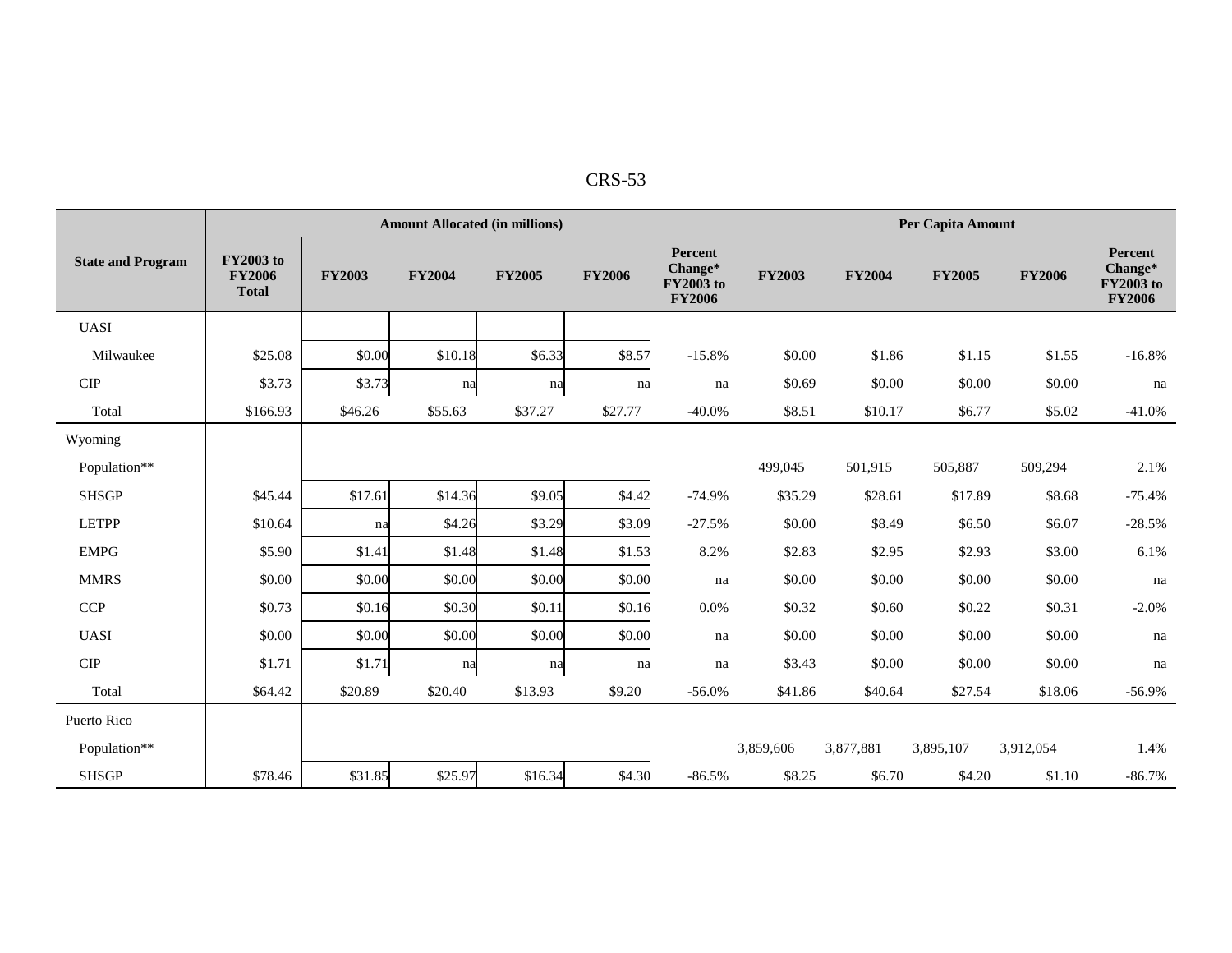|                             |                                                   |               | <b>Amount Allocated (in millions)</b> |               | <b>Per Capita Amount</b> |                                                  |               |               |               |               |                                                  |
|-----------------------------|---------------------------------------------------|---------------|---------------------------------------|---------------|--------------------------|--------------------------------------------------|---------------|---------------|---------------|---------------|--------------------------------------------------|
| <b>State and Program</b>    | <b>FY2003</b> to<br><b>FY2006</b><br><b>Total</b> | <b>FY2003</b> | <b>FY2004</b>                         | <b>FY2005</b> | <b>FY2006</b>            | Percent<br>Change*<br>FY2003 to<br><b>FY2006</b> | <b>FY2003</b> | <b>FY2004</b> | <b>FY2005</b> | <b>FY2006</b> | Percent<br>Change*<br>FY2003 to<br><b>FY2006</b> |
| <b>LETPP</b>                | \$16.78                                           | na            | \$7.71                                | \$5.94        | \$3.13                   | $-59.4%$                                         | \$0.00        | \$1.99        | \$1.53        | \$0.80        | $-59.8%$                                         |
| <b>EMPG</b>                 | \$10.64                                           | \$2.54        | \$2.67                                | \$2.67        | \$2.76                   | 8.6%                                             | \$0.66        | \$0.69        | \$0.69        | \$0.71        | 7.2%                                             |
| <b>MMRS</b>                 | \$0.00                                            | na            | \$0.00                                | \$0.00        | \$0.00                   | na                                               | \$0.00        | \$0.00        | \$0.00        | \$0.00        | na                                               |
| <b>CCP</b>                  | \$1.33                                            | \$0.29        | \$0.54                                | \$0.21        | \$0.29                   | 0.0%                                             | \$0.08        | \$0.14        | \$0.05        | \$0.07        | $-1.3%$                                          |
| <b>UASI</b>                 | \$0.00                                            | \$0.00        | \$0.00                                | \$0.00        | \$0.00                   | na                                               | \$0.00        | \$0.00        | \$0.00        | \$0.00        | na                                               |
| $\ensuremath{\mathrm{CIP}}$ | \$3.08                                            | \$3.08        | na                                    | na            | na                       | na                                               | \$0.80        | \$0.00        | \$0.00        | \$0.00        | na                                               |
| Total                       | \$110.29                                          | \$37.76       | \$36.89                               | \$25.16       | \$10.48                  | $-72.2%$                                         | \$9.78        | \$9.51        | \$6.46        | \$2.68        | $-72.6%$                                         |
| U.S. Virgin Is.             |                                                   |               |                                       |               |                          |                                                  |               |               |               |               |                                                  |
| Population**                |                                                   |               |                                       |               |                          |                                                  | 108,612       | 108,612       | 108,612       | 108,612       | 0.0%                                             |
| <b>SHSGP</b>                | \$14.67                                           | \$5.63        | \$4.59                                | \$2.89        | \$1.56                   | $-72.3%$                                         | \$51.84       | \$42.26       | \$26.61       | \$14.36       | $-72.3%$                                         |
| <b>LETPP</b>                | \$3.54                                            | na            | \$1.36                                | \$1.05        | \$1.13                   | $-16.9%$                                         | \$0.00        | \$12.52       | \$9.67        | \$10.40       | $-16.9%$                                         |
| <b>EMPG</b>                 | \$2.54                                            | \$0.63        | \$0.63                                | \$0.63        | \$0.65                   | 3.8%                                             | \$5.80        | \$5.80        | \$5.80        | \$6.02        | 3.8%                                             |
| <b>CCP</b>                  | \$0.24                                            | \$0.05        | \$0.10                                | \$0.04        | \$0.05                   | 0.0%                                             | \$0.46        | \$0.92        | \$0.37        | \$0.46        | 0.0%                                             |
| <b>CIP</b>                  | \$0.55                                            | \$0.55        | na                                    | na            | na                       | na                                               | \$5.06        | \$0.00        | \$0.00        | \$0.00        | na                                               |
| Total                       | \$21.54                                           | \$6.86        | \$6.68                                | \$4.61        | \$3.39                   | $-50.5%$                                         | \$63.16       | \$61.50       | \$42.44       | \$31.25       | $-50.5%$                                         |
| American Samoa              |                                                   |               |                                       |               |                          |                                                  |               |               |               |               |                                                  |
| Population**                |                                                   |               |                                       |               |                          |                                                  | 57,794        | 57,794        | 57,794        | 57,794        | 0.0%                                             |
| <b>SHSGP</b>                | \$14.72                                           | \$5.41        | \$4.41                                | \$2.78        | \$2.12                   | $-60.8%$                                         | \$93.61       | \$76.31       | \$48.10       | \$36.68       | $-60.8%$                                         |
| <b>LETPP</b>                | \$4.85                                            | na            | \$1.31                                | \$1.01        | \$2.53                   | 93.1%                                            | \$0.00        | \$22.67       | \$17.48       | \$43.78       | 93.1%                                            |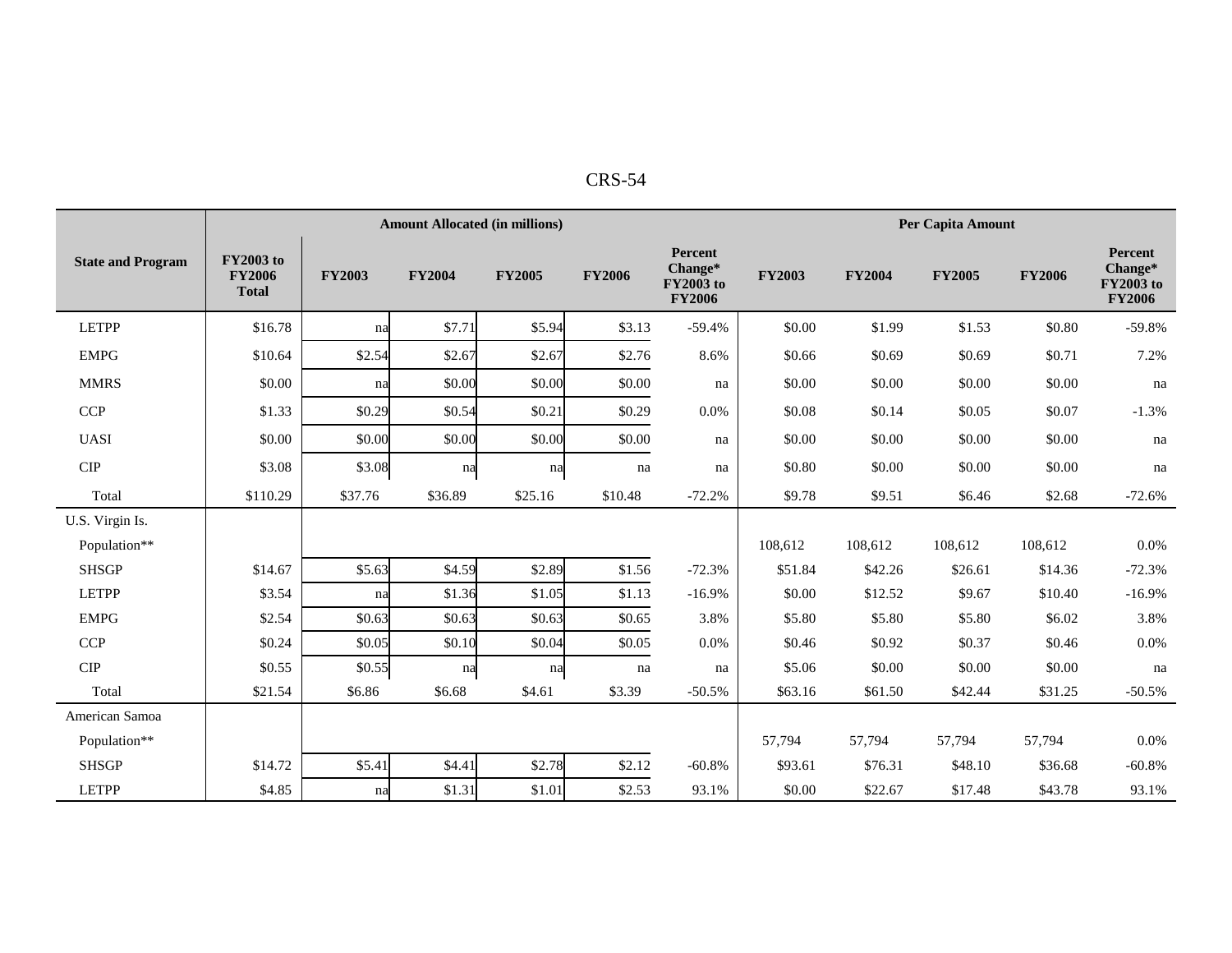| n.<br>х.<br>יי<br>$\sim$ |
|--------------------------|
|                          |

|                          |                                                   |               | <b>Amount Allocated (in millions)</b> |               | Per Capita Amount |                                                  |               |               |               |               |                                                  |
|--------------------------|---------------------------------------------------|---------------|---------------------------------------|---------------|-------------------|--------------------------------------------------|---------------|---------------|---------------|---------------|--------------------------------------------------|
| <b>State and Program</b> | <b>FY2003</b> to<br><b>FY2006</b><br><b>Total</b> | <b>FY2003</b> | <b>FY2004</b>                         | <b>FY2005</b> | <b>FY2006</b>     | Percent<br>Change*<br>FY2003 to<br><b>FY2006</b> | <b>FY2003</b> | <b>FY2004</b> | <b>FY2005</b> | <b>FY2006</b> | Percent<br>Change*<br>FY2003 to<br><b>FY2006</b> |
| <b>EMPG</b>              | \$1.80                                            | \$0.43        | \$0.45                                | \$0.45        | \$0.47            | 9.0%                                             | \$7.44        | \$7.79        | \$7.79        | \$8.11        | 9.0%                                             |
| <b>CCP</b>               | \$0.23                                            | \$0.05        | \$0.09                                | \$0.04        | \$0.05            | 0.0%                                             | \$0.87        | \$1.56        | \$0.69        | \$0.87        | 0.0%                                             |
| <b>CIP</b>               | \$0.52                                            | \$0.52        | na                                    | na            | na                | na                                               | \$9.00        | \$0.00        | \$0.00        | \$0.00        | na                                               |
| Total                    | \$22.12                                           | \$6.41        | \$6.26                                | \$4.28        | \$5.17            | $-19.4%$                                         | \$110.91      | \$108.32      | \$74.06       | \$89.43       | $-19.4%$                                         |
| Guam                     |                                                   |               |                                       |               |                   |                                                  |               |               |               |               |                                                  |
| Population**             |                                                   |               |                                       |               |                   |                                                  | 171.019       | 171.019       | 171,019       | 171,019       | 0.0%                                             |
| <b>SHSGP</b>             | \$15.11                                           | \$5.82        | \$4.75                                | \$2.99        | \$1.55            | $-73.4%$                                         | \$34.03       | \$27.77       | \$17.48       | \$9.06        | $-73.4%$                                         |
| <b>LETPP</b>             | \$3.63                                            | na            | \$1.41                                | \$1.09        | \$1.13            | $-19.9%$                                         | \$0.00        | \$8.24        | \$6.37        | \$6.61        | $-19.9%$                                         |
| <b>EMPG</b>              | \$2.38                                            | \$0.59        | \$0.59                                | \$0.59        | \$0.61            | 3.3%                                             | \$3.45        | \$3.45        | \$3.45        | \$3.56        | 3.3%                                             |
| <b>CCP</b>               | \$0.24                                            | \$0.05        | \$0.10                                | \$0.04        | \$0.05            | 0.0%                                             | \$0.29        | \$0.58        | \$0.23        | \$0.29        | 0.0%                                             |
| <b>CIP</b>               | \$0.56                                            | \$0.56        | na                                    | na            | na                | na                                               | \$3.27        | \$0.00        | \$0.00        | \$0.00        | na                                               |
| Total                    | \$21.92                                           | \$7.02        | \$6.85                                | \$4.71        | \$3.34            | $-52.4%$                                         | \$41.05       | \$40.05       | \$27.54       | \$19.53       | $-52.4%$                                         |
| Northern Marianas        |                                                   |               |                                       |               |                   |                                                  |               |               |               |               |                                                  |
| Population**             |                                                   |               |                                       |               |                   |                                                  | 82,459        | 82,459        | 82,459        | 82,459        | 0.0%                                             |
| <b>SHSGP</b>             | \$14.42                                           | \$5.46        | \$4.45                                | \$2.81        | \$1.70            | $-68.9%$                                         | \$66.21       | \$53.97       | \$34.08       | \$20.62       | $-68.9%$                                         |
| <b>LETPP</b>             | \$3.31                                            | na            | \$1.32                                | \$1.02        | \$0.97            | $-26.5%$                                         | \$0.00        | \$16.01       | \$12.37       | \$11.76       | $-26.5%$                                         |
| <b>EMPG</b>              | \$1.90                                            | \$0.47        | \$0.47                                | \$0.47        | \$0.49            | 3.7%                                             | \$5.70        | \$5.70        | \$5.70        | \$5.91        | 3.7%                                             |
| <b>CCP</b>               | \$0.23                                            | \$0.05        | \$0.09                                | \$0.04        | \$0.05            | 0.0%                                             | \$0.61        | \$1.09        | \$0.49        | \$0.61        | 0.0%                                             |
| <b>CIP</b>               | \$0.53                                            | \$0.53        | na                                    | na            | na                | na                                               | \$6.43        | \$0.00        | \$0.00        | \$0.00        | na                                               |
| Total                    | \$20.39                                           | \$6.51        | \$6.33                                | \$4.34        | \$3.21            | $-50.7%$                                         | \$78.95       | \$76.77       | \$52.63       | \$38.90       | $-50.7%$                                         |